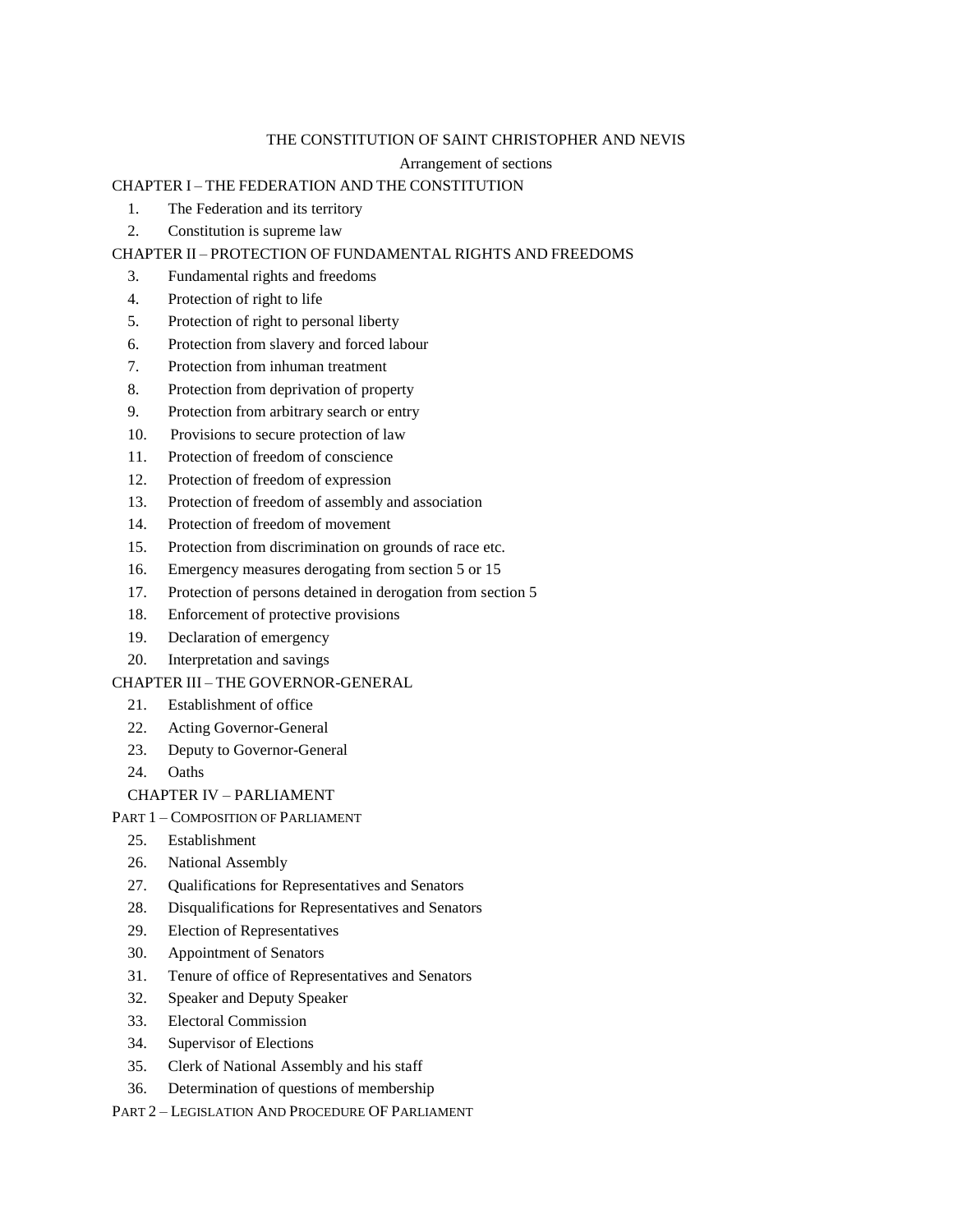- 37. Power to make laws
- 38. Alteration of Constitution and Supreme Court Order
- 39. Oath
- 40. Presiding
- 41. Voting
- 42. Mode of exercise of legislative power
- 43. Restrictions with regard to certain financial measures
- 44. Regulation of procedure in National Assembly
- 45. Freedom of speech
- PART 3 SUMMONING, PROROGATION AND DISSOLUTION
	- 46. Sessions
	- 47. Prorogation and dissolution
	- 48. Holding of elections
- PART 4 DELIMITATION OF CONSTITUENCIES
	- 49. Constituency Boundaries Commission
	- 50. Review of constituency boundaries
- CHAPTER V THE EXECUTIVE
	- 51. Executive authority
	- 52. Ministers
	- 53. Cabinet
	- 54. Allocation of portfolios
	- 55. Absence or illness of Prime Minister
	- 56. Exercise of Governor-General's functions
	- 57. Governor-General to be kept informed
	- 58. Leader of the Opposition
	- 59. Parliamentary Secretaries
	- 60. Oaths
	- 61. Permanent Secretaries
	- 62. Secretary to Cabinet
	- 63. Constitution of offices etc.
	- 64. Attorney-General
	- 65. Control of public prosecutions
	- 66. Prerogative of mercy
	- 67. Committee on Prerogative of Mercy
	- 68. Functions of Committee

# CHAPTER VI – FINANCE

- 69. Consolidated Fund
- 70. Withdrawals from Consolidated Fund or other public funds
- 71. Authorisation of expenditure from Consolidated Fund by the appropriation law
- 72. Authorisation of expenditure in advance of appropriation
- 73. Warrants for unforeseen expenditure
- 74. Remuneration of certain officers
- 75 Public debt
- 76. Audit of public accounts etc.

CHAPTER VII – THE PUBLIC SERVICE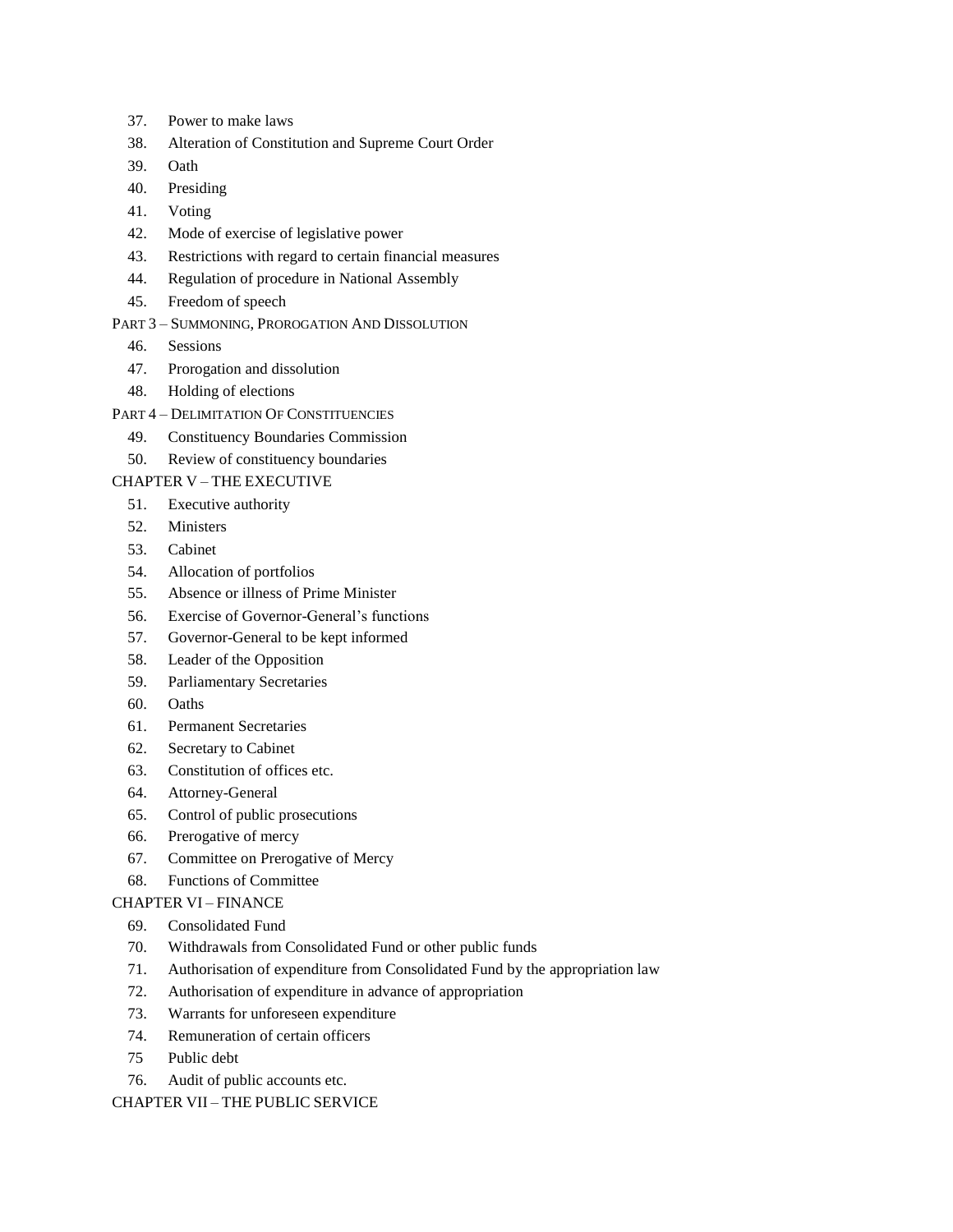# PART 1 – THE PUBLIC SERVICE COMMISSION

- 77. Public Service Commission
- 78. Appointment etc. of public officers
- PART 2 APPOINTMENT ETC. TO PARTICULAR OFFICES
	- 79. Appointment etc. of permanent secretaries and certain other officers
	- 80. Attorney-General when a public officer
	- 81. Director of Public Prosecutions
	- 82. Director of Audit
	- 83. Appointment etc. of magistrates, registrars and legal officers

# PART 3 – THE POLICE

- 84. Police Service Commission
- 85. Appointment etc. of police officers
- PART 4 THE PUBLIC SERVICE BOARD OF APPEAL
	- 86. Public Service Board of Appeal
	- 87. Appeals to Public Service Board of Appeal
- PART 5 PENSIONS
	- 88. Pensions laws and protection of pensions rights
	- 89. Power to withhold pensions etc.

# CHAPTER VIII – CITIZENSHIP

- 90. Persons who become citizens at independence
- 91. Persons who become citizens after independence
- 92. Registration
- 93. Dual citizenship
- 94. Acquisition, renunciation, certification and deprivation
- 95. Interpretation

# CHAPTER IX – JUDICIAL PROVISIONS

- 96. Original jurisdiction of High Court in constitutional questions
- 97. Reference of constitutional questions to High Court
- 98. Appeals to Court of Appeal
- 99. Appeals to Her Majesty in Council
- CHAPTER X THE ISLAND OF NEVIS
	- 100. Nevis Island Legislature
	- 101. Nevis Island Assembly
	- 102. Nevis Island Administration
	- 103. Power to make laws
	- 104. Provisions applied with modifications
	- 105. Exercise of Governor-General's functions
	- 106. Responsibilities of Administration
	- 107. Public safety and public order
	- 108. Finance
	- 109. Staff
	- 110. Revenue allocation
	- 111. Grants and loans
	- 112. Disputes between Administration and Government
	- 113. Separation of Nevis from Saint Christopher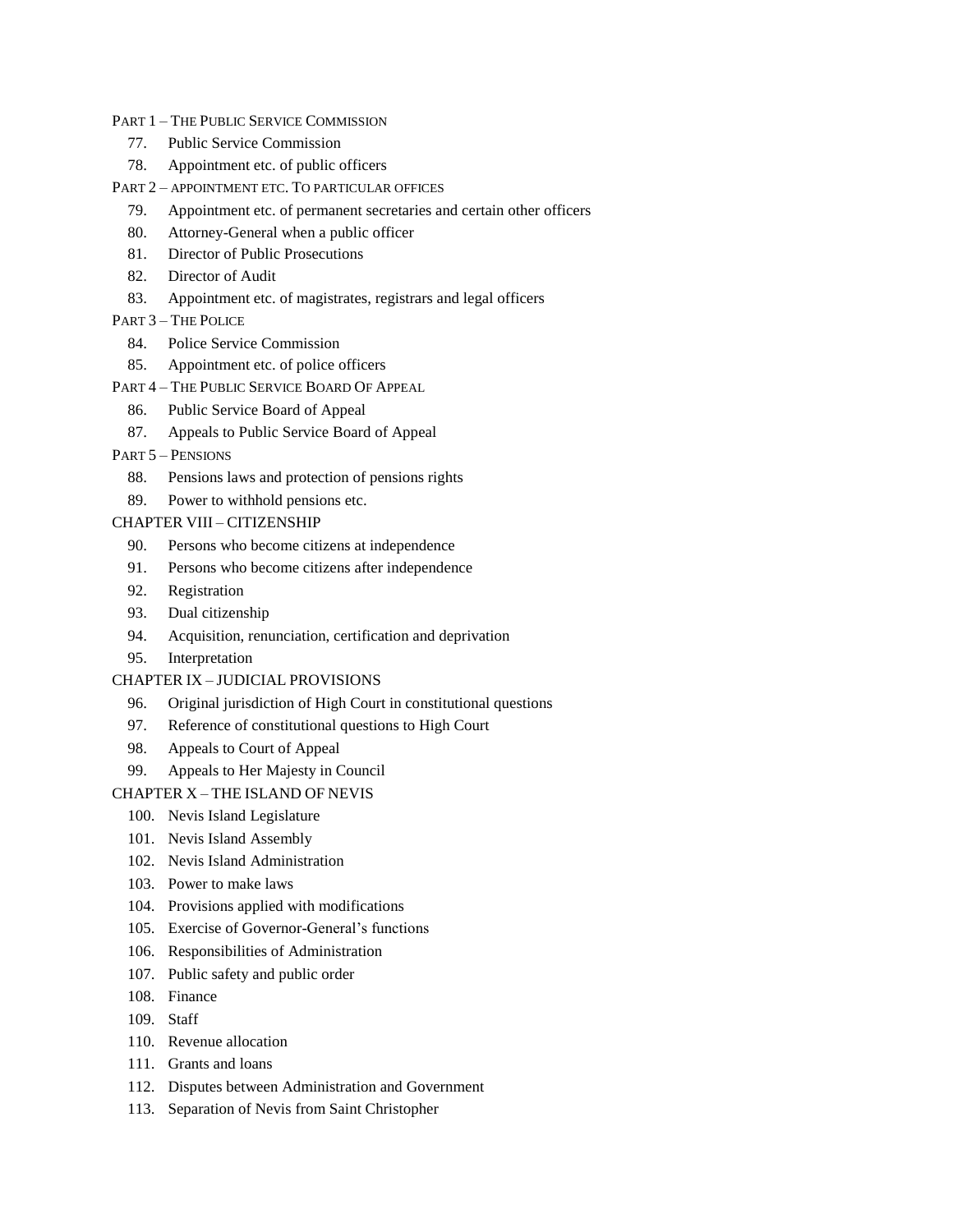# 114. Interpretation

### CHAPTER XI – MISCELLANEOUS

- 115. Secession of Nevis
- 116. Functions of Governor-General
- 117. Resignations
- 118. Re-appointment and concurrent appointments
- 119. Interpretation
- 120. Text of modified provisions

SCHEDULE 1

PROVISIONS REFERRED TO IN SECTION 38(3)

SCHEDULE 2

RULES FOR DELIMITATION OF CONSTITUENCIES

SCHEDULE 3

ALTERATIONS IF NEVIS SECEDES

SCHEDULE 4

FORMS OF OATH

SCHEDULE 5

LEGISLATIVE POWERS

#### SCHEDULE 6

# TEXT OF PROVISIONS APPLIED WITH MODIFICATIONS

# THE CONSTITUTION OF SAINT CHRISTOPHER AND NEVIS

WHEREAS the People of Saint Christopher and Nevis

- (a) declare that the nation is established on the belief in Almighty God and the inherent dignity of each individual;
- (b) assert that they are entitled to the protection of fundamental rights and freedoms;
- (c) believe in the concept of true democracy with free and fair elections;
- (d) desire the creation of a climate of economic wellbeing in the context of respect for law and order; and
- (e) are committed to achieve their national objectives with a unity of purpose:

NOW, THEREFORE, the following provisions shall have effect as the Constitution of Saint Christopher and Nevis:

### *CHAPTER I – THE FEDERATION AND THE CONSTITUTION*

#### 1. **The Federation and its territory.**

(1) The island of Saint Christopher (which is otherwise known as Saint Kitts) and the island of Nevis shall be a sovereign democratic federal state which may be styled Saint Christopher and Nevis or Saint Kitts and Nevis or the Federation of Saint Christopher and Nevis or the Federation of Saint Kitts and Nevis.

The territory of Saint Christopher and Nevis shall comprise all areas that were comprised in the associated state of Saint Christopher and Nevis immediately before 19th September 1983, together with such other areas as may be declared by Parliament to form part of the territory of Saint Christopher and Nevis.

#### 2. **Constitution is supreme law.**

This Constitution is the supreme law of Saint Christopher and Nevis and, subject to the provisions of this Constitution, if any other law is inconsistent with this Constitution, this Constitution shall prevail and the other law shall, to the extent of the inconsistency, be void.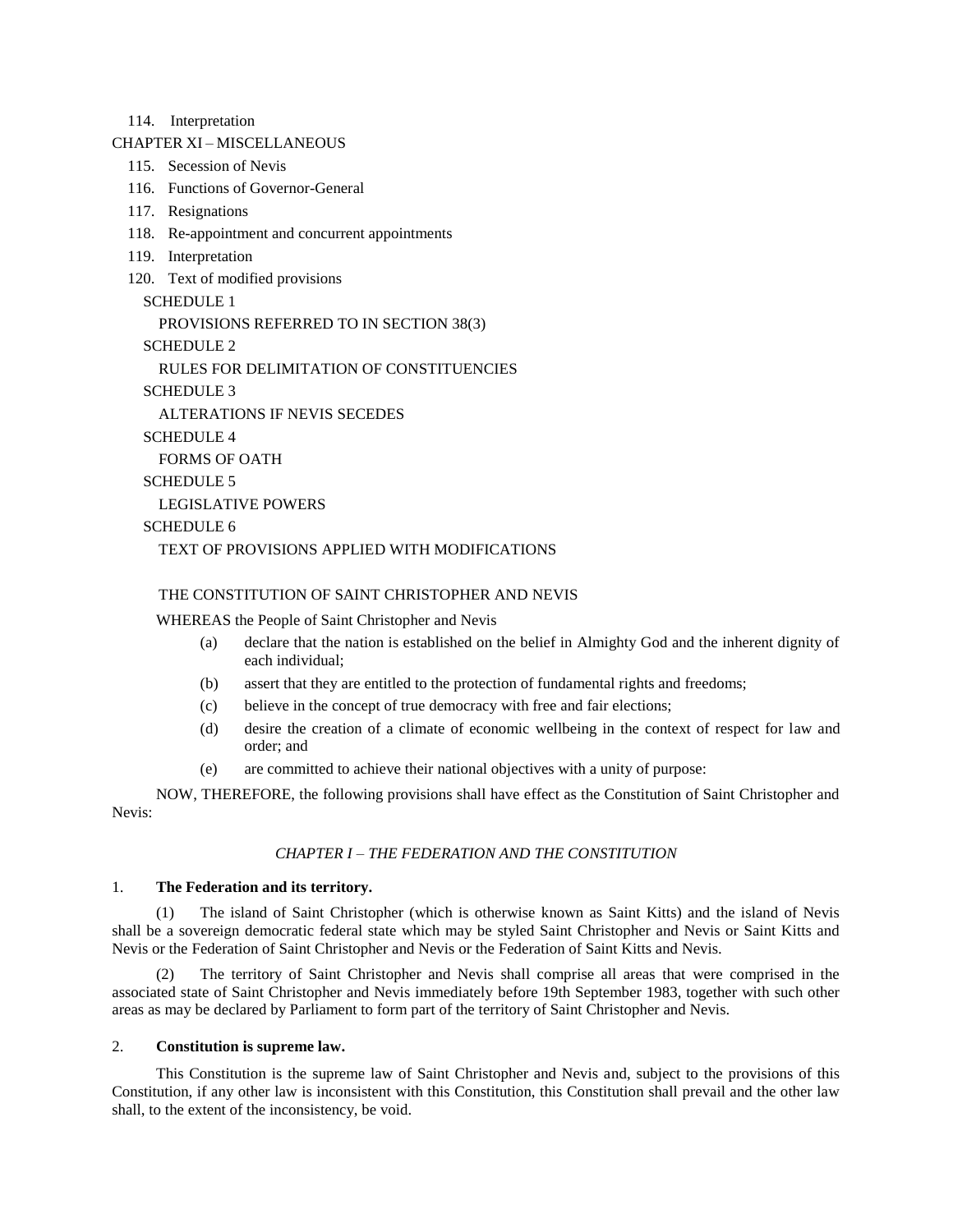# *CHAPTER II – PROTECTION OF FUNDAMENTAL RIGHTS AND FREEDOMS*

### 3. **Fundamental rights and freedoms.**

Whereas every person in Saint Christopher and Nevis is entitled to the fundamental rights and freedoms, that is to say, the right, whatever his or her race, place of origin, birth, political opinions, colour, creed or sex, but subject to respect for the rights and freedoms of others and for the public interest, to each and all of the following, namely,

- (a) life, liberty, security of the person, equality before the law and the protection of the law;
- (b) freedom of conscience, of expression and of assembly and association; and
- (c) protection for his or her personal privacy, the privacy of his or her home and other property and from deprivation of property without compensation,

the provisions of this Chapter shall have effect for the purpose of affording protection to those rights and freedoms subject to such limitations of that protection as are contained in those provisions, being limitations designed to ensure that the enjoyment of those rights and freedoms by any person does not impair the rights and freedoms of others or the public interest.

# 4. **Protection of right to life.**

(1) A person shall not be deprived of his or her life intentionally save in execution of the sentence of a court in respect of a criminal offence of treason or murder under any law of which he or she has been convicted.

(2) A person shall not be regarded as having been deprived of his or her life in contravention of subsection (1) if he or she dies as the result of the use, to such extent and in such circumstances as are permitted by law, of such force as is reasonably justifiable

- (a) for the defence of any person from violence or for the defence of property;
- (b) in order to effect a lawful arrest, or to prevent the escape, of a person lawfully detained;
- (c) for the purpose of suppressing a riot, insurrection or mutiny; or
- (d) in order to prevent the commission by that person of a criminal offence,

or if he or she dies as the result of a lawful act of war.

# 5. **Protection of right to personal liberty.**

(1) A person shall not be deprived of his or her personal liberty save as may be authorised by law in any of the following cases, that is to say,

- (a) in consequence of his or her unfitness to plead to a criminal charge;
- (b) in execution of the sentence or order of a court, whether established for Saint Christopher and Nevis or some other country, in respect of a criminal offence of which he or she has been convicted;
- (c) in execution of the order of the High Court or the Court of Appeal punishing him or her for contempt of that court or of another court or tribunal;
- (d) in execution of the order of a court made to secure the fulfilment of any obligation imposed on him or her by law;
- (e) for the purpose of bringing him or her before a court in execution of the order of a court;
- (f) upon reasonable suspicion of his or her having committed, or being about to commit, a criminal offence under any law;
- (g) under the order of a court or with the consent of his or her parent or guardian, for his or her education or welfare during any period ending not later than the date when he or she attains the age of eighteen years;
- (h) for the purpose of preventing the spread of an infectious or contagious disease;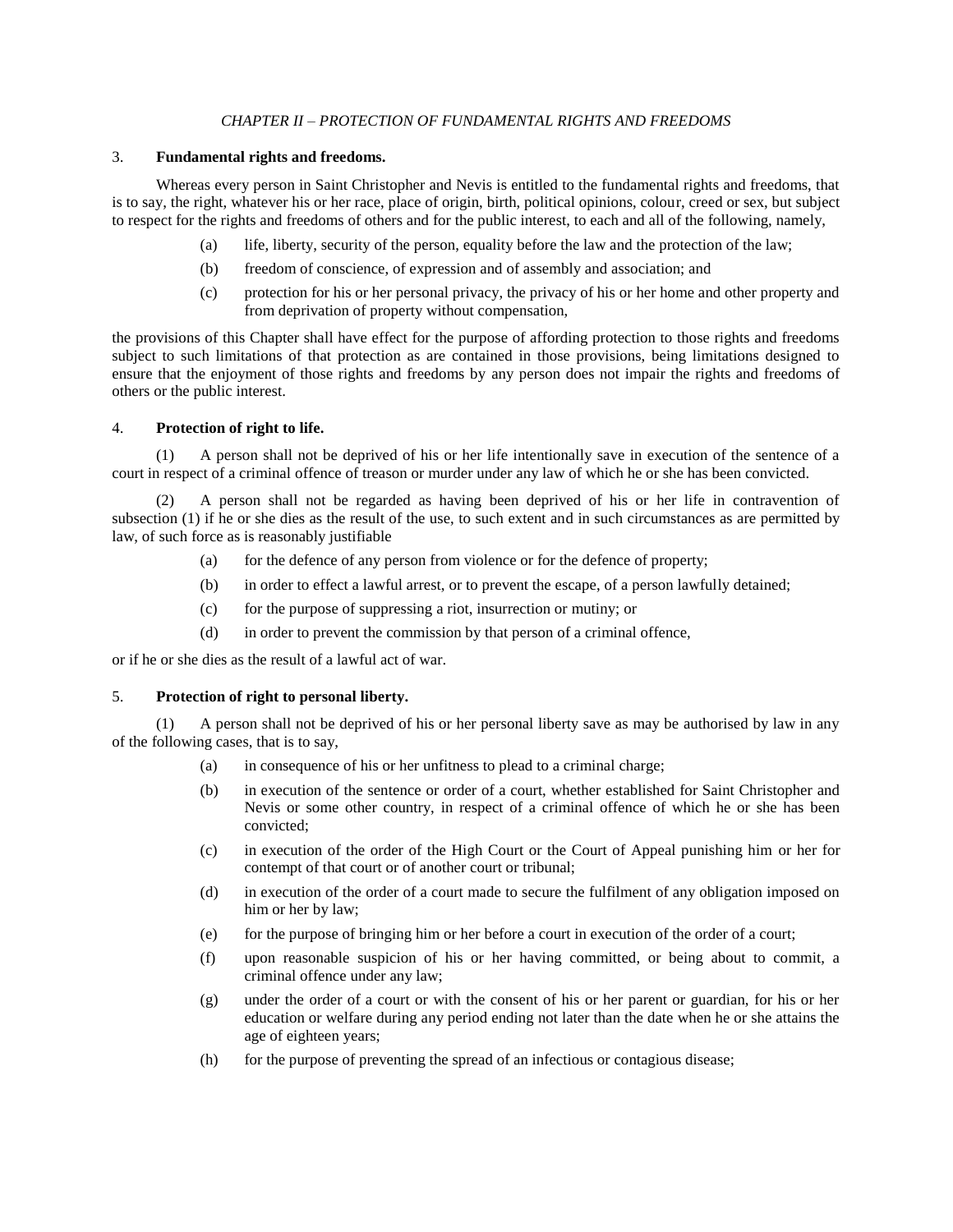- (i) in the case of a person who is, or is reasonably suspected to be, of unsound mind, addicted to drugs or alcohol, or a vagrant, for the purpose of his or her care or treatment or the protection of the community;
- (j) for the purpose of preventing the unlawful entry of that person into Saint Christopher and Nevis or for the purpose of effecting the expulsion, extradition or other lawful removal of that person from Saint Christopher and Nevis or for the purpose of restricting that person while he or she is being conveyed through Saint Christopher and Nevis in the course of his or her extradition or removal as a convicted prisoner from one country to another; or
- (k) to such extent as may be necessary in the execution of a lawful order requiring that person to remain within a specified area within Saint Christopher and Nevis, or prohibiting him or her from being within such an area, or to such extent as may be reasonably justifiable for the taking of proceedings against that person with a view to the making of any such order or relating to such an order after it has been made, or to such extent as may be reasonably justifiable for restraining that person during any visit that he or she is permitted to make to any part of Saint Christopher and Nevis in which, in consequence of any such order, his or her presence would otherwise be unlawful.

(2) Any person who is arrested or detained shall with reasonable promptitude and in any case not later than forty-eight hours after such arrest or detention be informed in a language that he or she understands of the reasons for his or her arrest or detention and be afforded reasonable facilities for private communication and consultation with a legal practitioner of his or her own choice and, in the case of a person under the age of eighteen years, with his or her parents or guardian.

- (3) Any person who is arrested or detained
	- (a) for the purpose of bringing him or her before a court in execution of the order of a court; or
	- (b) upon reasonable suspicion of his or her having committed, or being about to commit, a criminal offence under any law

and who is not released, shall be brought before a court without undue delay and in any case not later than seventytwo hours after his or her arrest or detention.

(4) Where any person is brought before a court in execution of the order of a court in any proceedings or upon suspicion of his or her having committed or being about to commit a criminal offence, he or she shall not be thereafter further held in custody in connection with those proceedings or that offence save upon the order of a court.

(5) If any person arrested or detained as mentioned in subsection (3)(b) is not tried within a reasonable time, then, without prejudice to any further proceedings that may be brought against him or her , he or she shall be released either unconditionally or upon reasonable conditions, including in particular such conditions as are reasonably necessary to ensure that he or she appears at a later date for trial or for proceedings preliminary to trial, and such conditions may include bail so long as it is not excessive.

(6) Any person who is unlawfully arrested or detained by any other person shall be entitled to compensation therefor from that other person or from any other person or authority on whose behalf that other person was acting:

Provided that a judge, a magistrate or a justice of the peace or an officer of a court or a police officer acting in pursuance of the order of a judge, a magistrate or a justice of the peace shall not be under any personal liability to pay compensation under this subsection in consequence of an act performed by him or her in good faith in the discharge of the functions of his or her office and any liability to pay any such compensation in consequence of any such act shall be a liability of the Crown.

For the purposes of subsection  $(1)(b)$  a person charged before a court with a criminal offence in respect of whom a special verdict has been returned that he or she was guilty of the act or omission charged but was insane when he or she did the act or made the omission or that he or she is not guilty by reason of insanity shall be regarded as a person who has been convicted of a criminal offence and the detention of that person in consequence of such a verdict shall be regarded as detention in execution of the order of a court.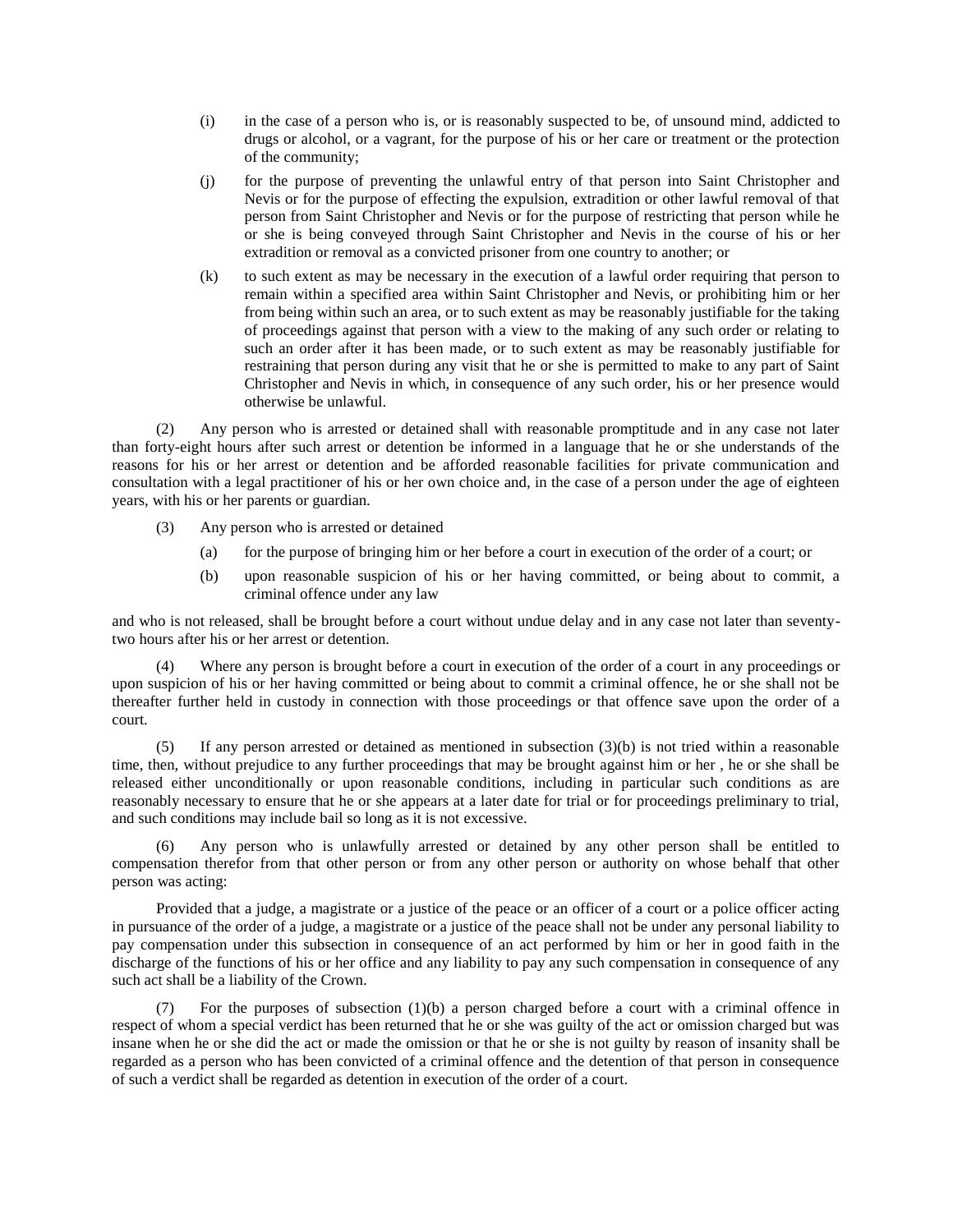# 6. **Protection from slavery and forced labour.**

- (1) A person shall not be held in slavery or servitude.
- (2) No person shall be required to perform forced labour.
- (3) For the purposes of this section, the expression "forced labour" does not include
	- (a) any labour required in consequence of the sentence or order of a court;
	- (b) labour required of any person while he or she is lawfully detained that, though not required in consequence of the sentence or order of a court, is reasonably necessary in the interests of hygiene or for the maintenance of the place at which he or she is detained;
	- (c) any labour required of a member of a disciplined force in pursuance of his or her duties as such or, in the case of a person who has conscientious objections to service as a member of a defence force, any labour that that person is required by law to perform in place of such service; or
	- (d) any labour required during any period of public emergency or in the event of any accident or natural calamity that threatens the life and well-being of the community, to the extent that the requiring of such labour is reasonably justifiable in the circumstances of any situation arising or existing during that period or as a result of that accident or natural calamity, for the purpose of dealing with that situation.

# 7. **Protection from inhuman treatment.**

A person shall not be subjected to torture or to inhuman degrading punishment or other like treatment.

# 8. **Protection from deprivation of property.**

(1) No property of any description shall be compulsorily taken possession of, and no interest in or right over property of any description shall be compulsory acquired, except for a public purpose and by or under the provisions of a law that prescribes the principles on which and the manner in which compensation therefor is to be determined and given.

(2) Every person having an interest in or right over property that is compulsorily taken possession of or whose interest in or right over any property is compulsorily acquired shall have a right of direct access to the High Court for—

- (a) the determination of his or her interest or right, the legality of the taking of possession or acquisition of the property, interest or right and the amount of any compensation to which he or she is entitled; and
- (b) the purpose of enforcing his or her right to prompt payment of that compensation:

Provided that, if the legislature so provides in relation to any matter referred to in paragraph (a), the right of access shall be by way of appeal (exercisable as of right at the instance of the person having the interest in or right over the property) from a tribunal or authority, other than the High Court, having jurisdiction under any law to determine that matter.

(3) The Chief Justice may make rules with respect to the practice and procedure of the High Court or, subject to such provision as may have been made in that behalf by the legislature, with respect to the practice and procedure of any other tribunal or authority in relation to the jurisdiction conferred on the High Court by subsection (2) or exercisable by the other tribunal or authority for the purposes of that subsection (including rules with respect to the time within which applications or appeals to the High Court or applications to the other tribunal or authority may be brought).

(4) A person who is entitled to compensation by virtue of subsection (1) shall not be prevented from remitting, within a reasonable time after he or she has received any amount of that compensation in the form of a sum of money or, as the case may be, has received any such amount in some other form and has converted any of that amount into a sum of money, the whole of that sum of money (subject to any tax that applies generally to persons remitting moneys but free from any other deduction, charge or tax made or levied in respect of its remission) to any country of his or her choice outside Saint Christopher and Nevis.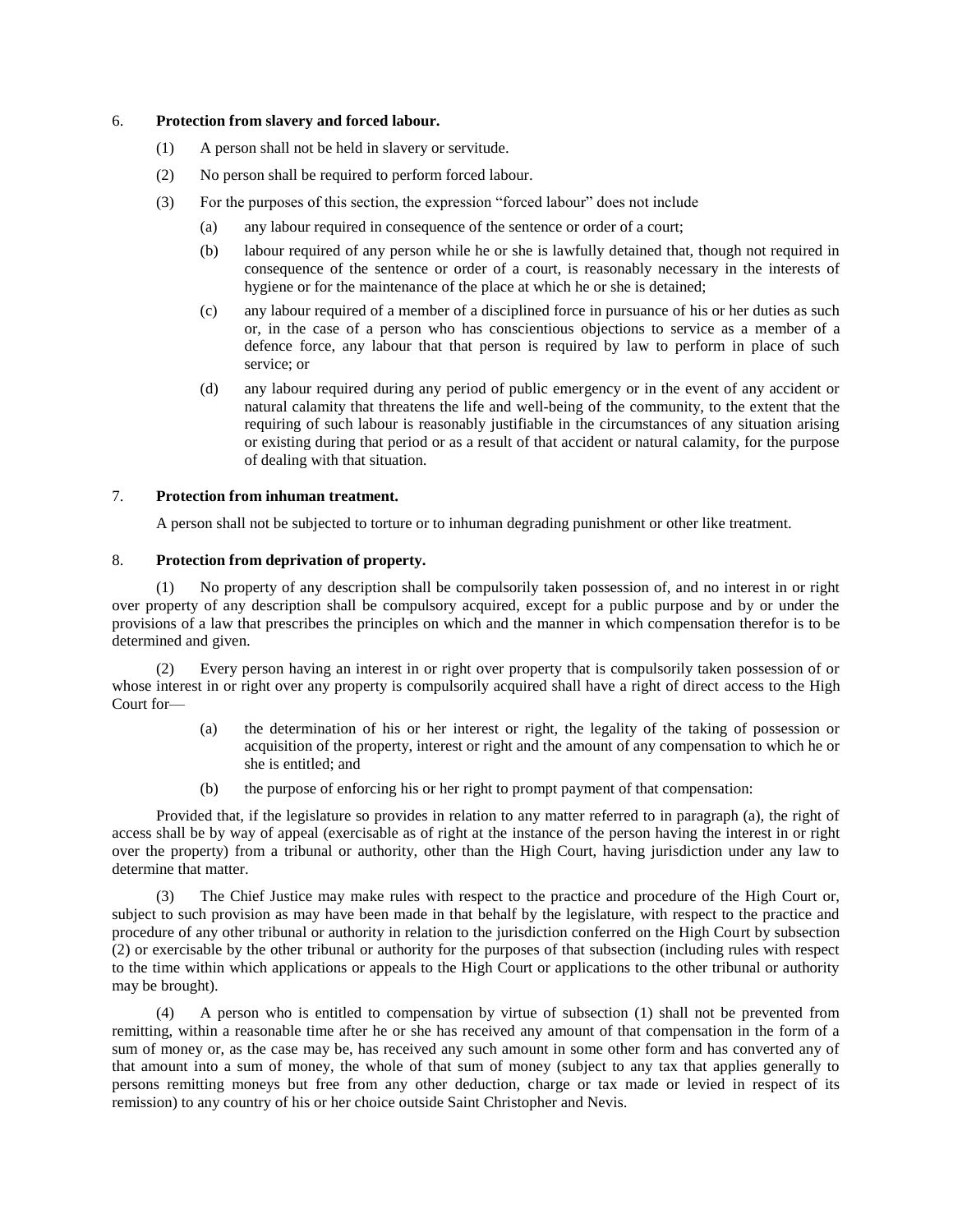(5) Nothing contained in or done under the authority of any law shall be held to be inconsistent with or in contravention of subsection (4) to the extent that the law in question authorises

- (a) the attachment, by order of a court, of any amount of compensation to which a person is entitled in satisfaction of the judgment of a court or pending the determination of civil proceedings to which he or she is a party;
- (b) the imposition of reasonable restrictions on the manner in which any sum of money is to be remitted; or
- (c) the imposition of reasonable restrictions upon the remission of any sum of money in order to prevent or regulate the transfer to a country outside Saint Christopher and Nevis of capital raised in Saint Christopher and Nevis or in some other country or derived from the natural resources of Saint Christopher and Nevis.

(6) Nothing contained in or done under the authority of any law shall be held to be inconsistent with or in contravention of subsection (1)

- (a) to the extent that the law in question makes provision for the taking of possession of or acquisition of any property, interest or right
	- (i) in satisfaction of any tax, rate or due;
	- (ii) by way of penalty for breach of any law or forfeiture in consequence of breach of any law;
	- (iii) as an incident of a lease, tenancy, mortgage, charge, bill of sale, pledge or contract;
	- (iv) in the execution of judgments or orders of a court in proceedings for the determination of civil rights or obligations;
	- (v) in circumstances where it is reasonably necessary so to do because the property is in a dangerous state or likely to be injurious to the health of human beings, animals or plants;
	- (vi) in consequence of any law with respect to the limitation of actions; or
	- (vii) for so long only as may be necessary for those purposes, for the purposes of any examination, investigation, trial or inquiry or, in the case of land, for the purposes of the carrying out thereon of work of soil conservation or the conservation of other natural resources or work relating to agricultural development or improvement (being work relating to such development or improvement that the owner or occupier of the land has been required, and has without reasonable excuse refused or failed, to carry out),

and except so far as that provision or, as the case may be, the thing done under the authority thereof is shown not to be reasonably justifiable in a democratic society; or

- (b) to the extent that the law in question makes provision for the taking of possession of or acquisition of any of the following property (including an interest in or right over property), that is to say,
	- (i) enemy property;
	- (ii) property of a deceased person, a person of unsound mind or a person who has not attained the age of eighteen years, for the purpose of its administration for the benefit of the persons entitled to the beneficial interest therein;
	- (iii) property of a person adjudged bankrupt or a body corporate in liquidation, for the purpose of its administration for the benefit of the creditors of the bankrupt or body corporate and, subject thereto, for the benefit of other persons entitled to the beneficial interest in the property; or
	- (iv) property subject to a trust, for the purpose of vesting the property in persons appointed as trustees under the instrument creating the trust or by a court or, by order of a court, for the purpose of giving effect to the trust.

(7) Nothing contained in or done under the authority of any law enacted by Parliament shall be held to be inconsistent with or in contravention of this section to the extent that the law in question makes provision for the compulsory acquisition of any interest in or right over property, where that property, interest or right is held by a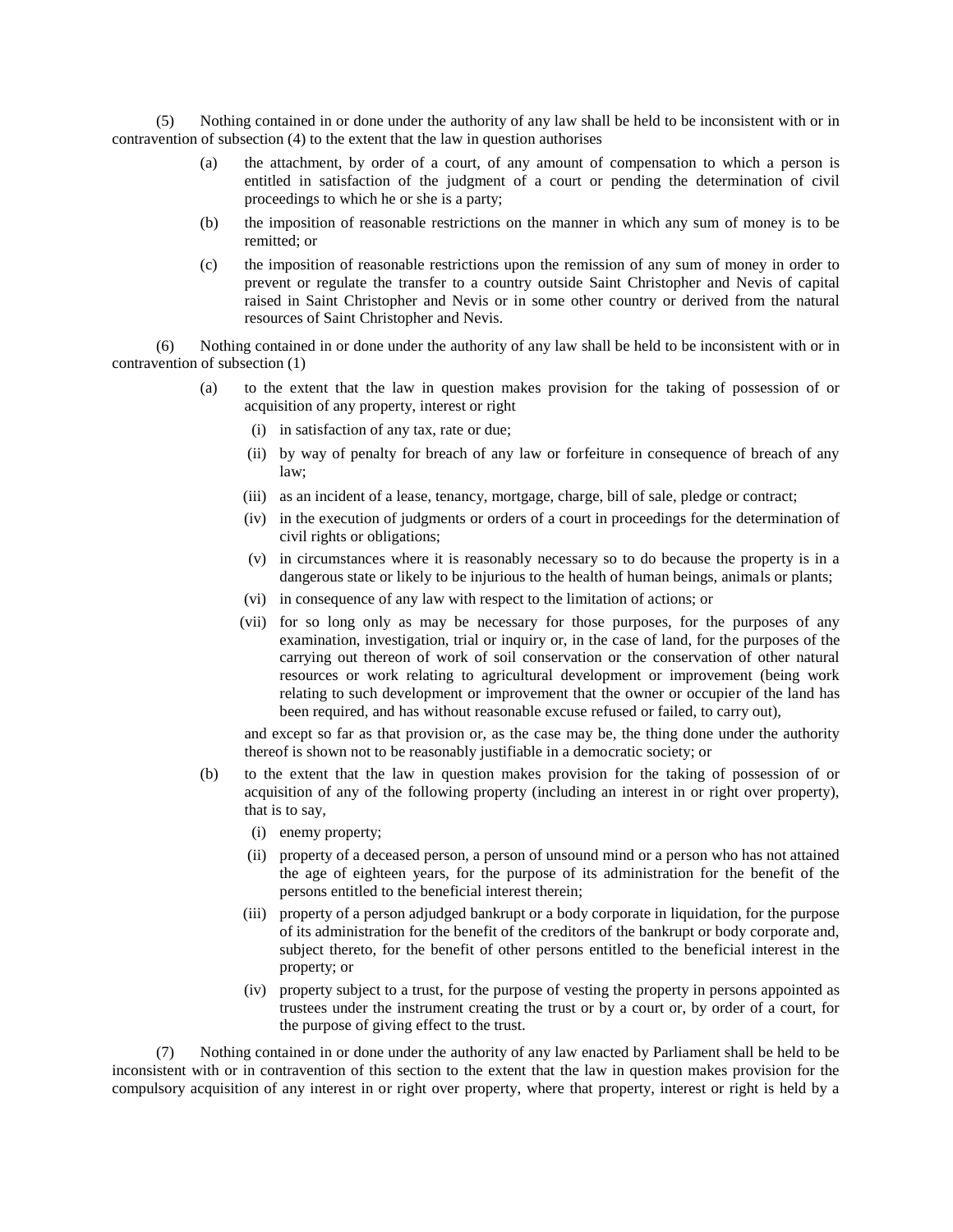body corporate established by law for public purposes in which no moneys have been invested other than moneys provided by Parliament.

(8) Nothing contained in or done under the authority of any law enacted by the Nevis Island Legislature shall be held to be inconsistent with or in contravention of this section to the extent that the law in question makes provision for the compulsory taking of possession of any property, or the compulsory acquisition of any interest in or right over property, where that property, interest or right is held by a body corporate established by law for public purposes in which no moneys have been invested other than moneys provided by that Legislature.

# 9. **Protection from arbitrary search or entry.**

(1) Except with his or her own consent, a person shall not be subject to the search of his or her person or his or her property or the entry by others on his or her premises.

(2) Nothing contained in or done under the authority of any law shall be held to be inconsistent with or in contravention of this section to the extent that the law in question makes provision

- (a) that is reasonably required in the interests of defence, public safety, public order, public morality, public health, town and country planning, the development and utilisation of mineral resources or the development or utilisation of any property for a purpose beneficial to the community;
- (b) that is reasonably required for the purpose of protecting the rights or freedoms of other persons;
- (c) that authorises an officer or agent of the Government, the Nevis Island Administration, a local government authority or a body corporate established by law for public purposes to enter on the premises of any person in order to inspect those premises or anything thereon for the purpose of any tax, rate or due or in order to carry out work connected with any property that is lawfully on those premises and that belongs to that Government, Administration, authority or body corporate, as the case may be; or
- (d) that authorises, for the purpose of enforcing the judgment or order of a court in any civil proceedings, the search of any person or property by order of a court or entry upon any premises by such an order,

and except so far as that provision or, as the case may be, anything done under the authority thereof is shown not to be reasonably justifiable in a democratic society.

# 10. **Provisions to secure protection of law.**

(1) If any person is charged with a criminal offence, then, unless the charge is withdrawn, the case shall be afforded a fair hearing within a reasonable time by an independent and impartial court established by law.

- (2) Every person who is charged with a criminal offence
	- (a) shall be presumed to be innocent until he or she is proved or has pleaded guilty;
	- (b) shall be informed as soon as reasonably practicable, in a language that he or she understands and in detail, of the nature of the offence charged;
	- (c) shall be given adequate time and facilities for the preparation of his or her defence;
	- (d) shall be permitted to defend himself or herself before the court in person or, at his or her own expense, by a legal practitioner of his or her own choice;
	- (e) shall be afforded facilities to examine in person or by his or her legal representative the witnesses called by the prosecution before the court, and to obtain the attendance and carry out the examination of witnesses to testify on his or her behalf before the court on the same conditions as those applying to witnesses called by the prosecution; and
	- (f) shall be permitted to have without payment the assistance of an interpreter if he or she cannot understand the language used at the trial,

and except with his or her own consent the trial shall not take place in his or her absence unless he or she so conducts himself or herself as to render the continuance of the proceedings in his or her presence impracticable and the court has ordered him or her to be removed and the trial to proceed in his or her absence: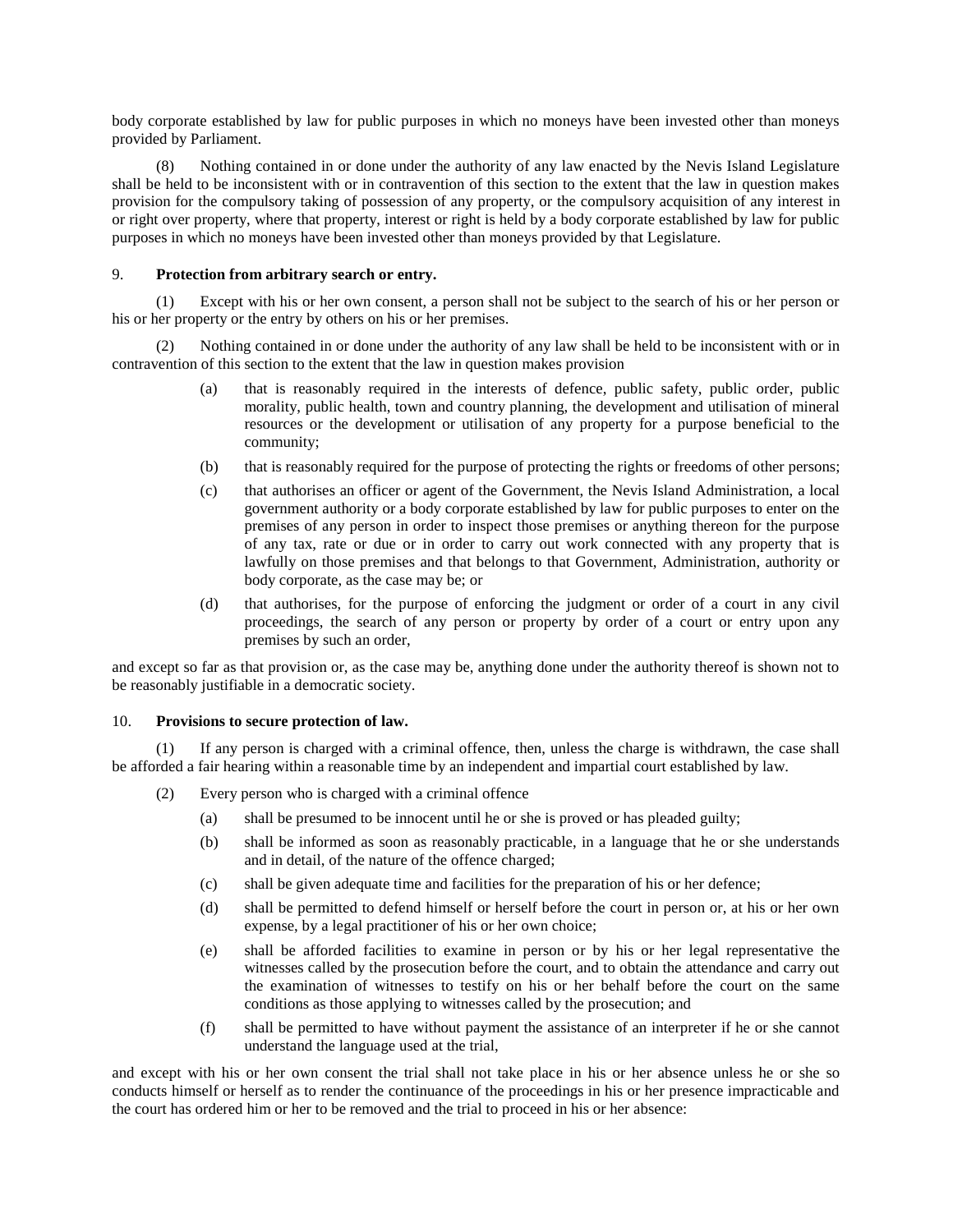Provided that the trial may take place in his or her absence in any case in which it is so provided by a law under which he or she is entitled to adequate notice of the charge and the date, time and place of the trial and to a reasonable opportunity of appearing before the court.

When a person is tried for any criminal offence, the accused person or any person authorised by him or her in that behalf shall, if he or she so requires and subject to payment of such reasonable fee as may be prescribed by law, be given within a reasonable time after judgment a copy for the use of the accused person of any record of the proceedings made by or on behalf of the court.

(4) A person shall not be held to be guilty of a criminal offence on account of any act or omission that did not, at the time it took place, constitute such an offence, and no penalty shall be imposed for any criminal offence that is severer in degree or description than the maximum penalty that might have been imposed for that offence at the time when it was committed.

(5) A person who shows that he or she has been tried by a competent court for a criminal offence and either convicted or acquitted shall not again be tried for that offence or for any other criminal offence of which he or she could have been convicted at the trial for that offence, save upon the order of a superior court in the course of appeal or review proceedings relating to the conviction or acquittal.

(6) A person shall not be tried for a criminal offence if he or she shows that he has been pardoned for that offence.

(7) A person who is tried for a criminal offence shall not be compelled to give evidence at the trial.

(8) Any court or other authority prescribed by law for the determination of the existence or extent of any civil right or obligation shall be established by law and shall be independent and impartial; and where proceedings for such a determination are instituted by any person before such a court or other authority, the case shall be given a fair hearing within a reasonable time.

(9) Where the existence or extent of any civil right or obligation has been determined in proceedings in any court or before any other authority any party to those proceedings shall, if he or she so requires and subject to payment of such reasonable fee as may be prescribed by law, be entitled to obtain within a reasonable time after the judgment or other determination a copy of any record of the proceedings made by or on behalf of the court or other authority.

(10) Except with the agreement of all the parties thereto, all proceedings of every court and all proceedings for the determination of the existence or extent of any civil right or obligation before any other authority, including the announcement of the decision of the court or other authority, shall be held in public.

(11) Nothing in subsection (10) shall prevent the court or other adjudicating authority from excluding from the proceedings persons other than the parties thereto and the legal practitioners representing them to such extent as the court or other authority

- (a) may by law be empowered to do and may consider necessary or expedient in circumstances where publicity would impair the interests of justice or in interlocutory proceedings or in the interests of public morality, the welfare of persons under the age of eighteen years or the protection of the private lives of persons concerned in the proceedings; or
- (b) may by law be empowered or required to do in the interests of defence, public safety or public order.

(12) Nothing contained in or done under the authority of any law shall be held to be inconsistent with or in contravention of

- (a) subsection (2)(a) to the extent that the law in question imposes upon any person charged with a criminal offence the burden of proving particular facts;
- (b) subsection  $(2)(e)$  to the extent that the law in question imposes reasonable conditions that must be satisfied if witnesses called to testify on behalf of an accused person are to be paid their expenses out of public funds; or
- (c) subsection (5) to the extent that the law in question authorises a court to try a member of a disciplined force for a criminal offence notwithstanding any trial and conviction or acquittal of that member under the disciplinary law of that force, so, however, that any court so trying such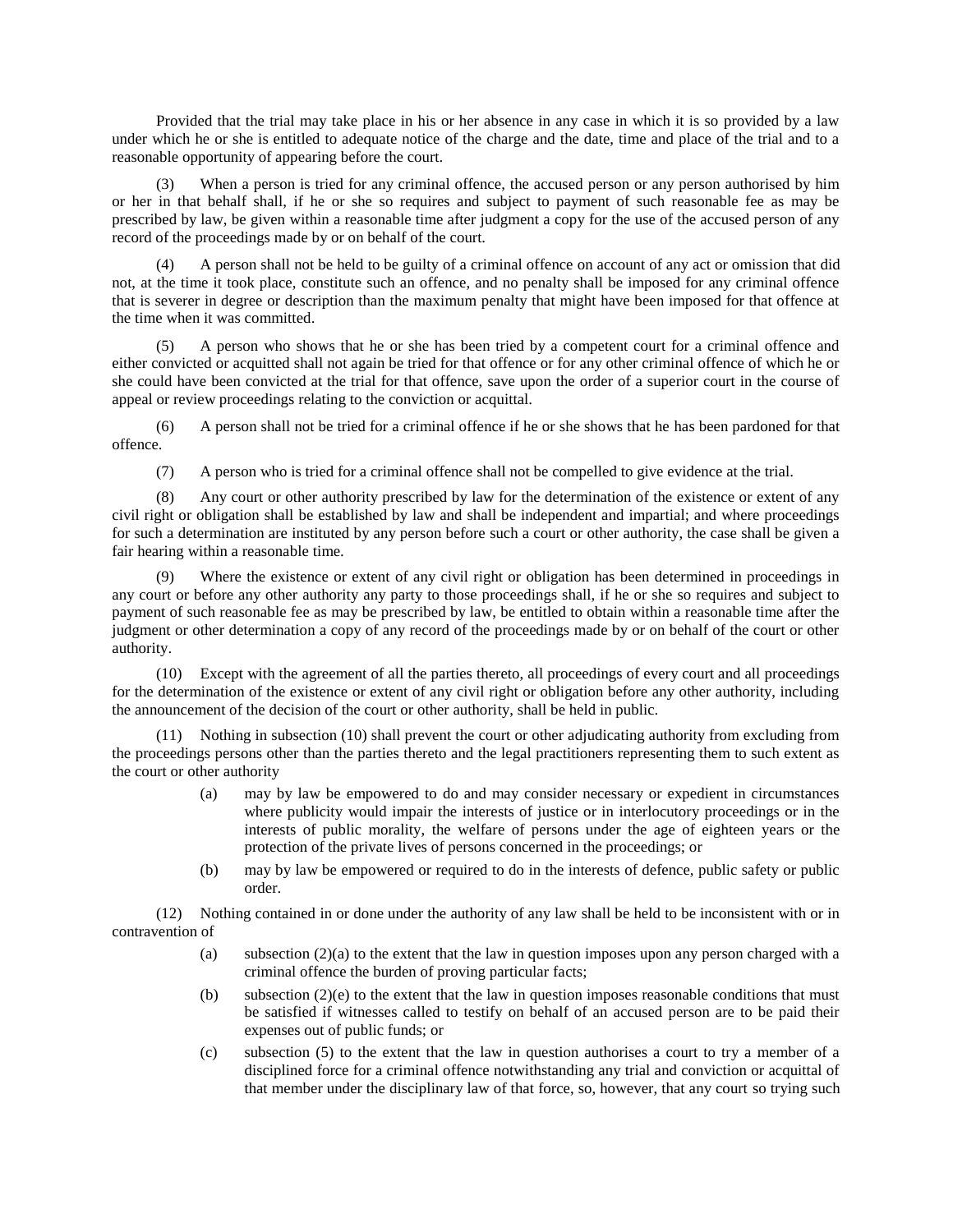a member and convicting him or her shall in sentencing him or her to any punishment take into account any punishment awarded him or her under that disciplinary law.

(13) In the case of any person who is held in lawful detention subsection (1), paragraphs (d) and (e) of subsection (2) and subsection (3) shall not apply in relation to his or her trial for a criminal offence under the law regulating the discipline of persons held in such detention.

(14) In this section "criminal offence" means a criminal offence under a law.

### 11. **Protection of freedom of conscience.**

(1) Except with his or her own consent, a person shall not be hindered in the enjoyment of his or her freedom of conscience, including freedom of thought and of religion, freedom to change his or her religion or belief and freedom, either alone or in community with others, and both in public and in private, to manifest and propagate his or her religion or belief in worship, teaching, practice and observance.

(2) Except with his or her own consent (or, if he or she is a person under the age of eighteen years, the consent of a person who is his or her parent or guardian) a person attending any place of education, detained in any prison or corrective institution or serving in a defence force shall not be required to receive religious instruction or to take part in or attend any religious ceremony or observance if that instruction, ceremony or observance relates to a religion that is not his or her own.

(3) Every religious community shall be entitled, at its own expense, to establish and maintain places of education and to manage any place of education that it wholly maintains and such a community shall not be prevented from providing religious instruction for persons of that community in the course of any education that it wholly maintains or in the course of any education that it otherwise provides.

(4) A person shall not be compelled to take any oath that is contrary to his or her religion or belief or to take any oath in a manner that is contrary to his or her religion or belief.

Nothing contained in or done under the authority of any law shall be held to be inconsistent with or in contravention of this section to the extent that the law in question makes provision that is reasonably required

- (a) in the interests of defence, public safety, public order, public morality or public health;
- (b) for the purpose of protecting the rights and freedoms of other persons, including the right to observe and practise any religion without the unsolicited intervention of members of any other religion; or
- (c) for the purpose of regulating educational institutions in the interests of the persons who receive or may receive instruction in them;

and except so far as that provision or, as the case may be, the thing done under the authority thereof is shown not to be reasonably justifiable in a democratic society.

References in this section to a religion shall be construed as including references to a religious denomination, and cognate expressions shall be construed accordingly.

# 12. **Protection of freedom of expression.**

(1) Except with his or her own consent, a person shall not be hindered in the enjoyment of his or her freedom of expression, including freedom to hold opinions without interference, freedom to receive ideas and information without interference, freedom to communicate ideas and information without interference (whether the communication is to the public generally or to any person or class of persons) and freedom from interference with his or her correspondence.

Nothing contained in or done under the authority of any law shall be held to be inconsistent with or in contravention of this section to the extent that the law in question makes provision

- (a) that is reasonably required in the interests of defence, public safety, public order, public morality or public health;
- (b) that is reasonably required for the purpose of protecting the reputations, rights and freedoms of other persons or the private lives of persons concerned in legal proceedings, preventing the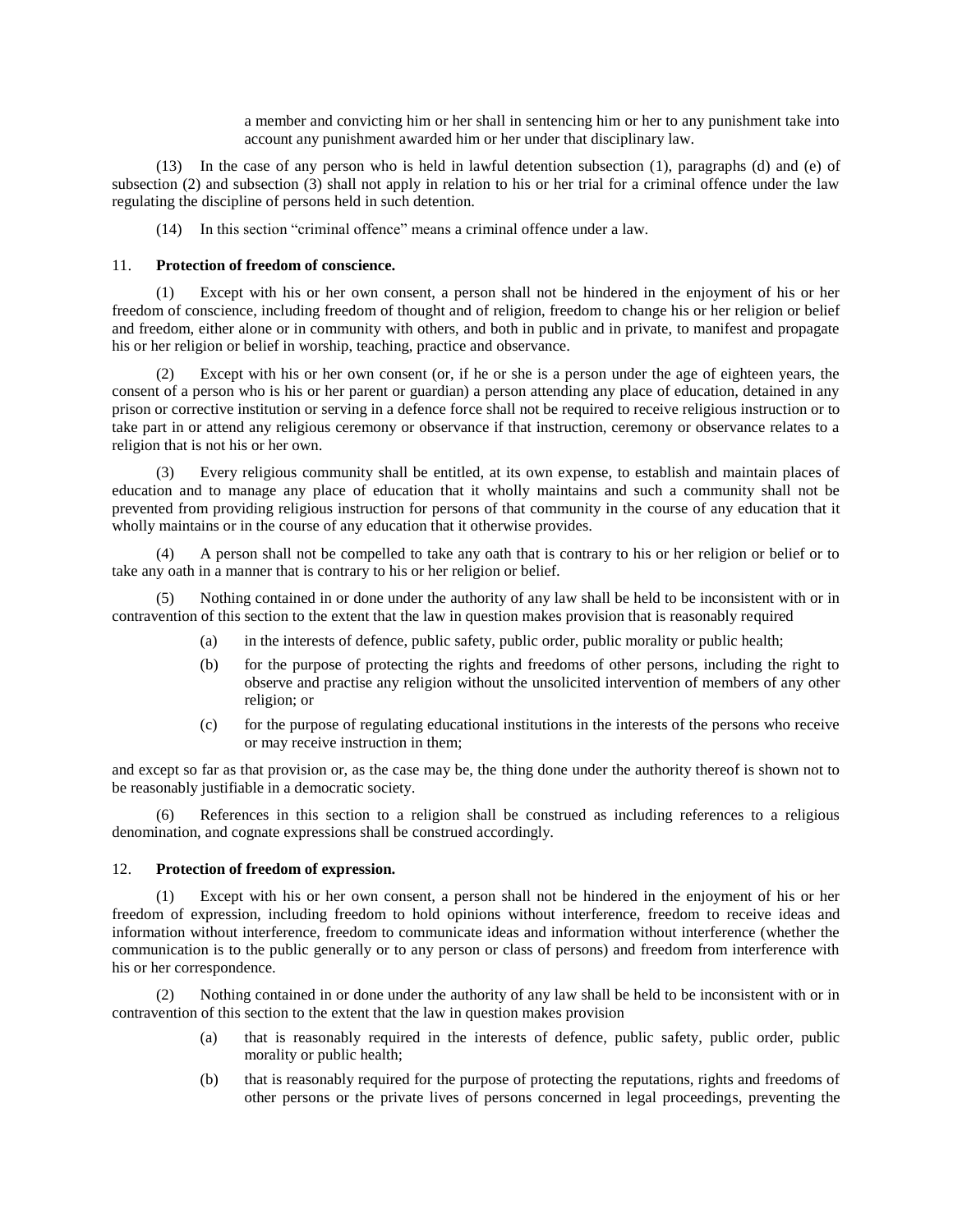disclosure of information received in confidence, maintaining the authority and independence of the courts or regulating telephony, telegraphy, posts, wireless broadcasting or television; or

(c) that imposes restrictions upon public officers that are reasonably required for the proper performance of their functions,

and except so far as that provision or, as the case may be, the thing done under the authority thereof is shown not to be reasonably justifiable in a democratic society.

### 13. **Protection of freedom of assembly and association.**

(1) Except with his or her own consent, a person shall not be hindered in the enjoyment of his or her freedom of assembly and association, that is to say, his or her right to assembly freely and associate with other persons and in particular to form or belong to trade unions or other associations for the protection of his or her interests or to form or belong to political parties or other political associations.

(2) Nothing contained in or done under the authority of any law shall be held to be inconsistent with or in contravention of this section to the extent that the law in question makes provision

- (a) that is reasonably required in the interests of defence, public safety, public order, public morality or public health;
- (b) that is reasonably required for the purpose of protecting the rights or freedoms of other persons; or
- (c) that imposes restrictions upon public officers that are reasonably required for the proper performance of their functions,

and except so far as that provision or, as the case may be, the thing done under the authority thereof is shown not to be reasonably justifiable in a democratic society.

#### 14. **Protection of freedom of movement.**

A person shall not be deprived of his or her freedom of movement, that is to say, the right to move freely throughout Saint Christopher and Nevis, the right to reside in any part of Saint Christopher and Nevis, the right to enter Saint Christopher and Nevis, the right to leave Saint Christopher and Nevis and immunity from expulsion from Saint Christopher and Nevis.

(2) Any restriction on a person's freedom of movement that is involved in his or her lawful detention shall not be held to be inconsistent with or in contravention of subsection (1).

(3) Nothing contained in or done under the authority of any law shall be held to be inconsistent with or in contravention of subsection (1) to the extent that the law in question makes provision

- (a) for the imposition of restrictions on the movement or residence within Saint Christopher and Nevis of any person or on any person's right to leave Saint Christopher and Nevis that are reasonably required in the interests of defence, public safety or public order;
- (b) for the imposition of restrictions on the movement or residence within Saint Christopher and Nevis or on the right to leave Saint Christopher and Nevis of persons generally or any class of persons in the interests of defence, public safety, public order, public morality or public health and except so far as that provision or, as the case may be, the thing done under the authority thereof is shown not to be reasonably justifiable in a democratic society;
- (c) for the imposition of restrictions, by order of a court, on the movement or residence within Saint Christopher and Nevis of any person or on any person's right to leave Saint Christopher and Nevis either in consequence of his or her having been found guilty of a criminal offence under any law or for the purpose of ensuring that he or she appears before a court at a later date for trial of such a criminal offence or for proceedings preliminary to trial or for proceedings relating to his or her extradition or lawful removal from Saint Christopher and Nevis;
- (d) for the imposition of restrictions on the freedom of movement of any person who is not a citizen;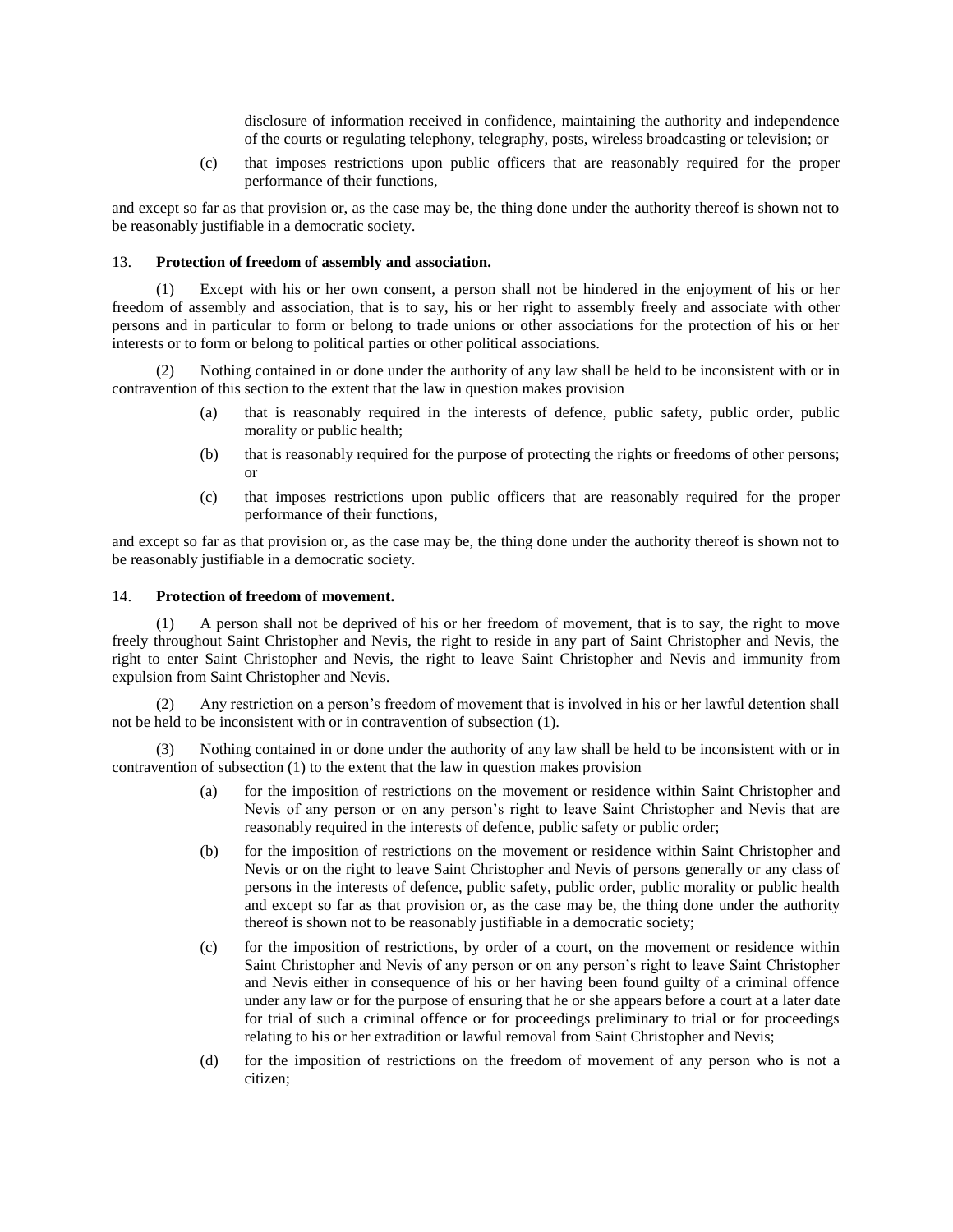- (e) for the imposition of restrictions on the acquisition or use by any person of land or other property in Saint Christopher and Nevis;
- (f) for the imposition of restrictions upon the movement or residence within Saint Christopher or on the right to leave Saint Christopher and Nevis of any public officer that are reasonably required for the proper performance of his or her functions;
- (g) for the removal of a person from Saint Christopher and Nevis to be tried or punished in some other country for a criminal offence under the law of that other country or to undergo imprisonment in some other country in execution of the sentence of a court in respect of a criminal offence under a law of which he or she has been convicted; or
- (h) for the imposition of restrictions on the right of any person to leave Saint Christopher and Nevis that are reasonably required in order to secure the fulfilment of any obligations imposed on that person by law;

and except so far as that provision or, as the case may be, the thing done under the authority thereof is shown not to be reasonably justifiable in a democratic society.

(4) If any person whose freedom of movement has been restricted by virtue of such a provision as is referred to in subsection (3)(a) so requests at any time during the period of that restriction not earlier than twentyone days after the order imposing the restriction was made or, as the case may be, three months after he or she last made such a request, his or her case shall be reviewed by an independent and impartial tribunal presided over by a person appointed by the Chief Justice from among persons who hold the office of magistrate or who are legal practitioners.

(5) On any review by a tribunal in pursuance of subsection (4) of the case of any person whose freedom of movement has been restricted, the tribunal may make recommendations concerning the necessity or expediency of the continuation of that restriction to the authority by whom it was ordered but, unless it is otherwise provided by law, that authority shall not be obliged to act in accordance with any such recommendations.

# 15. **Protection from discrimination on grounds of race etc.**

(1) Subject to subsections (4), (5) and (7), no law shall make any provision that is discriminatory either of itself or in its effect.

(2) Subject to subsections (6), (7), (8) and (9), a person shall not be treated in a discriminatory manner by any person acting by virtue of any written law or in the performance of the functions of any public office or any public authority.

(3) In this section the expression "discriminatory" means affording different treatment to different persons attributable wholly or mainly to their respective descriptions by race, place of origin, birth out of wedlock, political opinions or affiliations, colour, sex or creed whereby persons of one such description are subjected to disabilities or restrictions to which persons of another such description are not made subject or are accorded privileges or advantages that are not accorded to persons of another such description.

- (4) Subsection (1) shall not apply to any law so far as that law makes provision
	- (a) for the appropriation of public revenues or other public funds;
	- (b) with respect to persons who are not citizens;
	- (c) for the application, in the case of persons of any such description as is mentioned in subsection (3) (or of persons connected with such persons) of the law with respect to adoption, marriage, divorce, burial, devolution of property on death or other like matters that is the personal law of persons of that description; or
	- (d) whereby persons of any such description as is mentioned in subsection (3) may be subjected to any disability or restriction or may be accorded any privilege or advantage that, having regard to its nature and to special circumstances pertaining to those persons or to persons of any other such description, is reasonably justifiable in a democratic society.

(5) Nothing contained in any law shall be held to be inconsistent with or in contravention of subsection (1) to the extent that it makes provision with respect to standards or qualifications (not being standards or qualifications specifically relating to race, place of origin, birth out of wedlock, political opinions or affiliations, colour, creed or sex) to be required of any person who is appointed to or to act in any office under the Crown, any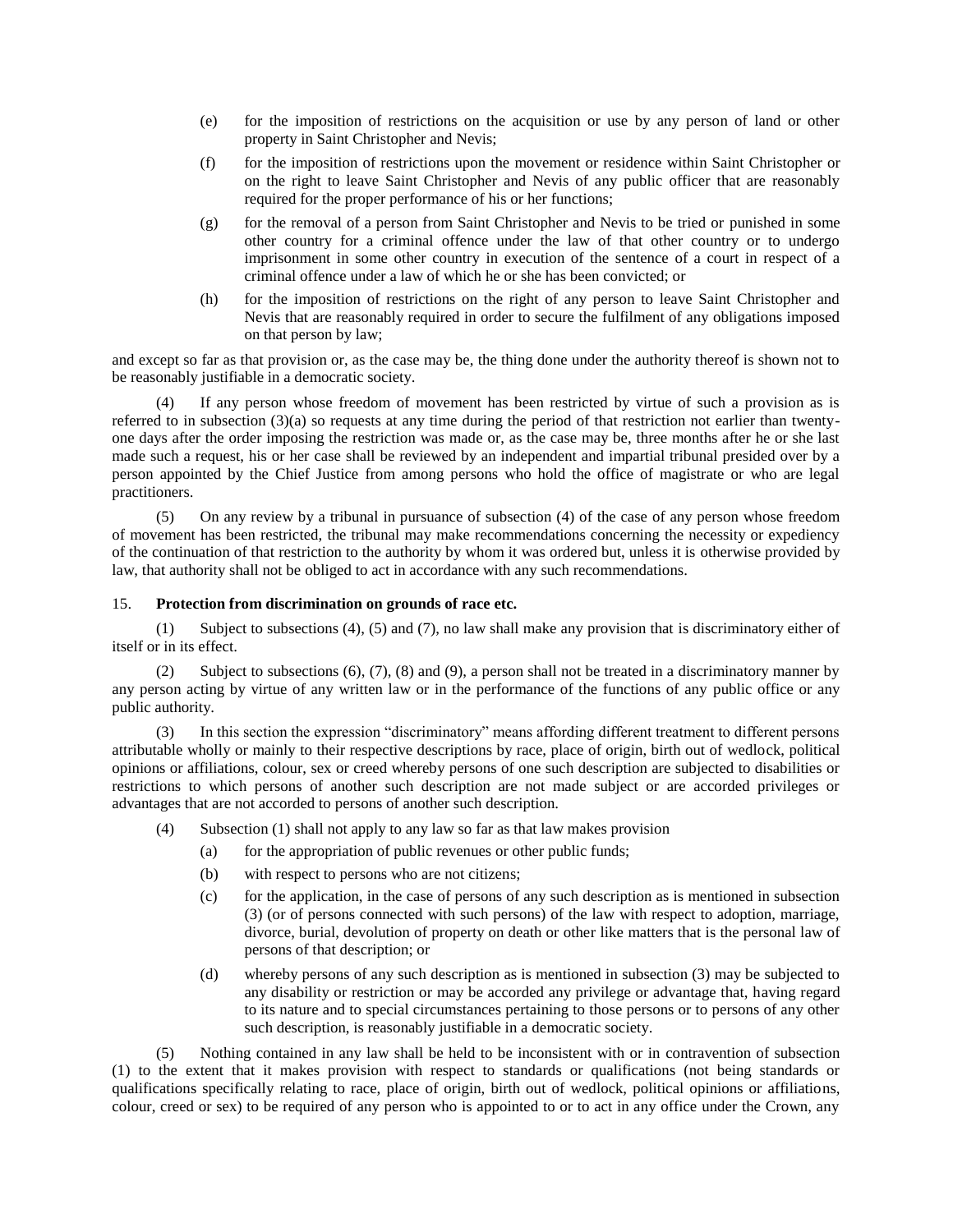office in the service of a local government authority or any office in a body corporate established by law for public purposes.

(6) Subsection (2) shall not apply to anything that is expressly or by necessary implication authorised to be done by any such provision of law as is referred to in subsection (4) or (5).

(7) Nothing contained in or done under the authority of any law shall be held to be inconsistent with or in contravention of subsection  $(1)$  or  $(2)$  to the extent that the law in question makes provision whereby persons of any such description as is mentioned in subsection (3) may be subjected to any restriction on the rights and freedoms guaranteed by sections 9, 11, 12, 13 and 14, being such a restriction as is authorised by section  $9(2)$ ,  $11(5)$ ,  $12(2)$  or  $13(2)$  or, as the case may be, paragraph (a), (b), or (h) of section 14(3).

Nothing in subsection (2) shall affect any discretion relating to the institution, conduct or discontinuance of civil or criminal proceedings in any court that is vested in any person by or under any law.

(9) Nothing in subsection (2) shall apply in relation to the exercise of any function vested in any person or authority by any of the provisions of this Constitution except sections 78(1), 79(2), 80(1), 81(1), 82(1), 83 and 85 (which relate to the appointment etc. of public officers).

#### 16. **Emergency measures derogating from section 5 or 15.**

Nothing contained in or done under the authority of a law enacted by Parliament shall be held to be inconsistent with or in contravention of section 5 or 15 to the extent that the law authorises the taking during any period of public emergency of measures that are reasonably justifiable for dealing with the situation that exists in Saint Christopher and Nevis or in part of Saint Christopher and Nevis during that period.

# 17. **Protection of persons detained in derogation from section 5.**

(1) When a person is detained under emergency measures derogating from section 5 by virtue of section 16 the following provisions shall apply, that is to say

- (a) he or she shall, with reasonable promptitude and in any case not more than seven days after the commencement of his or her detention, be informed in a language that he or she understands and in detail of the grounds upon which he or she is detained and furnished with a written statement in English specifying those grounds in detail;
- (b) not more than fourteen days after the commencement of his or her detention, a notification shall be published in the *Gazette* stating that he or she has been detained and giving particulars of the provision of law under which his or her detention is authorised;
- (c) not more than one month after the commencement of his or her detention and thereafter during his or her detention at intervals of not more than three months, his or her case shall be reviewed by an independent and impartial tribunal established by law and presided over by a person appointed by the Chief Justice from among persons who hold the office of magistrate or who are legal practitioners;
- (d) he or she shall be afforded reasonable facilities for private communication and consultation with a legal practitioner of his or her own choice who shall be permitted to make representations to the tribunal appointed for the review of the case of the detained person; and
- (e) at the hearing of his or her case by the tribunal appointed for the review of his or her case he or she shall be permitted to appear in person or to be represented by a legal practitioner of his or her own choice.

(2) On any review by a tribunal in pursuance of this section of the case of a detained person, the tribunal may make recommendations concerning the necessity or expediency of continuing his or her detention to the authority by which it was ordered but, unless it is otherwise provided by law, that authority shall not be obliged to act in accordance with any such recommendations.

(3) Nothing contained in subsection (1)(d) or (1)(e) shall be construed as entitling a person to legal representation at public expense.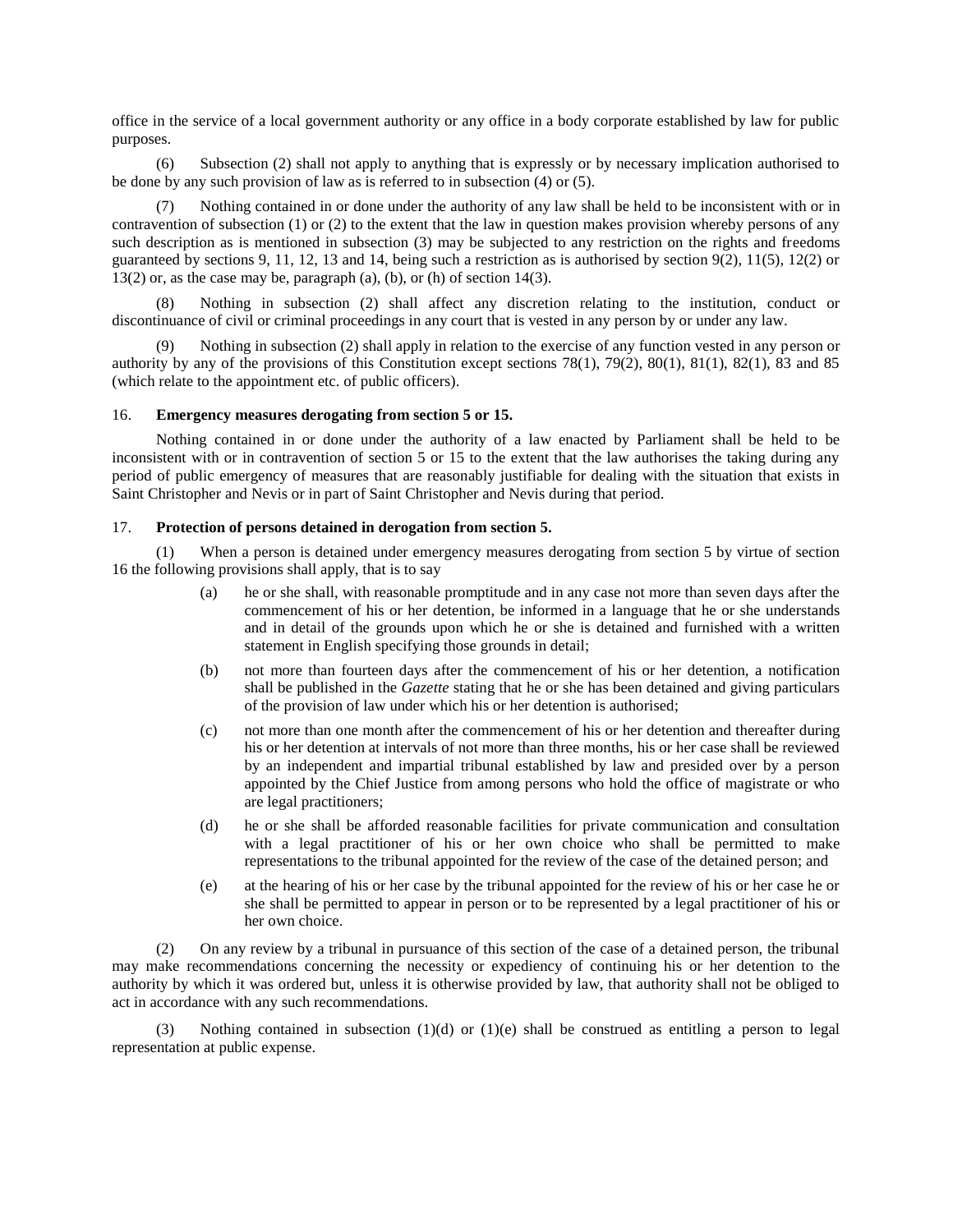#### 18. **Enforcement of protective provisions.**

(1) If any person alleges that any of the provisions of sections 3 to 17 (inclusive) has been, is being or is likely to be contravened in relation to him or her (or, in the case of a person who is detained, if any other person alleges such a contravention in relation to the detained person), then, without prejudice to any other action with respect to the same matter that is lawfully available, that person (or that other person) may apply to the High Court for redress.

- (2) The High Court shall have original jurisdiction
	- (a) to hear and determine any application made by any person in pursuance of subsection (1); and
	- (b) to determine any question arising in the case of any person that is referred to it in pursuance of subsection (3)

and may make such declarations and orders, issue such writs and give such directions as it may consider appropriate for the purpose of enforcing or securing the enforcement of any of the provisions of sections 3 to 17 (inclusive):

Provided that the High Court may decline to exercise its powers under this subsection if it is satisfied that adequate means of redress for the contravention alleged are or have been available to the person concerned under any other law.

(3) If in any proceedings in any court (other than the Court of Appeal or the High Court or a courtmartial) any question arises as to the contravention of any of the provisions of sections 3 to 17 (inclusive); the person presiding in that court may and, if any party to the proceedings so requests, shall refer the question to the High Court unless, in his or her opinion, the raising of the question is merely frivolous or vexatious.

Where any question is referred to the High Court in pursuance of subsection (3), the High Court shall give its decision upon the question and the court in which the question arose shall dispose of the case in accordance with that decision or, if that decision is the subject of an appeal to the Court of Appeal or to Her Majesty in Council, in accordance with the decision of the Court of Appeal or, as the case may be, of Her Majesty in Council.

(5) The High Court shall have such powers in addition to those conferred by this section as may be conferred upon it by the legislature for the purpose of enabling it more effectively to exercise the jurisdiction conferred upon it by this section.

The Chief Justice may make rules with respect to the practice and procedure of the High Court in relation to the jurisdiction and powers conferred on it by or under this section (including rules with respect to the time within which applications may be brought and references shall be made to the High Court).

# 19. **Declaration of emergency.**

(1) The Governor-General may by proclamation declare that for the purposes of this Chapter a state of emergency exists either in Saint Christopher and Nevis or in part of Saint Christopher and Nevis.

(2) A proclamation under subsection (1) shall not be effective unless it includes a declaration that the Governor-General is satisfied that a public emergency has arisen

- (a) because of the possibility that Her Majesty may shortly be at war;
- (b) because of the occurrence of any accident or natural calamity; or
- (c) because action has been taken by any person, or there is an imminent threat of action by any person, of such a nature and on so extensive a scale as to be likely to endanger the public safety or to deprive the community or any substantial portion of the community of supplies or services essential to life.
- (3) Every declaration of emergency shall lapse
	- (a) in the case of a declaration made when the National Assembly is sitting, at the expiration of a period of seven days beginning with the date of publication of the declaration; and
	- (b) in any other case, at the expiration of a period of twenty-one days beginning with the date of publication of the declaration;

unless it has in the meantime been approved by resolution of that Assembly.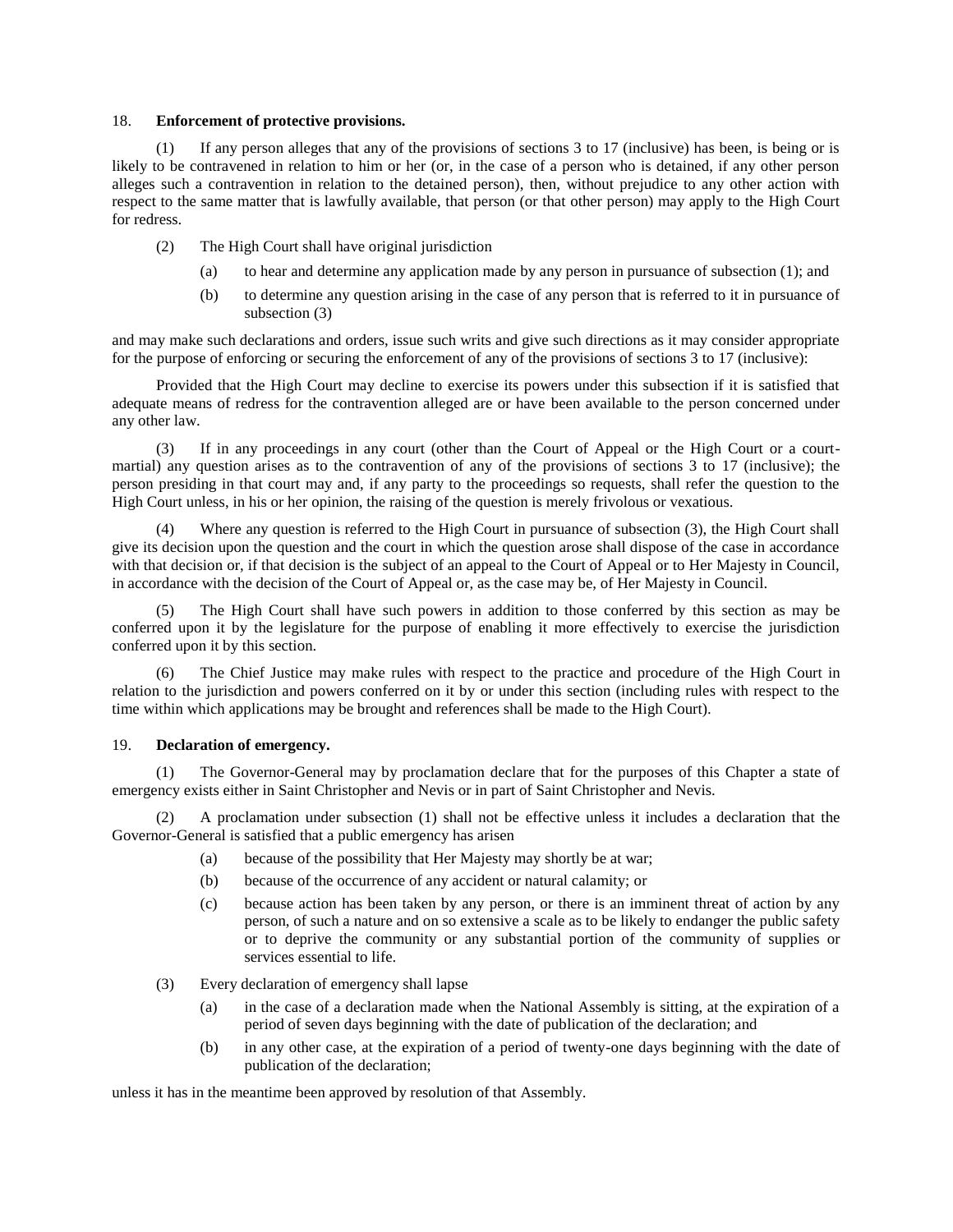(4) A declaration under subsection (1) that a state of emergency exists in a part of Saint Christopher and Nevis that comprises or includes all or part of the island of Nevis shall, to the extent that it relates to that island, lapse

- (a) in the case of a declaration made when the Nevis Island Assembly is sitting, at the expiration of a period of seven days beginning with the date of publication of the declaration; and
- (b) in any other case, at the expiration of a period of twenty-one days beginning with the date of publication of the declaration;

unless it has in the meantime been approved by resolution of that Assembly.

- (5) A declaration of emergency may at any time be revoked by the Governor-General by proclamation.
- (6) Unless sooner revoked,
	- (a) a declaration of emergency that has been approved by resolution of the National Assembly in pursuance of subsection (3) shall cease to be in force if that resolution ceases to be in force; and furthermore
	- (b) a declaration of emergency that has been approved by resolution of the Nevis Island Assembly in pursuance of subsection (4) shall, to the extent that it relates to the island of Nevis, cease to be in force if that resolution ceases to be in force notwithstanding that a declaration of the National Assembly approving it in pursuance of subsection (3) remains in force.

(7) A resolution of the National Assembly or the Nevis Island Assembly passed for the purposes of this section shall remain in force for twelve months or such shorter period as may be specified therein:

Provided that any such resolution may be extended from time to time by a further such resolution, each extension not exceeding twelve months from the date of the resolution effecting the extension; and any such resolution may be revoked at any time by a further resolution.

(8) A resolution of the National Assembly for the purposes of subsection (3) and a resolution of the Assembly extending any such resolution shall not be passed in the Assembly unless it is supported by the votes of not less than two-thirds of all the Representatives and Senators; and a resolution revoking any such resolution shall not be so passed unless it is supported by the votes of a majority of all the Representatives and Senators.

Any provision of this section that a declaration of emergency shall lapse or cease to be in force at any particular time is without prejudice to the making of a further declaration of emergency whether before or after that time.

(10) In the exercise of his or her powers to make or revoke any such declaration as is referred to in subsection (4) the Governor-General shall act in accordance with the advice of the Prime Minister but no such advice shall be given without the concurrence of the Premier.

(11) In this section "declaration of emergency" means a declaration under subsection (1).

# 20. **Interpretation and savings.**

- (1) In this Chapter, unless the context otherwise requires
	- "contravention", in relation to any requirement, includes a failure to comply with that requirement, and cognate expressions shall be construed accordingly;
	- "court" means any court of law having jurisdiction in Saint Christopher and Nevis other than a court established by a disciplinary law, and includes Her Majesty in Council and in sections 4 and 6 a court established by a disciplinary law;

"disciplinary law" means a law regulating the discipline of any disciplined force;

"disciplined force" means

- (a) a defence force;
- (b) the Police Force; or
- (c) a prison service;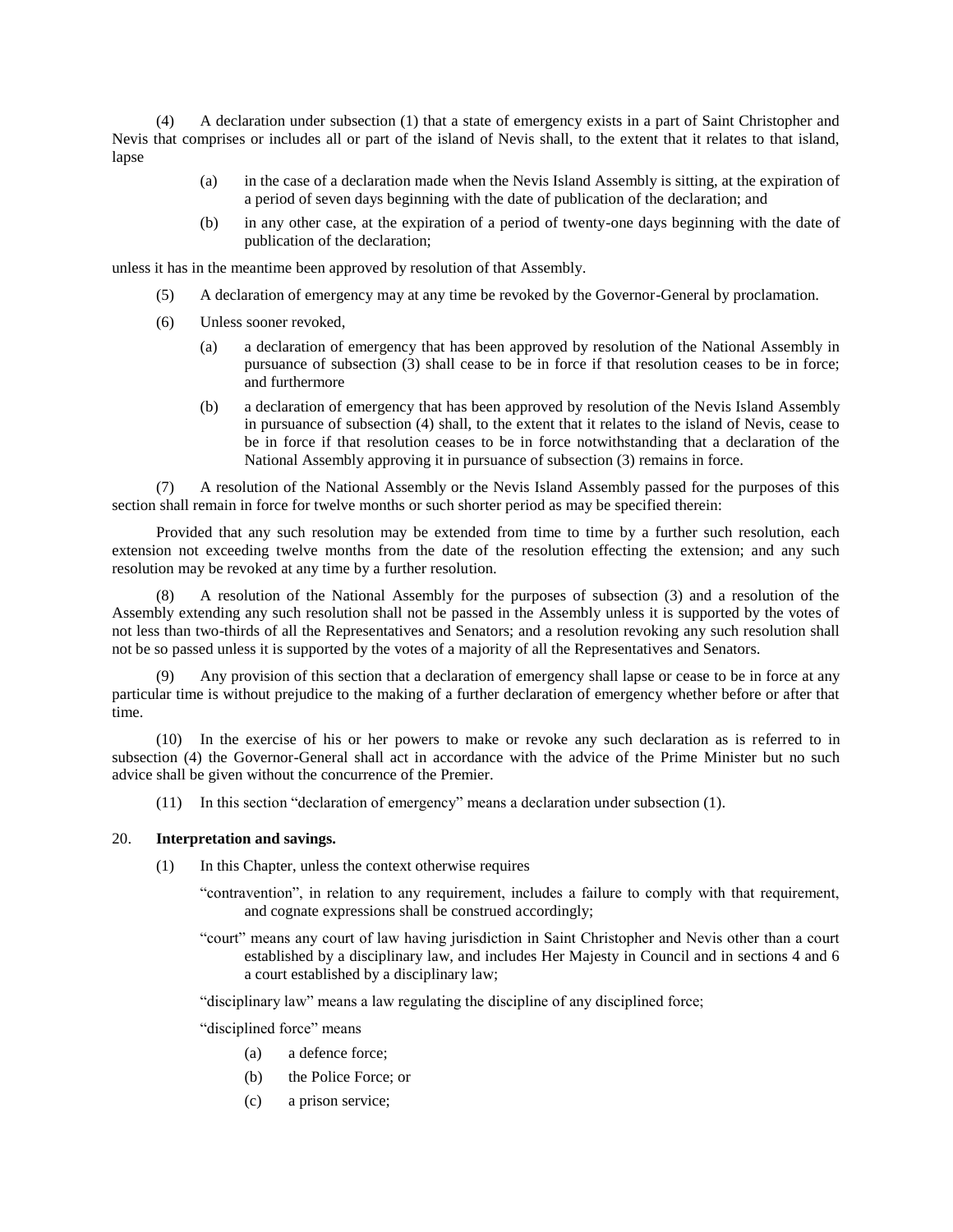"member", in relation to a disciplined force, includes any person who, under the law regulating the discipline of that force, is subject to that discipline.

- (2) In this Chapter, "a period of public emergency" means any period during which
	- (a) Her Majesty is at war; or
	- (b) there is in force a declaration under section 19 that a state of emergency exists in Saint Christopher and Nevis or in part of Saint Christopher and Nevis.

(3) In relation to any person who is a member of a disciplined force of Saint Christopher and Nevis, nothing contained in or done under the authority of the disciplinary law of that force shall be held to be inconsistent with or in contravention of any of the provisions of this Chapter other than sections 4, 6 and 7.

In relation to any person who is a member of a disciplined force of a country other than Saint Christopher and Nevis and lawfully present in Saint Christopher and Nevis, nothing contained in or done under the authority of the disciplinary law of that force shall be held to be inconsistent with or in contravention of any of the provisions of this Chapter.

Nothing in this Chapter shall be construed as empowering the legislature to make any law that would impede the due exercise by any person or authority (including any authority established for the island of Nevis by Chapter X) of any power or other function vested in that person or authority by this Constitution.

# *CHAPTER III – THE GOVERNOR-GENERAL*

### 21. **Establishment of office.**

There shall be for Saint Christopher and Nevis a Governor-General who shall be a citizen appointed by Her Majesty and shall hold office during Her Majesty's pleasure and who shall be Her Majesty's representative in Saint Christopher and Nevis.

### 22. **Acting Governor-General.**

(1) During any period when the office of Governor-General is vacant or the holder of the office of Governor-General is absent from Saint Christopher and Nevis or is for any other reason unable to perform the functions of his or her office those functions shall be performed by such person as Her Majesty may appoint.

Any person appointed under subsection (1) shall hold office during Her Majesty's pleasure and shall in any case cease to perform the functions of the office of Governor-General if the holder of the office of Governor-General has notified him or her that he or she is about to assume or resume those functions.

(3) The holder of the office of Governor-General shall not, for the purposes of this section, be regarded as absent from Saint Christopher and Nevis or as unable to perform the function of his or her office

- (a) by reason that he or she is in passage from one part of Saint Christopher and Nevis to another; or
- (b) at any time when there is a subsisting appointment of a deputy under section 23(1).

# 23. **Deputy to Governor-General.**

- (1) When the Governor-General
	- (a) has occasion to be absent from the seat of government but not from Saint Christopher and Nevis;
	- (b) has occasion to be absent from Saint Christopher and Nevis for a period that he or she considers, in his or her own deliberate judgment, will be of short duration; or
	- (c) is suffering from an illness that he or she considers, in his or her own deliberate judgment, will be of short duration,

he or she may appoint any person in Saint Christopher and Nevis to be his or her deputy during such absence or illness and in that capacity to perform on his or her behalf such of the functions of the office of Governor-General as he or she may specify.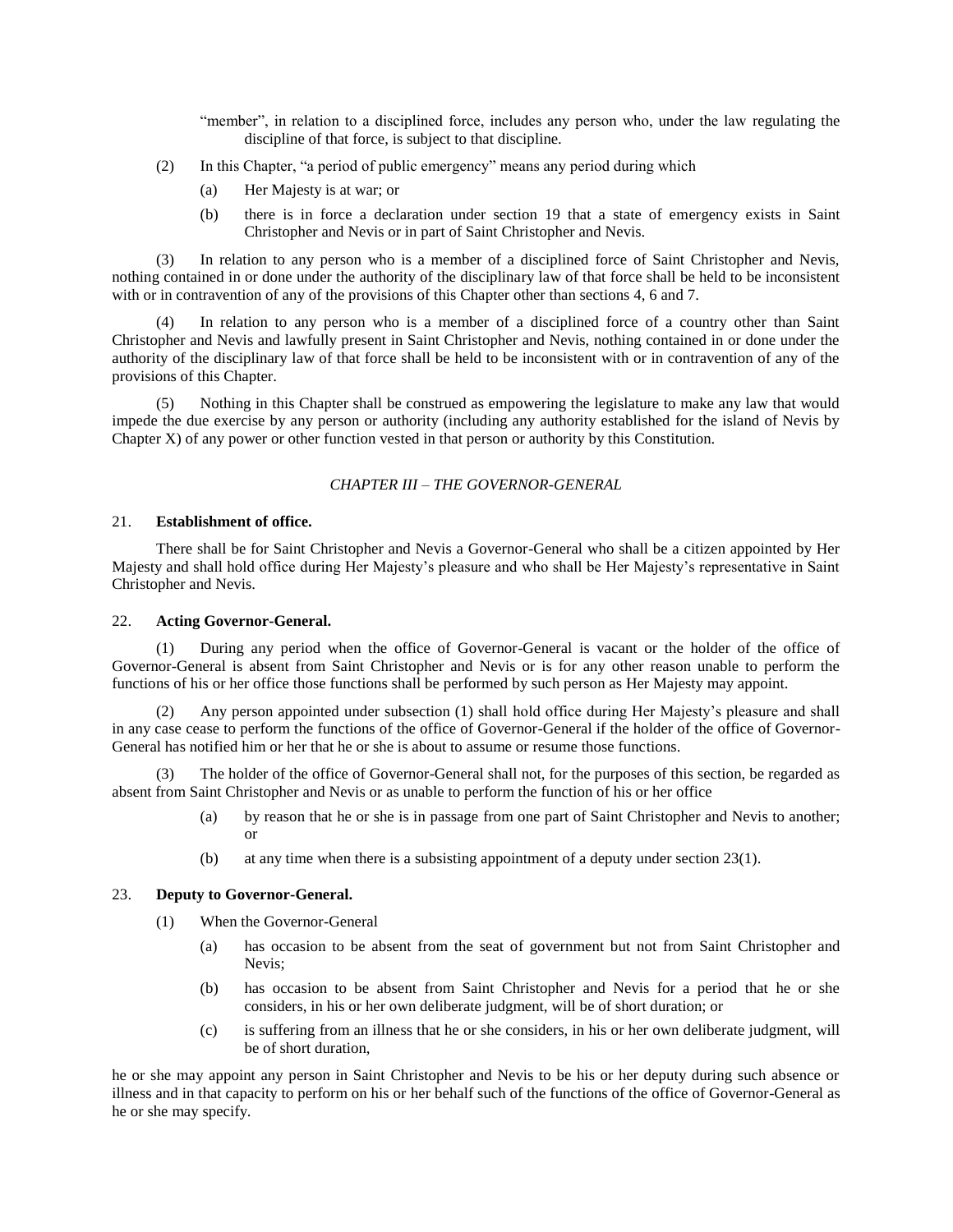(2) Without prejudice to subsection (1), the Governor-General shall appoint a person in the island of Nevis as Deputy Governor-General to be his or her deputy in that island and in that capacity to signify on his or her behalf that he or she assents or withholds his or her assent to any bill passed by the Nevis Island Assembly and to perform on his or her behalf such other functions of the office of Governor-General relating to that island as he or she may specify.

(3) The power and authority of the Governor-General shall not be abridged, altered or in any way affected by the appointment of a deputy under this section and, subject to the provisions of this Constitution and any other law, a deputy shall conform to and observe all instructions that the Governor-General, acting in his or her own deliberate judgment, may from time to time address to him or her:

Provided that the question whether or not a deputy has conformed to and observed any such instructions shall not be enquired into by any court of law.

(4) Subject to subsection (5), a person appointed under subsection (1) or, as the case may be, subsection (2) shall hold his or her appointment for such period as may be specified by the Governor-General at the time of his or her appointment.

(5) Any appointment made under subsection (1) or, as the case may be, subsection (2) may be revoked at any time by the Governor-General.

- (6) The Governor-General shall act
	- (a) in relation to the making of an appointment under subsection (1) or the revocation of such an appointment, in accordance with the advice of the Prime Minister; and
	- (b) in relation to the making of an appointment under subsection (2) or the revocation of such an appointment, in accordance with the advice of the Premier.

### 24. **Oaths.**

A person appointed to hold or act in the office of Governor-General or to be his or her deputy shall, before entering upon the duties of that office, take and subscribe the oath of allegiance and the oath of office.

### *CHAPTER IV – PARLIAMENT*

#### PART 1 – COMPOSITION OF PARLIAMENT

# 25. **Establishment.**

There shall be for Saint Christopher and Nevis a Parliament which shall consist of Her Majesty and a National Assembly.

### 26. **National Assembly.**

- (1) The National Assembly shall consist of
	- (a) such number of Representatives as corresponds with the number of constituencies for the time being established in accordance with section 50; and
	- (b) such number of Senators as is specified in subsection (2), who shall be appointed in accordance with section 30.

(2) The number of Senators shall be three or such greater number (not exceeding two-thirds of the number of Representatives) as may be prescribed by Parliament:

Provided that at any time when a person who is a Senator holds the office of Attorney-General the number of Senators shall be increased by one.

If a person who is not a member of the National Assembly is elected to be Speaker he or her shall, by virtue of holding the office of Speaker, be a member of the Assembly.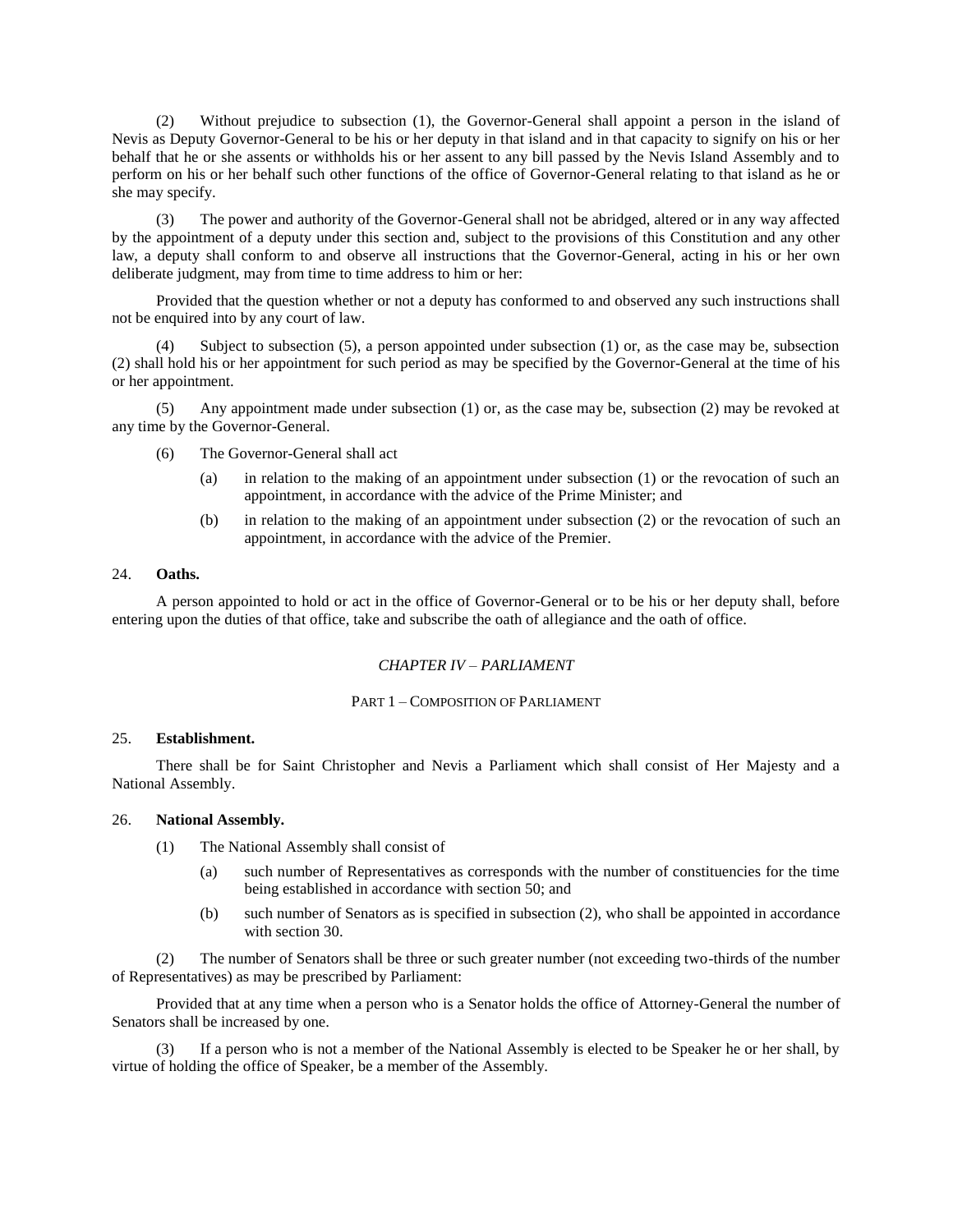(4) At any time when the office of Attorney-General is a public office the Attorney-General shall, by virtue of holding or acting in that office, be a member of the National Assembly.

(5) Any person who sits or votes in the National Assembly knowing or having reasonable grounds for knowing that he or she is not entitled to do so shall be guilty of a criminal offence and liable to a fine not exceeding one hundred dollars, or such other sum as may be prescribed by Parliament, for each day on which he or she so sits or votes in the Assembly.

(6) Any prosecution for an offence under subsection (5) shall be instituted in the High Court and shall not be so instituted except by the Director of Public Prosecutions.

# 27. **Qualifications for Representatives and Senators.**

Subject to section 28, a person shall be qualified to be elected or appointed as a member of the National Assembly if, and shall not be so qualified unless, he or she is a citizen of the age of twenty-one years or upwards and he or she or one of his or her parents was born in Saint Christopher and Nevis and he or she is domiciled there at the date of his or her nomination for election or his or her appointment, as the case may be.

# 28. **Disqualifications for Representatives and Senators.**

- (1) A person shall not be qualified to be elected or appointed as a member if he or she
	- (a) is, by virtue of his or her own act, under any acknowledgement of allegiance, obedience or adherence to a foreign power or state;
	- (b) is a minister of religion;
	- (c) is an undischarged bankrupt, having been adjudged or otherwise declared bankrupt under any law;
	- (d) is a person certified to be insane or otherwise adjudged to be of unsound mind under any law; or
	- (e) is under sentence of death imposed on him or her by a court of law in any part of the Commonwealth or is serving a sentence of imprisonment (by whatever name called) exceeding twelve months imposed on him or her by such a court or substituted by competent authority for some other sentence imposed on him or her by such a court, or is under such a sentence of imprisonment the execution of which has been suspended.

(2) If it is so provided by Parliament, a person shall not be qualified to be elected or appointed as a member if he or she holds or is acting in any office that is specified by Parliament and the functions of which involve responsibility for, or in connection with, the conduct of any election of Representatives or members of the Nevis Island Assembly or the compilation of any register of voters for the purpose of electing Representatives or members of that Assembly.

If it is so provided by Parliament, a person who is convicted by any court of law of any criminal offence that is prescribed by Parliament and that is connected with the election of Representatives or members of the Nevis Island Assembly or is reported guilty of such an offence by the court trying an election petition shall not be qualified, for such a period (not exceeding five years) following his or her conviction or, as the case may be, following the report of the court as may be so prescribed, to be elected or appointed as a member.

(4) A person shall not be qualified to be elected as a Representative who is a Senator; and a person shall not be qualified to be appointed as a Senator who is, or is nominated for election as, a Representative or who has at any time since Parliament was last dissolved stood as a candidate for election as a Representative without being so elected.

(5) If it is so provided by Parliament, and subject to such exceptions and limitations (if any) as Parliament may prescribe, a person shall not be qualified to be elected or appointed as a member if

> (a) he or she holds or is acting in any office or appointment (whether specified individually or by reference to a class of office or appointment) other than the office of elected member or nominated member of the Nevis Island Assembly or member of the Nevis Island Administration;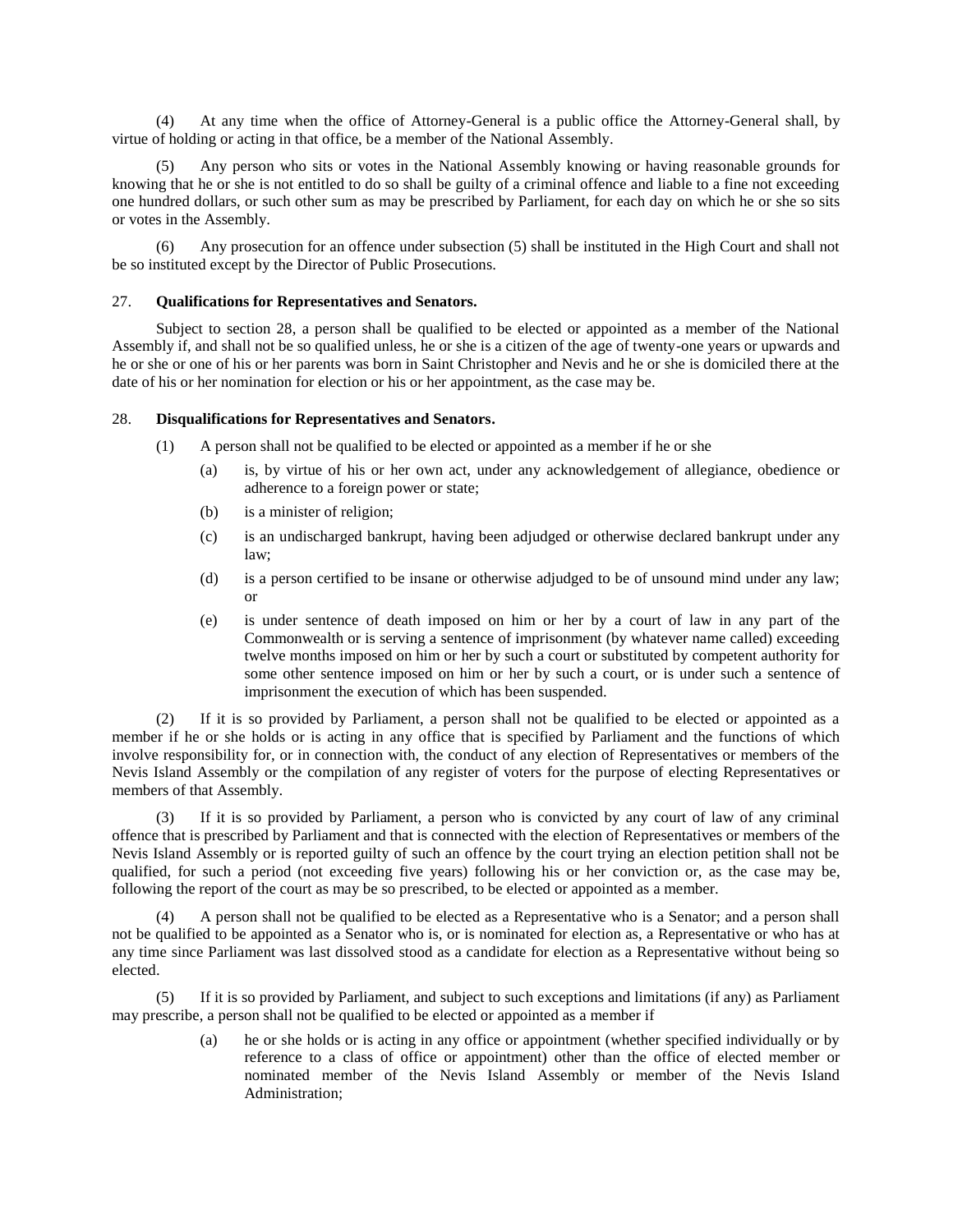- (b) he or she belongs to any defence force or to any class of person that is comprised in any such force;
- (c) he or she belongs to any police force or to any class of person that is comprised in any such force; or
- (d) subject to any exceptions or limitations prescribed by Parliament, he or she has any such interest in any such government contract as may be so prescribed.
- (6) In this section

"government contract" means any contract made with the Government or with a department of the Government or with an officer of the Government contracting as such;

"member" means member of the National Assembly;

"minister of religion" means any person in holy orders and any other person the principal functions of whose occupation include teaching or preaching in any congregation for religious worship.

- (7) For the purposes of paragraph (e) of subsection (1),
	- (a) two or more sentences of imprisonment that are required to be served consecutively shall be regarded as separate sentences if none of those sentences exceeds twelve months, but if any one of such sentences exceeds that term they shall be regarded as one sentence; and
	- (b) no account shall be taken of a sentence of imprisonment imposed as an alternative to or in default of the payment of a fine.

# 29. **Election of Representatives.**

(1) Each of the constituencies established in accordance with the provisions of section 50 of this Constitution shall return one Representative to the National Assembly who shall be directly elected in such manner as may, subject to the provisions of this Constitution, be prescribed by or under any law enacted by Parliament.

Every Commonwealth citizen of the age of eighteen years or upwards who possesses such qualifications relating to residence or domicile in Saint Christopher and Nevis as Parliament may prescribe shall, unless he or she is disqualified by Parliament from registration as such, be entitled to be registered as a voter for the purpose of electing Representatives in one (but not more than one) constituency in accordance with the provisions of any law in that behalf and no other person may be registered as such.

Every person who is registered under subsection  $(2)$  in any constituency shall, unless he or she is disqualified by Parliament from voting in any election of Representatives or of members of the Nevis Island Assembly, be entitled so to vote in that constituency in accordance with the provisions of any law in that behalf and no other person may so vote.

(4) In any election of Representatives the votes shall be given by ballot in such manner as not to disclose how any particular person votes.

# 30. **Appointment of Senators.**

- (1) Of the Senators
	- (a) one-third of their number (excluding any Senator who holds the office of Attorney-General) shall be appointed by the Governor-General, acting in accordance with the advice of the Leader of the Opposition; and
	- (b) the others shall be appointed by the Governor-General, acting in accordance with the advice of the Prime Minister.

(2) In this section "one-third" means, in relation to a number of Senators that is not a multiple of three, one-third of the next higher number that is such a multiple.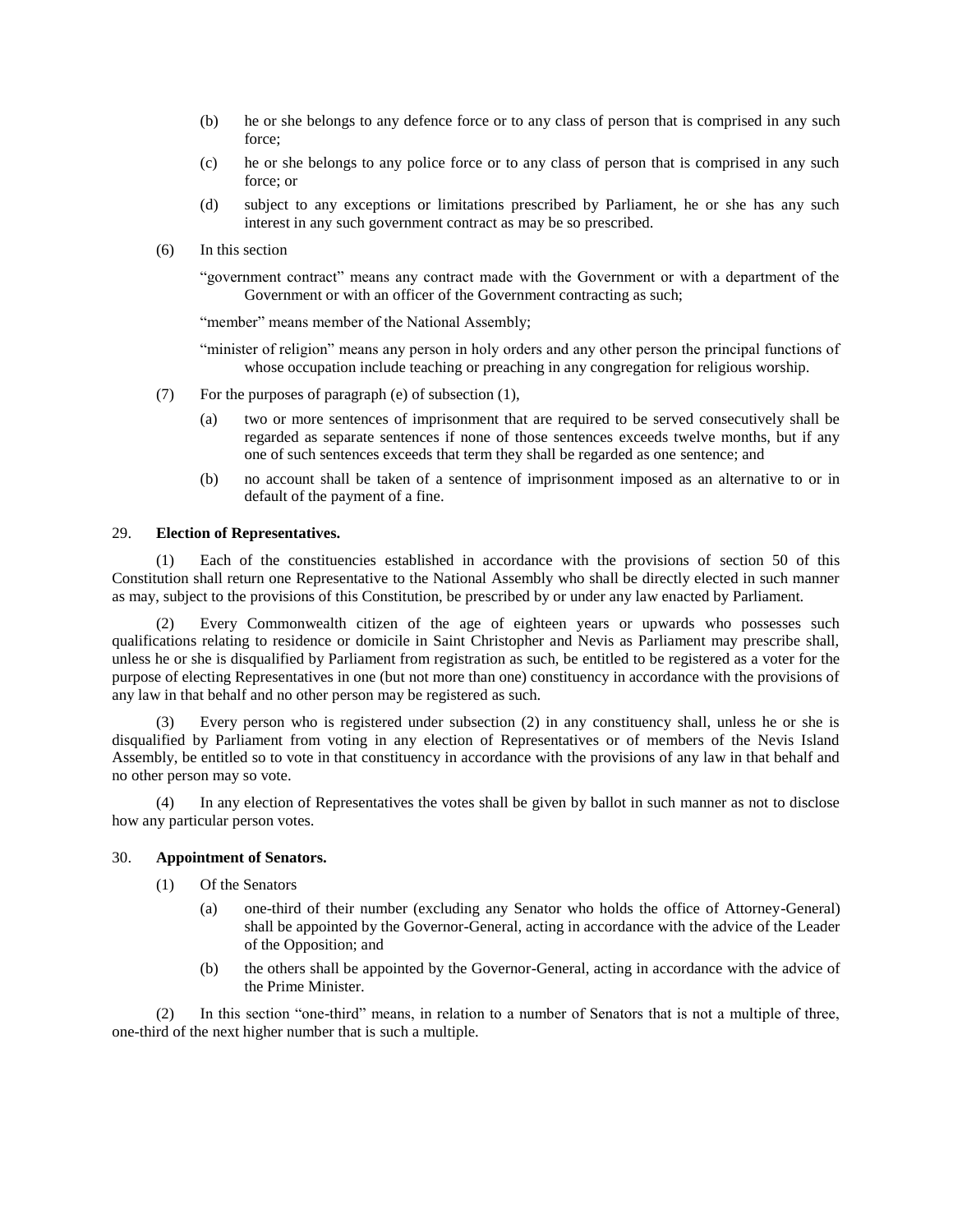# 31. **Tenure of office of Representatives and Senators.**

(1) An elected or appointed member shall vacate his or her seat in the National Assembly at the next dissolution of Parliament after his or her election or appointment.

A Senator appointed under subsection  $(1)(a)$  of section 30 shall vacate his or her seat in the National Assembly if his or her appointment is revoked by the Governor-General, acting in accordance with the advice of the Leader of the Opposition, and a Senator appointed under subsection  $(1)(b)$  of that section shall vacate his or her seat in the Assembly if his or her appointment is revoked by the Governor-General, acting in accordance with the advice of the Prime Minister.

- (3) An elected or appointed member shall also vacate his or her seat in the Assembly
	- (a) if he or she is absent from the sittings of the Assembly for such period and in such circumstances as may be prescribed in the rules of procedure of the Assembly;
	- (b) if he or she ceases to be a citizen;
	- (c) subject to subsection (4), if any other circumstances arise that, if he or she were not a member, would cause him or her to be disqualified to be elected or appointed as such by virtue of subsection (1) of section 28 or of any law enacted in pursuance of subsection (2), (3) or (5) of that section; or
	- (d) in the case of a Senator who holds the office of Attorney-General, if he or she ceases to hold that office.
- (4) (a) If any such circumstances as are referred to in paragraph (c) of subsection (3) arise because an elected or appointed member is under sentence of death or imprisonment, adjudged to be of unsound mind, declared bankrupt or convicted or reported guilty of an offence relating to elections and if it is open to the member to appeal against the decision (either with the leave of a court of law or other authority or without such leave) he or she shall forthwith cease to perform his or her functions as a member but, subject to the provisions of this section, he or she shall not vacate his or her seat until the expiration of a period of thirty days thereafter:

Provided that the Speaker may, at the request of the member, from time to time extend that period for further periods of thirty days to enable the member to pursue an appeal against the decision, so, however, that extensions of time exceeding in the aggregate one hundred and fifty days shall not be given without the approval, signified by resolution, of the National Assembly.

- (b) If, on the determination of any appeal, such circumstances continue to exist and no further appeal is open to the member or if, by reason of the expiration of any period for entering an appeal or notice thereof on the refusal of leave to appeal or for any other reason, it ceases to be open to the member to appeal, he or she shall forthwith vacate his or her seat.
- (c) If at any time before the member vacates his or her seat such circumstances cease to exist, his or her seat shall not become vacant on the expiration of the period referred to in paragraph (a) and he or she may resume the performance of his or her functions as a member.
- (5) In this section, "member" means member of the National Assembly.

# 32. **Speaker and Deputy Speaker.**

When the National Assembly first meets after any general election and before it proceeds to the despatch of any other business, it shall elect a person to be the Speaker of the Assembly; and if the office of Speaker falls vacant at any time before the next dissolution of Parliament the Assembly shall, as soon as practicable, elect another person to that office.

The Speaker may be elected from among the members of the National Assembly who are not members of the Cabinet or Parliamentary Secretaries or from among persons who are not members of the Assembly but who are qualified for election as a Representative or appointment as a Senator.

When the National Assembly first meets after any general election and before it proceeds to the despatch of any other business except the election of the Speaker the Assembly shall elect a member of the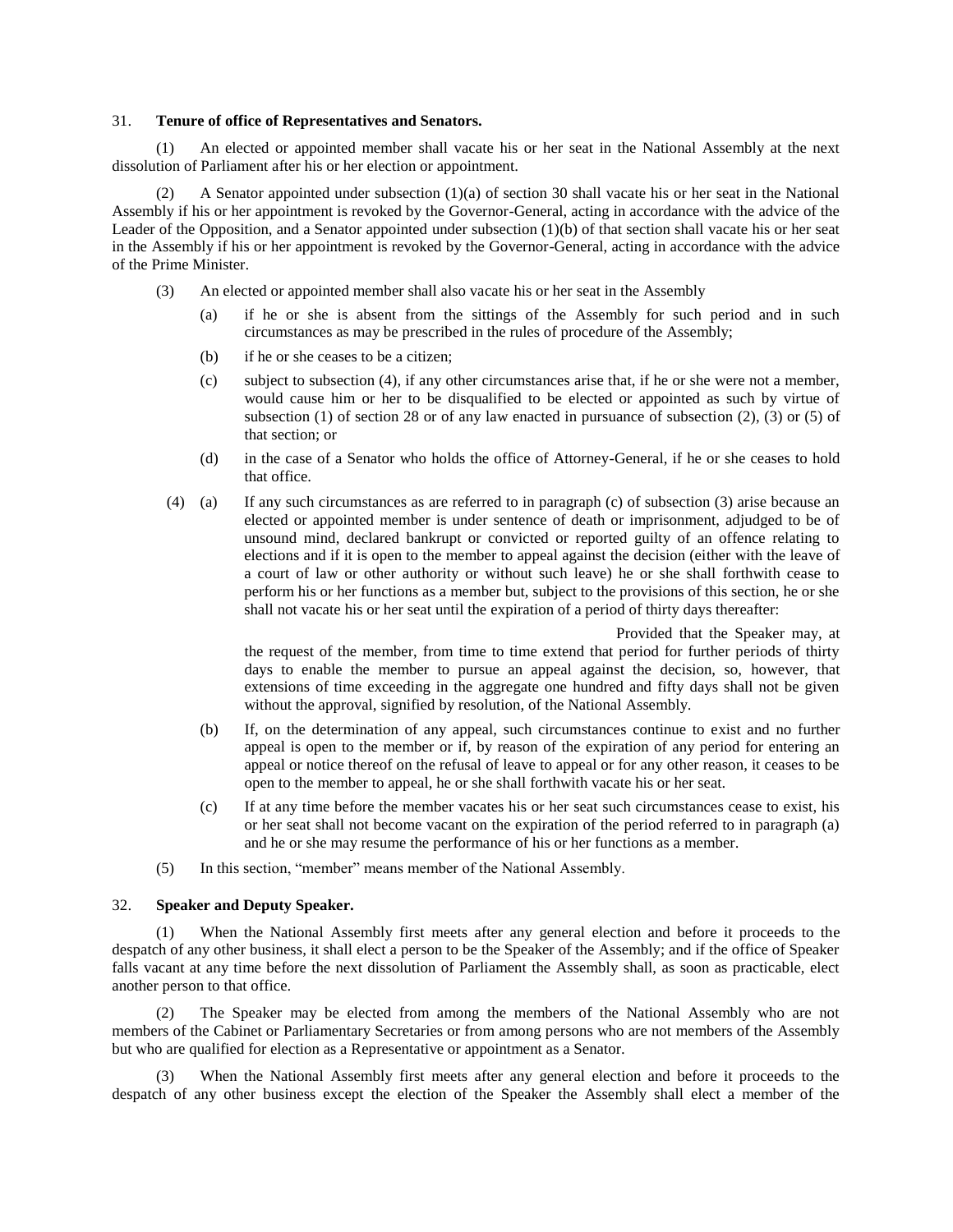Assembly who is not a member of the Cabinet or a Parliamentary Secretary to be Deputy Speaker of the Assembly, and if the office of Deputy Speaker falls vacant at any time before the next dissolution of Parliament, the Assembly shall, as soon as convenient, elect another such member to that office.

(4) No business shall be transacted in the National Assembly (other than the election of a Speaker) at any time when the office of Speaker is vacant.

- (5) A person shall vacate the office of Speaker or Deputy Speaker,
	- (a) in the case of a Speaker elected from among the members of the National Assembly or in the case of the Deputy Speaker,
		- (i) if he ceases to be a member of the Assembly:

Provided that the Speaker shall not vacate his or her office by reason only that he or she has ceased to be a member of the Assembly on a dissolution of Parliament, until the Assembly first meets after the dissolution; or

- (ii) if he or she becomes a member of the Cabinet or a Parliamentary Secretary.
- (b) in the case of a Speaker elected from among persons who are not members of the Assembly,
	- (i) when the Assembly first meets after any dissolution of Parliament;
	- (ii) if he or she ceases to be a citizen; or
	- (iii) if any circumstances arise that would cause him or her to be disqualified for election as a Representative or appointment as a Senator; or
- (c) in the case of the Deputy Speaker, if he or she is elected to be Speaker.
- (6)(a) If, by virtue of section 31(4), the Speaker or the Deputy Speaker is required to cease to perform his or her functions as a member of the National Assembly he or she shall also cease to perform his or her functions as Speaker or Deputy Speaker, as the case may be, and those functions shall, until he or she vacates his or her seat in the Assembly or resumes the performance of the functions of his or her office, be performed,
	- (i) in the case of the Speaker, by the Deputy Speaker or, if the office of Deputy Speaker is vacant or the Deputy Speaker is required to cease to perform his or her functions as a member of the Assembly, by such member of the Assembly (not being a member of the Cabinet or a Parliamentary Secretary) as the Assembly may elect for the purpose;
	- (ii) in the case of the Deputy Speaker, by such member of the Assembly (not being a member of the Cabinet or a Parliamentary Secretary) as the Assembly may elect for the purpose.
	- (b) If the Speaker or Deputy Speaker resumes the performance of his or her functions as a member of the Assembly, he or she shall also resume the performance of his or her functions as Speaker or Deputy Speaker, as the case may be.

# 33. **Electoral Commission.**

(1) There shall be for Saint Christopher and Nevis an Electoral Commission (hereinafter in this section referred to as the Commission) which shall consist of:,

- (a) a chairperson appointed by the Governor-General, acting in his or her own deliberate judgment;
- (b) one member appointed by the Governor-General, acting in accordance with the advice of the Prime Minister; and
- (c) one member appointed by the Governor-General, acting in accordance with the advice of the Leader of the Opposition.

(2) A person shall not be qualified to be appointed as a member of the Commission if he or she is a Representative, a Senator or a member of the Nevis Island Assembly or a public officer nor, in the case of the chairperson, unless he or she holds one of the specified qualifications and has held one or other of those qualifications for a total period of not less than seven years.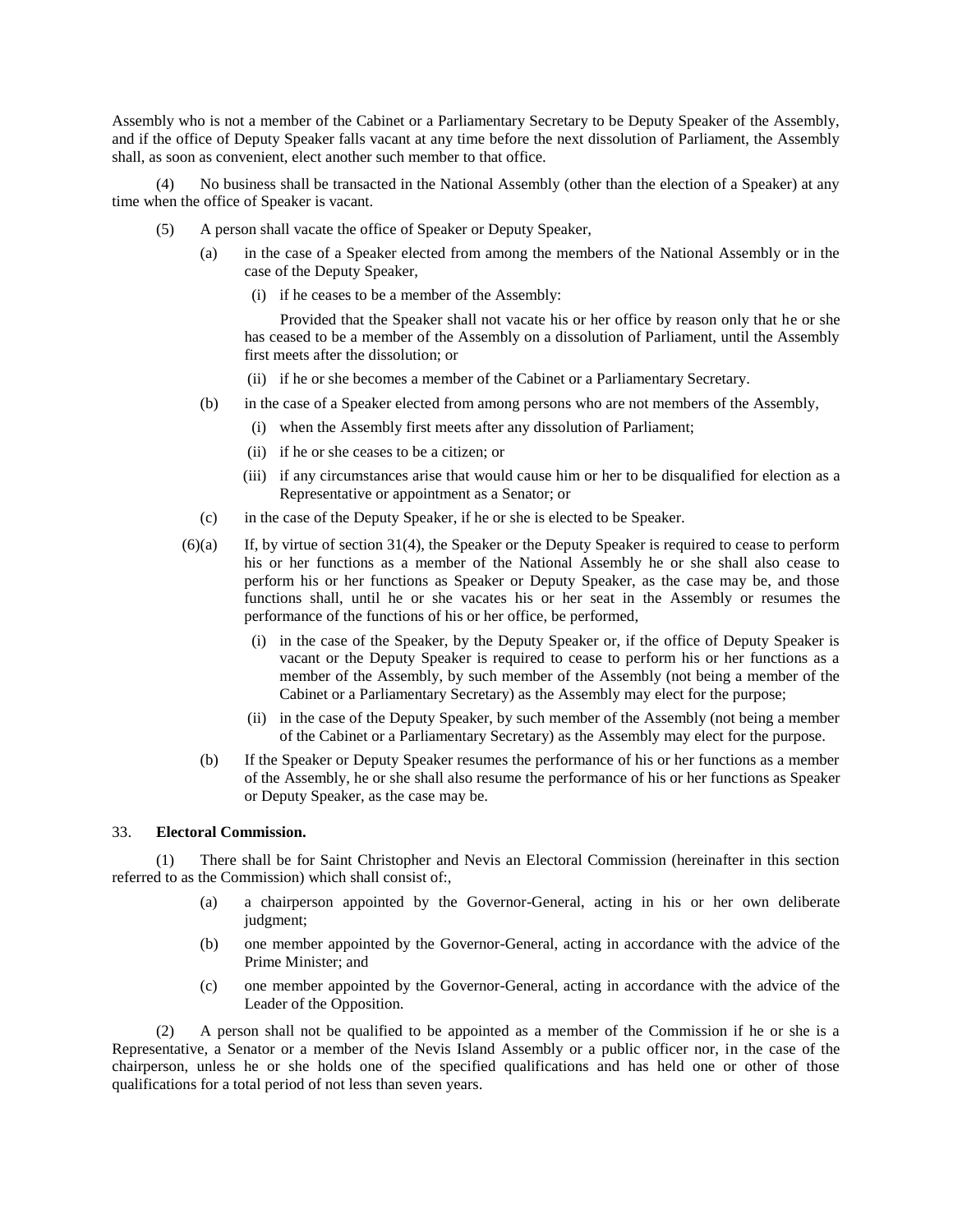- (3) A member of the Commission shall vacate his or her office
	- (a) at the expiration of such period as may be specified by the Governor-General at the time of his or her appointment;
	- (b) if any circumstances arise that, if he or she were not a member of the Commission, would cause him or her to be disqualified for appointment as such; or
	- (c) if the Governor-General, acting in his or her own deliberate judgment in the case of the chairperson, in accordance with the advice of the Prime Minister in the case of a member appointed under subsection  $(1)(b)$  or in accordance with the advice of the Leader of the Opposition in the case of a member appointed under subsection  $(1)(c)$ , so directs.

(4) The function of the Commission shall be to supervise the Supervisor of Elections in the performance of his or her functions under sections 34(1), 38(9) and 113(5).

The Commission may regulate its own procedure and, with the consent of the Prime Minister, may confer powers and impose duties on any public officer or on any authority of the Government for the purpose of the discharge of its functions.

The Commission may, subject to its rules of procedure, act notwithstanding any vacancy in its membership and its proceedings shall not be invalidated by the presence or participation of any person not entitled to be present at or to participate in those proceedings:

Provided that any decision of the Commission shall require the concurrence of a majority of all its members.

### 34. **Supervisor of Elections.**

(1) There shall be a Supervisor of Elections whose duty it shall be to exercise general supervision over the registration of voters in elections of Representatives and over the conduct of such elections.

The functions of the office of Supervisor of Elections shall be exercised either by the person holding or acting in such public office as may for the time being be designated in that behalf by the Governor-General or, if the Governor-General so decides, by such other person who is not a public officer as may for the time being be so designated.

(3) A person shall not enter upon the duties of the office of Supervisor of Elections until he or she has taken and subscribed the oath of allegiance and the oath of office.

For the purposes of the exercise of his or her functions under subsection (1), the Supervisor of Elections may give such directions as he or she considers necessary or expedient to any registering officer, presiding officer or returning officer relating to the exercise by that officer of his or her functions under any law regulating the registration of voters or the conduct of elections, and any officer to whom any such directions are given shall comply with those directions.

(5) The Supervisor of Elections may, whenever he or she considers it necessary or expedient to do so and shall whenever so required by the Commission, report to the Electoral Commission on the exercise of his or her functions under subsection (1); he or she shall also submit every such report to the Minister for the time being responsible for matters relating to the election of Representatives; and that Minister shall, not later than seven days after the National Assembly first meets after he or she has received the report, lay it before the Assembly together with such comments thereon as he or she may have received from the Commission.

In the exercise of his or her powers under subsection (2) the Governor-General shall act in his or her own deliberate judgment after consulting the Prime Minister, the Premier and the Leader of the Opposition.

In the exercise of his or her functions under subsection (1), the Supervisor of Elections shall act in accordance with such directions as he or she may from time to time be given by the Electoral Commission but shall not be subject to the direction or control of any other person or authority.

The Supervisor of Elections shall exercise such other functions in relation to elections (whether to the National Assembly or to local government authorities) as may be prescribed by or under any law enacted by Parliament.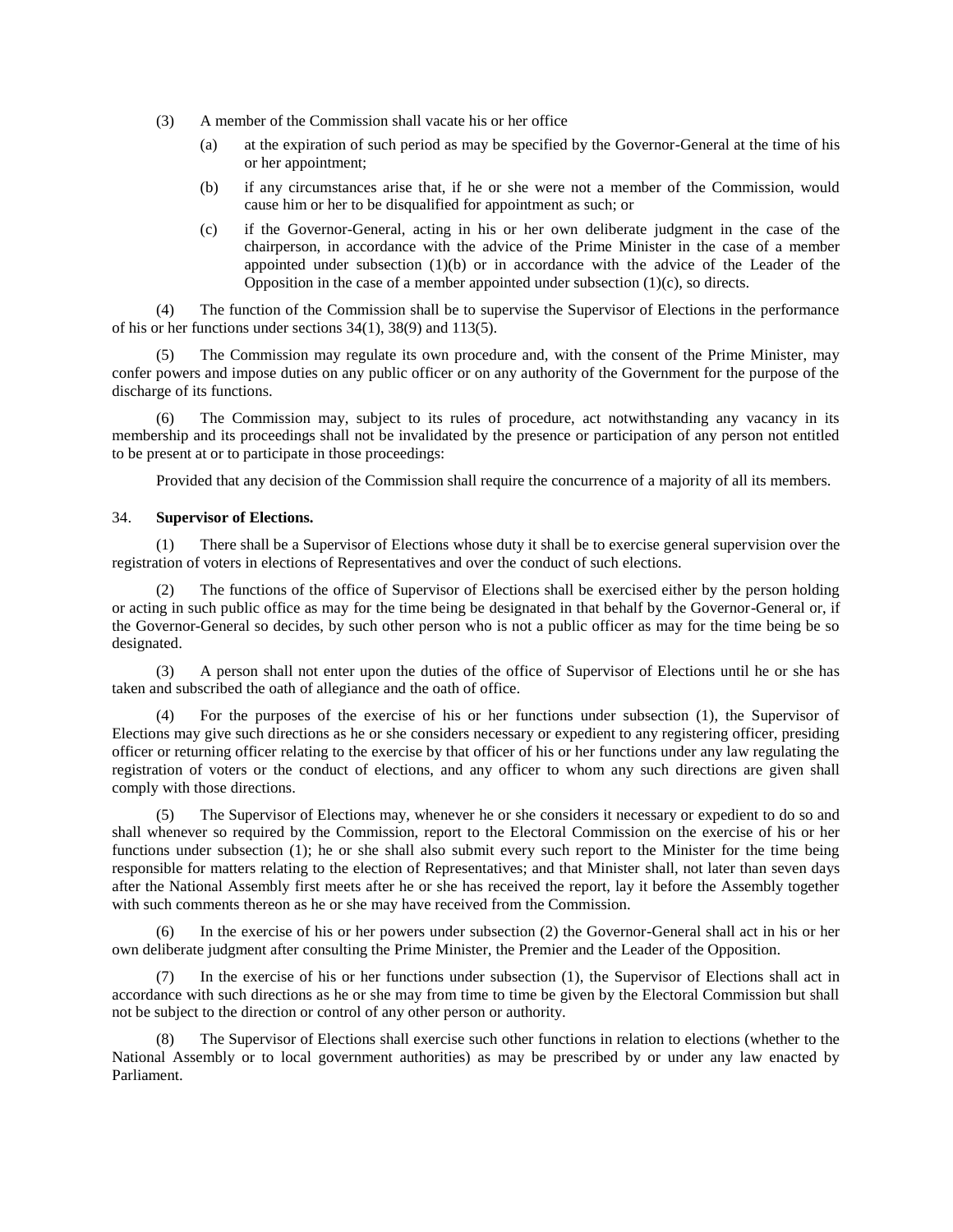# 35. **Clerk of National Assembly and his or her staff.**

(1) There shall be a Clerk of the National Assembly.

(2) The office of the Clerk of the National Assembly and the offices of the members of his or her staff shall be public offices.

# 36. **Determination of questions of membership.**

- (1) The High Court shall have jurisdiction to hear and determine any question whether
	- (a) any person has been validly elected as a Representative;
	- (b) any person has been validly appointed as a Senator;
	- (c) any person who has been elected as Speaker from among persons who were not members of the National Assembly was qualified to be so elected or has vacated the office of Speaker; or
	- (d) any member of the Assembly has vacated his or her seat or is required, by virtue of section 31(4), to cease to perform his or her functions as a member of the Assembly.

(2) An application to the High Court for the determination of any question under subsection  $(1)(a)$  may be made by any person entitled to vote in the election to which the application relates or by any person who was, or who alleges that he or she was, a candidate at that election or by the Attorney-General and, if it is made by a person other than the Attorney-General, the Attorney-General may intervene and may then appear or be represented in the proceedings.

(3) An application to the High Court for the determination of any question under subsection (1)(b) or (1)(c) may be made by any Representative or by the Attorney-General and, if it is made by a person other than the Attorney-General, the Attorney-General may intervene and may then appear or be represented in the proceedings.

(4) An application to the High Court for the determination of any question under subsection  $(1)(d)$  may be made

- (a) by any Representative or by the Attorney-General; or
- (b) in the case of the seat of a Representative, by any person registered in some constituency as a voter in elections of Representatives,

and, if it is made by a person other than the Attorney-General, the Attorney-General may intervene and may then appear and be represented in the proceedings.

- (5) There shall be such provision as may be made by Parliament with respect to
	- (a) the circumstances and manner in which and the imposition of conditions upon which any application may be made to the High Court for the determination of any question under this section; and
	- (b) the powers, practice and procedure of the High Court in relation to any such application.

(6) An appeal shall lie as of right to the Court of Appeal from any final decision of the High Court determining any such question as is referred to in subsection (1).

(7) No appeal shall lie from any decision of the Court of Appeal in exercise of the jurisdiction conferred by subsection (6) and no appeal shall lie from any decision of the High Court in proceedings under this section other than a final decision determining any such question as is referred to in subsection (1) of this section.

(8) In the exercise of his or her functions under this section, the Attorney-General shall not be subject to the direction or control of any other person or authority.

# PART 2 – LEGISLATION AND PROCEDURE OF PARLIAMENT

# 37. **Power to make laws.**

(1) Subject to the provisions of this Constitution, Parliament may make laws for the peace, order and good government of Saint Christopher and Nevis.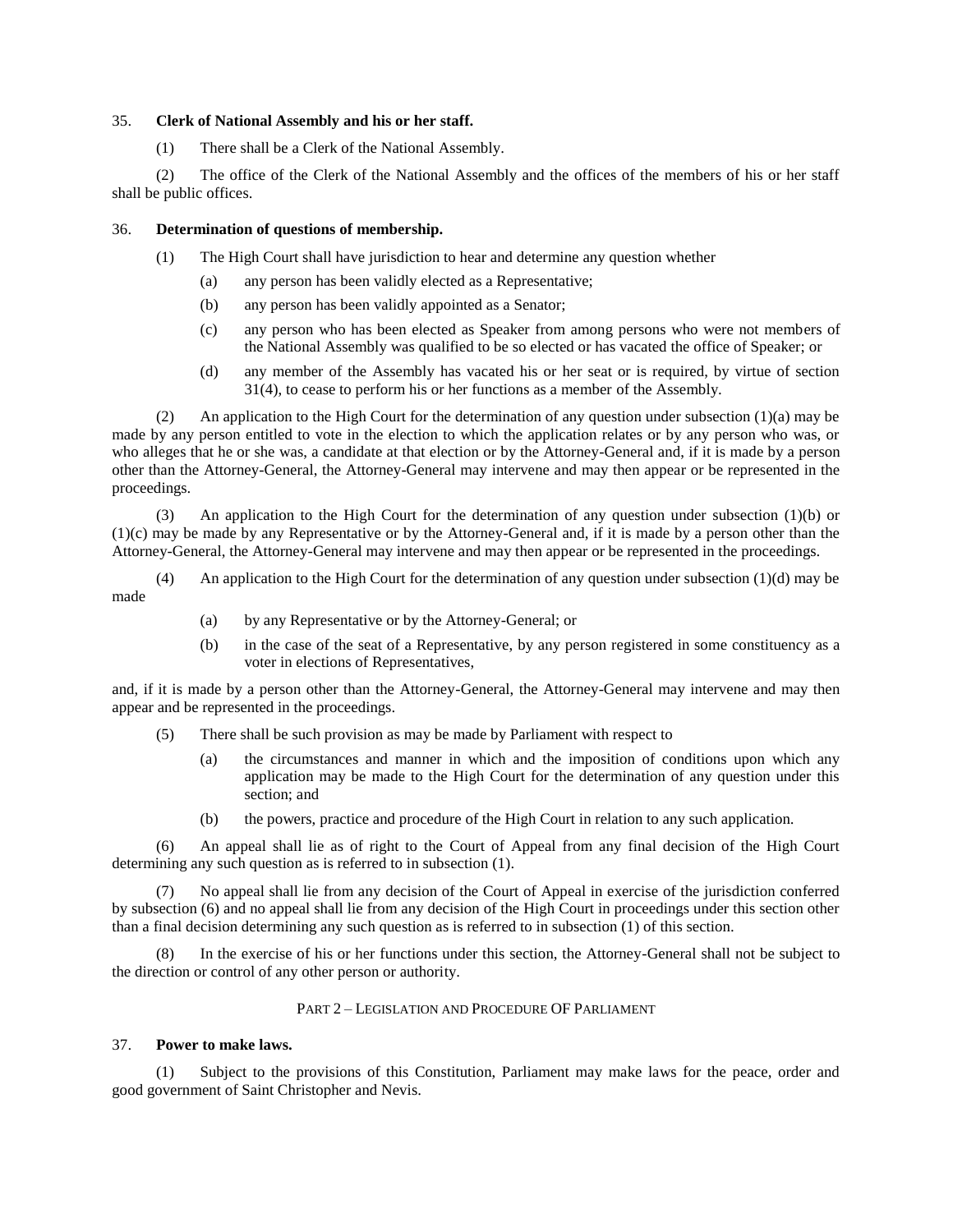(2) Save as otherwise provided in subsections (3) and (4), the power of Parliament to make laws having effect in the island of Nevis shall not extend to any of the specified matters (that is to say, matters with respect to which the Nevis Island Legislature has exclusive power to make laws so having effect).

If it is expressly declared in any law enacted by Parliament that the Nevis Island Administration has requested and consented to the enactment in respect to the island of Nevis of any of the provisions of that law relating to any of the specified matters those provisions shall accordingly have effect in the island of Nevis as if they had been enacted by the Nevis Island Legislature and may be amended or revoked accordingly.

(4) At any time when there is in force a declaration made by the Governor-General by proclamation that any provisions of any law enacted by Parliament specified in that declaration (being provisions that relate to a specified matter) are required to have effect in the island of Nevis,

- (a) in the interests of external affairs; or
- (b) in the interests of defence,

those provisions shall accordingly have effect in the island of Nevis; and if there is any inconsistency between those provisions and the provisions of any law enacted by the Nevis Island Legislature, the provisions of the law enacted by Parliament shall prevail.

(5) A law enacted by Parliament shall not be regarded as extending to a specified matter by reason only that it contains incidental or supplementary provisions relating to that matter and having effect in the island of Nevis; and if there is any inconsistency between any such provisions and the provisions of any law enacted by the Nevis Island Legislature, the provisions of the law enacted by Parliament shall prevail.

Parliament may make additions to the specified matters but a bill for that purpose shall not be regarded as being passed in the National Assembly unless on its final reading it is supported by the votes of not less than two-thirds of all the Representatives.

In the exercise of his or her powers to make or revoke any such declaration as is referred to in subsection (4) the Governor-General shall act in accordance with the advice of the Prime Minister but no such advice shall be given without the concurrence of the Premier.

# 38. **Alteration of Constitution and Supreme Court Order.**

(1) Parliament may alter any of the provisions of this Constitution or of the Supreme Court Order in the manner specified in the following provisions of this section.

(2) A bill to alter any of the provisions of this Constitution or of the Supreme Court Order shall not be regarded as being passed by the National Assembly unless on its final reading the bill is supported by the votes of not less than two-thirds of all the Representatives.

(3) A bill to alter this section, schedule 1 to this Constitution or any of the provisions of this Constitution specified in Part 1 of that schedule or any of the provisions of the Supreme Court Order specified in Part 2 of that schedule shall not be submitted to the Governor-General for his or her assent unless

- (a) there has been an interval of not less than ninety days between the introduction of the bill in the National Assembly and the beginning of the proceedings in the Assembly on the second reading of the bill; and
- (b) after it has been passed by the Assembly the bill has been approved on a referendum by not less than two-thirds of all the votes validly cast on that referendum in the island of Saint Christopher and two-thirds of all the votes validly cast on that referendum in the island of Nevis.
- (4) The provisions of paragraph (b) of subsection (3) shall not apply in relation to any bill to alter
	- (a) section 99 in order to give effect to any agreement between Saint Christopher and Nevis and the United Kingdom concerning appeals from any court having jurisdiction in Saint Christopher and Nevis to Her Majesty in Council;
	- (b) any of the provisions of the Supreme Court Order in order to give effect to any international agreement to which Saint Christopher and Nevis is a party relating to the Supreme Court or any other court of law (or any officer or authority having functions in respect of any such court)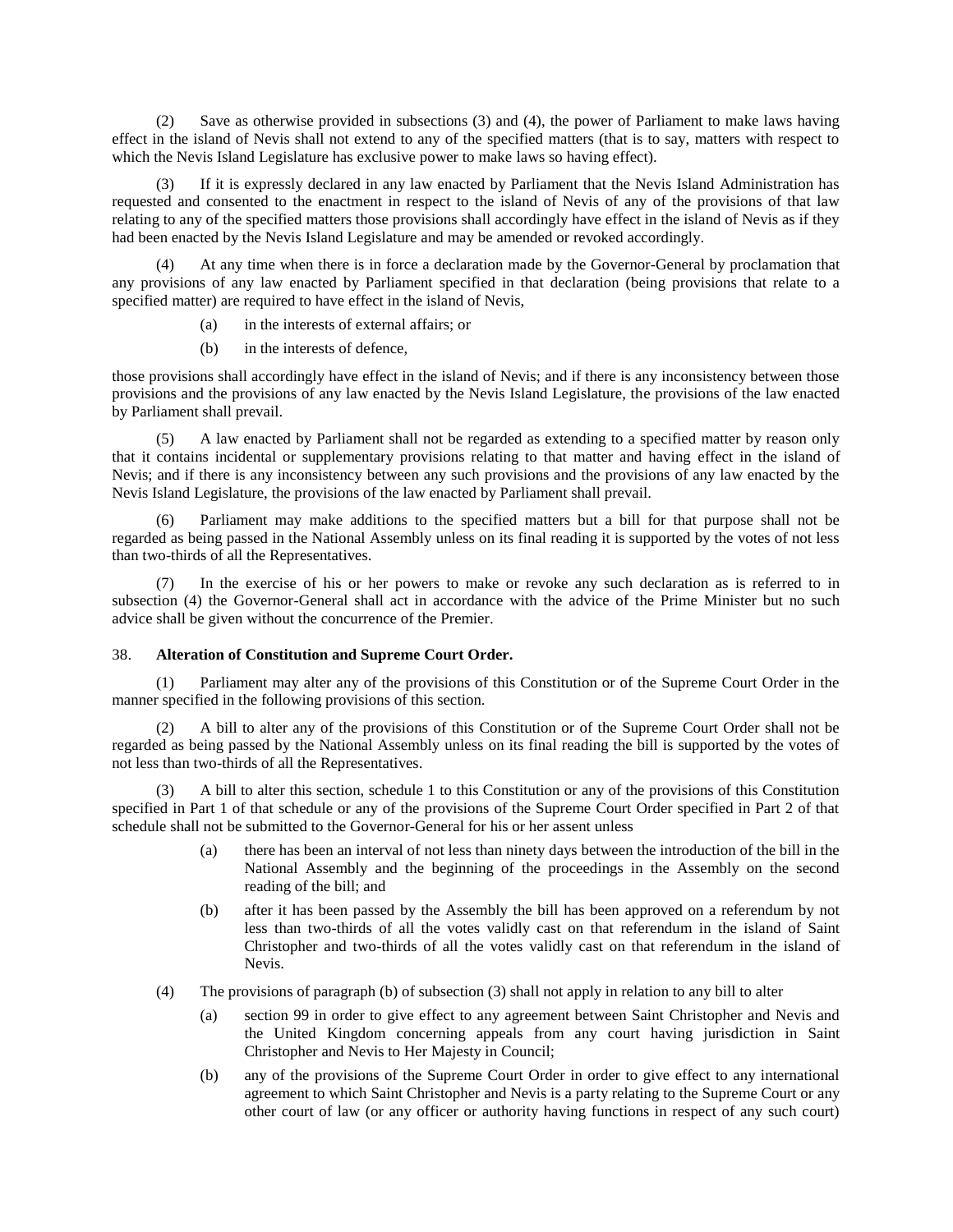constituted in common for Saint Christopher and Nevis and for other countries also parties to the agreement; or

(c) any of the provisions of this Constitution relating to the island of Nevis that have become spent or inappropriate as a result of the enactment by the Nevis Island Legislature of a law under section 113(1) providing that the island of Nevis shall cease to be federated with the island of Saint Christopher.

(5) A bill to alter section 104 in its application to other provisions of this Constitution (not being provisions referred to in subsection (3) of this section) shall not be submitted to the Governor-General for his or her assent unless the alteration is in accordance with a request from, or the consent of, the Nevis Island Assembly signified by resolution; and references in section 104 to those other provisions shall not be construed as including references to any law altering those other provisions unless that section is altered so to provide.

(6) Every person who, at the time when a referendum is held for the purposes of this section, would be entitled to vote in elections of Representatives held in the island of Saint Christopher shall be entitled to vote on that referendum in that island; every person who, at that time, would be entitled to vote in elections of Representatives held in the island of Nevis shall be entitled to vote on that referendum in that island: and no other person shall be entitled to vote on that referendum in the island of Saint Christopher or, as the case may be, in the island of Nevis.

(7) The right of any person to vote on a referendum under this section shall be exercised in accordance with such procedures as may be prescribed by Parliament for the purposes of the referendum.

In any referendum for the purposes of this section the votes shall be given by ballot in such manner as not to disclose how any particular person votes.

(9) The conduct of any referendum for the purposes of this section shall be the responsibility of the Supervisor of Elections and the provisions of subsections  $(4)$ ,  $(5)$  and  $(7)$  of section 34 shall apply in relation to the exercise by the Supervisor of Elections or by any other officer of his or her functions with respect to a referendum as they apply in relation to the exercise of his or her functions with respect to elections of Representatives.

(10) (a) A bill to alter any of the provisions of this Constitution or of the Supreme

Court Order shall not be submitted to the Governor-General for his or her assent unless it is accompanied by a certificate under the hand of the Speaker that the provisions of subsection  $(2)$  and, where applicable, those of subsection  $(3)(a)$  have been complied with and, where a referendum has been held in pursuance of subsection (3)(b), by a certificate under the hand of the Supervisor of Elections stating the results of the referendum.

- (b) The certificate of the Speaker under this subsection shall be conclusive that the provisions of subsection (2) and, where applicable, those of subsection (3) have been complied with and shall not be enquired into in any court of law.
- (c) In this subsection, references to the Speaker shall, if the person holding the office of Speaker is for any reason unable to perform the functions of his or
	- her office and no other person is performing them, include references to the Deputy Speaker.

# 39. **Oath.**

(1) Every member of the National Assembly shall, before taking his or her seat in the Assembly, take and subscribe before the Assembly the oath of allegiance but a member may before taking that oath take part in the election of the Speaker.

Any person elected to the office of Speaker shall, if he or she has not already taken and subscribed the oath of allegiance under subsection (1), take and subscribe that oath before the National Assembly before entering upon the duties of his or her office.

#### 40. **Presiding.**

There shall preside at any sitting of the National Assembly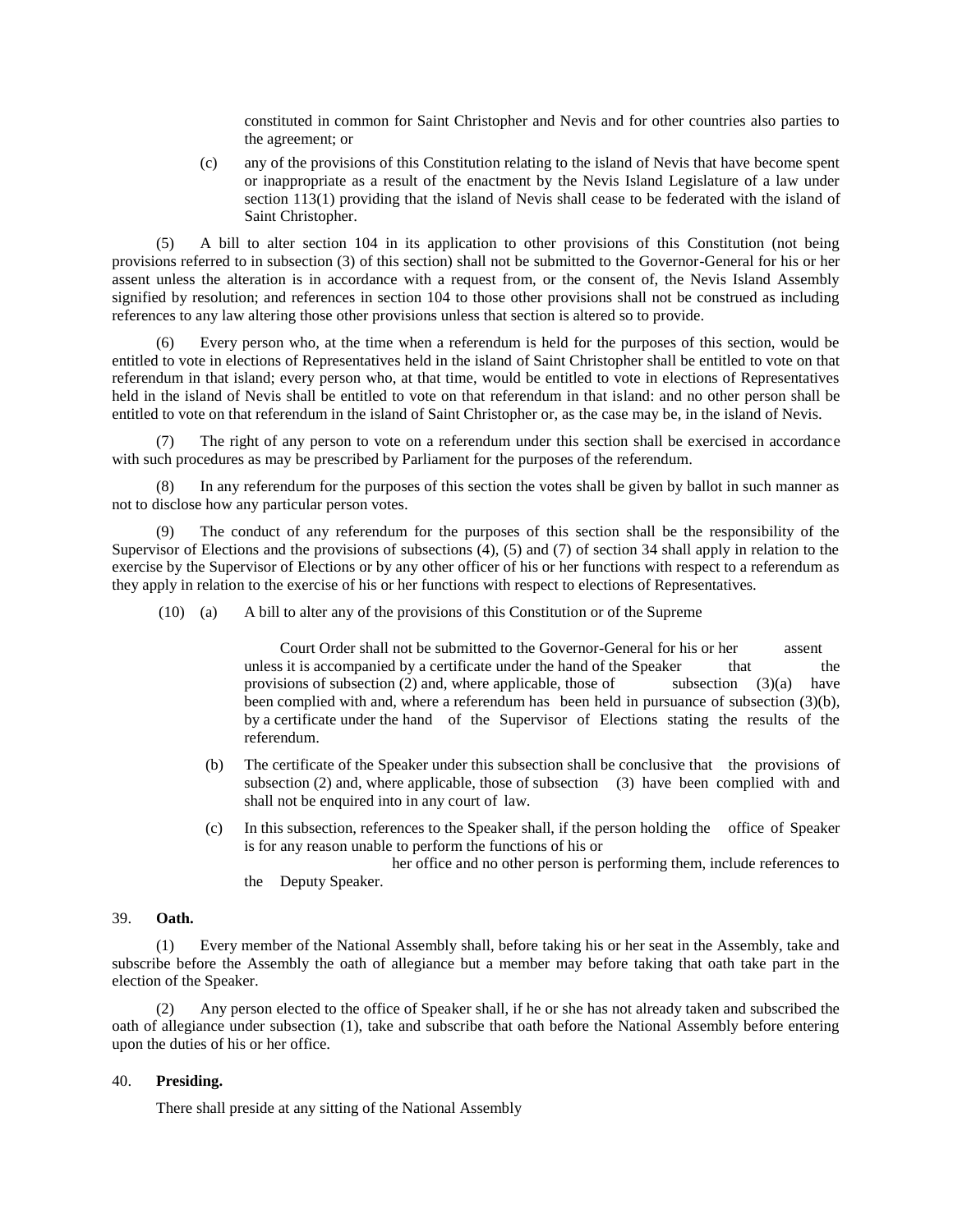- (a) the Speaker;
- (b) in the absence of the Speaker, the Deputy Speaker; or
- (c) in the absence of the Speaker and the Deputy Speaker, such member of the Assembly (not being a member of the Cabinet or a Parliamentary Secretary) as the Assembly may elect for that purpose.

# 41. **Voting.**

not

(1) Save as otherwise provided in sections 19(8), 37(6) or 38(2), any question proposed for decision in the National Assembly shall be determined by a majority of the votes of the members present and voting:

Provided that questions of no confidence in the Government shall be determined by a majority of the votes of all the Representatives.

(2) Except in the case of a question of no confidence in the Government, a question shall not be regarded as having been validly determined by a vote in the National Assembly on occasions when the numbers of members voting are recorded unless not less than three-fifths of all the members, or such greater number of members as Parliament may prescribe, take part in the voting.

(3) Subject to subsection (4), a person presiding in the Assembly shall not vote unless on any question the votes of the members are equally divided, in which case he or she shall have and exercise a casting vote:

Provided that in the case of the question of the final reading of any such bill as is referred to in section 38(2) he or she shall, if he or she is a Representative, have an original vote but no casting vote.

(4) A Speaker who was elected from among persons who were not members of the National Assembly shall have neither an original nor a casting vote and if, upon any question before the Assembly when such a Speaker is presiding, the votes of the members are equally divided, the motion shall be lost.

### 42. **Mode of exercise of legislative power.**

(1) The power of Parliament to make laws shall be exercised by bills passed by the National Assembly and assented to by the Governor-General.

(2) When a bill is submitted to the Governor-General for assent in accordance with the provisions of this Constitution he or she shall signify that he or she assents or that he or she withholds assent.

When the Governor-General assents to a bill that has been submitted to him or her in accordance with the provisions of this Constitution the bill shall become law and the Governor-General shall thereupon cause it to be published in the Gazette as law.

(4) No law made by Parliament shall come into operation until it has been published in the Gazette but Parliament may postpone the coming into operation of any such law and may make laws with retrospective effect.

### 43. **Restrictions with regard to certain financial measures.**

Except on the recommendation of the Governor-General signified by a Minister, the National Assembly shall

- (a) proceed upon any bill (including any amendment to a bill) that, in the opinion of the person presiding, makes provision for any of the following purposes:
	- (i) for the imposition of taxation or the alteration of taxation otherwise than by reduction;
	- (ii) for the imposition of any charge upon the Consolidated Fund or any other public fund of the Government or the alteration of any such charge otherwise than by reduction;
	- (iii) for the payment, issue or withdrawal from the Consolidated Fund or any other public fund of the Government of any moneys not charged thereon or any increase in the amount of such payment, issue or withdrawal; or
	- (iv) for the composition or remission of any debt due to the Crown in right of the Government; or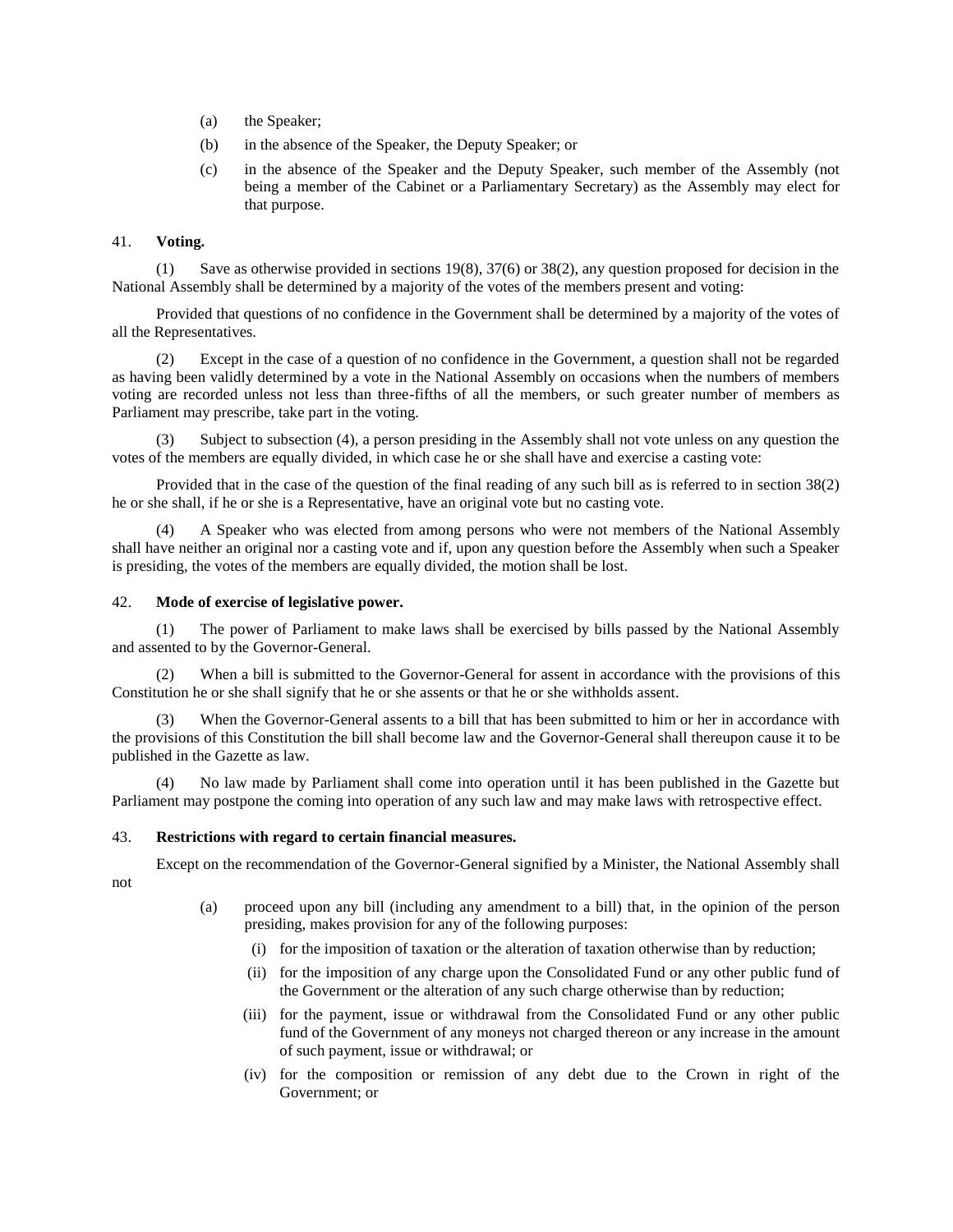(b) proceed upon any motion (including any amendment to a motion) the effect of which, in the opinion of the person presiding, would be to make provision for any of those purposes.

### 44. **Regulation of procedure in National Assembly.**

(1) Subject to the provisions of this Constitution, the National Assembly may regulate its own procedure and may in particular make rules for the orderly conduct of its own proceedings.

(2) The National Assembly may act notwithstanding any vacancy in its membership (including any vacancy not filled when the Assembly first meets after any general election) and the presence or participation of any person not entitled to be present at or to participate in the proceedings of the Assembly shall not invalidate those proceedings.

### 45. **Freedom of speech.**

Without prejudice to any provision made by Parliament relating to the powers, privileges and immunities of the National Assembly and its committees, or the privileges and immunities of the members and officers of the Assembly and of other persons concerned in the business of the Assembly or its committees, no civil or criminal proceedings may be instituted against any member of the Assembly for words spoken before, or written in a report to, the Assembly or a committee thereof or by reason of any matter or thing brought by him or her therein by petition, bill, resolution, motion or otherwise.

# PART 3 – SUMMONING, PROROGATION AND DISSOLUTION

#### 46. **Sessions.**

(1) Each session of Parliament shall be held at such place within Saint Christopher and Nevis and shall begin at such time, not being later than one hundred and eighty days from the end of the preceding session if Parliament has been prorogued or ninety days from the holding of a general election of Representatives if Parliament has been dissolved, as the Governor-General shall appoint by proclamation.

(2) Subject to subsection (1), the sittings of the National Assembly shall be held at such time and place as the Assembly may, by its rules of procedure or otherwise, determine.

#### 47. **Prorogation and dissolution.**

(1) The Governor-General may at any time prorogue or dissolve Parliament.

(2) Subject to subsection (3), Parliament, unless sooner dissolved, shall continue for five years from the date of the first sitting of the National Assembly after any dissolution and shall then stand dissolved.

(3) At any time when Her Majesty is at war, Parliament may extend the period of five years specified in subsection (2) for not more than twelve months at a time:

Provided that the life of Parliament shall not be extended under this subsection for more than five years.

(4) In the exercise of his or her powers to dissolve Parliament the Governor-General shall act in accordance with the advice of the Prime Minister:

Provided that if the office of the Prime Minister is vacant and the Governor-General, acting in his or her own deliberate judgment, considers that there is no prospect of his or her being able within a reasonable time to appoint to that office a person who can command the support of the majority of the Representatives, the Governor-General shall dissolve Parliament.

(5) If, after a dissolution of Parliament and before the holding of the general election of Representatives, the Prime Minister advises the Governor-General that, because of some matter of urgent national importance, it is necessary to recall Parliament, the Governor-General shall summon the Parliament that has been dissolved to meet, but the general election of Representatives shall proceed and the Parliament that has been recalled shall, if not sooner dissolved, again stand dissolved on the date appointed for the nomination of candidates in that general election.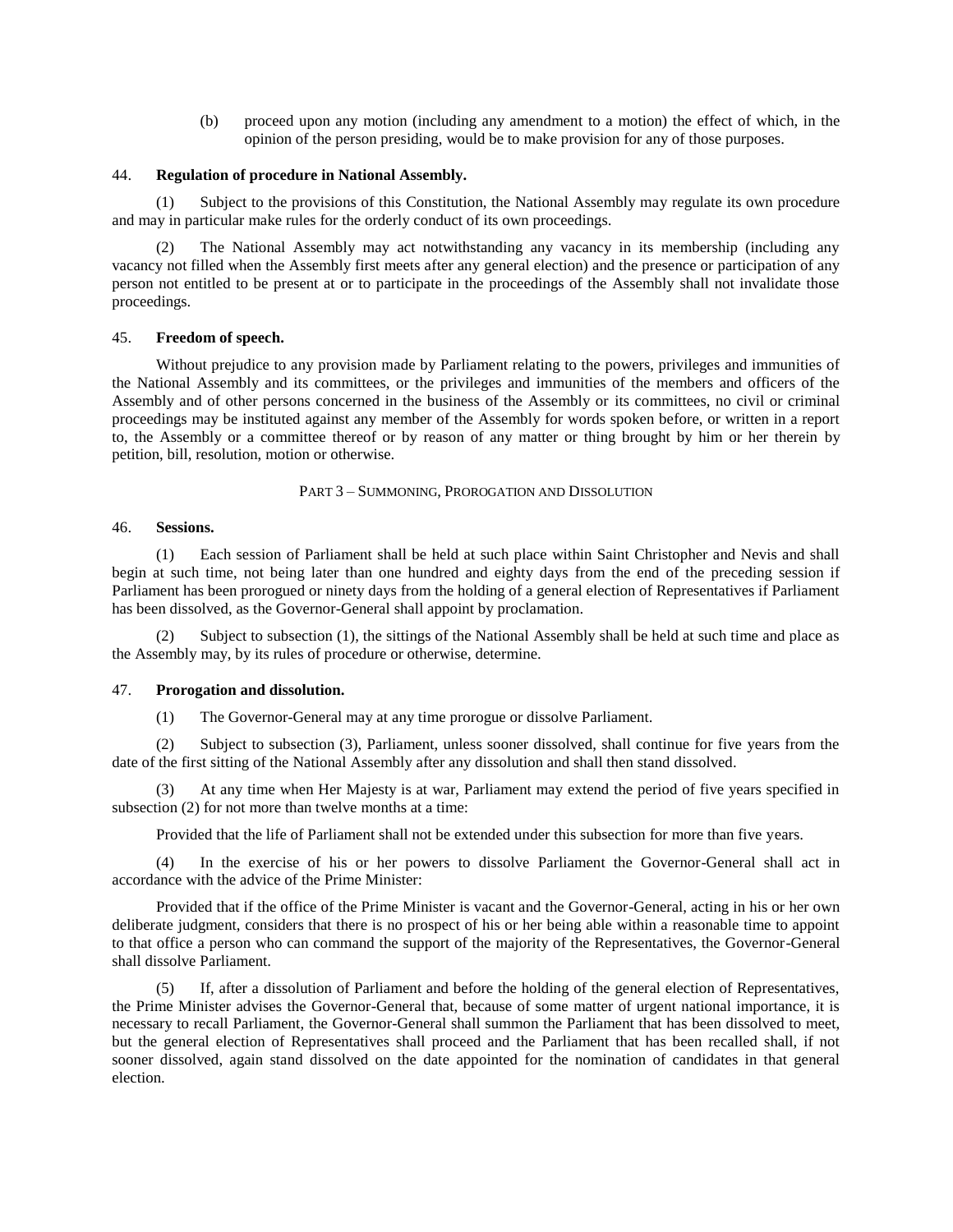# 48. **Holding of elections.**

(1) A general election of members of the National Assembly shall be held at such time within ninety days after any dissolution of Parliament as the Governor-General may appoint.

Where the seat of a member of the National Assembly falls vacant otherwise than by reason of a dissolution of Parliament,

- (a) if the vacant seat is that of a Representative, a by-election shall be held; or
- (b) if the vacant seat is that of a Senator, an appointment shall be made,

to fill the vacancy within ninety days of the occurrence of the vacancy unless Parliament is sooner dissolved.

# PART 4 – DELIMITATION OF CONSTITUENCIES

# 49. **Constituency Boundaries Commission.**

(1) There shall be for Saint Christopher and Nevis a Constituency Boundaries Commission (hereinafter in this section referred to as the Commission) which shall consist of:

- (a) a chairperson appointed by the Governor-General, acting in accordance with the advice of the Prime Minister given after the Governor-General has consulted the Leader of the Opposition and such other persons as the Governor-General, acting in his or her own deliberate judgment, has seen fit to consult;
- (b) two members of the National Assembly appointed by the Governor-General, acting in accordance with the advice of the Prime Minister; and
- (c) two members of the Assembly appointed by the Governor-General, acting in accordance with the advice of the Leader of the Opposition:

Provided that the chairperson shall not be a member of the Assembly or of the Nevis Island Assembly.

- (2) A member of the Commission shall vacate his or her office
	- (a) at the next dissolution of Parliament after his or her appointment;
	- (b) in the case of the chairperson, if any circumstances arise that, if he or she were not a member of the Commission, would cause him or her to be disqualified for appointment as such;
	- (c) in the case of a member other than the chairperson, if he or she ceases to be a member of the National Assembly otherwise than by reason of the dissolution of Parliament; or
	- (d) if the Governor-General, acting in accordance with the advice of the Prime Minister given after the Governor-General has consulted the Leader of the Opposition in the case of the chairperson, in accordance with the advice of the Prime Minister in the case of a member appointed under subsection  $(1)(b)$  or in accordance with the advice of the Leader of the Opposition in the case of a member appointed under subsection  $(1)(c)$ , so directs.

(3) The Commission may regulate its own procedure and, with the consent of the Prime Minister, may confer powers and impose duties on any public officer or on any authority of the Government for the purpose of the discharge of its functions.

The Commission may, subject to its rules of procedure, act notwithstanding any vacancy in its membership and its proceedings shall not be invalidated by the presence or participation of any person not entitled to be present at or to participate in those proceedings:

Provided that any decision of the Commission shall require the concurrence of a majority of all its members.

# 50. **Review of constituency boundaries.**

(1) The Constituency Boundaries Commission (hereinafter in this section referred to as the Commission) shall, in accordance with the provisions of this section, review the number and boundaries of the constituencies into which Saint Christopher and Nevis is divided and submit to the Governor-General reports either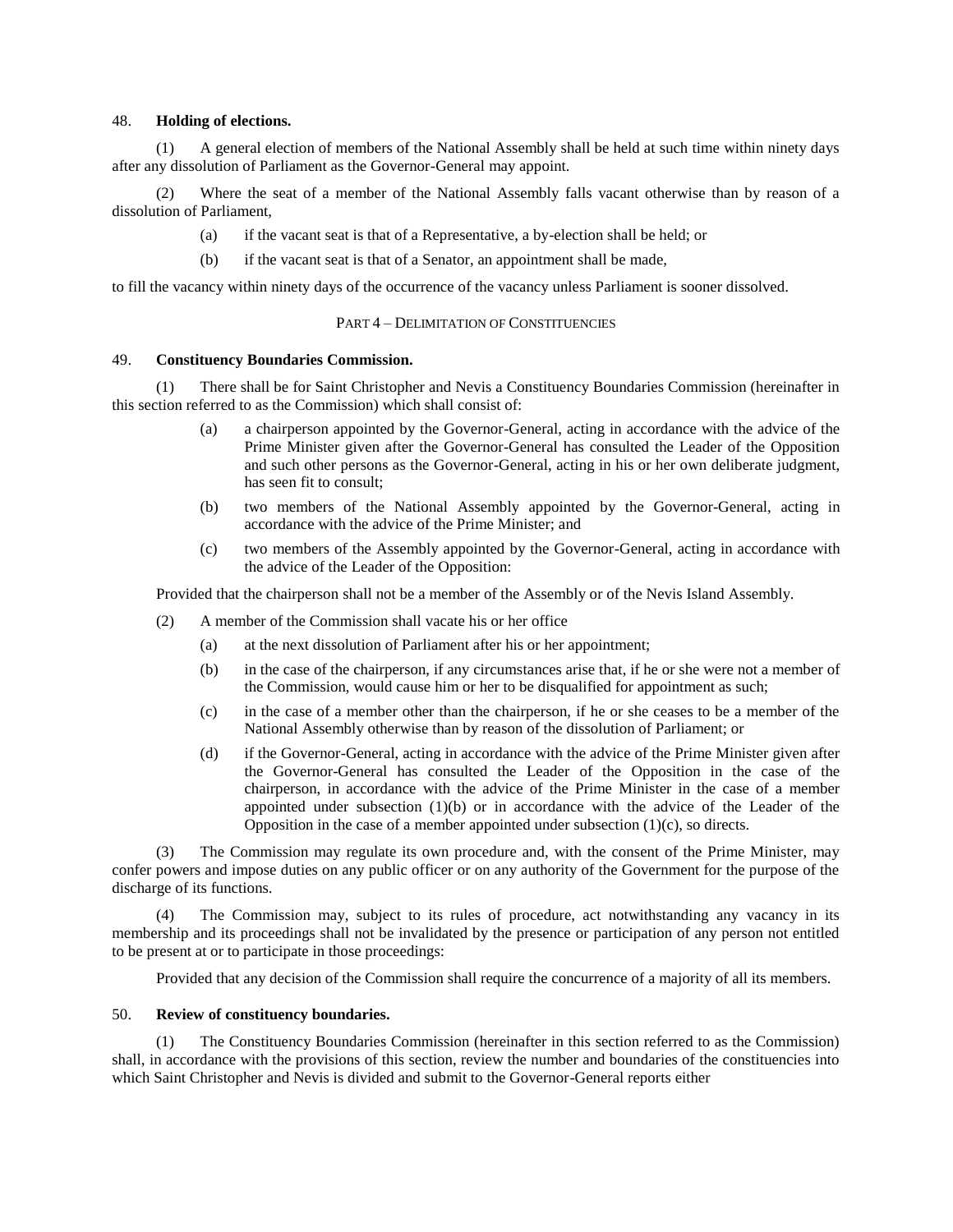- (a) showing the constituencies into which it recommends that Saint Christopher and Nevis should be divided in order to give effect to the rules set out in Schedule 2; or
- (b) stating that, in its opinion, no alteration is required to the existing number or boundaries of constituencies in order to give effect to those rules.

(2) Reports under subsection (1) shall be submitted by the Commission at intervals of not less than two nor more than five years.

(3) As soon as may be after the Commission has submitted a report under subsection (1)(a), the Prime Minister shall lay before the National Assembly for its approval the draft of a proclamation by the Governor-General for giving effect, whether with or without modifications, to the recommendations contained in the report, and that draft proclamation may make provision for any matters that appear to the Prime Minister to be incidental to or consequential upon the other provisions of the draft.

Where any draft proclamation laid before the National Assembly gives effect to any recommendations of the Commission with modifications, the Prime Minister shall lay before the Assembly together with the draft a statement of the reasons for the modifications.

If the motion for the approval of any draft proclamation laid before the National Assembly under subsection (3) is rejected by the Assembly, or is withdrawn by leave of the Assembly, the Prime Minister shall amend the draft and lay the amended draft before the Assembly.

(6) If any draft proclamation laid before the National Assembly under-subsection (3) or (5) is approved by a resolution of the Assembly, the Prime Minister shall submit it to the Governor-General who shall make a proclamation in terms of the draft; and that proclamation shall come into force upon the next dissolution of Parliament after it is made.

The question of the validity of any proclamation by the Governor-General purporting to be made under subsection (6) and reciting that a draft thereof has been approved by resolution of the National Assembly shall not be enquired into in any court of law except upon the ground that the proclamation does not give effect to rule 1 in schedule 2.

# *CHAPTER V – THE EXECUTIVE*

# 51. **Executive authority.**

(1) The executive authority of Saint Christopher and Nevis is vested in Her Majesty.

(2) Subject to the provisions of this Constitution, the executive authority of Saint Christopher and Nevis may be exercised on behalf of Her Majesty by the Governor-General either directly or through officers subordinate to him or her.

(3) Nothing in this section shall prevent the legislature from conferring functions on persons or authorities other than the Governor-General.

In this section references to the executive authority of Saint Christopher and Nevis include references to the executive authority of the island of Nevis with respect to the specified matters.

# 52. **Ministers.**

(1) There shall be a Prime Minister of Saint Christopher and Nevis who shall be appointed by the Governor-General.

Whenever the Governor-General has occasion to appoint a Prime Minister he or she shall appoint a Representative who appears to him or her likely to command the support of the majority of the Representatives.

(3) There shall be, in addition to the office of Prime Minister, an office of Deputy Prime Minister and such other offices of Minister of the Government as may be established by Parliament, or, subject to the provisions of any law enacted by Parliament, by the Governor-General, acting in accordance with the advice of the Prime Minister.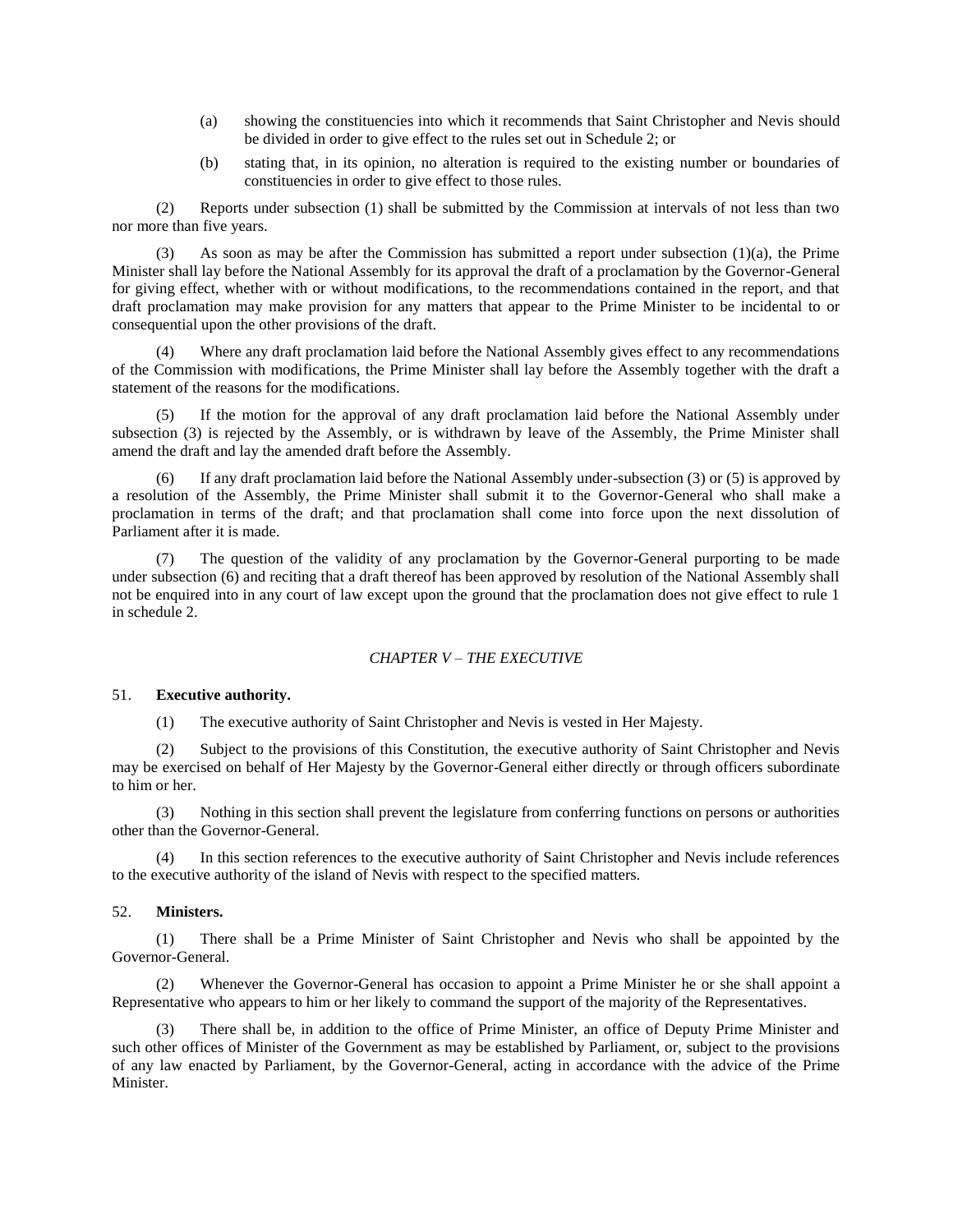(4) Appointments to the office of Minister, other than the office of Prime Minister, shall be made by the Governor-General, acting in accordance with the advice of the Prime Minister, from among the members of the National Assembly.

(5) If occasion arises for making an appointment to the office of Prime Minister or any other Minister while Parliament is dissolved, then, notwithstanding the provisions of subsections (2) and (4), a person who was a Representative immediately before the dissolution may be appointed as Prime Minister and a person who was a Representative or a Senator immediately before the dissolution may be appointed as any Minister other than Prime Minister.

(6) The Governor-General shall remove the Prime Minister from office if a resolution of no confidence in the Government is passed by the National Assembly and the Prime Minister does not within three days either resign from his or her office or advise the Governor-General to dissolve Parliament.

(7) If, at any time between the holding of a general election of Representatives and the first meeting of the National Assembly there-after, the Governor-General considers that in consequence of changes in the membership of the Assembly resulting from that election the Prime Minister will not be able to command the support of the majority of the Representatives, the Governor-General may remove the Prime Minister from office.

- (8) The office of any Minister shall become vacant
	- (a) if the holder of the office ceases to be a member of the National Assembly otherwise than by reason of the dissolution of Parliament;
	- (b) in the case of the Prime Minister, if, when the Assembly first meets after any dissolution of Parliament, he or she is not then a Representative;
	- (c) in the case of any other Minister, if, when the Assembly first meets after any dissolution of Parliament, he or she is not then a Representative or a Senator; or
	- (d) if, by virtue of section  $31(4)$ , he or she is required to cease to perform his or her functions as a member of the Assembly.
- (9) The office of a Minister other than the Prime Minister shall become vacant
	- (a) if the Governor-General, acting in accordance with the advice of the Prime Minister, so directs;
	- (b) if the Prime Minister resigns from office within three days after a resolution of no confidence in the Government has been passed by the National Assembly or is removed from office under subsection  $(6)$  or  $(7)$ ; or
	- (c) on the appointment of any person to the office of Prime Minister.

(10) In the exercise of the powers conferred upon him or her by subsections (2) and (7) the Governor-General shall act in his or her own deliberate judgment.

# 53. **Cabinet.**

(1) There shall be for Saint Christopher and Nevis a Cabinet of Ministers which shall consist of the Prime Minister and the other Ministers.

(2) At any time when the office of Attorney-General is a public office the Attorney-General shall, by virtue of holding or acting in that office, be a member of the Cabinet in addition to the Ministers.

(3) The functions of the Cabinet shall be to advise the Governor-General in the government of Saint Christopher and Nevis and the Cabinet shall be collectively responsible to the National Assembly for any advice given to the Governor-General by or under the general authority of the Cabinet and for all things done by or under the authority of any Minister in the execution of his or her office.

- (4) Subsection (3) shall not apply in relation to
	- (a) the appointment and removal from office of Ministers and Parliamentary Secretaries, the assignment of responsibility to any Minister under section 54, or the authorisation of another Minister to perform the functions of the Prime Minister during absence or illness;
	- (b) the dissolution of Parliament;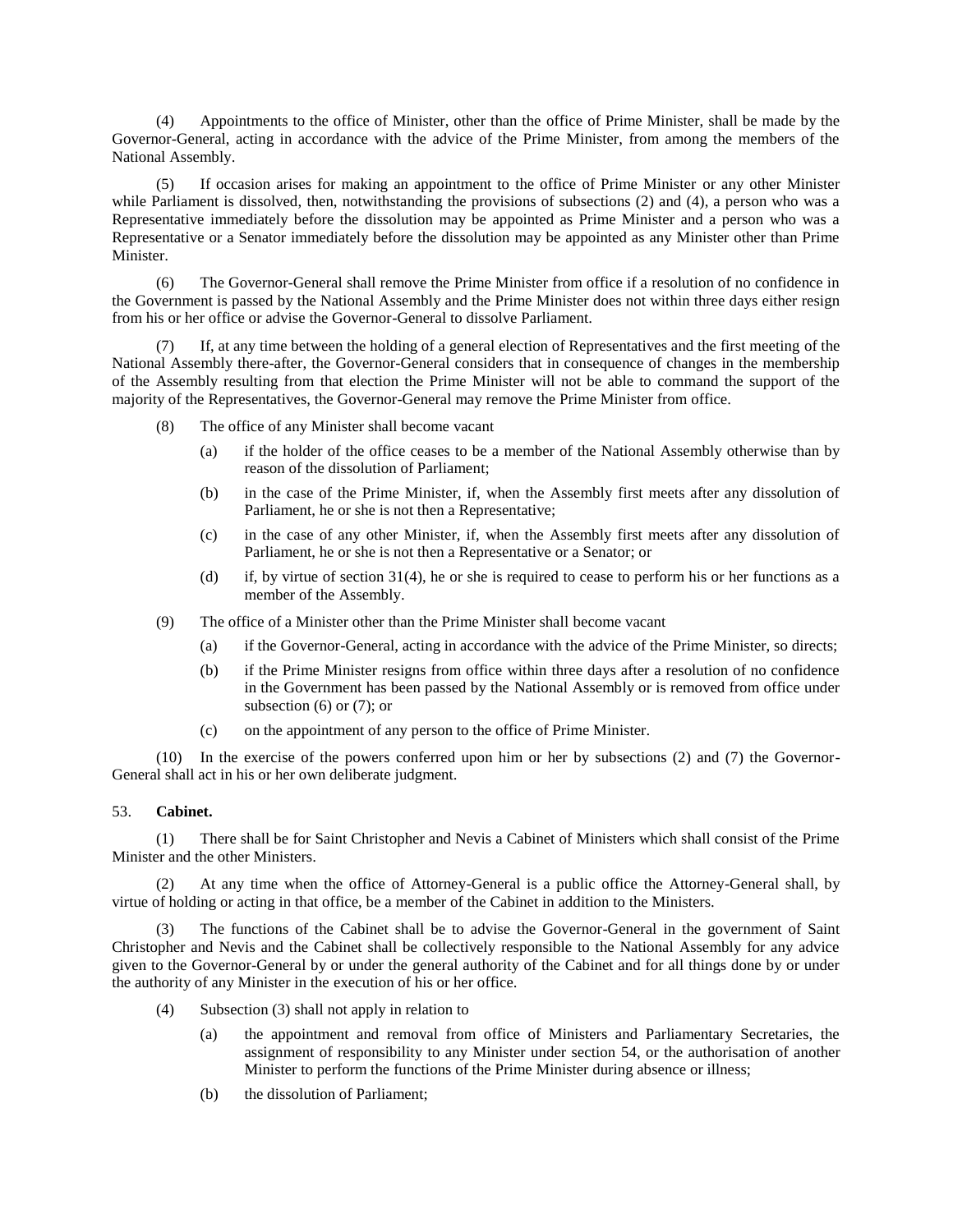- (c) the matters referred to in section 66 (which relate to the prerogative of mercy); or
- (d) the government of the island of Nevis, any matter in respect of which Parliament has no power to make laws for the island of Nevis.

### 54. **Allocation of portfolios.**

The Governor-General, acting in accordance with the advice of the Prime Minister, may, by directions in writing, assign to the Prime Minister or any other Minister responsibility for any business of the Government, including the administration of any department of the Government.

# 55. **Absence or illness of Prime Minister.**

(1) Whenever the Prime Minister is absent from Saint Christopher and Nevis or by reason of illness is unable to perform the functions conferred upon him or her by this Constitution, the Governor-General may authorise some other Minister to perform those functions (other than the functions conferred by this section) and that Minister may perform those functions until his or her authority is revoked by the Governor-General.

(2) The powers of the Governor-General under this section shall be exercised by him or her in accordance with the advice of the Prime Minister:

Provided that if the Governor-General, acting in his or her own deliberate judgment, considers that it is impracticable to obtain the advice of the Prime Minister owing to his or her absence or illness he or she may exercise those powers without that advice and in his or her own deliberate judgment.

# 56. **Exercise of Governor-General's functions.**

(1) In the exercise of his or her functions the Governor-General shall act in accordance with the advice of the Cabinet or a Minister acting under the general authority of the Cabinet except in cases where he or she is required by this Constitution to act in accordance with the advice of, or the recommendation of, any person or authority other than the Cabinet:

Provided that the foregoing provisions shall not apply where the Governor-General is authorised to act in his or her own deliberate judgment in accordance with the following provisions:

- (a) section 23 (which relates to the Governor-General's deputy);
- (b) sections 33 and 34 (which relate respectively to the Electoral Commission and to the Supervisor of Elections);
- (c) section 49 (which relates to the Constituency Boundaries Commission);
- (d) sections 52 and 55 (which relate to Ministers);
- (e) section 58 (which relates to the Leader of the Opposition);
- (f) section 77 (which relates to the Public Service Commission);
- (g) section 78 (which relates to the appointment etc. of public officers);
- (h) section 86 (which relates to the Public Service Board of Appeal); and
- (i) section 102 (which relates to the Nevis Island Administration).

(2) Where the Governor-General is directed to exercise any function in accordance with the recommendation of any person or authority, he or she shall exercise that function accordingly:

Provided that before the Governor-General acts in accordance with a recommendation in any case he or she may, acting in his or her own deliberate judgment, once request the person or authority by whom it is made to reconsider the recommendation and if, upon any reconsideration of a recommendation, the person or authority makes a different recommendation, the Governor-General, acting in his or her own deliberate judgment, may likewise once request the person or authority by whom it is made to reconsider that different recommendation.

During any period in which there is a vacancy in the office of Leader of the Opposition by reason of the fact that no person is both qualified for appointment to that office in accordance with section 58 and willing to accept appointment or if the Governor-General, acting in his or her own deliberate judgment, considers that it is not practicable for him or her to obtain the advice of, or to consult, the Leader of the Opposition within the time within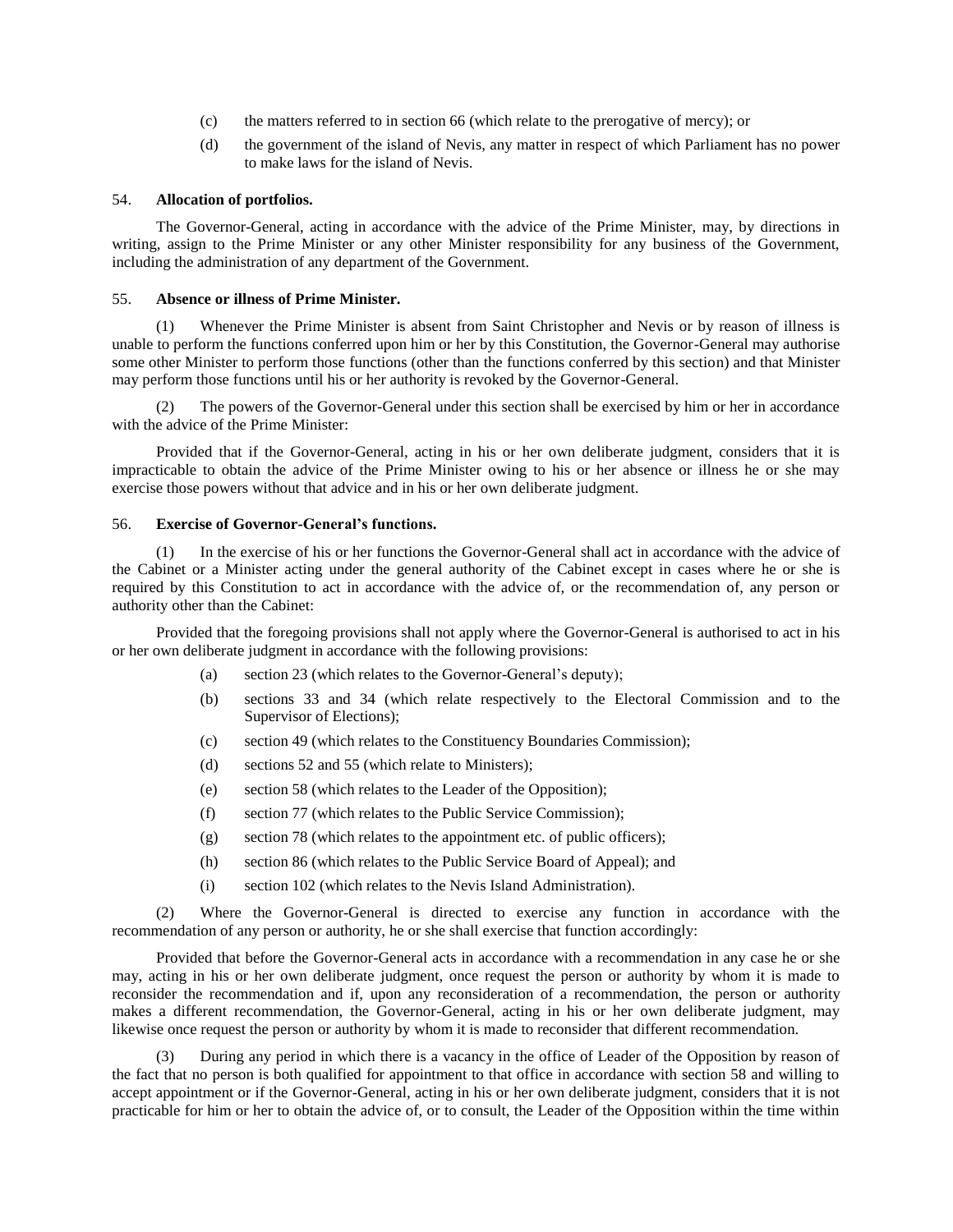which it may be necessary for him or her to act, he or she may act without that advice and in his or her own deliberate judgment or, as the case may be, without such consultation, in the exercise of any power conferred upon him or her by this Constitution in respect of which it is provided that he or she shall act on the advice of, or after consultation with, the Leader of the Opposition.

Nothing in subsection (1) shall require the Governor-General to act in accordance with the advice of the Cabinet or a Minister in exercise of the functions conferred upon him or her by the following provisions:

- (a) the proviso to section 47(4) (which requires the Governor-General to dissolve Parliament in certain circumstances);
- (b) section 52(6) (which requires the Governor-General to remove the Prime Minister from office in certain circumstances);
- (c) section 57 (which entitles the Governor-General to information);
- (d) sections 58(5), 77(5), 81(7), 82(7) and 86(5) (which require the Governor-General to remove the holders of certain offices from office in certain circumstances).

(5) The references in this section to sections 47, 52, 55, 57 and 58 include references to those sections as applied with modifications by section 104 (which relates to institutions established for the island of Nevis by Chapter X).

# 57. **Governor-General to be kept informed.**

The Prime Minister shall keep the Governor-General fully informed concerning the general conduct of the Government and shall furnish the Governor-General with such information as he or she may request with respect to any particular matter for which the Government is responsible.

# 58. **Leader of the Opposition.**

(1) There shall (except at times when no Representative is eligible for appointment) be a Leader of the Opposition in the National Assembly who shall be appointed by the Governor-General.

(2) Whenever there is occasion for the appointment of a Leader of the Opposition the Governor-General shall appoint the Representative who appears to him or her most likely to command the support of a majority of the Representatives who do not support the Government: or, if no Representative appears to him or her to command such support, the Representative who appears to him or her to command the support of the largest single group of Representatives who do not support the Government:

Provided that no Representative shall be eligible for appointment unless it appears to the Governor-General that that Representative commands the support of at least one other Representative.

If occasion arises to appoint a Leader of the Opposition during the period between a dissolution of Parliament and the day on which the ensuing election of Representatives is held, an appointment may be made as if Parliament had not been dissolved.

- (4) The office of Leader of the Opposition shall become vacant
	- (a) if he or she ceases to be a member of the National Assembly otherwise than by reason of a dissolution of Parliament;
	- (b) if, when the Assembly first meets after a dissolution of Parliament, he or she is not then a Representative;
	- (c) if, by virtue of section 31(4), he or she is required to cease to perform his or her functions as a member of the Assembly; or
	- (d) if he or she is removed from office by the Governor-General under subsection (5).

(5) If it appears to the Governor-General that the Leader of the Opposition is no longer able to command the support of a majority of the Representatives who do not support the Government or (if no Representative appears to him or her to be able to command such support) the support of the largest single group of Representatives who do not support the Government, he or she shall remove the Leader of the Opposition from office.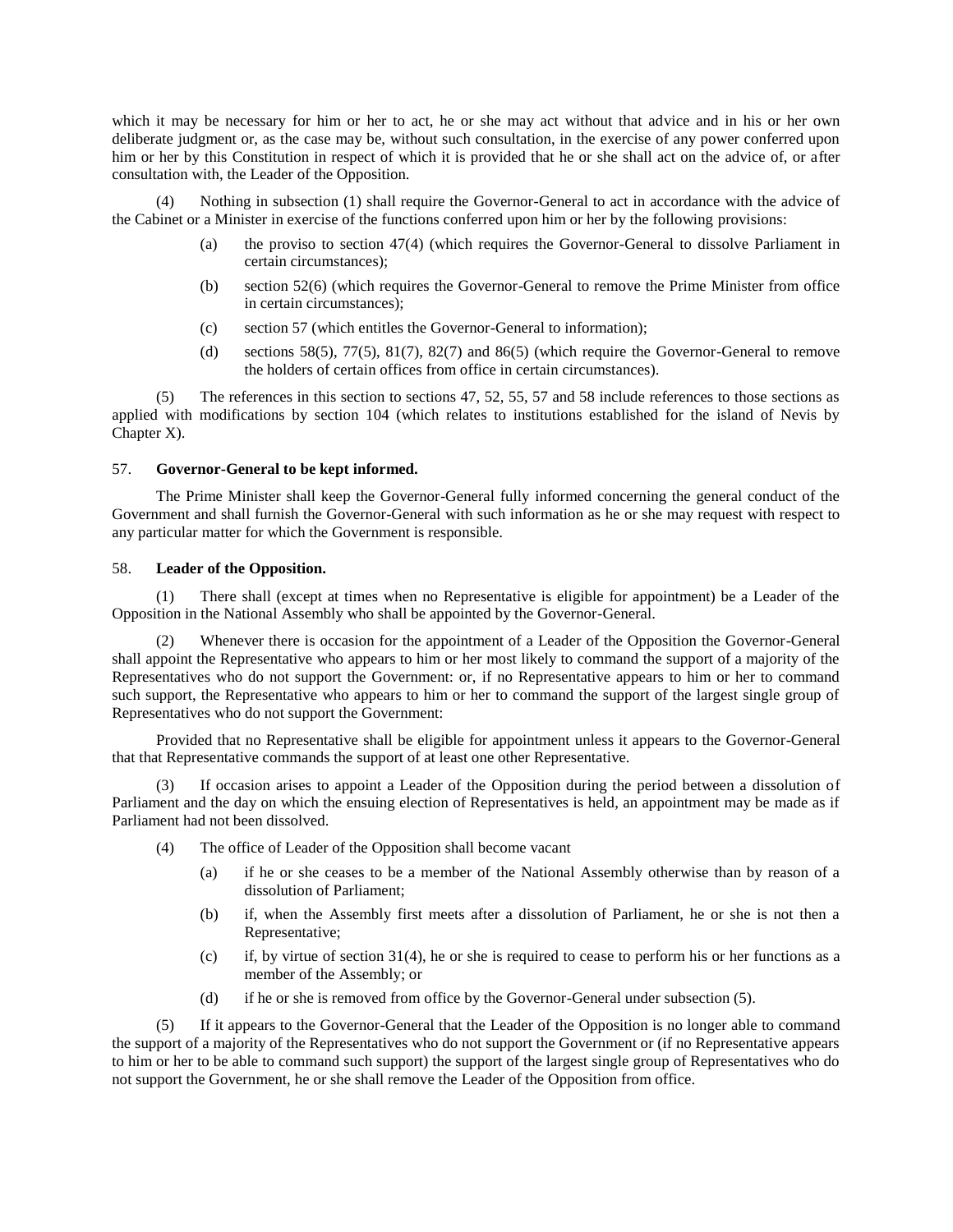(6) The powers of the Governor-General under this section shall be exercised by him or her in his or her own deliberate judgment.

### 59. **Parliamentary Secretaries.**

(1) The Governor-General, acting in accordance with the advice of the Prime Minister, may appoint Parliamentary Secretaries from among the members of the National Assembly to assist Ministers in the performance of their duties:

Provided that, if occasion arises for making an appointment while Parliament is dissolved, a person who was a Representative or a Senator immediately before the dissolution may be appointed as a Parliamentary Secretary.

- (2) The office of a Parliamentary Secretary shall become vacant
	- (a) if the Governor-General, acting in accordance with the advice of the Prime Minister, so directs;
	- (b) if the Prime Minister resigns from office within three days after a resolution of no confidence in the Government has been passed by the National Assembly or is removed from office under section  $52(6)$ ;
	- (c) upon the appointment of any person to the office of Prime Minister;
	- (d) if the holder of the office ceases to be a member of the Assembly otherwise than by reason of a dissolution of Parliament;
	- (e) if, when the Assembly first meets after the dissolution of Parliament, he or she is not then a Representative or a Senator; or
	- (f) if, by virtue of section  $31(4)$ , he or she is required to cease to perform his or her functions as a member of the Assembly.

# 60. **Oaths.**

A Minister or a Parliamentary Secretary shall not enter upon the duties of his or her office unless he or she has taken and subscribed the oath of allegiance, the oath of office and the oath of secrecy.

#### 61. **Permanent Secretaries.**

Where any Minister has been charged with responsibility for any department of the Government, he or she shall exercise general direction and control over that department; and, subject to such direction and control, every department of the Government shall be under the supervision of a permanent secretary whose office shall be a public office:

Provided that two or more departments may be placed under the supervision of one permanent secretary.

# 62. **Secretary to Cabinet.**

(1) There shall be a Secretary to the Cabinet whose office shall be a public office.

(2) The Secretary to the Cabinet, who shall have charge of the Cabinet Office, shall be responsible, in accordance with such instructions as may be given to him or her by the Prime Minister, for arranging the business for, and keeping the minutes of, the Cabinet and for conveying the decisions of the Cabinet to the appropriate person or authority and shall have such other functions as the Prime Minister may direct.

#### 63. **Constitution of offices etc.**

Subject to the provisions of this Constitution and of any other law, the Governor-General may constitute offices for Saint Christopher and Nevis, make appointments to any such office and terminate any such appointment.

#### 64. **Attorney-General.**

- (1) There shall be an Attorney-General who shall be the principal legal adviser to the Government.
- (2) The office of Attorney-General shall be either a public office or the office of a Minister.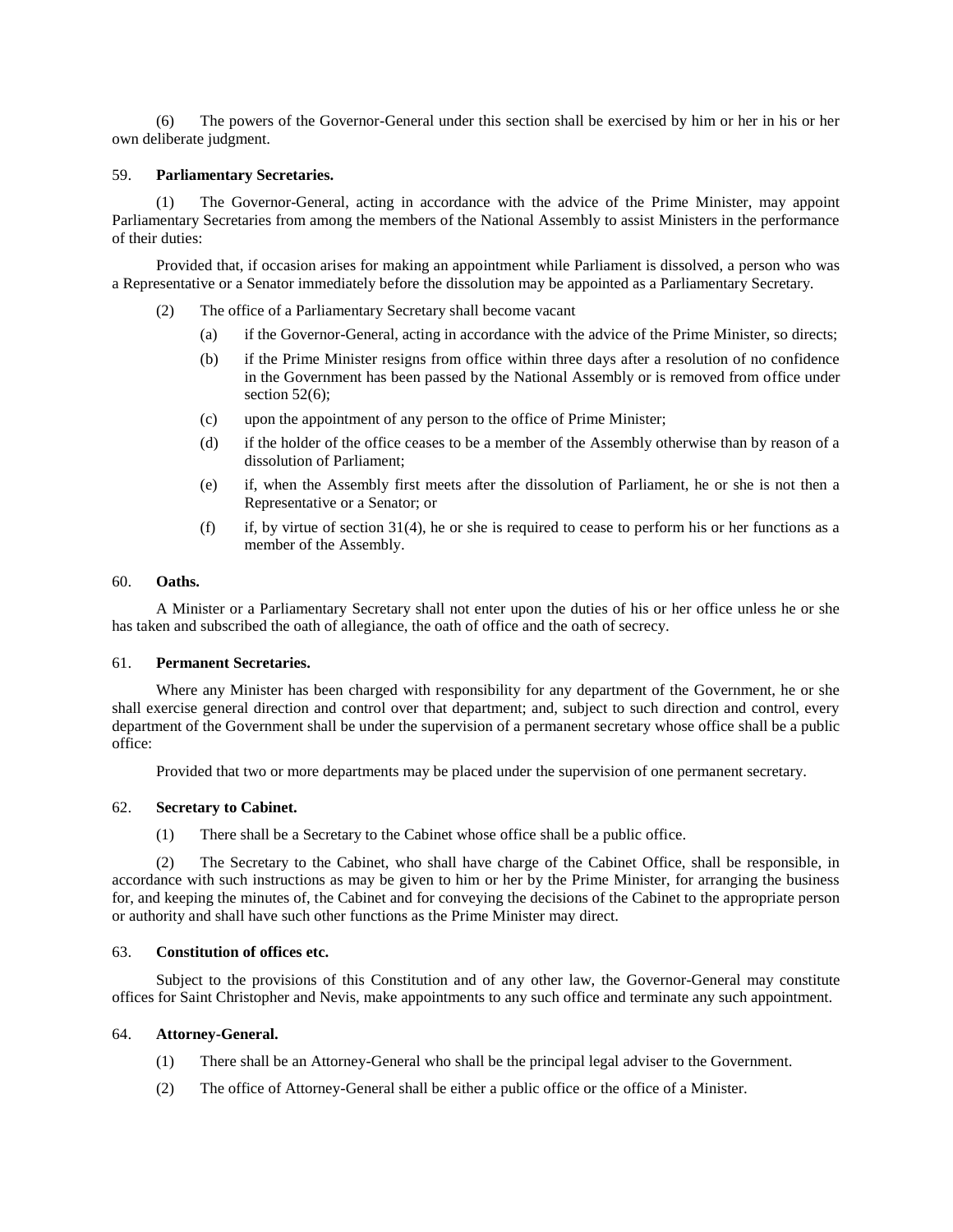(3) No person shall be qualified to hold or act in the office of Attorney-General unless he or she is qualified for election as a Representative or appointment as a Senator and is also qualified to practice as a barrister in Saint Christopher and Nevis.

### 65. **Control of public prosecutions.**

(1) There shall be a Director of Public Prosecutions whose office shall be a public office.

(2) The Director of Public Prosecutions shall have power in any case in which he or she considers it desirable so to do

- (a) to institute and undertake criminal proceedings against any person before any court of law (other than in a court-martial) in respect of any offence under a law alleged to have been committed by that person;
- (b) to take over and continue any such criminal proceedings that have been instituted or undertaken by any other person or authority; and
- (c) to discontinue at any stage before judgment is delivered any such criminal proceedings instituted or undertaken by himself or herself or any other person or authority.

(3) The powers of the Director of Public Prosecutions under subsection (2) may be exercised by him or her in person or through other persons acting under and in accordance with his or her general or special instructions.

(4) The powers conferred on the Director of Public Prosecutions by paragraphs (b) and (c) of subsection (2) shall be vested in him or her to the exclusion of any other person or authority:

Provided that where any other person or authority has instituted criminal proceedings, nothing in this subsection shall prevent the withdrawal of those proceedings by or at the instance of that person or authority and with the leave of the court.

For the purposes of this section, any appeal from a judgment in criminal proceedings before any court or any case stated or question of law reserved for the purpose of any such proceedings, to any other court (including Her Majesty in Council) shall be deemed to be part of those proceedings:

Provided that the power conferred on the Director of Public Prosecutions by subsection (2)(c) shall not be exercised in relation to any appeal by a person convicted in any criminal proceedings or to any case stated or question of law reserved at the instance of such a person.

In the exercise of the functions vested in him or her by subsection  $(2)$  and by sections 26(5) and 101(6), the Director of Public Prosecutions shall not be subject to the direction or control of any other person or authority.

#### 66. **Prerogative of mercy.**

- (1) The Governor-General may
	- (a) grant a pardon, either free or subject to lawful conditions, to any person convicted of any criminal offence under a law;
	- (b) grant to any person a respite, either indefinite or for a specified period, of the execution of any punishment imposed on that person for any such offence;
	- (c) substitute a less severe form of punishment for any punishment imposed on any person for any such offence; or
	- (d) remit the whole or any part of any punishment imposed on any person for any such offence or of any penalty or forfeiture otherwise due to the Crown on account of any such offence.

(2) The powers of the Governor-General under this section shall be exercised by him or her in accordance with the advice of such Minister as may from time to time be designated by the Governor-General, acting in accordance with the advice of the Prime Minister.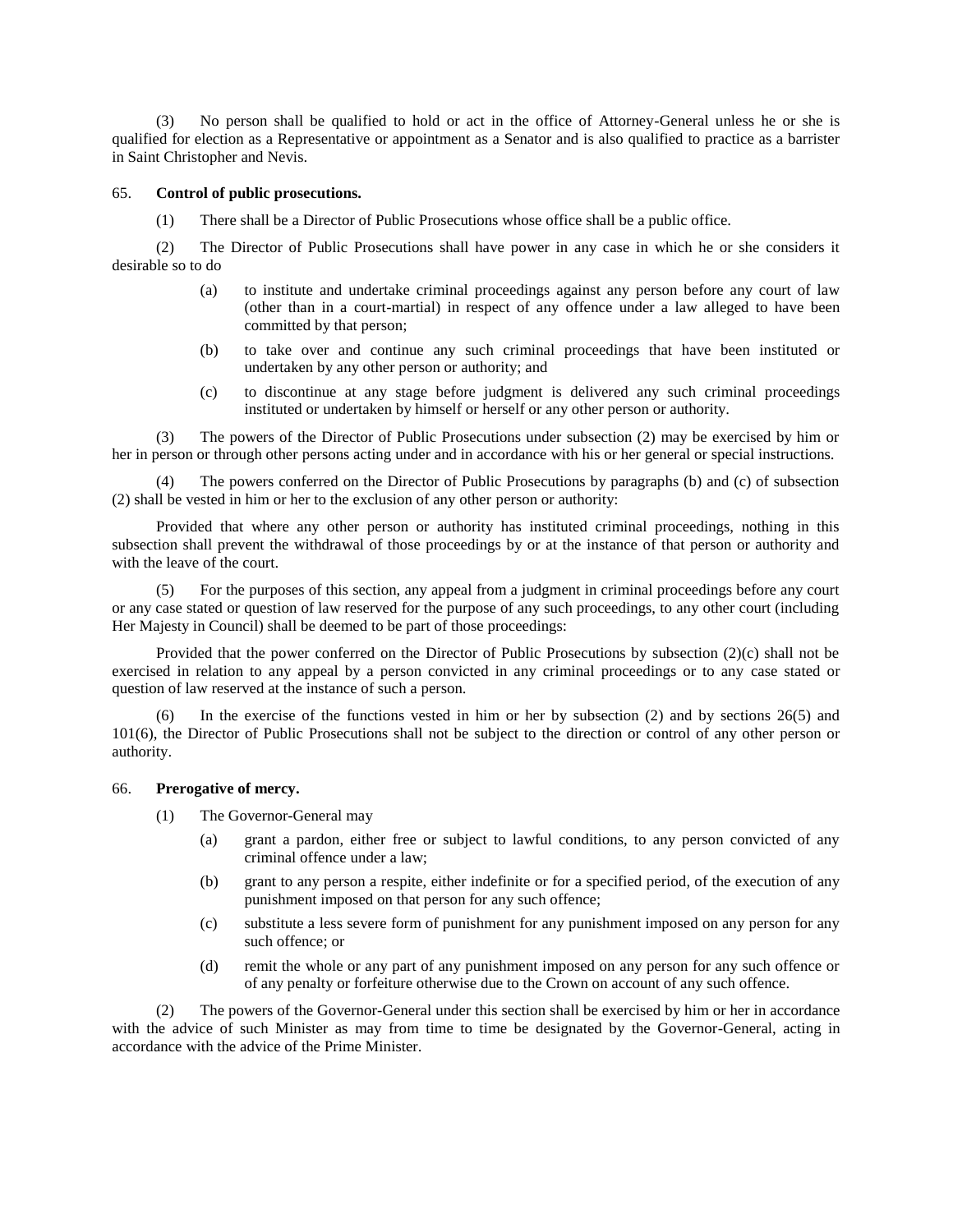### 67. **Committee on Prerogative of Mercy.**

(1) There shall be for Saint Christopher and Nevis an Advisory Committee on the Prerogative of Mercy (hereinafter in this section referred to as the Committee) which shall consist of:

- (a) the Minister for the time being designated under section  $66(2)$ , who shall be chairperson;
- (b) the Attorney-General; and
- (c) not less than three nor more than four other members appointed by the Governor-General.

(2) A member of the Committee appointed under subsection (1)(c) shall hold his or her seat thereon for such period as may be specified by the Governor-General at the time of his or her appointment:

Provided that his or her seat shall become vacant

- (a) in the case of a person who was a Minister when he or she was appointed, if he or she ceases to be a Minister; or
- (b) if the Governor-General so directs.

(3) The Committee may act notwithstanding any vacancy in its membership or the absence of any member and its proceedings shall not be invalidated by the presence or participation of any person not entitled to be present at or to participate in those proceedings.

(4) The Committee may regulate its own procedure.

(5) In the exercise of his or her functions under this section, the Governor-General shall act in accordance with the advice of the Prime Minister.

# 68. **Functions of Committee.**

(1) Where any person has been sentenced to death (otherwise than by a court-martial) for a criminal offence under any law, the Minister for the time being designated under section 66(2) shall cause a written report of the case from the trial judge (or the Chief Justice, if a report from the trial judge cannot be obtained) together with such other information derived from the record of the case or elsewhere as he or she may require, to be taken into consideration at a meeting of the Advisory Committee of the Prerogative of Mercy; and after obtaining the advice of the Committee he or she shall decide in his or her own deliberate judgment whether to advise the Governor-General to exercise any of his or her powers under section 66(1).

The Minister for the time being designated under section  $66(2)$  may consult with the Advisory Committee on the Prerogative of Mercy before tendering any advice to the Governor-General under that subsection in any case not falling within subsection (1) of this section but he or she shall not be obliged to act in accordance with the recommendation of the Committee.

# *CHAPTER VI – FINANCE*

# 69. **Consolidated Fund.**

All revenue or other moneys raised or received by the Government (not being revenues or other moneys that are payable, by or under any law, into some other fund of the Government established for a specific purpose) shall be paid into and form a Consolidated Fund.

# 70. **Withdrawals from Consolidated Fund or other public funds.**

- (1) No moneys shall be withdrawn from the Consolidated Fund except
	- (a) to meet expenditure that is charged upon the Fund by this Constitution or by any law enacted by Parliament; or
	- (b) where the issue of those moneys has been authorised by an appropriation law or by a law made in pursuance of section 72.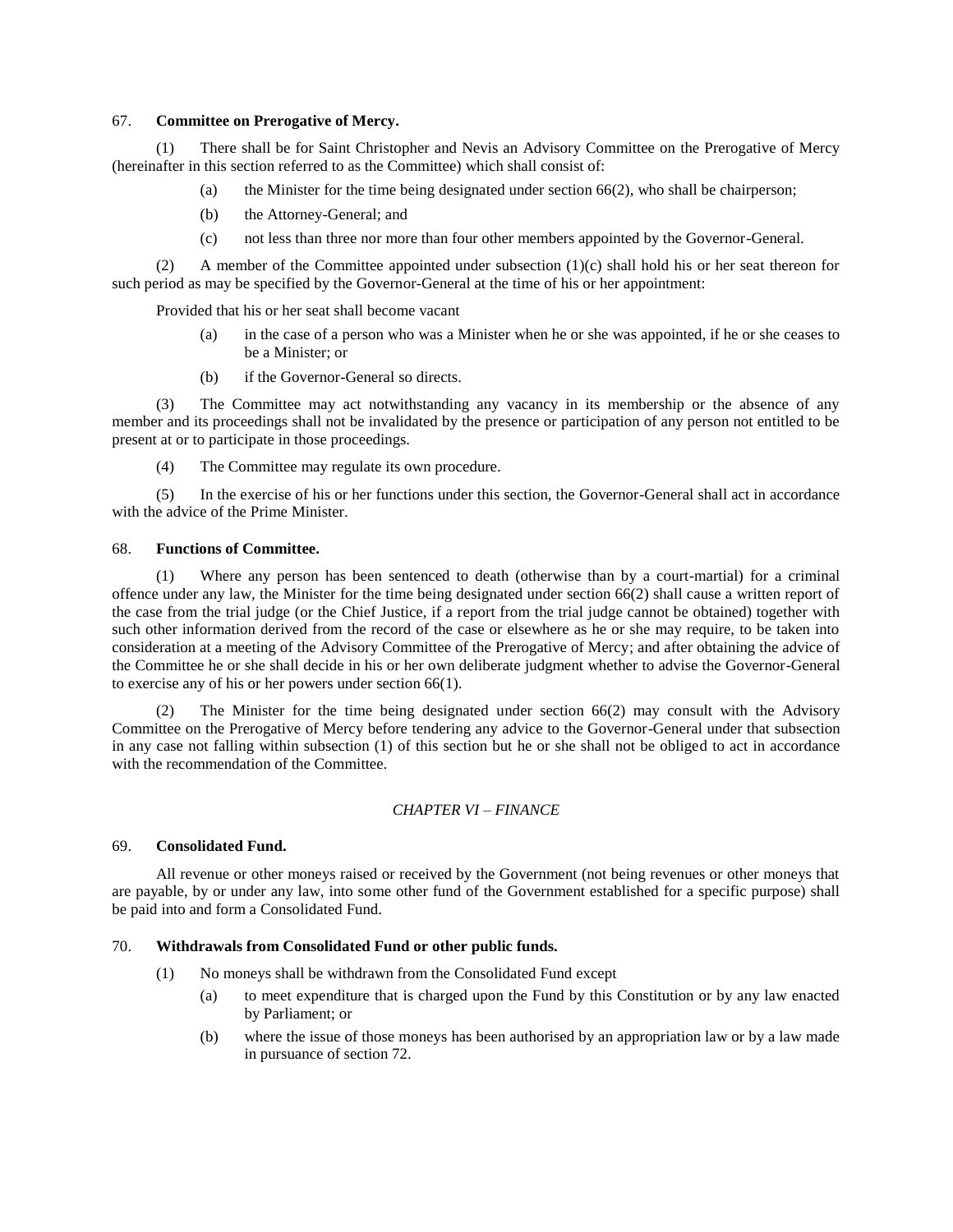(2) Where any moneys are charged by this Constitution or any law enacted by Parliament upon the Consolidated Fund or any other public fund of the Government, they shall be paid out of that fund by the Government to the person or authority to whom payment is due.

(3) No moneys shall be withdrawn from any public fund of the Government other than the Consolidated Fund unless the issue of those moneys has been authorised by or under any law.

There shall be such provision as may be made by Parliament prescribing the manner in which withdrawals may be made from the Consolidated Fund or any other public fund of the Government.

(5) The investment of moneys forming part of the Consolidated Fund shall be made in such manner as may be prescribed by or under a law enacted by Parliament.

Notwithstanding subsection (1), provision may be made by or under a law enacted by Parliament authorising withdrawals to be made from the Consolidated Fund, in such circumstances and to such extent as may be prescribed by or under a law enacted by Parliament, for the purpose of making repayable advances.

### 71. **Authorisation of expenditure from Consolidated Fund by the appropriation law.**

The Minister for the time being responsible for finance shall cause to be prepared and laid before the National Assembly before, or not later than sixty days after, the commencement of each financial year estimates of the revenues and expenditure of the Government for that financial year.

When the estimates of expenditure (other than expenditure charged upon the Consolidated Fund by this Constitution or by any law enacted by Parliament) have been approved by the National Assembly, a bill, known as an appropriation bill, shall be introduced in the Assembly providing for the issue from the Consolidated Fund of the sums necessary to meet that expenditure and the appropriation of those sums, under separate votes for the several services required, to the purposes specified therein.

- (3) If in respect of any financial year it is found
	- (a) that the amount appropriated by the appropriation law to any purpose is insufficient or that a need has arisen for expenditure for a purpose to which no amount has been appropriated by that law; or
	- (b) that any moneys have been expended for any purpose in excess of the amount appropriated to that purpose by the appropriation law or for a purpose to which no amount has been appropriated by that law,

a supplementary estimate showing the sums required or spent shall be laid before the National Assembly and, when the supplementary estimate has been approved by the Assembly, a supplementary appropriation bill shall be introduced in the Assembly providing for the issue of such sums from the Consolidated Fund and appropriating them to the purposes specified therein.

## 72. **Authorisation of expenditure in advance of appropriation.**

There shall be such provision as may be made by Parliament under which, if the appropriation law in respect of any financial year has not come into operation by the beginning of that financial year, the Minister for the time being responsible for finance may authorise the withdrawal of moneys from the Consolidated Fund for the purpose of meeting expenditure necessary to carry on the services of the Government until the expiration of four months from the beginning of that financial year or the coming into operation of the law, whichever is the earlier.

## 73. **Warrants for unforeseen expenditure.**

- (1) If it appears to the Minister for the time being responsible for finance that
	- (a) there is an urgent need to incur expenditure;
	- (b) no provision exists for that expenditure in any appropriation law or other law; and
	- (c) it would not be in the public interest to delay the authorisation of that expenditure until such time as a supplementary estimate can be laid before the National Assembly,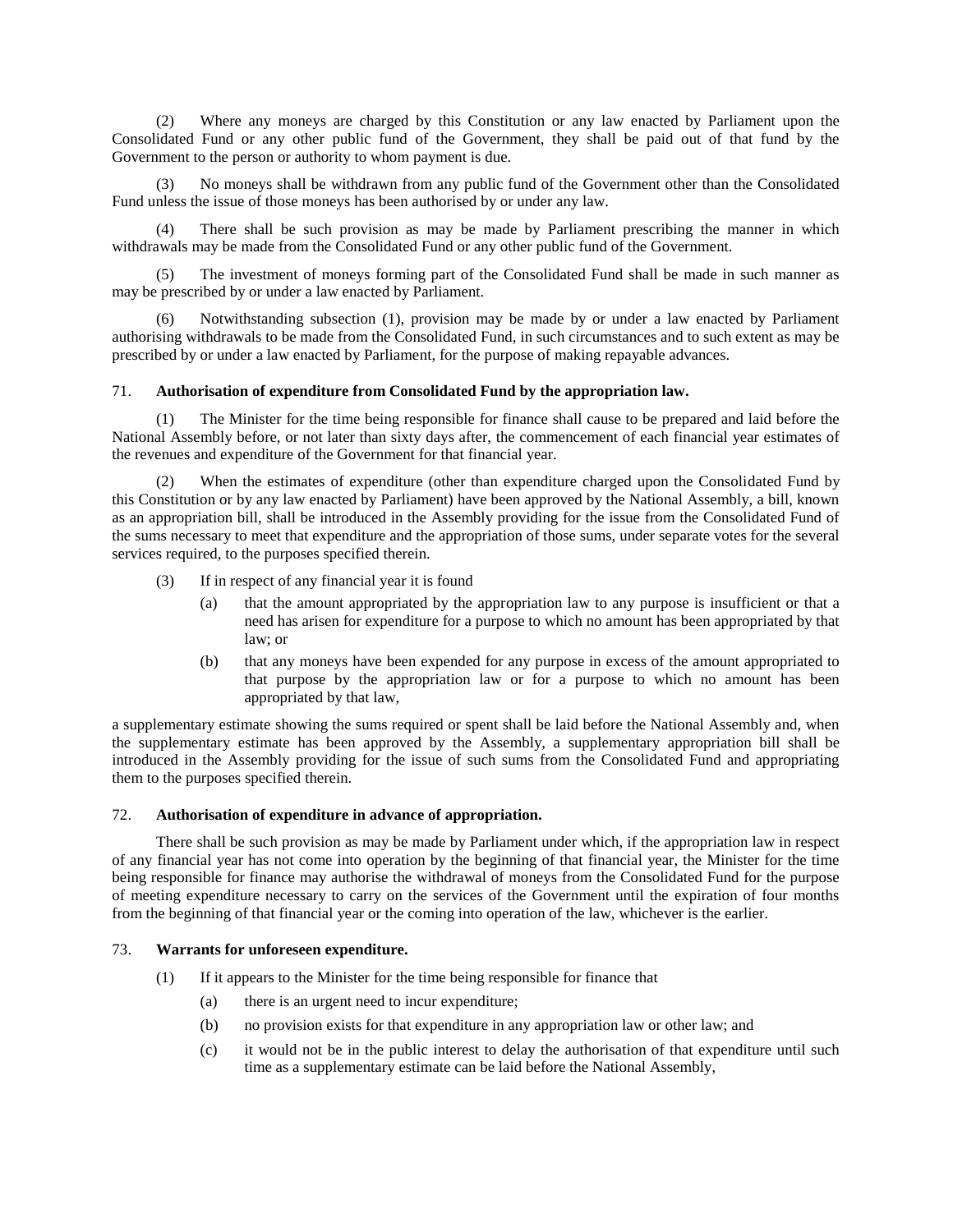the Minister may, by special warrant, authorise the issue from the Consolidated Fund of the moneys required to meet that expenditure:

Provided that the total sum for the time being authorised to be issued under this subsection, for which no provision has been made by an appropriation law, shall not exceed such amount as may be prescribed by Parliament.

(2) Where in any financial year any expenditure has been authorised by special warrant under subsection (1) the Minister for the time being responsible for finance shall cause a supplementary estimate relating to that expenditure to be laid before the National Assembly at the first sitting of the Assembly occurring after the expiration of fourteen days from the date of the warrant and a supplementary appropriation bill shall be introduced in the Assembly providing for the issue of the sums authorised to be spent and appropriating them to the purposes specified therein.

### 74. **Remuneration of certain officers.**

(1) There shall be paid to the holders of the offices to which this section applies such salaries and such allowances as may be prescribed by or under a law enacted by Parliament.

(2) The salaries and allowances prescribed under subsection (1) shall be a charge on the Consolidated Fund.

(3) The salary prescribed under subsection (1) in respect of the holder of an office and his or her other terms of service (other than allowances that are not taken into account in computing, under any law in that behalf, any pension payable in respect of his or her service in that office) shall not be altered to his or her disadvantage after his or her appointment.

(4) When a person's salary or other terms of service depend upon his or her option, the salary or terms for which he or she opts shall, for the purposes of subsection (3), be deemed to be more advantageous to him or her than any others for which he or she might have opted.

(5) This section applies to the offices of the Governor-General, member of the Public Service Commission, member of the Police Service Commission, member of the Public Service Board of Appeal, the Director of Public Prosecutions and the Director of Audit.

Nothing in this section shall be construed as affecting section 88 of this Constitution (which protects pensions rights in respect of service as a public officer).

### 75. **Public debt.**

(1) All debt charges for which the Government is liable shall be a charge on the Consolidated Fund.

(2) For the purposes of this section debt charges include interest, sinking fund charges, the repayment or amortization of debt and all expenditure in connection with the raising of loans on the security of the Consolidated Fund and the service and redemption of the debt created thereby.

### 76. **Audit of public accounts etc.**

- (1) There shall be a Director of Audit whose office shall be a public office.
- (2) The Director of Audit shall
	- (a) satisfy himself or herself that all moneys that have been appropriated by Parliament and disbursed have been applied to the purposes to which they were so appropriated and that the expenditure conforms to the authority that governs it; and
	- (b) at least once in every year audit and report on the public accounts of the Government, the accounts of all officers and authorities of the Government, the accounts of all courts of law in Saint Christopher and Nevis (including any accounts of the Supreme Court maintained in Saint Christopher and Nevis), the accounts of every Commission and Board established by this Constitution and the accounts of the Clerk of the National Assembly.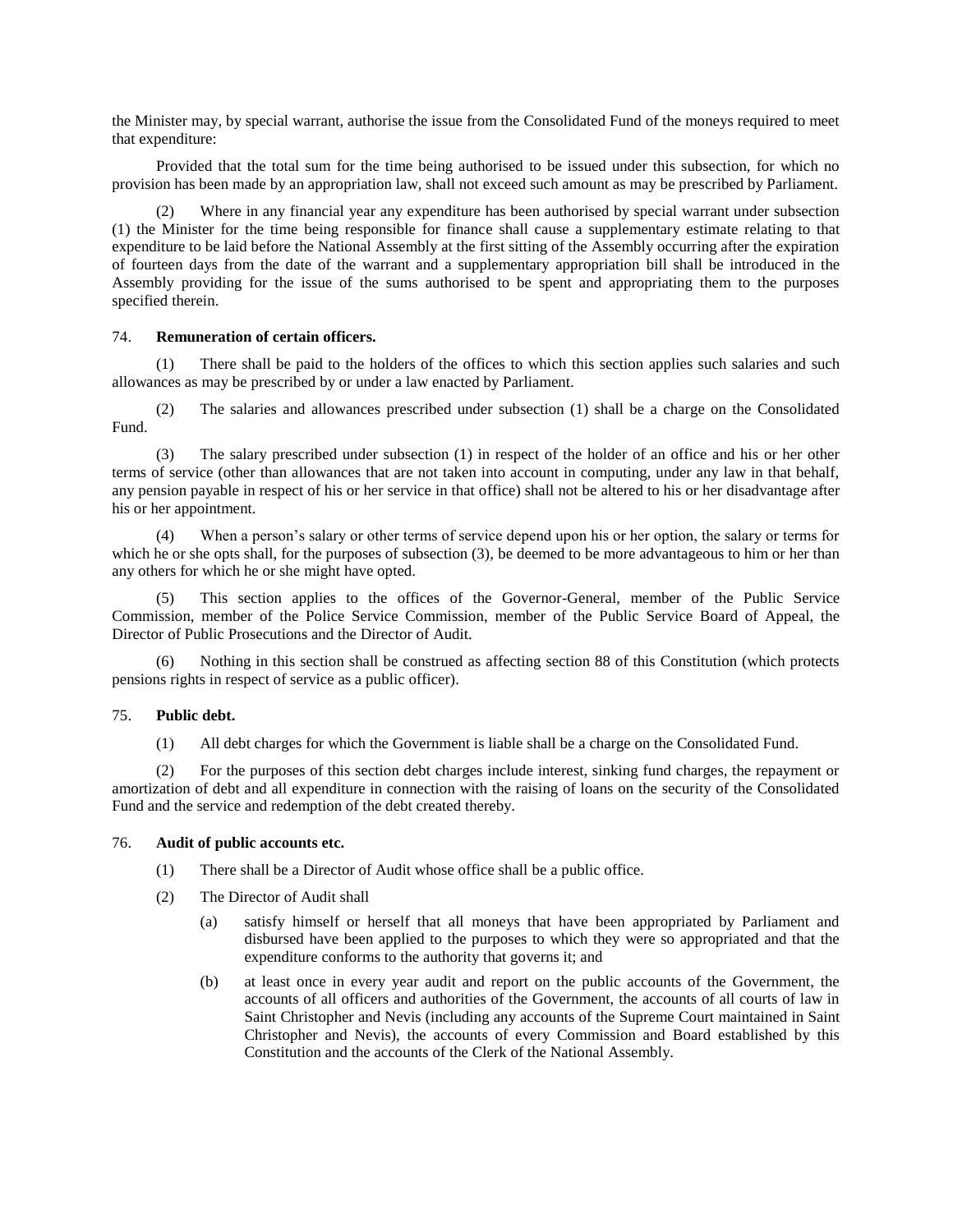(3) The Director of Audit and any officer authorised by him or her shall have access to all books, records, returns, reports and other documents that in his or her opinion relate to any of the accounts referred to in subsection (2).

(4) The Director of Audit shall submit every report made by him or her in pursuance of subsection (2) to the Minister for the time being responsible for finance who shall, not later than seven days after the National Assembly first meets after he or she has received the report, lay it before the Assembly.

If the Minister fails to lay a report before the National Assembly in accordance with subsection (4) the Director of Audit shall transmit copies of the report to the Speaker who shall, as soon as practicable, present them to the Assembly.

(6) The Director of Audit shall exercise such other functions in relation to the accounts of the Government or the accounts of other authorities or bodies established by law for public purposes as may be prescribed by or under any law enacted by Parliament.

(7) In the exercise of his or her functions under subsections (2), (3), (4) and (5), the Director of Audit shall not be subject to the direction or control of any other person or authority.

## *CHAPTER VII – THE PUBLIC SERVICE*

## PART 1 – THE PUBLIC SERVICE COMMISSION

### 77. **Public Service Commission.**

(1) There shall be for Saint Christopher and Nevis a Public Service Commission (hereinafter in this section referred to as the Commission) which shall consist of a chairperson and not less than two nor more than four other members who shall be appointed as follows:

- (a) the chairperson and not more than three other members shall be appointed by the Governor-General, acting in accordance with the advice of the Prime Minister; and
- (b) one member shall be appointed by the Governor-General, acting in accordance with the advice of the Prime Minister, from among persons selected by the appropriate representative body or, if there is no such body, by the Governor-General, acting in his or her own deliberate judgment:

Provided that, for the purposes of discharging its functions in relation to public offices on the staff of the Nevis Island Administration, the Commission shall consist of:

- (i) the chairperson who has been appointed as aforesaid;
- (ii) such one of the members appointed as aforesaid as may be designated in that behalf by the chairperson; and
- (iii) two members appointed specifically in relation to the island of Nevis by the Governor-General, acting in accordance with the advice of the Prime Minister after the Prime Minister has consulted the Premier.
- (2) A person shall not be qualified to be appointed as a member of the Commission
	- (a) unless he or she is a Commonwealth citizen ordinarily resident in Saint Christopher and Nevis; or
	- (b) if he or she is a member of the National Assembly or the Nevis Island Assembly or a public officer.
- (3) Subject to the provisions of this section, the office of a member of the Commission shall become vacant
	- (a) at the expiration of such period (not being less than two years nor more than five years from the date of his or her appointment) as may be specified by the Governor-General, acting in accordance with the advice of the Prime Minister, at the time of his or her appointment; or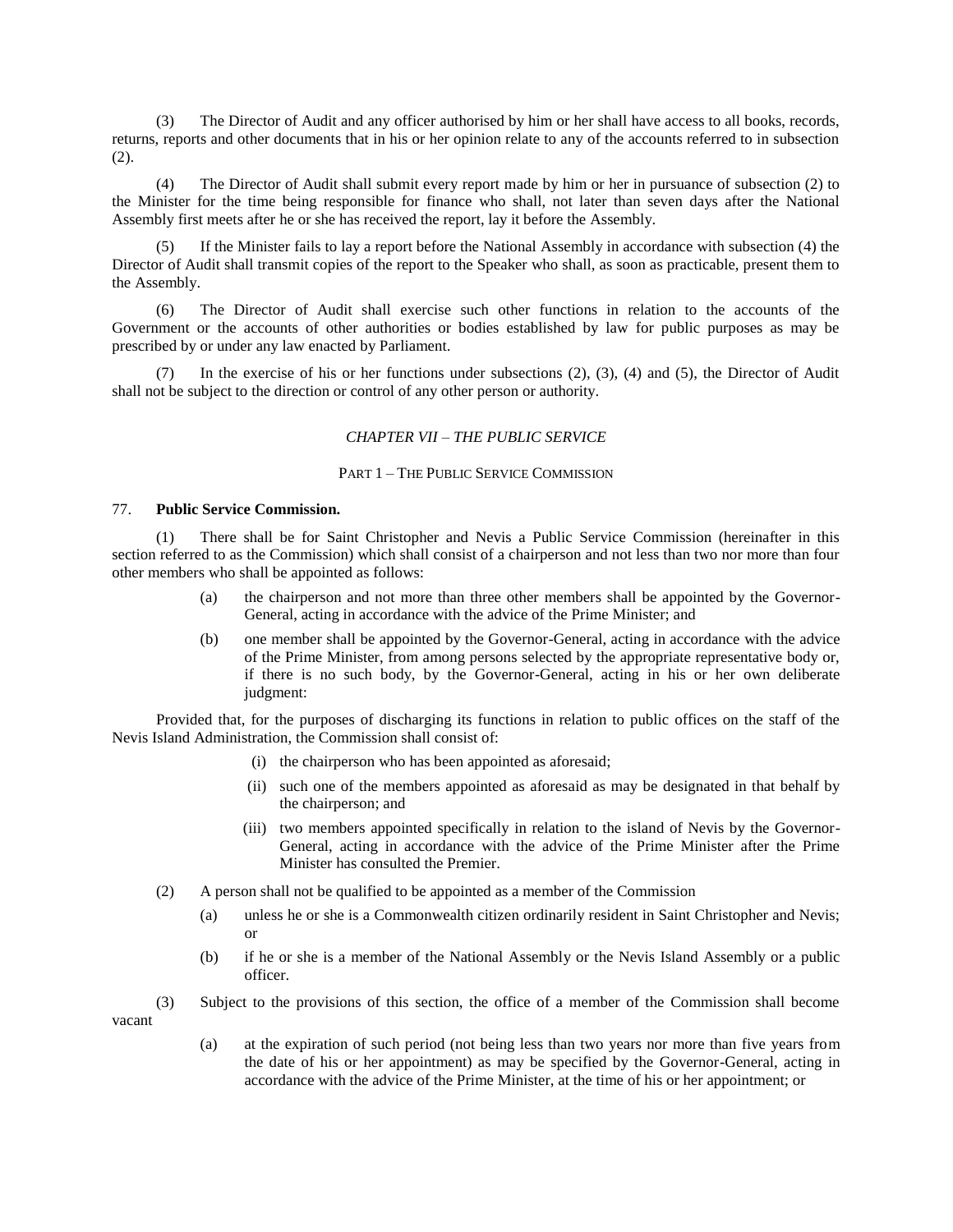(b) if any circumstances arise that, if he or she were not a member of the Commission, would cause him or her to be disqualified to be appointed as such under subsection (2).

(4) A member of the Commission may be removed from office only for inability to exercise the functions of his or her office (whether arising from infirmity of body or mind or any other cause) or for misbehaviour and shall not be so removed except in accordance with the provisions of this section.

(5) A member of the Commission shall be removed from office by the Governor-General if the question of his or her removal from office has been referred to a tribunal appointed under subsection (6) and the tribunal has recommended to the Governor-General that he or she ought to be removed from office for inability as aforesaid or for misbehaviour.

(6) If the Prime Minister represents to the Governor-General that the question of removing a member of the Commission under this section ought to be investigated then

- (a) the Governor-General shall appoint a tribunal which shall consist of a chairperson and not less than two other members, selected by the Chief Justice from among persons who hold or have held office as a judge of a court having unlimited jurisdiction in civil and criminal matters in some part of the Commonwealth or a court having jurisdiction in appeals from such a court; and
- (b) the tribunal shall enquire into the matter and report on the facts thereof to the Governor-General and recommend to him or her whether the member ought to be removed under this section.

(7) If the question of removing a member of the Commission has been referred to a tribunal under this section, the Governor-General, acting in accordance with the advice of the Prime Minister, may suspend that member from the exercise of the functions of his or her office and any such suspension may at any time be revoked by the Governor-General, acting in accordance with such advice as aforesaid, and shall in any case cease to have effect if the tribunal recommends to the Governor-General that that member should not be removed.

(8) If the office of chairperson of the Commission is vacant or if the holder of that office is for any reason unable to exercise the functions of this office, then, until a person has been appointed to and has assumed the functions of that office or until the person holding that office has resumed those functions, as the case may be, they shall be exercised by such other member of the Commission as may for the time being be designated by the Governor-General, acting in accordance with the advice of the Prime Minister.

(9) If at any time there are less than two members of the Commission beside the chairperson or if any such member is acting as chairperson or is for any reason unable to exercise the functions of his or her office, the Governor-General, acting in accordance with the advice of the Prime Minister, may appoint a person who is qualified to be appointed as a member of the Commission to act as a member, and any person so appointed shall, subject to subsection (4), continue to act until the office in which he or she is acting has been filled or, as the case may be, until the holder thereof has resumed his or her functions or until his or her appointment to act has been revoked by the Governor-General, acting in accordance with the advice of the Prime Minister.

(10) A member of the Commission shall not enter upon the duties of his or her office until he or she has taken and subscribed the oath of allegiance and the oath of office.

(11) The Commission shall, in the exercise of its functions under this Constitution, not be subject to the direction or control of any other person or authority.

(12) The Commission may by regulation or otherwise regulate its own procedure, and, with the consent of the Prime Minister, may confer powers or impose duties on any public officer or on any authority of the Government for the purpose of the exercise of its functions.

(13) The Commission may, subject to its rules of procedure, act notwithstanding any vacancy in its membership or the absence of any member and its proceedings shall not be invalidated by the presence or participation of any person not entitled to be present at or to participate in those proceedings:

Provided that any decision of the Commission shall require the concurrence of a majority of all its members.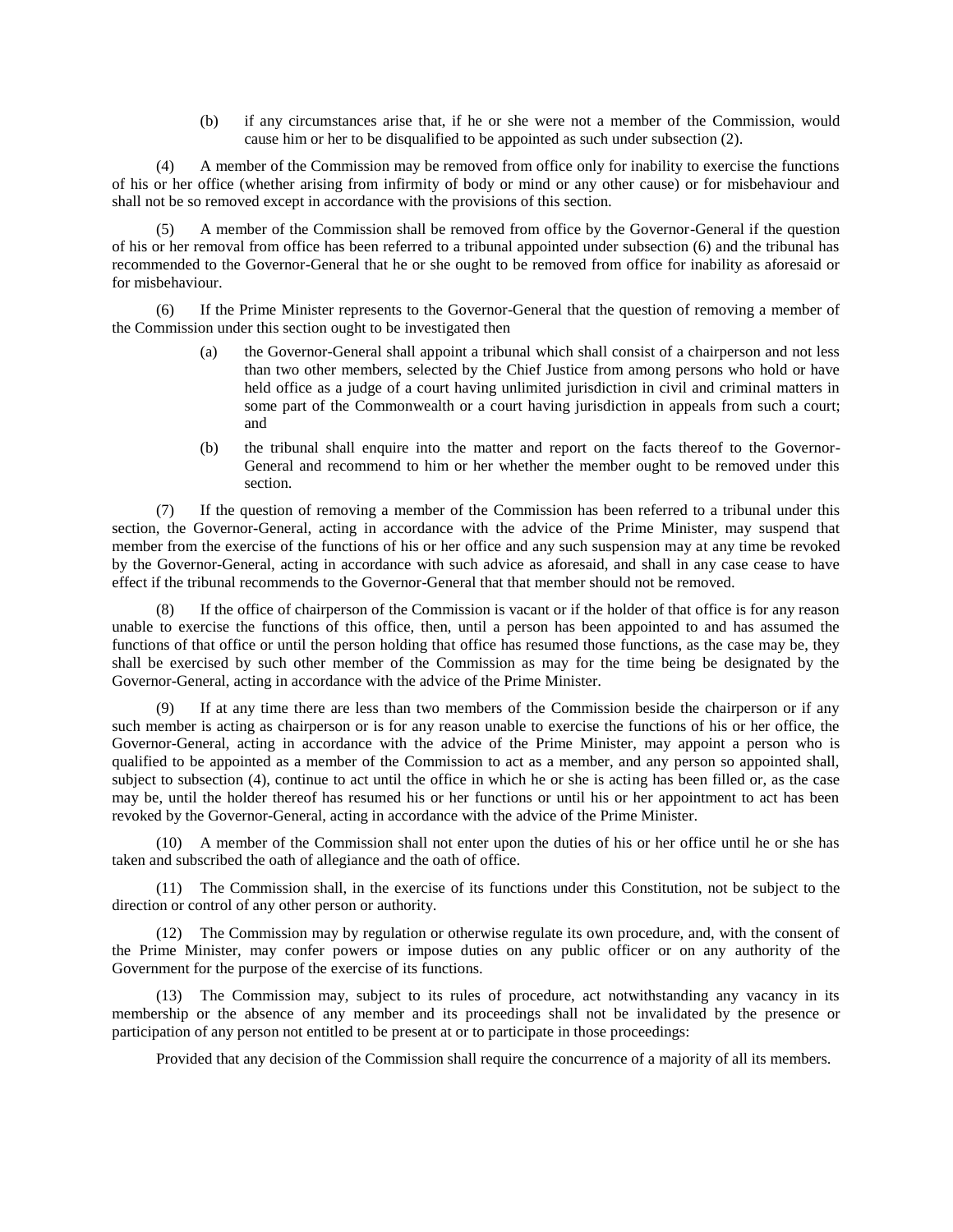(14) In this section "the appropriate representative body" means such body (if any) as may be designated by the Governor-General, acting in accordance with the advice of the Prime Minister, as the principal body in Saint Christopher and Nevis representing the interests of public officers.

## 78. **Appointment etc. of public officers.**

(1) Subject to section 87, the power to appoint persons to hold or act in offices in the public service (including the power to confirm appointments), and the power to exercise disciplinary control over persons holding or acting in such offices and the power to remove such persons from office shall vest in the Governor-General, acting in accordance with the recommendation of the Public Service Commission (hereinafter in this section referred to as the Commission).

(2) The Governor-General, acting in accordance with the recommendation of the Commission, may, by directions in writing and subject to such conditions as he or she thinks fit, delegate any of his or her powers under subsection (1) to any one or more members of the Commission or, with the consent of the Prime Minister, to any public officer.

- (3) The provisions of this section shall not apply in relation to the following offices, that is to say,
	- (a) any office to which section 79 applies;
	- (b) the office of Attorney-General;
	- (c) the office of Director of Public Prosecutions;
	- (d) the office of Director of Audit;
	- (e) any office to which section 83 applies; or
	- (f) any office in the Police Force.

(4) No person shall be appointed under this section to or to act in any office on the Governor-General's personal staff except with the concurrence of the Governor-General, acting in his or her own deliberate judgment.

(5) Before the Commission makes any recommendation in relation to the Clerk of the National Assembly or a member of his or her staff for the purposes of subsection (1) or (2) and before any other person exercises in relation to the Clerk of the National Assembly or a member of his or her staff any power delegated to him or her under subsection (2), the Commission or that person shall consult the Speaker.

(6) Before the Commission recommends the Governor-General under subsection (1), or any other person exercises any power delegated to him or her under subsection (2), to appoint to hold or act in any public office any person who is in the public service of the Government of any other country or territory, the Commission or that person shall consult the Prime Minister.

Before the Commission recommends the Governor-General under subsection (1), or any other person exercises any power delegated to him or her under subsection (2), to appoint to or to act in any public office any person who holds or is acting in any office to which section 83 of this Constitution applies, the Commission or that person shall consult the Judicial and Legal Services Commission.

(8) A public officer shall not be removed from office or subjected to any other punishment under this section on the grounds of any act done or omitted by him or her in the exercise of a judicial function conferred on him or her unless the Judicial and Legal Services Commission concurs therein.

## PART 2 – APPOINTMENT ETC. TO PARTICULAR OFFICES

## 79. **Appointment etc. of permanent secretaries and certain other officers.**

(1) This section applies to the offices of Secretary to the Cabinet, permanent secretary of a department of the Government, head or deputy head of a department of the Government, any office for the time being designated by the Public Service Commission as an office of a chief professional adviser to a department of the Government and any office for the time being designated by the Commission, after consultation with the Prime Minister, as an office the holders of which are required to reside outside Saint Christopher and Nevis or whose functions relate to external affairs.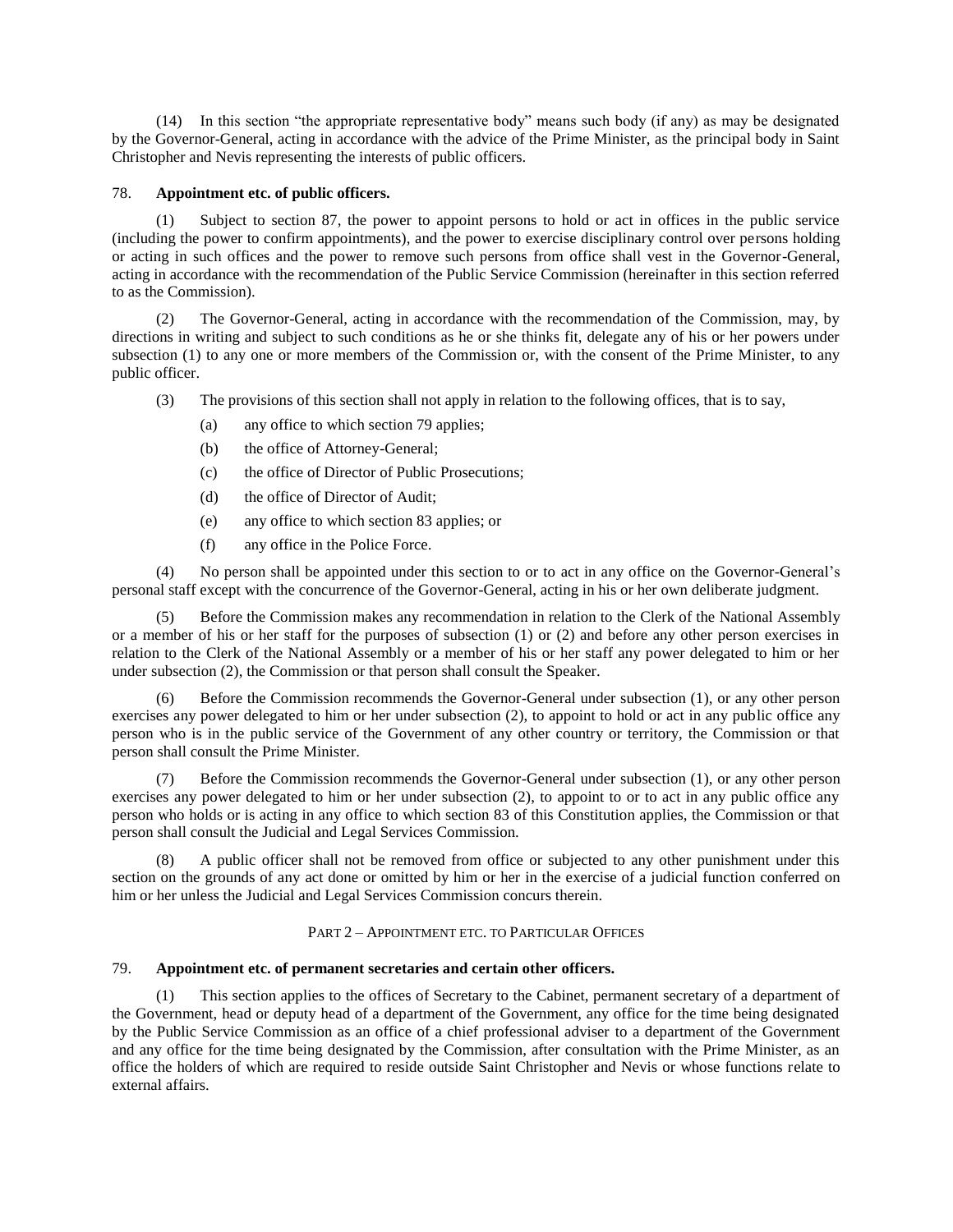(2) The power to appoint persons to hold or to act in offices to which this section applies (including the power to confirm appointments), and, subject to section 87, the power to exercise disciplinary control over persons holding or acting in such offices and the power to remove such persons from office shall vest in the Governor-General, acting in accordance with the recommendation of the Public Service Commission:

Provided that

- (a) the power to appoint a person to hold or act in an office of permanent secretary on transfer from another office carrying the same salary shall vest in the Governor-General, acting in accordance with the advice of the Prime Minister;
- (b) before the Public Service Commission makes a recommendation to the Governor-General with respect to the appointment of any person to hold an office to which this section applies (other than an appointment to an office of permanent secretary on transfer from another such office carrying the same salary) it shall consult with the Prime Minister and if the Prime Minister signifies his or her objection to the appointment of any person to the office, the Commission shall not make a recommendation to the Governor-General to appoint that person;
- (c) in relation to any office of Ambassador, High Commissioner or other principal representative of Saint Christopher and Nevis in any other country or accredited to any international organization the Governor-General shall act in accordance with the advice of the Prime Minister, who shall, before tendering any such advice in respect of any person who holds any public office to which appointments are made by the Governor-General in accordance with the recommendation of some other person or authority, consult that person or authority.

(3) References in this section to a department of the Government shall not include the office of the Governor-General, the department of the Attorney-General, the department of the Director of Public Prosecutions, the department of the Director of Audit, the department of the Clerk of the National Assembly or the Police Force.

## 80. **Attorney-General when a public officer.**

(1) This section shall have effect at any time when the office of Attorney-General is a public office.

(2) The power to appoint a person to hold or act in the office of Attorney-General shall vest in the Governor-General, acting in accordance with the recommendation of the Public Service Commission:

Provided that before the Public Service Commission makes any recommendation under this subsection it shall consult the Prime Minister and the Judicial and Legal Services Commission.

(3) The power to exercise disciplinary control over and remove from office a person holding or acting in the office of Attorney-General shall vest in the Governor-General, acting in accordance with the recommendation of the Judicial and Legal Services Commission:

Provided that before the Judicial and Legal Services Commission makes any recommendation under this subsection it shall consult the Public Service Commission.

#### 81. **Director of Public Prosecutions.**

(1) The Director of Public Prosecutions shall be appointed by the Governor-General, acting in accordance with the recommendation of the Judicial and Legal Services Commission.

(2) If the office of Director of Public Prosecutions is vacant or if the holder of that office is for any reason unable to exercise the functions of his or her office, the Governor-General, acting in accordance with the recommendation of the Judicial and Legal Services Commission, may appoint a person to act as Director.

(3) A person shall not be qualified to be appointed to hold the office of Director of Public Prosecutions unless he or she holds one of the specified qualifications and has held one or other of those qualifications for a total period of not less than five years.

(4) A person appointed to act in the office of Director of Public Prosecutions shall, subject to subsections (5), (7), (8) and (9), cease so to act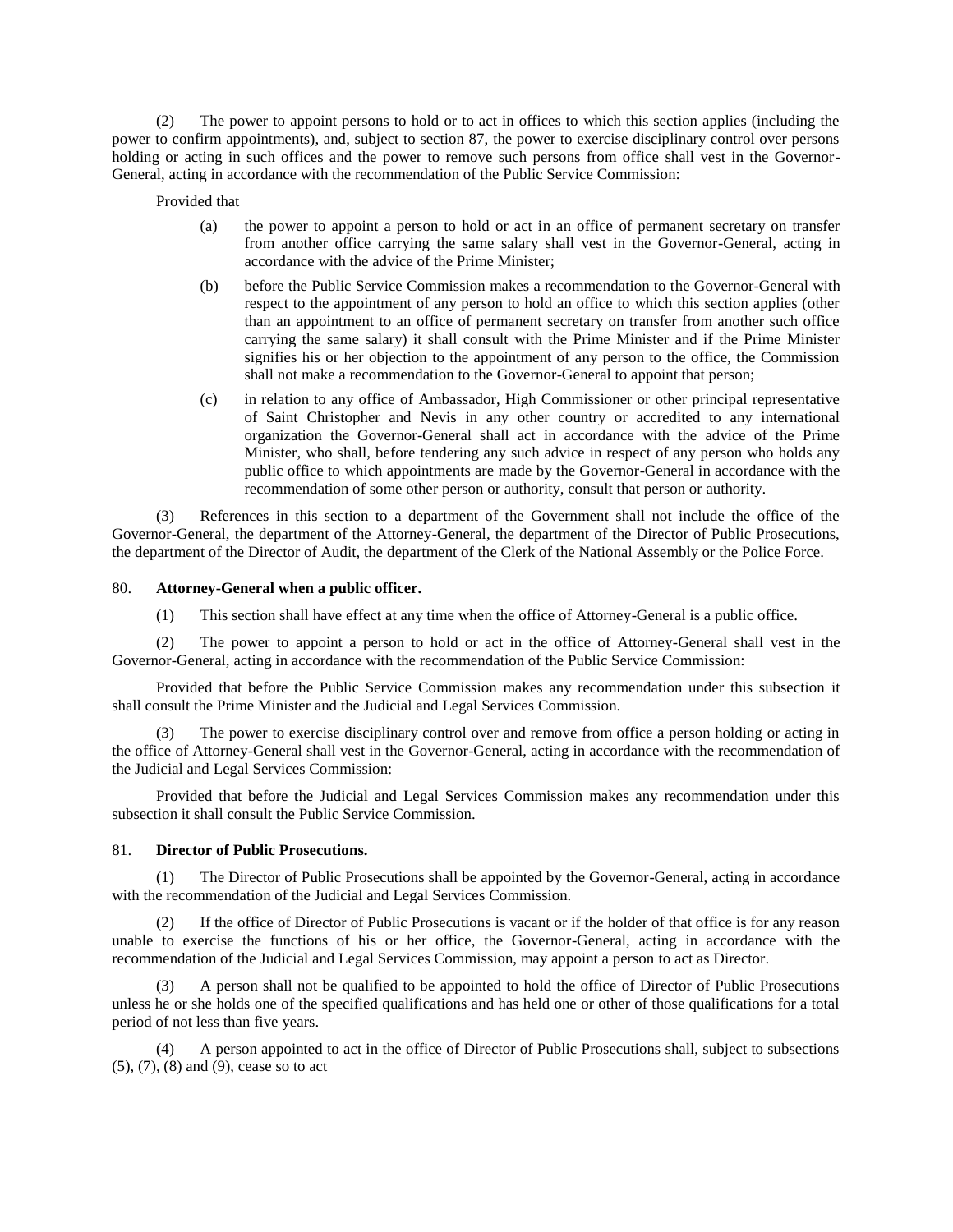- (a) when a person is appointed to hold that office and has assumed the functions thereof or, as the case may be, when the person in whose place he or she is acting resumes the functions of that office; or
- (b) at such earlier time (if any) as may be specified by the Governor-General at the time of his or her appointment.

(5) Subject to subsection (7), the Director of Public Prosecutions shall vacate his or her office when he or she attains the prescribed age.

(6) A person holding the office of Director of Public Prosecutions may be removed from office only for inability to exercise the functions of his or her office (whether arising from infirmity of body or mind or any other cause) or for misbehaviour and shall not be so removed except in accordance with the provisions of this section.

(7) The Director of Public Prosecutions shall be removed from office by the Governor-General if the question of his or her removal from office has been referred to a tribunal appointed under subsection (8) and the tribunal has recommended to the Governor-General that he or she ought to be removed for inability as aforesaid or for misbehaviour.

(8) If the Prime Minister or the chairperson of the Judicial and Legal Service Commission represents to the Governor-General that the question of removing the Director of Public Prosecutions under this section ought to be investigated, then

- (a) the Governor-General shall appoint a tribunal which shall consist of a chairperson and not less than two other members, selected by the Chief Justice from among persons who hold or have held office as a judge of a court having unlimited jurisdiction in civil and criminal matters in some part of the Commonwealth or a court having jurisdiction in appeals from such a court; and
- (b) the tribunal shall enquire into the matter and report on the facts thereof to the Governor-General and recommend to him or her whether the Director ought to be removed under this section.

(9) If the question of removing the Director of Public Prosecutions has been referred to a tribunal under this section, the Governor-General, acting in accordance with the advice of the Judicial and Legal Services Commission, may suspend the Director from the exercise of the functions of his or her office and any such suspension may at any time be revoked by the Governor-General, acting in accordance with such advice as aforesaid, and shall in any case cease to have effect if the tribunal recommends to the Governor-General that the Director should not be removed.

(10) The prescribed age for the purposes of subsection (5) is the age of fifty-five years or such other age as may be prescribed by Parliament:

Provided that any law enacted by Parliament, to the extent to which it alters the prescribed age after a person has been appointed to be or to act as Director of Public Prosecutions, shall not have effect in relation to that person unless he or she consents that it should have effect.

## 82. **Director of Audit.**

(1) The Director of Audit shall be appointed by the Governor-General, acting in accordance with the recommendation of the Public Service Commission.

If the office of Director of Audit is vacant or if the holder of that office is for any reason unable to exercise the functions of his or her office, the Governor-General, acting in accordance with the recommendation of the Public Service Commission, may appoint a person to act as Director.

(3) Before making any recommendation for the purposes of subsection (1) or (2), the Public Service Commission shall consult the Prime Minister.

(4) A person appointed to act in the office of Director of Audit shall, subject to subsections (5), (7), (8) and (9), cease to act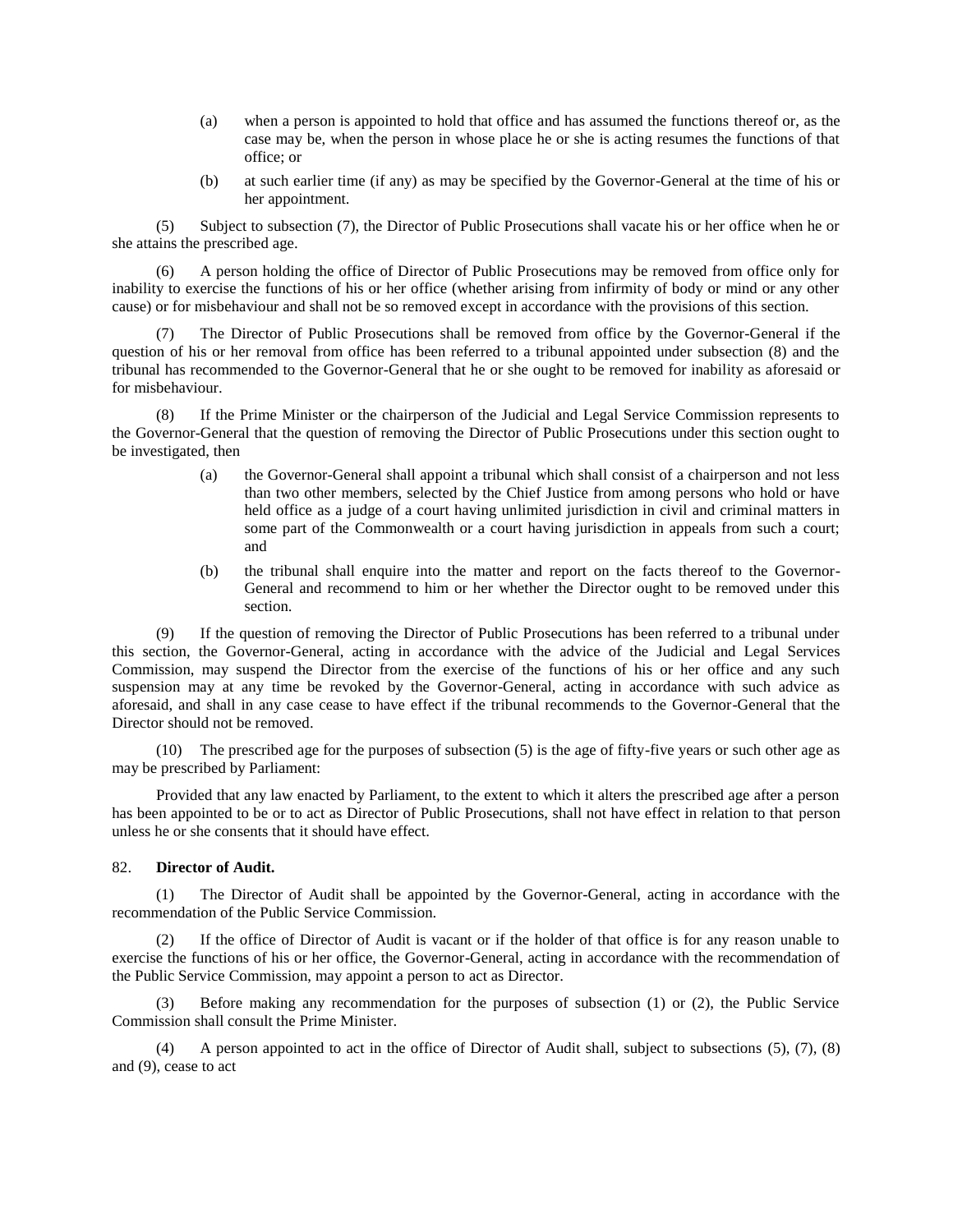- (a) when a person is appointed to hold that office and has assumed the functions thereof or, as the case may be, when the person in whose place he or she is acting resumes the functions of that office; or
- (b) at such earlier time (if any) as may be specified by the Governor-General at the time of his or her appointment.

(5) Subject to subsection (7), the Director of Audit shall vacate his office when he or she attains the prescribed age.

(6) A person holding the office of Director of Audit may be removed from office only for inability to exercise the functions of his office (whether arising from infirmity of body or mind or any other cause) or for misbehaviour and shall not be so removed except in accordance with the provisions of this section.

(7) The Director of Audit shall be removed from office by the Governor-General if the question of his or her removal from office has been referred to a tribunal appointed under subsection (8) and the tribunal has recommended to the Governor-General that he or she ought to be removed for inability as aforesaid or for misbehaviour.

(8) If the Prime Minister or the chairperson of the Public Service Commission represents to the Governor-General that the question of removing the Director of Audit under this section ought to be investigated

- (a) the Governor-General shall appoint a tribunal which shall consist of a chairperson and not less than two other members selected by the Chief Justice from among persons who hold or have held office as a judge of a court having unlimited jurisdiction in civil and criminal matters in some part of the Commonwealth or a court having jurisdiction in appeals from such a court; and
- (b) the tribunal shall enquire into the matter and report on the facts thereof to the Governor-General and recommend to him or her whether the Director ought to be removed under this section.

(9) If the question of removing the Director of Audit has been referred to a tribunal under this section, the Governor-General, acting in accordance with the advice of the Public Service Commission, may suspend the Director of Audit from the exercise of the functions of his or her office and any such suspension may at any time be revoked by the Governor-General, acting in accordance with such advice, and shall in any case cease to have effect if the tribunal recommends to the Governor-General that the Director should not be removed.

(10) The prescribed age for the purposes of subsection (5) is the age of fifty-five or such other age as may be prescribed by Parliament:

Provided that any law enacted by Parliament, to the extent to which it alters the prescribed age after a person has been appointed to be or to act as Director of Audit, shall not have effect in relation to that person unless he or she consents that it should have effect.

## 83. **Appointment etc. of magistrates, registrars and legal officers.**

(1) This section applies to the offices of magistrate, registrar of the High Court and assistant registrar of the High Court and to any public office in the department of the Attorney-General (other than the public office of Attorney-General) or the department of the Director of Public Prosecutions (other than the office of Director) for appointment to which persons are required to hold one or other of the specified qualifications.

The power to appoint persons to hold or act in offices to which this section applies (including the power to confirm appointments) shall vest in the Governor-General, acting in accordance with the recommendation of the Public Service Commission:

Provided that before making any recommendation as to the exercise of the powers conferred by this section in any case the Public Service Commission shall consult the Judicial and Legal Services Commission.

The power to exercise disciplinary control over persons holding or acting in offices to which this section applies and the power to remove such persons from office shall vest in the Governor-General, acting in accordance with the recommendation of the Judicial and Legal Services Commission: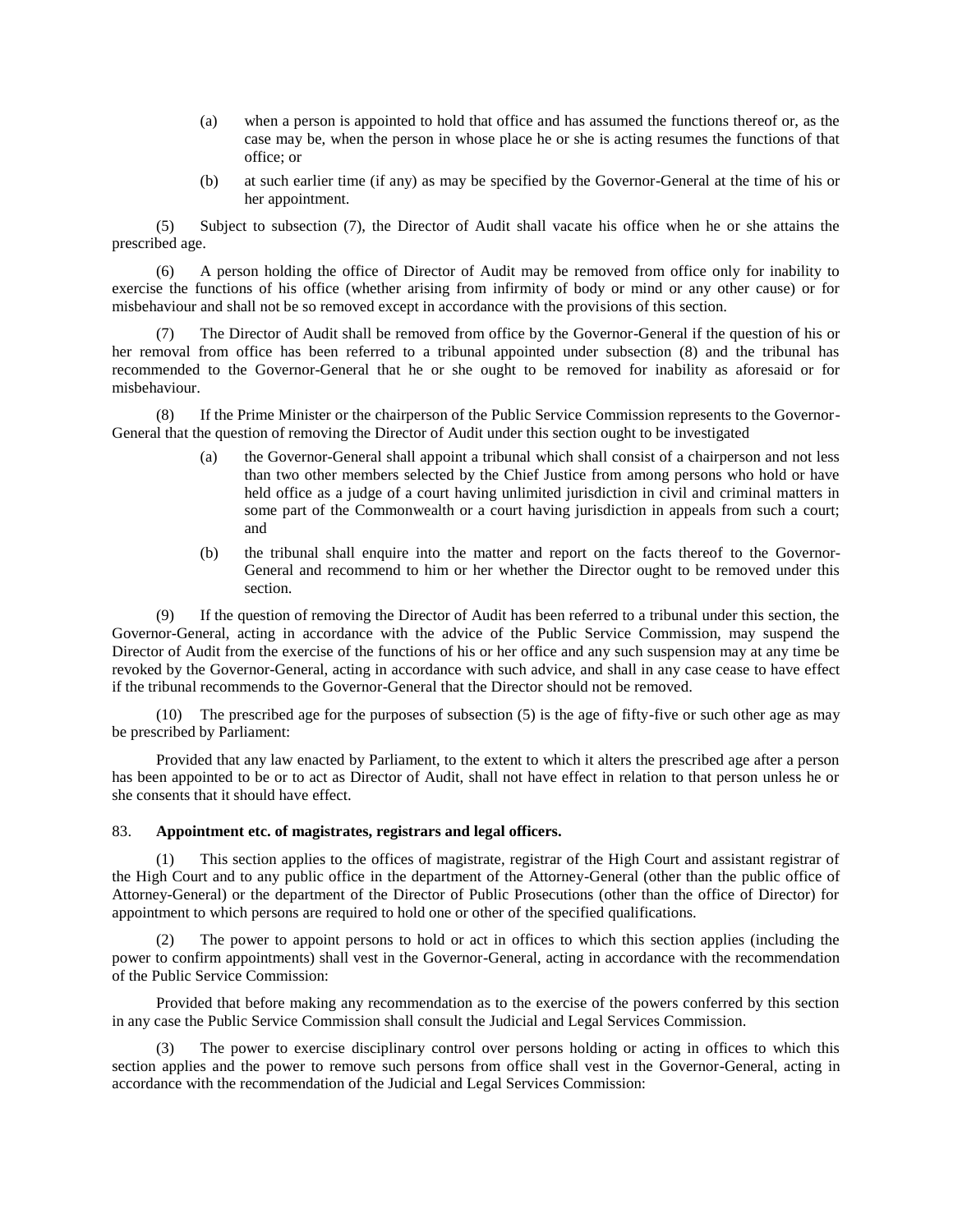Provided that before making any recommendation as to the exercise of the powers conferred by this subsection in any case the Judicial and Legal Services Commission shall consult the Public Service Commission.

### PART 3 – THE POLICE

#### 84. **Police Service Commission.**

(1) There shall be for Saint Christopher and Nevis a Police Service Commission (hereinafter in this section referred to as the Commission) which shall consist of:

- (a) the chairperson and the members of the Public Service Commission appointed under paragraph (a) of section  $77(1)$ ; and
- (b) one member appointed by the Governor-General, acting in accordance with the advice of the Prime Minister, who shall, if persons have been selected in that behalf by the appropriate representative body, be so appointed from among those persons.

(2) The provisions of sections 77(2), 77(3), 77(4), 77(5), 77(6), 77(7) and 77(10) shall apply in relation to a member of the Commission appointed under paragraph (b) of subsection (1) as they apply in relation to a member of the Public Service Commission.

(3) The member of the Public Service Commission for the time being performing the functions of the chairperson of that Commission shall perform the functions of the chairperson of the Commission.

Any person for the time being authorised to act as a member of the Public Service Commission under section 77(9) (other than a person so authorised on account of the inability of a member thereof appointed under section  $77(1)(b)$ ) shall act as a member of the Commission.

(5) If at any time the member of the Commission appointed under paragraph (b) of subsection (1) of this section is for any reason unable to exercise the functions of his or her office, the Governor-General, acting in accordance with the advice of the Prime Minister, may appoint a person who is qualified to be appointed as a member of the Commission to act as a member, and any person so appointed shall, subject to subsection (2), continue to act until the holder of the office has resumed his or her functions or until his or her appointment to act has been revoked by the Governor-General, acting in accordance with the advice of the Prime Minister.

(6) The Commission shall, in the exercise of its functions under this Constitution, not be subject to the direction or control of any other person or authority.

(7) The Commission may by regulation or otherwise regulate its own procedure and, with the consent of the Prime Minister, may confer powers or impose duties on any public officer or on any authority of the Government for the purpose of the exercise of its functions.

The Commission may, subject to its rules of procedure, act notwithstanding any vacancy in its membership or the absence of any member and its proceedings shall not be invalidated by the presence or participation of any person not entitled to be present at or to participate in those proceedings:

Provided that any decision of the Commission shall require the concurrence of a majority of all its members.

(9) In this section "the appropriate representative body" means such body (if any) as may be designated by the Governor-General, acting in accordance with the advice of the Prime Minister, as the principal body in Saint Christopher and Nevis representing the interests of officers of the Police Force.

## 85. **Appointment etc. of police officers.**

Subject to section 87, the power to appoint persons to hold or act in offices in the Police Force (including the power to confirm appointments), the power to exercise disciplinary control over persons holding or acting in such offices and the power to remove such persons from office shall vest in the Governor-General, acting in accordance with the recommendation of the Police Service Commission:

Provided that before the Commission makes any recommendation to the Governor-General with respect to the appointment of any person to hold the office of Chief of Police or deputy Chief of Police the Commission shall consult with the Prime Minister and if the Prime Minister signifies his or her objection to the appointment of any person to the office the Commission shall not recommend the Governor-General to appoint that person.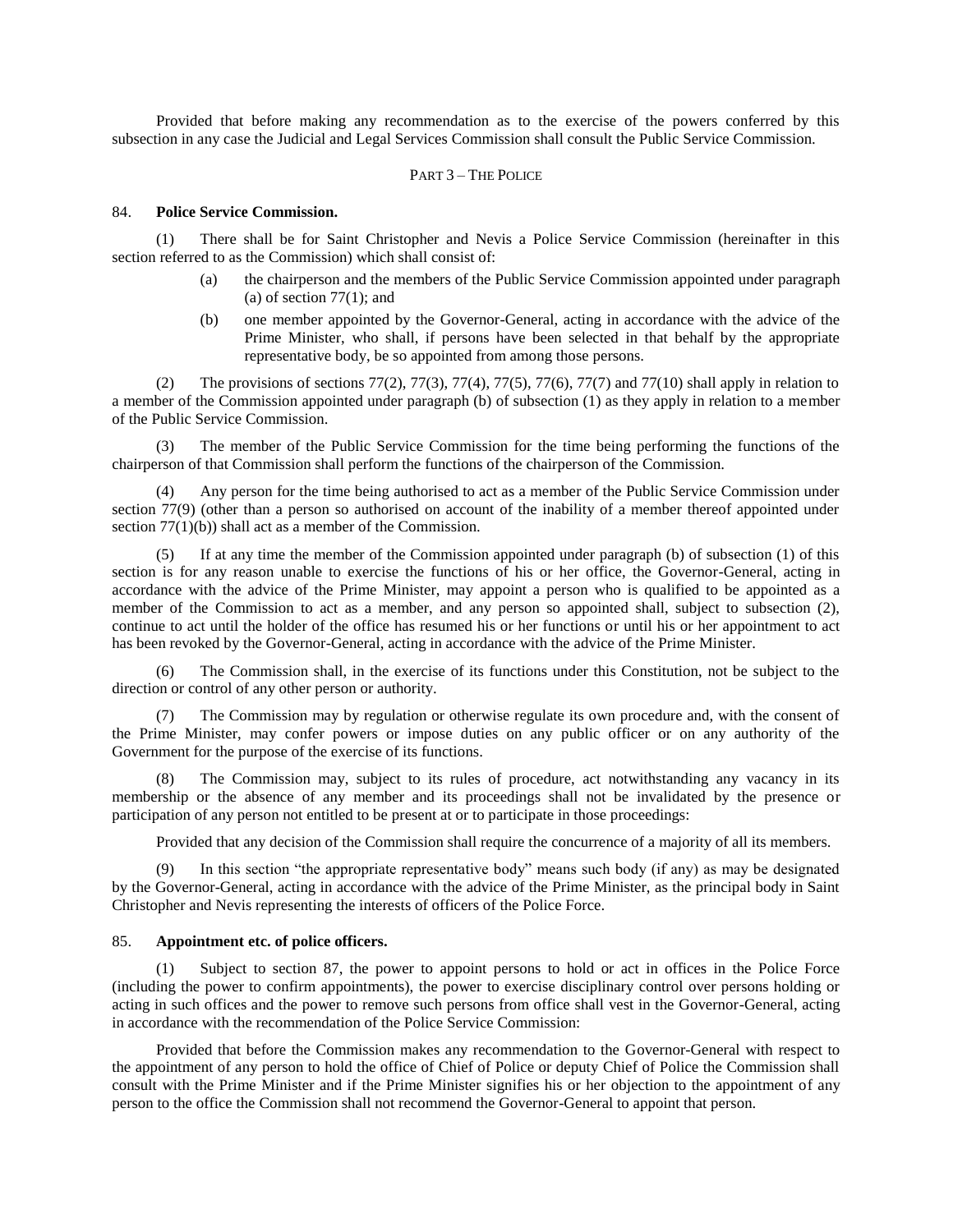(2) The Governor-General, acting in accordance with the recommendation of the Police Service Commission, may, by directions in writing and subject to such conditions as he or she thinks fit, delegate any of his or her powers under subsection (1) to any one or more members of the Commission or, with the consent of the Prime Minister, to the Chief of Police or any other officer of the Police Force.

Before the Police Service Commission recommends to the Governor-General under subsection (1), or any other person or authority exercises any power delegated to him or her under subsection (2), to appoint to or to act in any office in the Police Force any person who holds or is acting in any office to which section 83 applies the Commission shall consult with the Judicial and Legal Services Commission.

An officer of the Police Force shall not be removed from office or subjected to any other punishment under this section on the grounds of any act done or omitted by him or her in the exercise of a judicial function conferred on him or her unless the Judicial and Legal Services Commission concurs therein.

PART 4 – THE PUBLIC SERVICE BOARD OF APPEAL

## 86. **Public Service Board of Appeal.**

(1) There shall be for Saint Christopher and Nevis a Public Service Board of Appeal (hereinafter in this section referred to as the Board) which shall consist of:

- (a) one member appointed by the Governor-General, who shall be chairperson;
- (b) one member appointed by the Governor-General, acting in accordance with the advice of the Prime Minister; and
- (c) one member appointed by the Governor-General, who shall, when there is an appropriate representative body, act in accordance with the recommendation of that body.

(2) A person shall not be qualified for appointment as a member of the Board if he or she is a member of the National Assembly and a person shall not be qualified for appointment under subsection (1)(c) unless he or she is or has at any time been a public officer.

- (3) Subject to the provisions of this section, the office of a member of the Board shall become vacant
	- (a) at the expiration of three years from the date of his or her appointment; or
	- (b) if any circumstances arise that, if he or she were not a member of the Board, would cause him or her to be disqualified to be appointed as such under subsection (2).

(4) A member of the Board may be removed from office only for inability to exercise the functions of his or her office (whether arising from infirmity of body or mind or any other cause) or for misbehaviour and shall not be so removed except in accordance with the provisions of this section.

(5) A member of the Board shall be removed from office by the Governor-General, if the question of his or her removal from office has been referred to a tribunal appointed under subsection (6) and the tribunal has recommended to the Governor-General that he or she ought to be removed from office for inability as aforesaid or for misbehaviour.

(6) If the Governor-General considers that the question of removing a member of the Board under this section ought to be investigated, then

- (a) the Governor-General shall appoint a tribunal which shall consist of a chairperson and not less than two other members, selected by the Chief Justice from among persons who hold or have held office as a judge of a court having unlimited jurisdiction in civil and criminal matters in some part of the Commonwealth or a court having jurisdiction in appeals from such a court; and
- (b) the tribunal shall enquire into the matter and report on the facts thereof to the Governor-General and recommend to him or her whether the member ought to be removed under this section.

(7) If the question of removing a member of the Board has been referred to a tribunal under this section, the Governor-General may suspend that member from the exercise of the functions of his or her office and any such suspension may at any time be revoked by the Governor-General and shall in any case cease to have effect if the tribunal recommends to the Governor-General that that member should not be removed.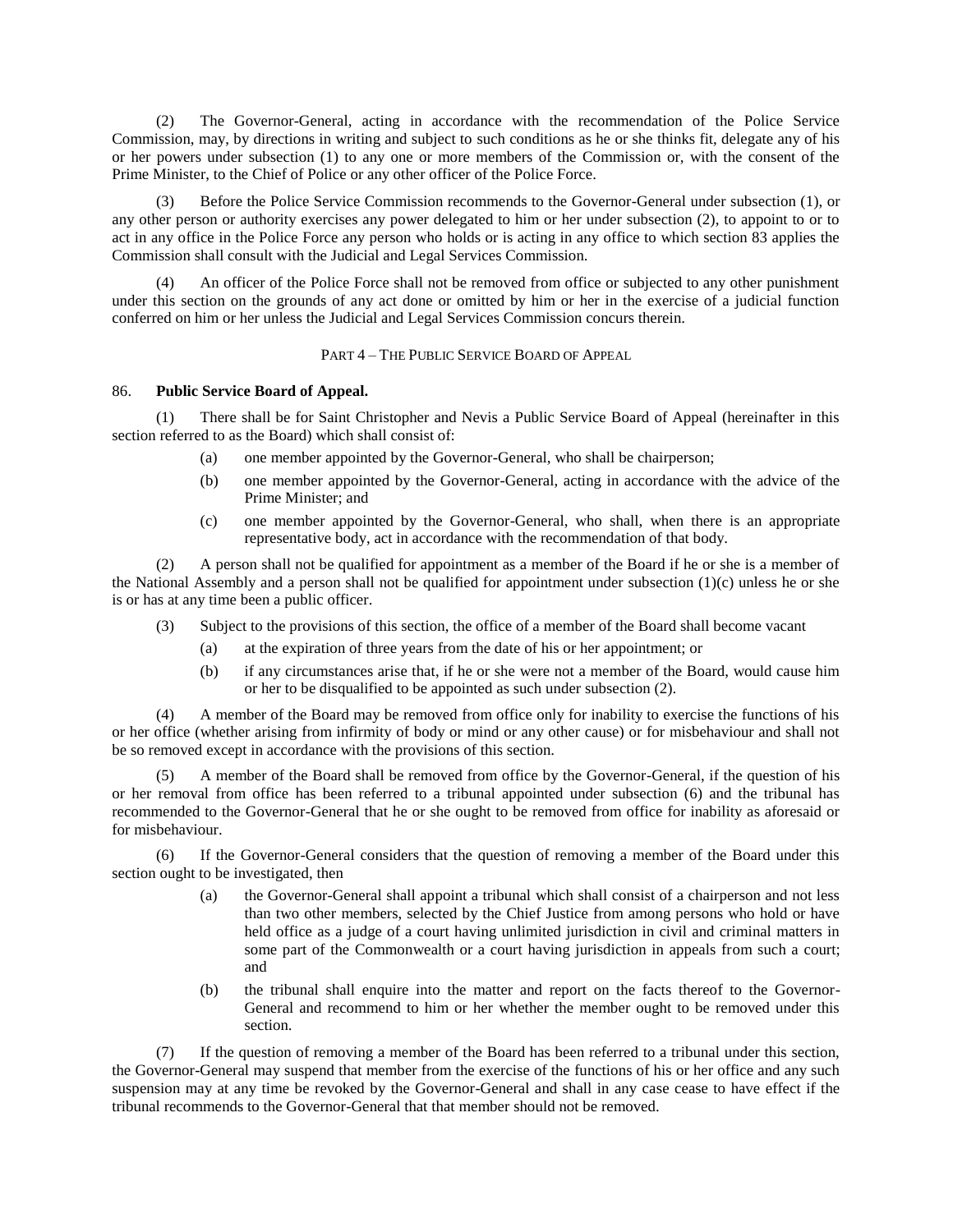- (8) (a) If at any time any member of the Board is for any reason unable to exercise the functions of his or her office, the Governor-General may appoint a person who is qualified to be appointed as a member of the Board to act as a member, and any person so appointed shall, subject to subsection (4), continue to act until the holder of the office has resumed his or her functions or until his or her appointment to act has been revoked by the Governor-General.
	- (b) Where the member of the Board unable to exercise the functions of his or her office was appointed under paragraph (b) of subsection (1), the Governor-General shall act in accordance with the advice of the Prime Minister and where he or she was appointed under paragraph (c) of that subsection the Governor-General shall, when there is an appropriate representative body, act in accordance with the recommendation of that body in exercise of the powers conferred by this subsection.

(9) The Board shall, in the exercise of its functions under this Constitution, not be subject to the direction or control of any other person or authority.

(10) In this section "appropriate representative body" means a body designated under section 77(14).

(11) In the exercise of the powers conferred upon him or her by this section the Governor-General shall, except where it is otherwise expressly provided, act in his or her own deliberate judgment.

## 87. **Appeals to Public Service Board of Appeal.**

- (1) This section applies to
	- (a) any decision of the Governor-General, acting in accordance with the recommendation of the Public Service Commission or the Police Service Commission, to remove a public officer from office or to exercise disciplinary control over a public officer (including a decision made on appeal from or confirming a decision of any person to whom powers are delegated under section 77(2) or 85(2);
	- (b) any decision of any person to whom powers are delegated under section 77(2) or 85(2) to remove a public officer from office or to exercise disciplinary control over a public officer (not being a decision that is subject to appeal to or confirmation by the Governor-General, acting in accordance with the recommendation of the Public Service Commission or the Police Service Commission); and
	- (c) such decisions with respect to the discipline of any defence force established for Saint Christopher and Nevis as may be prescribed by Parliament.

(2) Subject to subsection (5), an appeal shall lie to the Public Service Board of Appeal (hereinafter in this section referred to as the Board) from any decision to which this section applies at the instance of the public officer or member of the defence force in respect of whom the decision is made.

Upon an appeal under this section the Board may affirm or set aside the decision appealed against or may make any other decision that the authority or person from whom the appeal lies could have made.

(4) Every decision of the Board shall require the concurrence of a majority of all its members.

(5) The Board may by regulation make provision for its own procedure and the procedure on appeals under this section and may, with the approval of the Governor-General, by regulation

- (a) except from the provisions of subsection (2) decisions in respect of public officers holding offices whose emoluments do not exceed such amount as may be prescribed by the regulations or such decisions to exercise disciplinary control over public officers, other than decisions to remove a public officer from office, as may be so prescribed; and
- (b) confer powers or impose duties on any public officer or on any authority of the Government for the purpose of the exercise of its functions.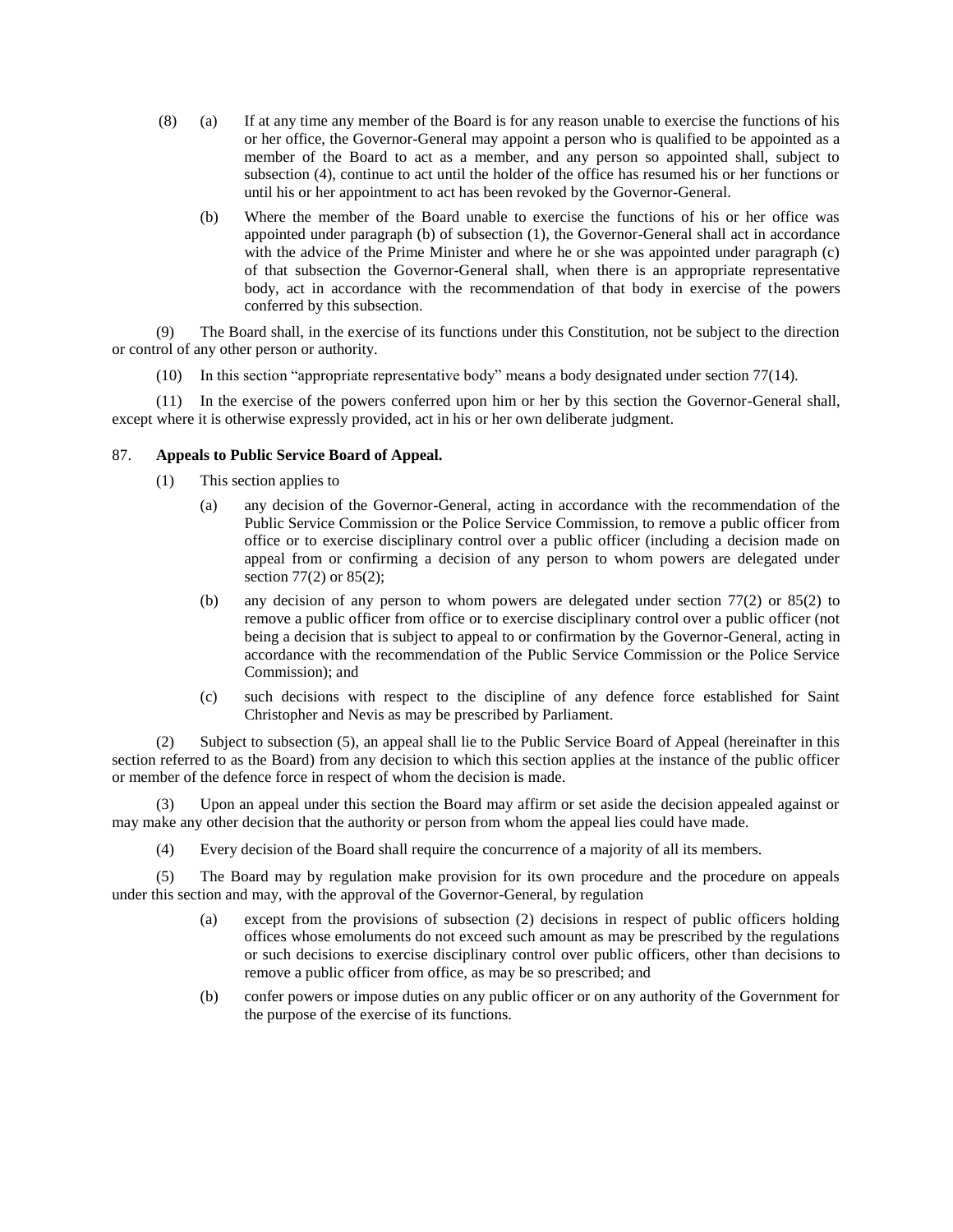## PART 5 – PENSIONS

### 88. **Pensions laws and protection of pensions rights.**

(1) The law to be applied with respect to any pension benefits that were granted to any person at any time before 19th September 1983 shall be the law that was in force at the date on which those benefits were granted or any law in force at a later date that is not less favourable to that person.

(2) The law to be applied with respect to any pensions benefits (not being benefits to which subsection (1) applies) shall

- (a) in so far as those benefits are wholly in respect of a period of service as a public officer or a judge that commenced at any time before 19th September 1983 be the law that was in force on that date; and
- (b) in so far as those benefits are wholly or partly in respect of a period of service as a public officer or a judge that commenced on or after that date, be the law in force on the date on which that period of service commenced,

or any law in force at a later date that is not less favourable to that person.

Where a person is entitled to exercise an option as to which of two or more laws shall apply in his case, the law for which he opts shall, for the purposes of this section, be deemed to be more favourable to him than the other law or laws.

(4) All pensions benefits shall (except to the extent they are charged by law upon and duly paid out of some other fund) be a charge on the Consolidated Fund.

In this section "pensions benefits" means any pensions, compensation, gratuities or other like allowances for persons in respect of their service as members of the National Assembly, judges or officers of the Supreme Court or public officers or for the widows, children, dependants or personal representatives of such persons in respect of such service.

(6) References in this section to the law with respect to pensions benefits include (without prejudice to their generality) references to the law regulating the circumstances in which such benefits may be granted or in which the grant of such benefits may be refused, the law regulating the circumstances in which any such benefits that have been granted may be withheld, reduced in amount or suspended and the law regulating the amount of any such benefits.

## 89. **Power to withhold pensions etc.**

- (1) Where under any law any person or authority has a discretion
	- (a) to decide whether or not any pensions benefits shall be granted; or
	- (b) to withhold, reduce in amount or suspend any such benefits that have been granted,

those benefits shall be granted and may not be withheld, reduced in amount or suspended unless the Public Service Commission concurs in the refusal to grant the benefits or, as the case may be, in the decision to withhold them, reduce them in amount or suspend them.

Where the amount of any pensions benefits that may be granted to any person is not fixed by law, the amount of the benefits to be granted to him or her shall be the greatest amount for which he or she is eligible unless the Public Service Commission concurs in his or her being granted benefits of a smaller amount.

The Public Service Commission shall not concur under subsection  $(1)$  or  $(2)$  in any action taken on the ground that any person who holds or has held the office of judge of the Court of Appeal, judge of the High Court, Director of Public Prosecutions or Director of Audit has been guilty of misbehaviour in that office unless he or she has been removed from that office by reason of such misbehaviour.

Before the Public Service Commission concurs under subsection  $(1)$  or  $(2)$  in any action taken on the ground that any person who holds or has held any office to which, at the time of such action, section 83 of this Constitution applies has been guilty of misbehaviour in that office, the Public Service Commission shall consult the Judicial and Legal Services Commission.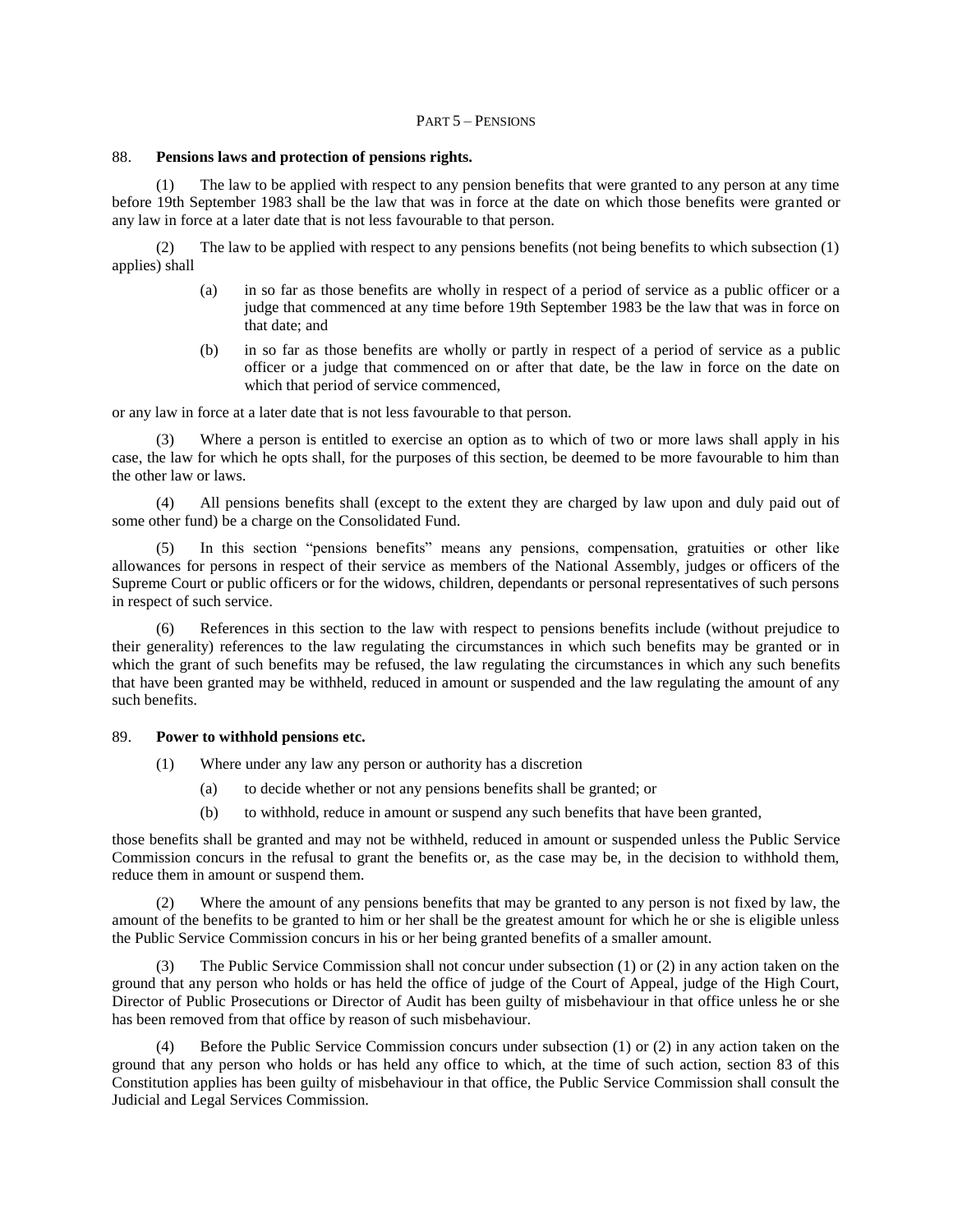(5) In this section "pensions benefits" means any pensions, compensation, gratuities or other like allowances for persons in respect of their service as judges or officers of the Supreme Court or public officers or for the widows, children, dependants or personal representatives of such persons in respect of such service.

## *CHAPTER VIII – CITIZENSHIP*

## 90. **Persons who become citizens at independence.**

The following persons shall become citizens on 19th September 1983:

- (a) every person who, having been born in Saint Christopher and Nevis, was immediately before that date a British citizen or a British Dependent Territories citizen;
- (b) every person who, having been born outside Saint Christopher and Nevis, was immediately before that date a British citizen or a British Dependent Territories citizen by virtue of registration or naturalization in Saint Christopher and Nevis or by virtue of his or her adoption in Saint Christopher and Nevis in a manner recognized by law;
- (c) every other person who was immediately before that date a British citizen or a British Dependent Territories citizen and either of whose parents becomes, or but for death or renunciation of citizenship would have become, a citizen by virtue of paragraph (a), (b) or (d);
- (d) every other person who was immediately before that date a British citizen or a British Dependent Territories citizen and who is or has been married to a person who becomes, or but for death or renunciation of citizenship would have become, a citizen by virtue of paragraph (a), (b) or (c);
- (e) every other person who, having been born, adopted in a manner recognised by law, registered or, as the case may be, naturalized in Anguilla before  $19<sup>th</sup>$  December 1980 and having been ordinarily resident in Saint Christopher and Nevis since a date earlier than that date, was immediately before 19th September 1983 a British citizen or a British Dependent Territories citizen;
- (f) any person who was immediately before 19th September 1983 a British citizen or a British Dependent Territories citizen and one of whose grandparents becomes, or but for death or renunciation of citizenship would have become, a citizen by virtue of paragraph (a) or (b);
- (g) every other person who immediately before that date by virtue of section 113(10) of the Constitution then in force belonged to Saint Christopher and Nevis for the purposes of that Constitution; and
- (h) every other person who was immediately before that date under the age of eighteen years and is the child of a person who becomes, or but for death or renunciation of citizenship would have become, a citizen by virtue of any of the preceding paragraphs.

## 91. **Persons who become citizens after independence.**

The following persons born on or after 19th September 1983 shall become citizens at the date of their birth:

(a) every person born in Saint Christopher and Nevis:

Provided that a person shall not become a citizen by virtue of this paragraph if at the time of his or her birth

- (i) neither of his or her parents is a citizen and either of them possess such immunity from suit and legal process as is accorded to the envoy of a foreign sovereign power accredited to Saint Christopher and Nevis; or
- (ii) either of his or her parents is a citizen of a country with which Her Majesty is at war and the birth occurs in a place then under occupation by that country;
- (b) every person born outside Saint Christopher and Nevis if at the date of his or her birth either of his or her parents is, or but for death would have become, a citizen by virtue of paragraph (a) of section 90; and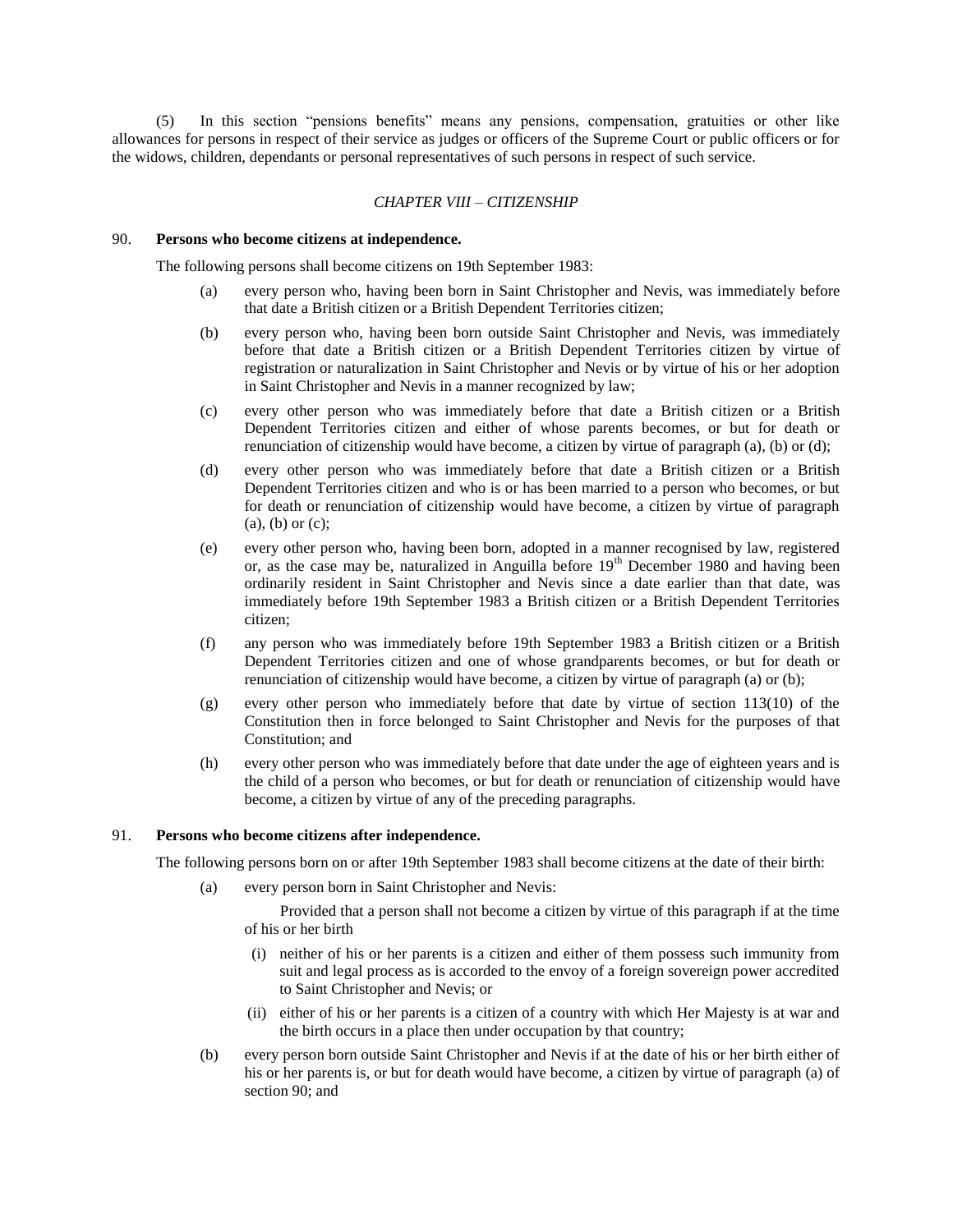(c) every person born outside Saint Christopher and Nevis if at the date of his or her birth either of his or her parents is, or but for death would have become, a citizen employed in service under the Government or under an authority of the Government that requires him or her to reside outside Saint Christopher and Nevis for the proper discharge of his or her functions.

## 92. **Registration.**

(1) The following persons shall, if they do not already possess citizenship, be entitled, upon making application, to be registered as citizens:

- (a) any person who is married to a citizen;
- (b) any person who, being a Commonwealth citizen, is ordinarily resident in Saint Christopher and Nevis having been so resident for the period of fourteen years immediately preceding the date of his or her application;
- (c) any person who, having been a citizen, has renounced his or her citizenship;
- (d) any person who, but for renunciation of citizenship, would have become a citizen by virtue of section 90;
- (e) any person who is married to any such person as is mentioned in paragraph  $(b)$ ,  $(c)$  or  $(d)$ ;
- (f) any person who
	- (i) was married to a person who but for his or her death would have become a citizen by virtue of section 90; or
	- (ii) was married to a person who became a citizen by virtue of that section, but whose marriage to that person had been terminated by dissolution at any time before 19th September 1983 after having subsisted for at least three years;
- (g) any person under the age of eighteen years who is the child of a citizen or the child of a person who is or would but for his or her death have been entitled to be registered as a citizen under any of the preceding paragraphs; and
- (h) such other persons as may be prescribed by Parliament:

Provided that if it is so provided by Parliament an application for registration as a citizen under this subsection may in such circumstances as may be prescribed by Parliament in the interests of defence, public safety or public order, be refused by the Minister responsible for the matter in any case in which he or she is satisfied that there are reasonable grounds for refusing the application.

(2) An application for registration under subsection (1) shall be made in such manner as may be prescribed, as respects that application, by or under a law enacted by Parliament and, in the case of a person under the age of eighteen years, it shall be made on his or her behalf by his or her parent or guardian:

Provided that, if any such person is or has been married, he or she may make the application himself or herself.

(3) Every person not already owing allegiance to the Crown who, having reached the age of eighteen years, applies for registration under subsection (1) shall, before such registration, take the oath of allegiance.

(4) For the purposes of paragraph (b) of subsection (1) any person who was ordinarily resident in Anguilla for any period before 19th December 1980 shall be regarded as having been ordinarily resident in Saint Christopher and Nevis during that period.

## 93. **Dual citizenship.**

If a person who is a citizen of some other country or entitled to be registered as such is entitled to registration as a citizen under section 92, he or she shall not, by reason only that he or she is or may become a citizen of that other country, be refused registration under that section or be required to renounce his or her citizenship of that country as a condition of being registered under that section.

(2) Any such person as is referred to in subsection (1) shall not, if he or she is a citizen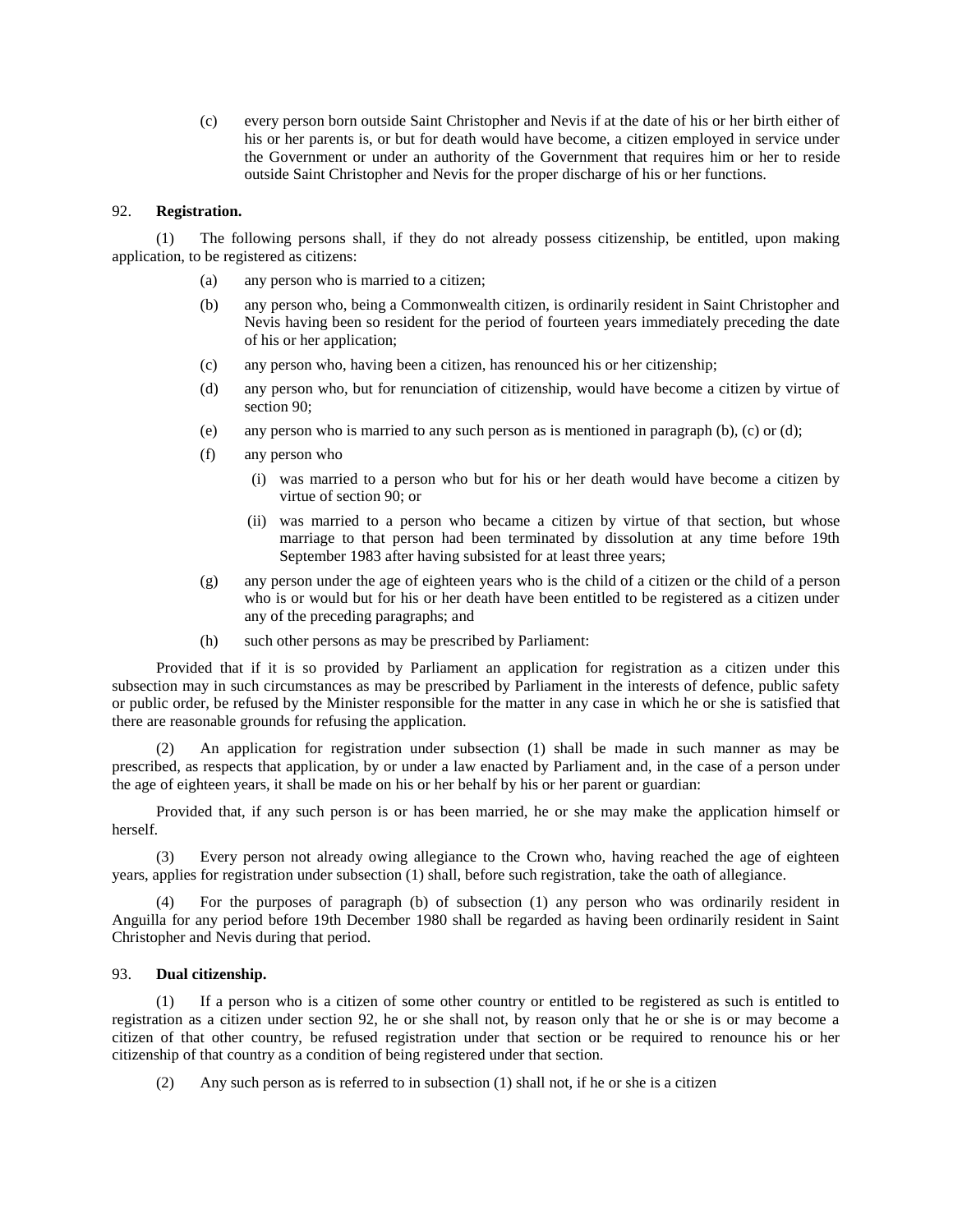- (a) be refused a passport of Saint Christopher and Nevis, or have such a passport withdrawn, cancelled or impounded, by reason only that he or she is in possession of a passport issued by some other country of which he or she is a citizen; or
- (b) be required to surrender, or be prohibited from acquiring, a passport issued by some other country of which he or she is a citizen before being issued with a passport of Saint Christopher and Nevis or as a condition of retaining such a passport.

## 94. **Acquisition, renunciation, certification and deprivation.**

There shall be such provision as may be made by Parliament

- (a) for the naturalization as citizens of persons who are not entitled to become citizens under section 92:
- (b) for the renunciation by any person of his or her citizenship;
- (c) for the certification of citizenship in relation to persons who are or were formerly citizens upon application by such persons or by such other interested persons as may be prescribed; and
- (d) for depriving of his or her citizenship any person who has become a citizen by virtue of registration or naturalisation if his or her citizenship was obtained by false representation or fraud or wilful concealment of material facts or if he or she is convicted under any law of an act of treason or sedition:

Provided that any law enacted for the purposes of paragraph (d) shall include provisions under which the person concerned shall have a right of appeal to a court of law of competent jurisdiction or other independent authority and shall be permitted to appear before the court or authority in person or, at his or her own expense, to be represented by a legal practitioner of his or her own choice.

## 95. **Interpretation.**

(1) For the purposes of this Chapter, a person born aboard a registered ship or aircraft, or aboard an unregistered ship or aircraft of the Government of any country, shall be deemed to have been born in the place in which the ship or aircraft was registered or, as the case may be, in that country.

(2) Any reference in this Chapter to the national status of the parent of a person at the time of that person's birth shall, in relation to a person born after his or her father's death, be construed as a reference to the national status of the father at the time of the father's death; and where that death occurred before 19th September 1983 and the birth occurred on or after that date the national status that the father would have had if he or she had died on that date shall be deemed to be his or her national status at the time of his or her death.

(3) References in this Chapter to registration or naturalization are references to registration as a citizen under section 92 or naturalization as a citizen under any law made in pursuance of section 94 and include references to

- (a) registration or naturalization as a British citizen or a British Dependent Territories citizen under the British Nationality Act  $1981^{\text{(a)}}$ ;
- (b) registration or naturalization as a citizen of the United Kingdom and Colonies under the British Nationality Act 1948<sup>(b)</sup>; and
- (c) naturalization as a British subject before that Act came into force.

(4) References in this Chapter to renunciation of citizenship in relation to the period before 19th September 1983 are references to renunciation of British citizenship, citizenship of the British Dependent Territories, citizenship of the United Kingdom and Colonies or, as the case may be, the status of a British subject before the British Nationality Act 1948 came into force.

(5) For the purposes of this Chapter,

 $\overline{a}$  $^{(a)}$  1981 c. 61

<sup>(</sup>b) 1948 c. 56.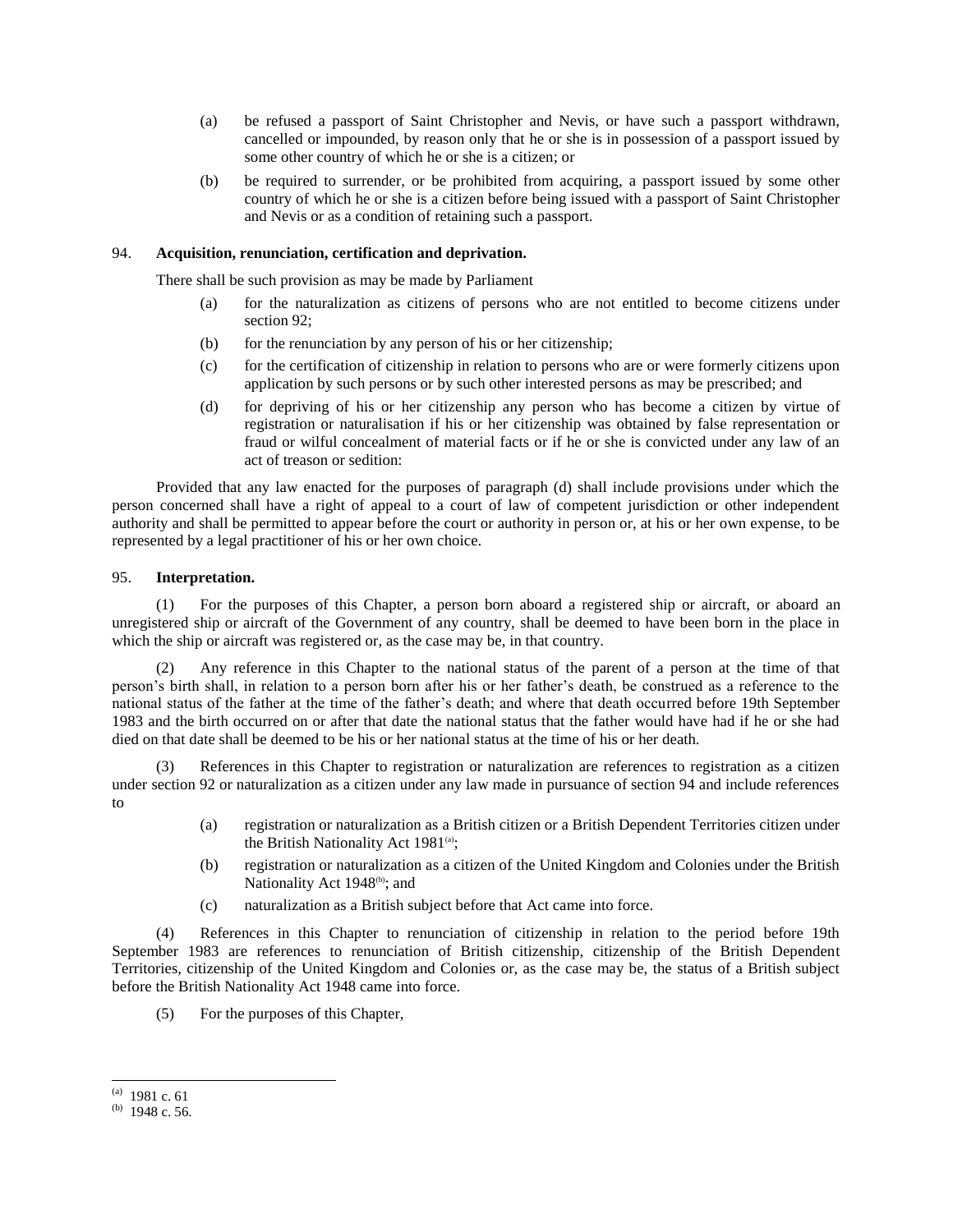- (a) a person shall be regarded as having been registered or naturalized in Saint Christopher and Nevis or, as the case may be, in Anguilla if he or she was registered or naturalized while resident in Saint Christopher and Nevis or, as the case may be, while resident in Anguilla;
- (b) a person who was adopted by a person who at the time of the adoption was resident in Saint Christopher and Nevis or, as the case may be, in Anguilla shall be regarded as having been adopted in Saint Christopher and Nevis or, as the case may be, in Anguilla; and
- (c) a newborn infant found abandoned in Saint Christopher and Nevis or, as the case may be, in Anguilla shall, unless the contrary is shown, be regarded as having been born in Saint Christopher and Nevis or, as the case may be, in Anguilla.

## *CHAPTER IX – JUDICIAL PROVISIONS*

## 96. **Original jurisdiction of High Court in constitutional questions.**

(1) Subject to sections 23(3), 37(10)(b), 50(7) and 116(2), any person who alleges that any provision of this Constitution (other than a provision of Chapter II) has been or is being contravened may, if he or she has a relevant interest, apply to the High Court for a declaration and for relief under this section.

The High Court shall have jurisdiction on an application made under this section to determine whether any provision of this Constitution (other than a provision of Chapter II) has been or is being contravened and to make a declaration accordingly.

(3) Where the High Court makes a declaration under this section that a provision of this Constitution has been or is being contravened and the person on whose application the declaration is made has also applied for relief, the High Court may grant to that person such remedy as it considers appropriate, being a remedy available generally under any law in proceedings in the High Court.

(4) The Chief Justice may make rules with respect to the practice and procedure of the High Court in relation to the jurisdiction and powers conferred on the court by or under this section, including provision with respect to the time within which any application under this section may be made.

(5) A person shall be regarded as having a relevant interest for the purpose of an application under this section only if the contravention of this Constitution alleged by him or her is such as to affect his or her interests.

(6) The rights conferred on a person by this section to apply for a declaration and relief in respect of an alleged contravention of this Constitution shall be in addition to any other action in respect of the same matter that may be available to that person under any law.

(7) Nothing in this section shall confer jurisdiction on the High Court to hear or determine any such question as is referred to in section 36.

### 97. **Reference of constitutional questions to High Court.**

Where any question as to the interpretation of this Constitution arises in any court of law established for Saint Christopher and Nevis (other than the Court of Appeal, the High Court or a court-martial) and the court is of the opinion that the question involves a substantial question of law, the court may, and shall if any party to the proceedings so requests, refer the question to the High Court.

(2) Where any question is referred to the High Court in pursuance of this section, the High Court shall give its decision upon the question and the court in which the question arose shall dispose of the case in accordance with that decision or, if the decision is the subject of an appeal to the Court of Appeal or to Her Majesty in Council, in accordance with the decision of the Court of Appeal or, as the case may be, of Her Majesty in Council.

## 98. **Appeals to Court of Appeal.**

Subject to section 36, an appeal shall lie from decisions of the High Court to the Court of Appeal as of right in the following cases:

> (a) final decisions in any civil or criminal proceedings that involve a question as to the interpretation of this Constitution;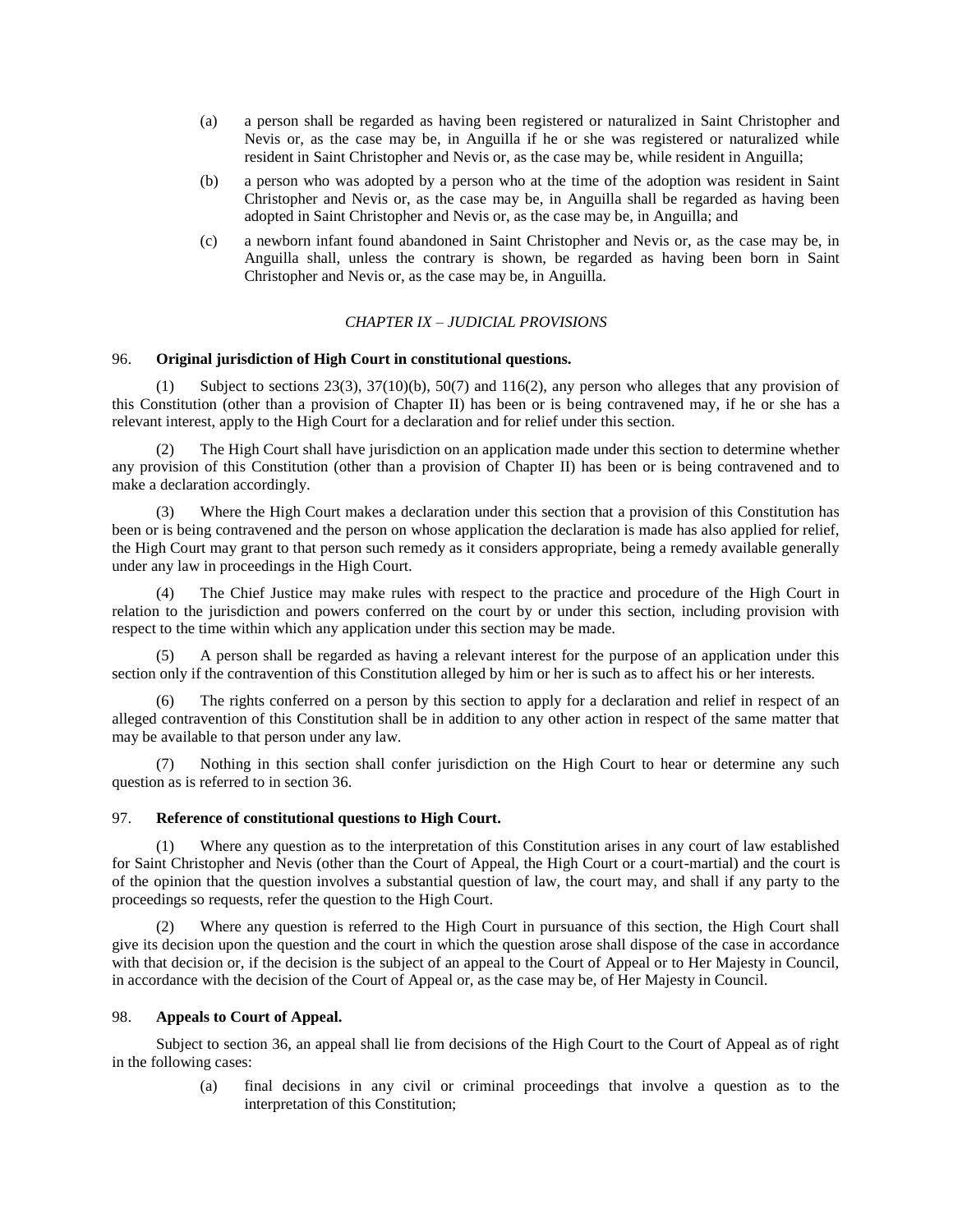- (b) final decisions given in exercise of the jurisdiction conferred on the High Court by section 18 (which relates to the enforcement of the fundamental rights and freedoms);
- (c) final decisions given in exercise of the jurisdiction conferred on the High Court by section 112 (which relates to disputes between the Nevis Island Administration and the Government); and
- (d) such other cases as may be prescribed by Parliament.

## 99. **Appeals to Her Majesty in Council.**

(1) An appeal shall lie from decisions of the Court of Appeal to Her Majesty in Council as of right in the following cases:

- (a) final decisions in any civil proceedings where the matter in dispute on the appeal to Her Majesty in Council is of the prescribed value or upwards or where the appeal involves directly or indirectly a claim to or question respecting property or a right of the prescribed value or upwards;
- (b) final decisions in proceedings for dissolution or nullity of marriage;
- (c) final decisions in any civil or criminal proceedings that involve a question as to the interpretation of this Constitution;
- (d) final decisions given in exercise of the jurisdiction conferred on the High Court by section 112; and
- (e) such other cases as may be prescribed by Parliament.

(2) Subject to section 36(7), an appeal shall lie from decisions of the Court of Appeal to Her Majesty in Council with the leave of the Court of Appeal in the following cases:

- (a) decisions in any civil proceedings where in the opinion of the Court of Appeal the question involved in the appeal is one that, by reason of its great general or public importance or otherwise, ought to be submitted to Her Majesty in Council; and
- (b) such other cases as may be prescribed by Parliament.

(3) An appeal shall lie to Her Majesty in Council with the special leave of Her Majesty from any decision of the Court of Appeal in any civil or criminal matter.

(4) Reference in this section to decisions of the Court of Appeal shall be construed as references to decisions of the Court of Appeal in exercise of the jurisdiction conferred upon that court by this Constitution or any other law.

(5) In this section the prescribed value means the value of five thousand dollars or such other value as may be prescribed by Parliament.

### *CHAPTER X – THE ISLAND OF NEVIS*

### 100. **Nevis Island Legislature.**

There shall be a legislature for the island of Nevis, which shall be styled the Nevis Island Legislature and shall consist of Her Majesty and an assembly styled the Nevis Island Assembly.

### 101. **Nevis Island Assembly.**

- (1) The Nevis Island Assembly shall consist of:
	- (a) such number of elected members as corresponds with the number of electoral districts for the time being established under section 50, as applied with modifications by section 104(1); and
	- (b) three nominated members or such greater number (not exceeding two-thirds of the number of elected members) as may be prescribed by the Nevis Island Legislature.
- (2) Of the nominated members,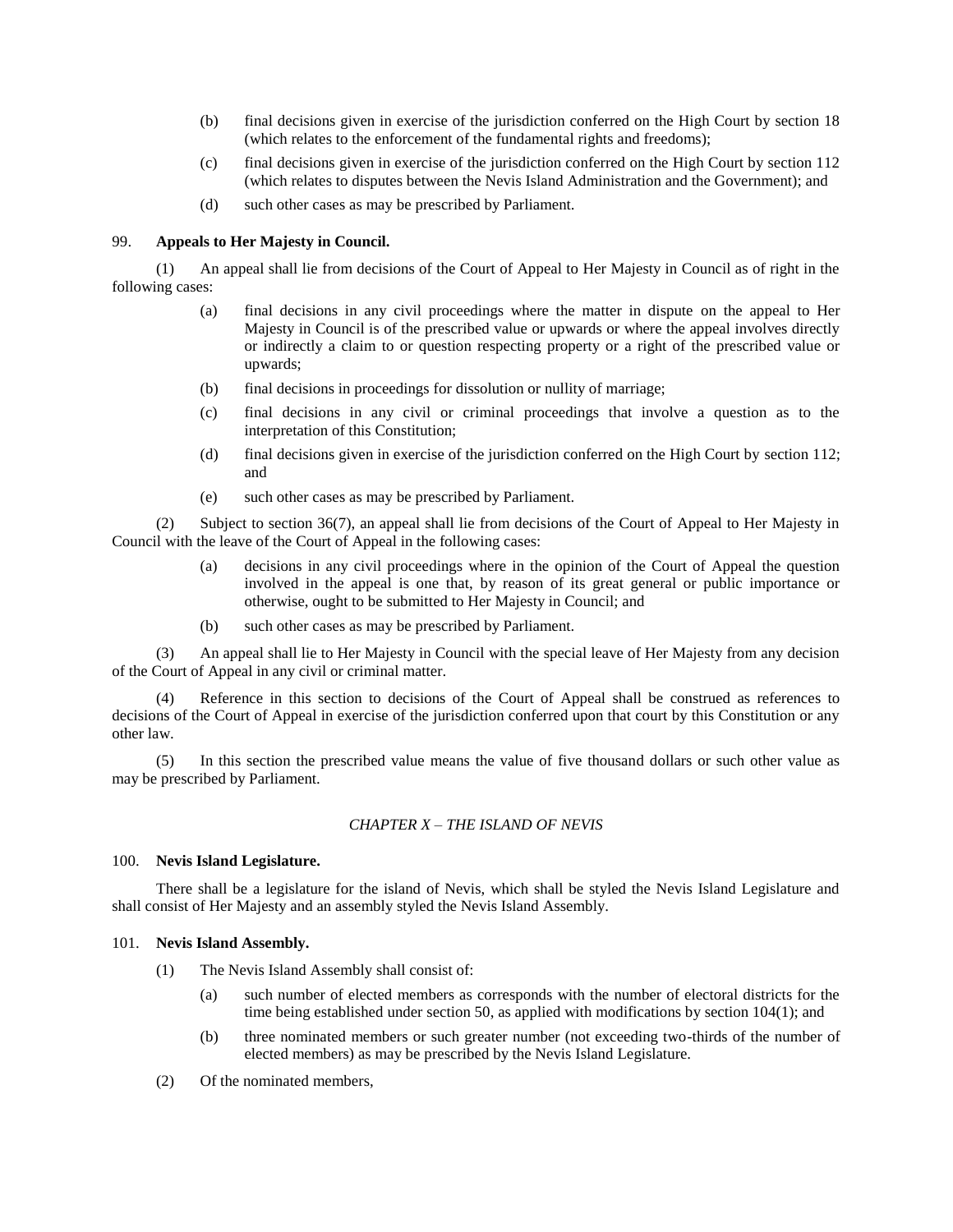- (a) one-third of their number shall be appointed by the Governor-General in accordance with the advice of the Leader of the Opposition in the Assembly; and
- (b) the others shall be appointed by the Governor-General in accordance with the advice of the Premier.

(3) Without prejudice to sections 27 and 28, as applied with modifications by section 104(1), a person shall not be qualified for election to the Assembly unless, at the time when the election is held, he or she would be entitled to vote in elections of Representatives held in the island of Nevis.

(4) For the purposes of section 29(2), as applied with modifications by section 104(1), the provision made by Parliament in relation to the election of elected members of the Assembly shall be such that the persons entitled to vote in elections of such elected members are persons entitled to vote in elections of Representatives in the island of Nevis.

(5) If a person who is not a member of the Assembly is elected to be president of the Assembly he or she shall, by virtue of holding the office of president, be a member of the Assembly.

(6) Any person who sits or votes in the Assembly knowing or having reasonable grounds for knowing that he or she is not entitled to do so shall be guilty of a criminal offence and liable to a fine not exceeding one hundred dollars, or such other sum as may be prescribed by the Nevis Island Legislature, for each day on which he or she so sits or votes in the Assembly.

(7) Any prosecution for an offence under subsection (6) shall be instituted in the High Court and shall not be so instituted except by the Director of Public Prosecutions.

In subsection (2) "one-third" means, in relation to a number of nominated members that is not a multiple of three, one-third of the next higher number that is such a multiple.

## 102. **Nevis Island Administration.**

- (1) There shall be a Nevis Island Administration, which shall consist of:
	- (a) a Premier; and
	- (b) two other members or not less than two nor more than such greater number of members as the Nevis Island Legislature may prescribe, who shall be appointed by the Governor-General.

(2) The Governor-General, acting in his or her own deliberate judgment, shall appoint as Premier an elected member of the Assembly who seems to him or her likely to command the support of the majority of the elected members of the Assembly.

(3) The Governor-General, acting in accordance with the advice of the Premier, shall appoint the other members of the Administration from among the members of the Assembly.

(4) If a member of the Administration is absent from Saint Christopher and Nevis or is for any reason unable to discharge his or her functions as such, the Governor-General, acting in accordance with the advice of the Premier, may appoint another member of the Assembly to be a temporary member of the Administration in his or her place and may terminate any such appointment.

(5) The functions of the Administration shall be to advise the Governor-General in the government of the island of Nevis and the Administration shall be collectively responsible to the Assembly for any advice given to the Governor-General by or under the general authority of the Administration and for all things done by or under the authority of any member of the Administration in the execution of his or her office.

- (6) Subsection (5) shall not apply in relation to
	- (a) the assignment of responsibility to any member of the Administration under section 54, as applied with modifications by section 104(4), or the authorisation of another member of the Administration to perform the functions of the Premier during absence or illness;
	- (b) the dissolution of the Nevis Island Legislature;
	- (c) the matters referred to in section 66 of this Constitution (which relate to the prerogative of mercy); or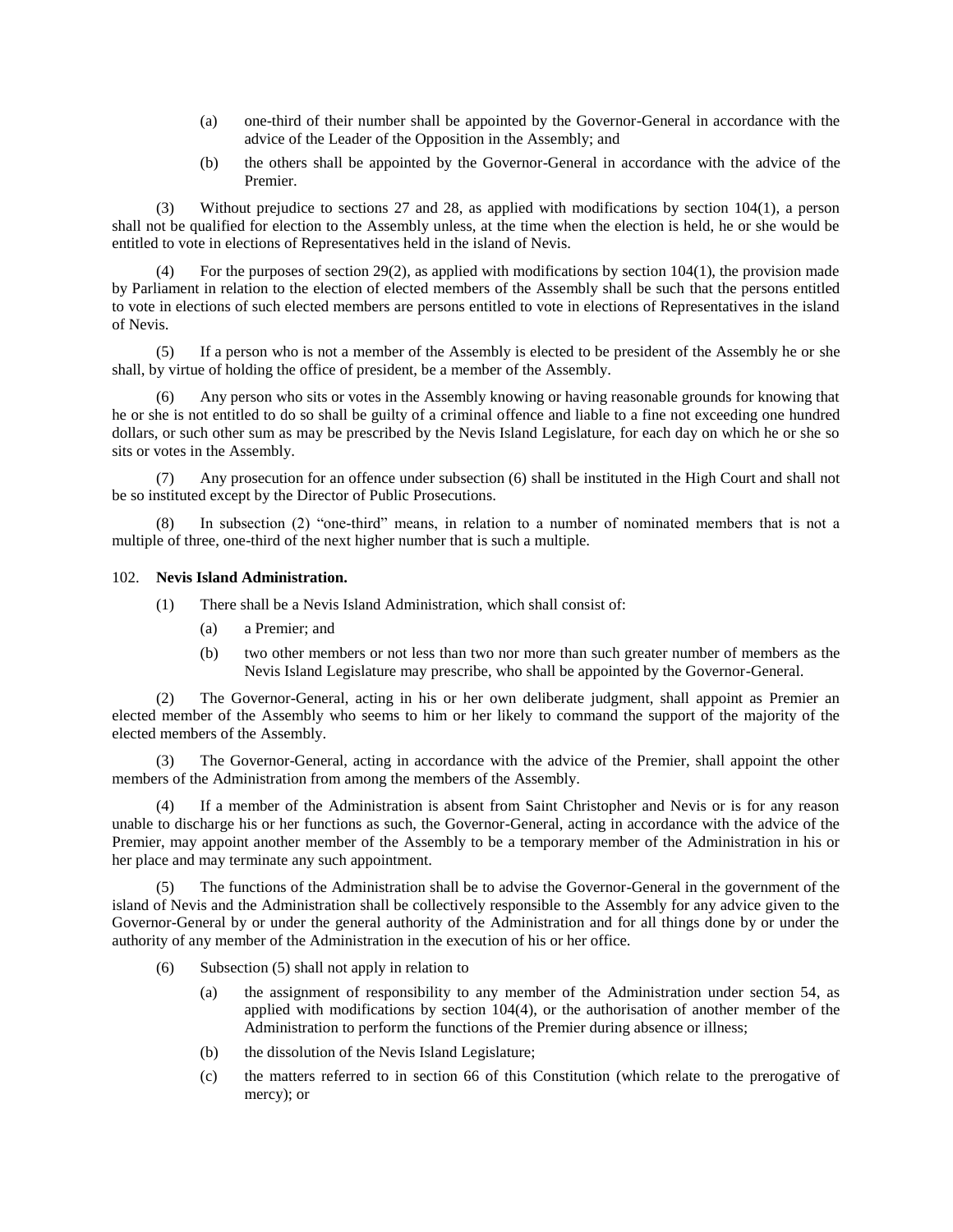(d) any matter in respect of which the Nevis Island Legislature has no power to make laws for the island of Nevis.

### 103. **Power to make laws.**

(1) Subject to the provisions of this Constitution, the Nevis Island Legislature may make laws, which shall be styled Ordinances, for the peace, order and good government of the island of Nevis with respect to the specified matters.

(2) A law made by the Nevis Island Legislature may contain incidental and supplementary provisions that relate to a matter other than a specified matter but if there is any inconsistency between those provisions and the provisions of any law enacted by Parliament, the provisions of the law enacted by Parliament shall prevail.

### 104. **Provisions applied with modifications.**

(1) Sections 27, 28, 29, 31, 32, 34, 35, 36, 39, 40, 41, 42, 43, 44, 45, 46, 47, 48, 49, 50, 56(3), 58, 78(5), 88(5) and 117(1) and (2) and schedule 2 shall apply in relation to the Assembly as they apply in relation to the National Assembly and for that purpose they shall have effect as if

- (a) references to the National Assembly (except the reference in the proviso to section  $49(1)$ ) were references to the Assembly;
- (b) references to Representatives or to Senators (except the references in subsection 28(2) and (3) to Representatives) were references to elected members or, as the case may be, to nominated members of the Assembly;
- (c) references to constituencies were references to electoral districts;
- (d) references to the Government, to the Prime Minister or any other Minister, to the Leader of the Opposition or to the Speaker were references to the Administration, to the Premier, to the Leader of the Opposition in the Assembly or, as the case may be, to the president of the Assembly;
- (e) references to the Consolidated Fund or any other public fund of the Government of Saint Christopher and Nevis were references to the Nevis Island Consolidated Fund or any other public fund of the Administration;
- (f) references to the Deputy Speaker or to a Parliamentary Secretary were deleted;
- (g) the reference in section  $28(5)(a)$  to the office of elected member or nominated member of the Assembly or member of the Administration were a reference to the office of Representative, Senator, Minister or Parliamentary Secretary;
- (h) the reference in section 29(2) to residence in Saint Christopher and Nevis were a reference to residence in the island of Nevis;
- (i) the reference in section 31 to section 30 were a reference to section 101(2), paragraph (d) of section  $31(3)$  were deleted, the references in section 41 to sections  $19(8)$  and  $37(6)$  were deleted and the references in that section to section  $38(2)$  were references to section  $113(2)$ ;
- (j) the references in sections 31, 32, 42, 46, 47 and 48 to Parliament were references to the Nevis Island Legislature and the references in sections 46, 49 and 50 to Saint Christopher and Nevis were references to the island of Nevis; and
- (k) rule 1 and paragraph (a) of rule 2 were deleted from schedule 2 and in place of rule 1 the following rule were substituted:

"1. There shall be not less than five electoral districts in the island of Nevis."

(2) Any provision made by Parliament such as is referred to in section 45 shall apply in relation to the Assembly and its members, officers and committees as it applies in relation to the National Assembly and its members, officers and committees.

Before advising the Governor-General to dissolve the Assembly under section 47, as applied with modifications by subsection (1) of this section, the Premier shall consult the Prime Minister.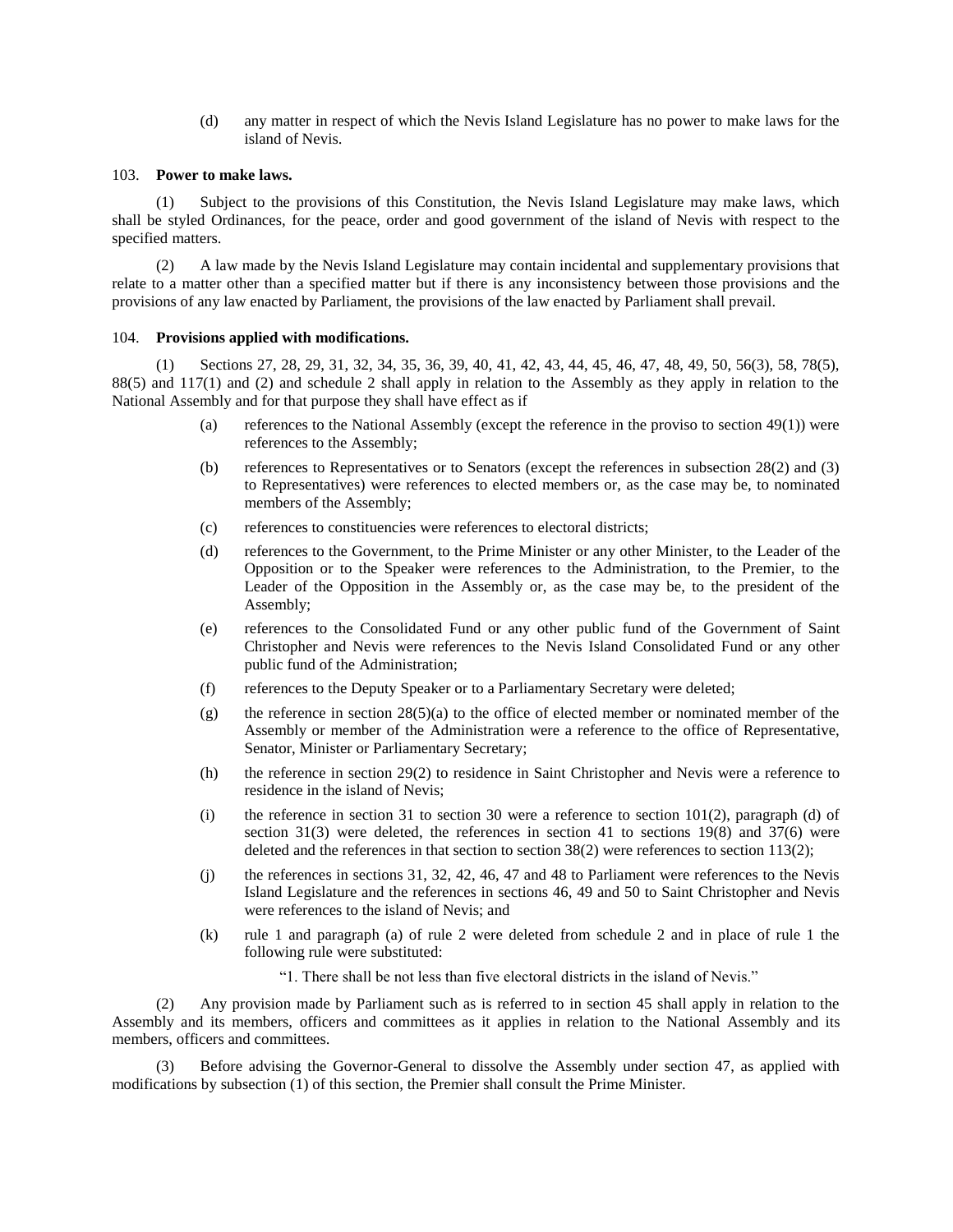(4) Section 52 (except subsections (1), (2), (3) and (4)) and sections 54, 55, 57, 60, 61 and 62 shall apply in relation to the Administration as they apply in relation to the Cabinet and for that purpose they and Part 3 of schedule 4 shall have effect as if

- (a) references to the Prime Minister were references to the Premier;
- (b) references to a Minister were references to a member of the Administration;
- (c) references to the Government or to the Cabinet were references to the Administration;
- (d) references to Parliament or to the National Assembly were references to the Nevis Island Legislature or, as the case may be, to the Assembly.

## 105. **Exercise of Governor-General's functions.**

(1) In the exercise of the functions to which this section applies the Governor-General shall act in accordance with the advice of the Administration or a member of the Administration acting under its general authority except in cases where he or she is required by this Constitution to act in accordance with the advice of or on the recommendation of, any person or authority other than the Administration.

This section applies to the functions of the Governor-General with respect to the government of the island of Nevis that relate to the specified matters but does not include any functions conferred upon him or her

- (a) by any of the provisions of this Constitution except sections 43, 46 and 48, as applied with modifications by section 104; or
- (b) by or under any law enacted by Parliament having effect in the island of Nevis that relates to any specified matter.

#### 106. **Responsibilities of Administration.**

(1) The Administration shall have exclusive responsibility for the administration within the island of Nevis, in accordance with the provisions of any relevant laws, of the following matters:

- (a) airports and seaports;
- (b) education;
- (c) extraction and processing of minerals;
- (d) fisheries;
- (e) health and welfare;
- (f) labour;
- (g) land and buildings vested in the Crown and specifically appropriated to the use of the Government; and
- (h) licensing of imports into and exports out of Saint Christopher and Nevis.
- (2) Nothing in subsection (1) shall
	- (a) affect the exercise of any power vested by law in the Governor-General or a Minister; or
	- (b) empower the Administration to take any action that is inconsistent with the general policy of the Government as signified by the Prime Minister in a written communication to the Premier, or that relates to a question that in the opinion of the Prime Minister as so signified involves issues of national concern, without the prior concurrence of the Prime Minister.

(3) If land in the island of Nevis is required for the use of the Government, the Administration shall either make available suitable land that is vested in the Crown or else acquire and make available other suitable land and the Government shall be responsible for paying appropriate compensation to any private person whose interests may have been adversely affected and appropriate compensation to the Administration for any buildings or other property previously paid for by the Administration and appropriated for the use of the Government with the land.

Nothing in subsection (1) shall be construed as precluding the legislature from conferring other responsibilities on the Administration.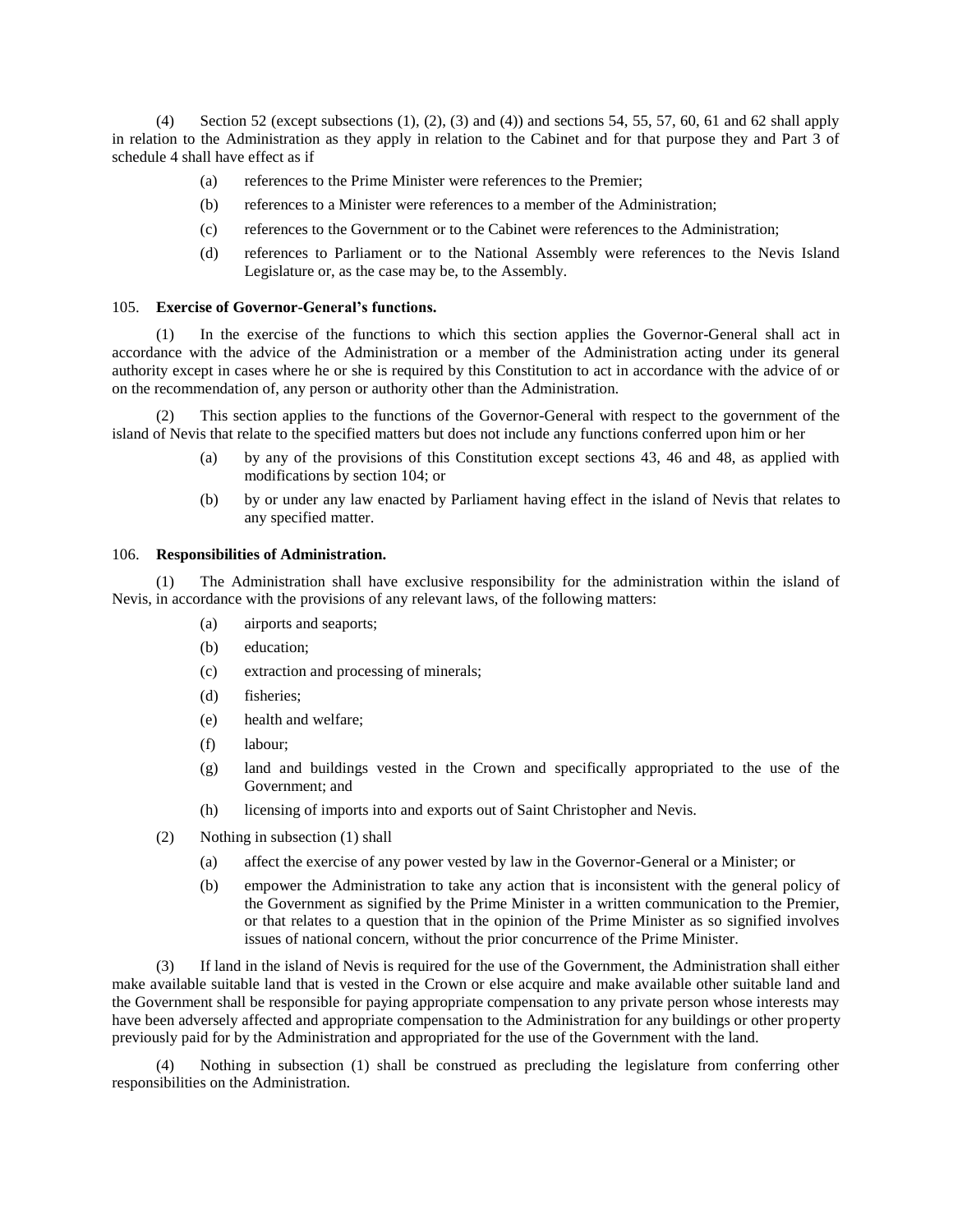## 107. **Public safety and public order.**

(1) The Premier may give such general directions with respect to the maintaining and securing of public safety and public order in the island of Nevis as he or she may consider necessary to

- (a) the senior officer of the Police Force stationed in the island of Nevis; or
- (b) the senior officer of any defence force of Saint Christopher and Nevis stationed in the island of Nevis

and, subject to subsection (2), that officer shall comply with those general directions.

Nothing in subsection (1) shall preclude the Prime Minister from giving general directions with respect to the maintaining and securing of public safety and public order in Saint Christopher and Nevis to the Chief of Police or the officer commanding any defence force of Saint Christopher and Nevis and if there is any inconsistency between any such directions and any directions given under subsection (1), the officers concerned shall comply with the directions given by the Prime Minister.

### 108. **Finance.**

(1) All revenues or other moneys raised or received by the Administration (not being revenues or other moneys that are payable by or under any law into some other fund of the Administration established for a specific purpose) shall be paid into and form a fund styled the Nevis Island Consolidated Fund (hereinafter in this section referred to as the Fund).

(2) Sections 70, 71, 72, 73, 75 and 76 shall apply in relation to the Administration as they apply in relation to the Government and for that purpose they shall have effect as if

- (a) references to the Consolidated Fund were references to the Fund;
- (b) references to Parliament and to the National Assembly were references to the Nevis Island Legislature or, as the case may be, to the Assembly;
- (c) references to the Minister for the time being responsible for finance were references to the member of the Administration for the time being responsible for finance; and
- (d) references to the Government were references to the Administration.

### 109. **Staff.**

(1) The staff of the Administration shall consist of such number of public offices as may be constituted in that behalf under section 63 after consultation between the Prime Minister and the Premier.

(2) The staff of the Administration shall be under the supervision of an Establishment Officer stationed in the island of Nevis, whose office shall be a public office and who shall be entitled to communicate direct with the chairperson of the Public Service Commission on all matters concerning the staff of the Administration.

## 110. **Revenue allocation.**

(1) Subject to subsection (2), the proceeds of all taxes collected in Saint Christopher and Nevis under any law shall be shared between the Government and the Administration and the share of each shall be determined by reference to the proportion between the population of the island of Saint Christopher and the population of Saint Christopher and Nevis as a whole or, as the case may be, the population of the island of Nevis and the population of Saint Christopher and Nevis as a whole, as ascertained by reference to the latest available results of a census of those populations carried out in pursuance of a law enacted by Parliament.

- (2) The share of the Administration under subsection (1) shall be subject to the following deductions:
	- (a) a contribution to the cost of common services provided for Saint Christopher and Nevis by the Government; and
	- (b) a contribution to the cost of meeting the debt charges for which the Government is responsible under section 75.

(3) The Governor-General may make rules for the purpose of giving effect to the provisions of this section and (without prejudice to the generality of the foregoing power) any such rules may make provision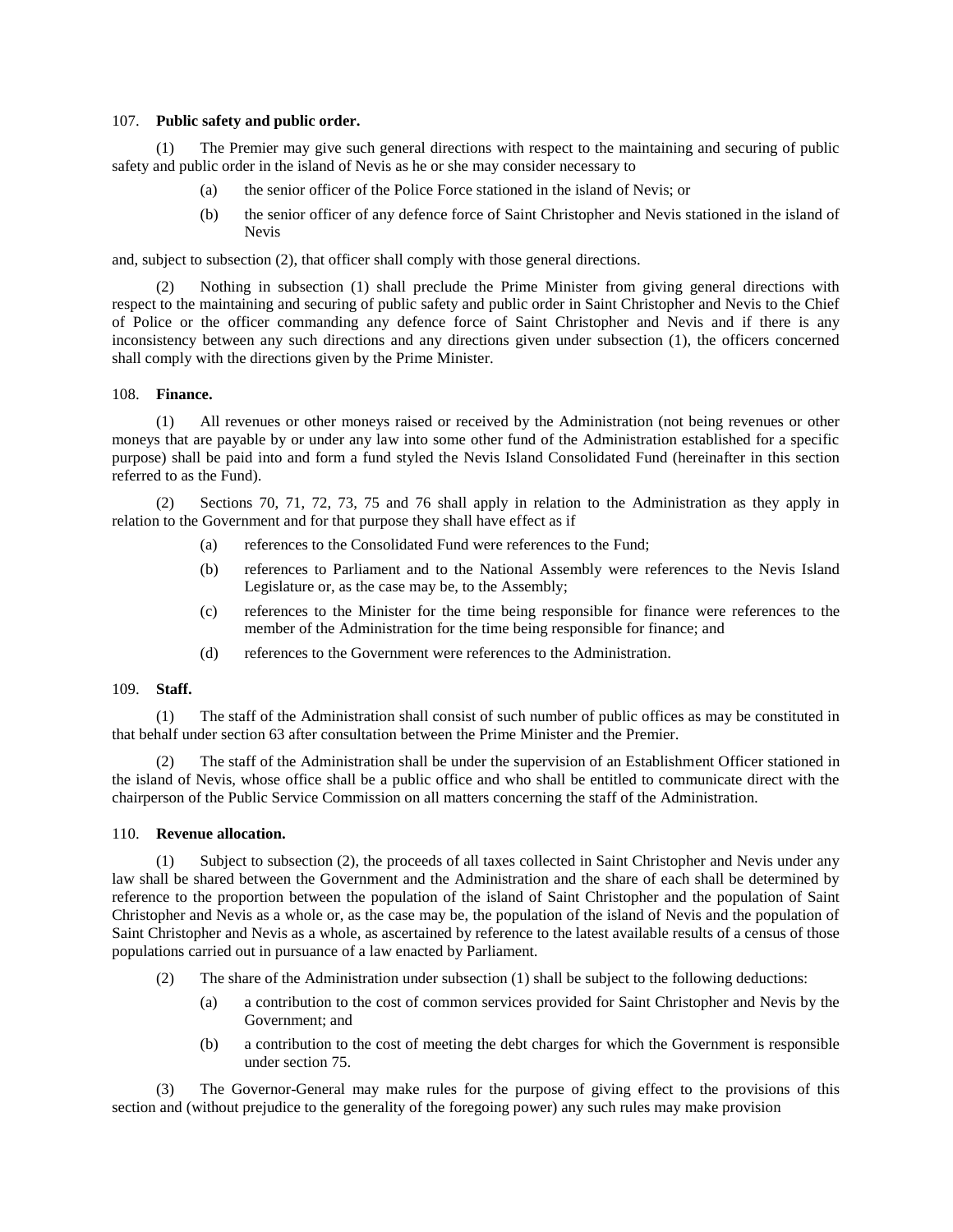- (a) for prescribing what services are to be regarded as common services;
- (b) for determining the contributions to be made by the Administration in relation to any common service so prescribed;
- (c) for determining the contributions to be made by the Administration in respect of the debt charges for which the Government is responsible; and
- (d) for prescribing the time at which and the manner in which calculations and payments (including provisional payments) are to be made.

(4) The powers of the Governor-General under subsection (3) shall be exercised by him or her on the advice of the Prime Minister but no such advice shall be given without the concurrence of the Premier.

### 111. **Grants and loans.**

- (1) The Governor-General may make rules providing that
	- (a) the existing or contingent liability of the Administration for servicing its public debt shall not exceed such limits as may be prescribed;
	- (b) the Minister responsible for finance shall be informed in advance of any proposal that the Administration should obtain any grant or loan of money; and
	- (c) there shall be such consultation between the Government and the Administration as may be prescribed concerning any such proposal before the proposal is put into effect.

(2) The powers of the Governor-General under subsection (1) shall be exercised by him or her on the advice of the Prime Minister but no such advice shall be given without the concurrence of the Premier.

## 112. **Disputes between Administration and Government.**

The High Court shall, to the exclusion of any other court of law, have original jurisdiction in any dispute between the Administration and the Government if and in so far as the dispute involves any question (whether of law or fact) on which the existence or extent of a legal right depends.

### 113. **Separation of Nevis from Saint Christopher.**

(1) The Nevis Island Legislature may provide that the island of Nevis shall cease to be federated with the island of Saint Christopher and accordingly that this Constitution shall no longer have effect in the island of Nevis.

A bill for the purposes of subsection (1) shall not be regarded as being passed by the Assembly unless on its final reading the bill is supported by the votes of not less than two-thirds of all the elected members of the Assembly and such a bill shall not be submitted to the Governor-General for his or her assent unless

- (a) there has been an interval of not less than ninety days between the introduction of the bill in the Assembly and the beginning of the proceedings in the Assembly on the second reading of the bill;
- (b) after it has been passed by the Assembly, the bill has been approved on a referendum held in the island of Nevis by not less than two-thirds of all the votes validly cast on that referendum; and
- (c) full and detailed proposals for the future constitution of the island of Nevis (whether as a separate state or as part of or in association with some other country) have been laid before the Assembly for at least six months before the holding of the referendum and those proposals, with adequate explanations of their significance, have been made available to the persons entitled to vote on the referendum at least ninety days before the holding of the referendum.

Every person who, at the time when the referendum is held, would be entitled to vote at elections of Representatives held in the island of Nevis shall be entitled to vote on a referendum held for the purposes of this section in accordance with such procedures as may be prescribed by the Nevis Island Legislature for the purposes of the referendum and no other person shall be entitled so to vote.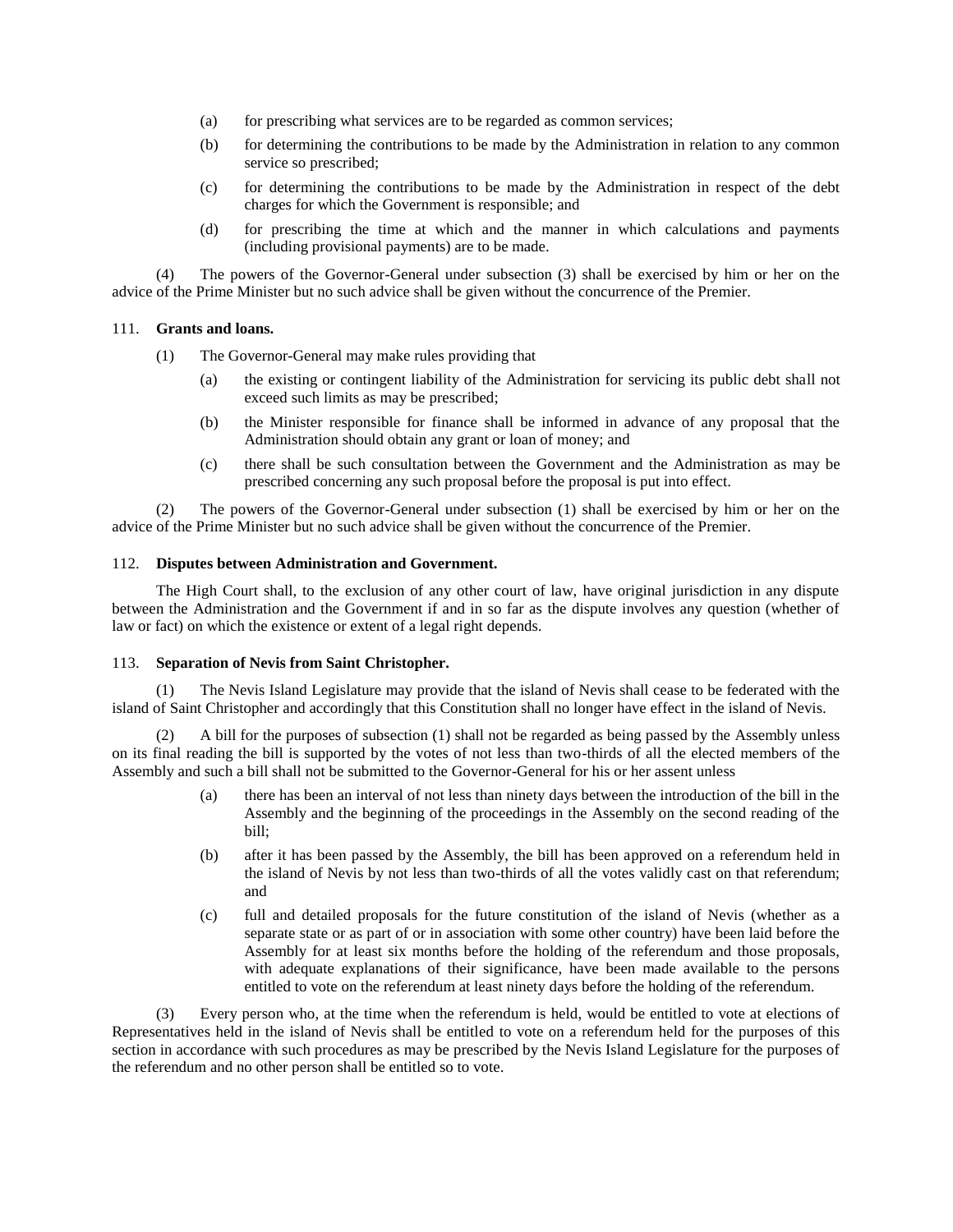(4) In any referendum for the purposes of this section the votes shall be given by ballot in such manner as not to disclose how any particular person votes.

(5) The conduct of any referendum for the purposes of this section shall be the responsibility of the Supervisor of Elections and the provisions of subsections (4), (5) and (7) of section 34 shall apply in relation to the exercise by the Supervisor of Elections or by any other officer of his or her functions with respect to a referendum as they apply in relation to the exercise of his or her functions with respect to elections of Representatives.

There shall be such provision as may be made by the Nevis Island Legislature to enable independent and impartial persons nominated by an international authority to observe the conduct of a referendum for the purposes of this section and to make reports on the conduct or results of the referendum to the Governor-General, who shall cause any such reports to be published, and for that purpose any such persons shall be accorded such powers, privileges and immunities as may be prescribed by or under any law enacted by Parliament or, subject thereto, by or under any law enacted by the Nevis Island Legislature.

(7) A bill for the purposes of subsection (1) shall not be submitted to the Governor-General for his or her assent unless it is accompanied by a certificate under the hand of the president of the Assembly that the provisions of subsection (2) have been complied with and a certificate under the hand of the Supervisor of Elections stating the results of the referendum.

(8) The certificate of the president of the Assembly under this subsection shall be conclusive that the provisions of subsection (2) have been complied with and shall not be enquired into in any court of law.

### 114. **Interpretation.**

In this Chapter,

"the Administration" means the Nevis Island Administration;

"the Assembly" means the Nevis Island Assembly.

## *CHAPTER XI – MISCELLANEOUS*

## 115. **Secession of Nevis.**

If, by virtue of a law enacted by the Nevis Island Legislature under section 113(1), the island of Nevis ceases to be federated with the island of Saint Christopher, the provisions of schedule 3 shall forthwith have effect.

## 116. **Functions of Governor-General.**

Any reference in this Constitution to the functions of the Governor-General shall be construed as a reference to his or her powers and duties in the exercise of the executive authority of Saint Christopher and Nevis and to any other powers and duties conferred or imposed on him or her as Governor-General by or under this Constitution or any other law.

(2) Where by this Constitution the Governor-General is required to perform any function in his or her own deliberate judgment or in accordance with the advice or recommendation of, or after consultation with, any person or authority, the question whether the Governor-General has so exercised that function shall not be enquired into in any court of law.

(3) Where by this Constitution the Governor-General is required to perform any function after consultation with any person or authority he or she shall not be obliged to exercise that function in accordance with the recommendation of that person or authority.

### 117. **Resignations.**

(1) A Representative or a Senator may resign his or her seat by writing under his or her hand addressed to the Speaker and the resignation shall take effect, and the seat shall accordingly become vacant, when the writing is received, as the case may be, by

(a) the Speaker;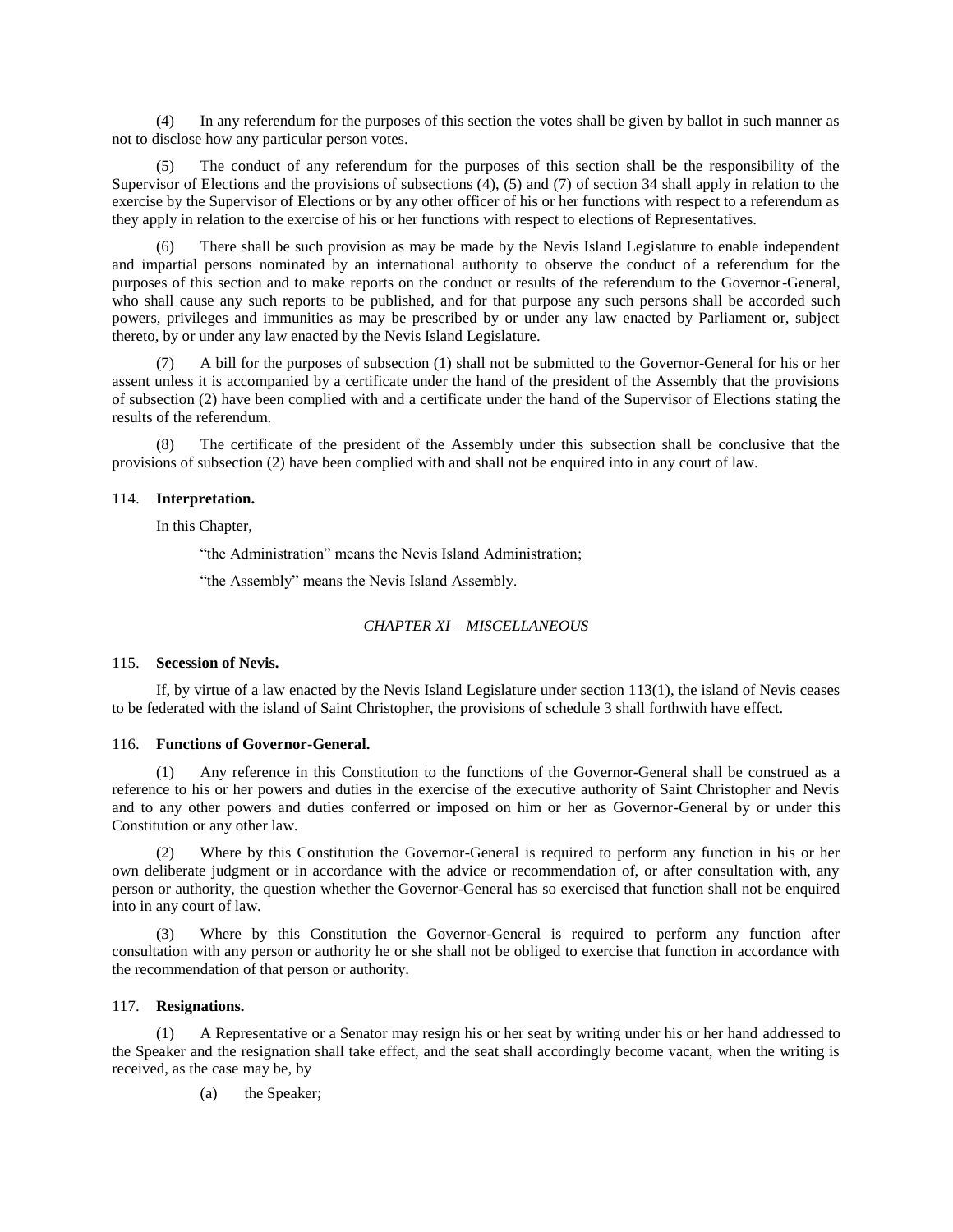- (b) if the office of Speaker is vacant or the Speaker is for any reason unable to perform the functions of his or her office and no other person is performing them, the Deputy Speaker; or
- (c) if the office of Deputy Speaker is vacant or the Deputy Speaker is for any reason unable to perform the functions of his or her office and no other person is performing them, the Clerk of the National Assembly.

(2) The Speaker or the Deputy Speaker may resign his or her office by writing under his or her hand addressed to the National Assembly and the resignation shall take effect, and the office shall accordingly become vacant, when the writing is received by the Clerk of the National Assembly.

Any person who has been appointed to an office established by this Constitution (other than an office to which subsection (1) or (2) applies) or any office of Minister established under this Constitution may resign that office by writing under his or her hand addressed to the person or authority by whom he or she was appointed and the resignation shall take effect, and the office shall accordingly become vacant

- (a) at such time or on such date (if any) as may be specified in the writing; or
- (b) when the writing is received by the person or authority to whom it is addressed, or by such person as may be authorised to receive it,

whichever is the later:

Provided that the resignation may be withdrawn before it takes effect if the person or authority to whom the resignation is addressed consents to its withdrawal.

## 118. **Re-appointment and concurrent appointments.**

Where any person has vacated any office established by this Constitution or any office of Minister or Parliamentary Secretary established under this Constitution, he or she may, if qualified, again be appointed or elected to hold that office in accordance with the provisions of this Constitution.

(2) Where this Constitution vests in any person or authority the power to make any appointment to any office other than that of Senator, Minister, Parliamentary Secretary, Leader of the Opposition, nominated member of the Nevis Island Assembly, member of the Nevis Island Administration or Leader of the Opposition in the Nevis Island Assembly, a person may be appointed to that office, notwithstanding that some other person may be holding that office, when that other person is on leave of absence pending the relinquishment of the office; and where two or more persons are holding the same office by reason of an appointment made in pursuance of this subsection, then, for the purposes of any function conferred upon the holder of that office, the person last appointed shall be deemed to be the sole holder of the office.

## 119. **Interpretation.**

(1) In this Constitution, unless the context otherwise requires,

"child", in relation to any other person, means a person of whom that other person is a parent;

- "citizen" means a citizen of Saint Christopher and Nevis and "citizenship" shall be construed accordingly;
- "Commonwealth citizen" has such meaning as Parliament may prescribe;

"defence force" means a naval, military or air force;

- "dollars" means dollars in the currency of Saint Christopher and Nevis;
- "financial year" means any period of twelve months beginning on 1st January in any year or such other date as may be prescribed by any law enacted by Parliament;

"the Gazette" means the official Gazette of Saint Christopher and Nevis;

"the Government" means Her Majesty's Government of Saint Christopher and Nevis;

"grandparent", in relation to any other person, means a parent of one of his or her parents;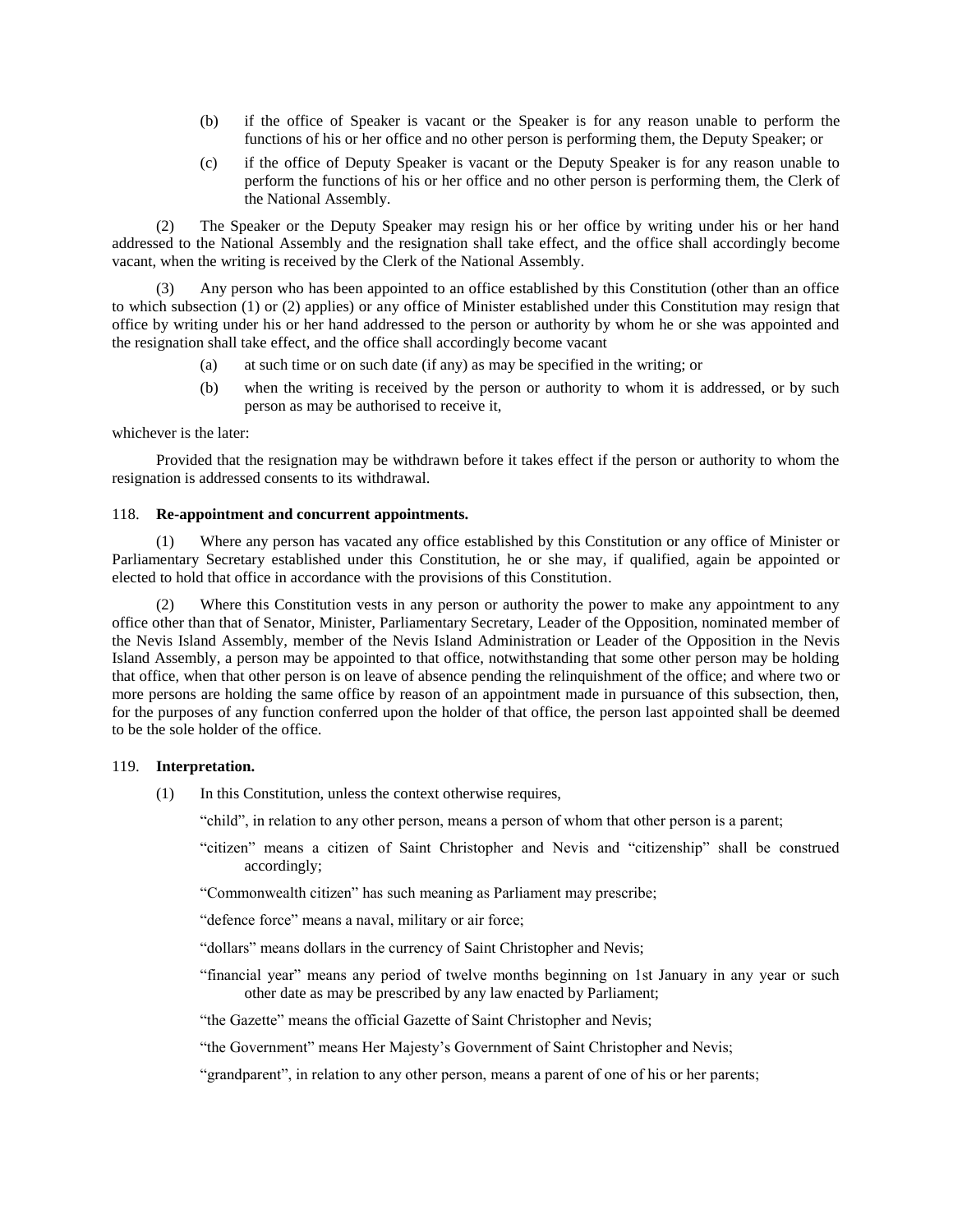"law" means any law in force in Saint Christopher and Nevis or any part thereof, including any instrument having the force of law and any unwritten rule of law and "lawful" and "lawfully" shall be construed accordingly;

"Leader of the Opposition" means the Leader of the Opposition in the National Assembly;

"legal practitioner" means a person entitled to be in or to enter Saint Christopher and Nevis and entitled to practise as a barrister in Saint Christopher and Nevis or, except in relation to proceedings before a court in which a solicitor has no right of audience, so entitled to practise as a solicitor;

"the legislature" means Parliament:

Provided that in relation to any specified matter it includes the Nevis Island Legislature;

"Minister" means a Minister of the Government;

"parent", in relation to any other person, includes

- (a) any person who has adopted him or her in a manner recognized by law; and
- (b) in the case of a person born out of wedlock and not legitimated, his or her mother and the person (if any) who acknowledges and can show that he or she is his or her father or has been found by a court of competent jurisdiction to be his or her father;

but, in the case of a person who has been adopted, it does not include any person who has relinquished his or her parental rights over him or her as a consequence of the adoption;

"Parliament" means the Parliament of Saint Christopher and Nevis;

"oath" includes affirmation;

"oath of allegiance" means the oath of allegiance set out in Schedule 4;

- "oath of office" means, in relation to any office, the oath for the due execution of that office set out in Schedule 4;
- "oath of secrecy" means the oath of secrecy set out in Schedule 4;
- "the Police Force" means the Royal Saint Christopher and Nevis Police Force and includes any other police force established to succeed to the functions of that Force;
- "proclamation" means a proclamation published in the Gazette or, if such publication is not reasonably practicable, published in Saint Christopher and Nevis by such means as are reasonably practicable and effective;

"public office" means any office of emolument in the public service;

"public officer" means a person holding or acting in any public office;

"the public service" means, subject to the provisions of this section, the service in a civil capacity of the Crown in right of the Government;

"session" means.

- (a) in relation to the National Assembly, the period beginning when it first meets after Parliament has at any time been prorogued or dissolved and ending when Parliament is prorogued or when Parliament is dissolved without having been prorogued;
- (b) in relation to the Nevis Island Assembly, the period beginning when it first meets after the Nevis Island Legislature has at any time been prorogued or dissolved and ending when that Legislature is prorogued or when that Legislature is dissolved without having been prorogued;

"sitting" means,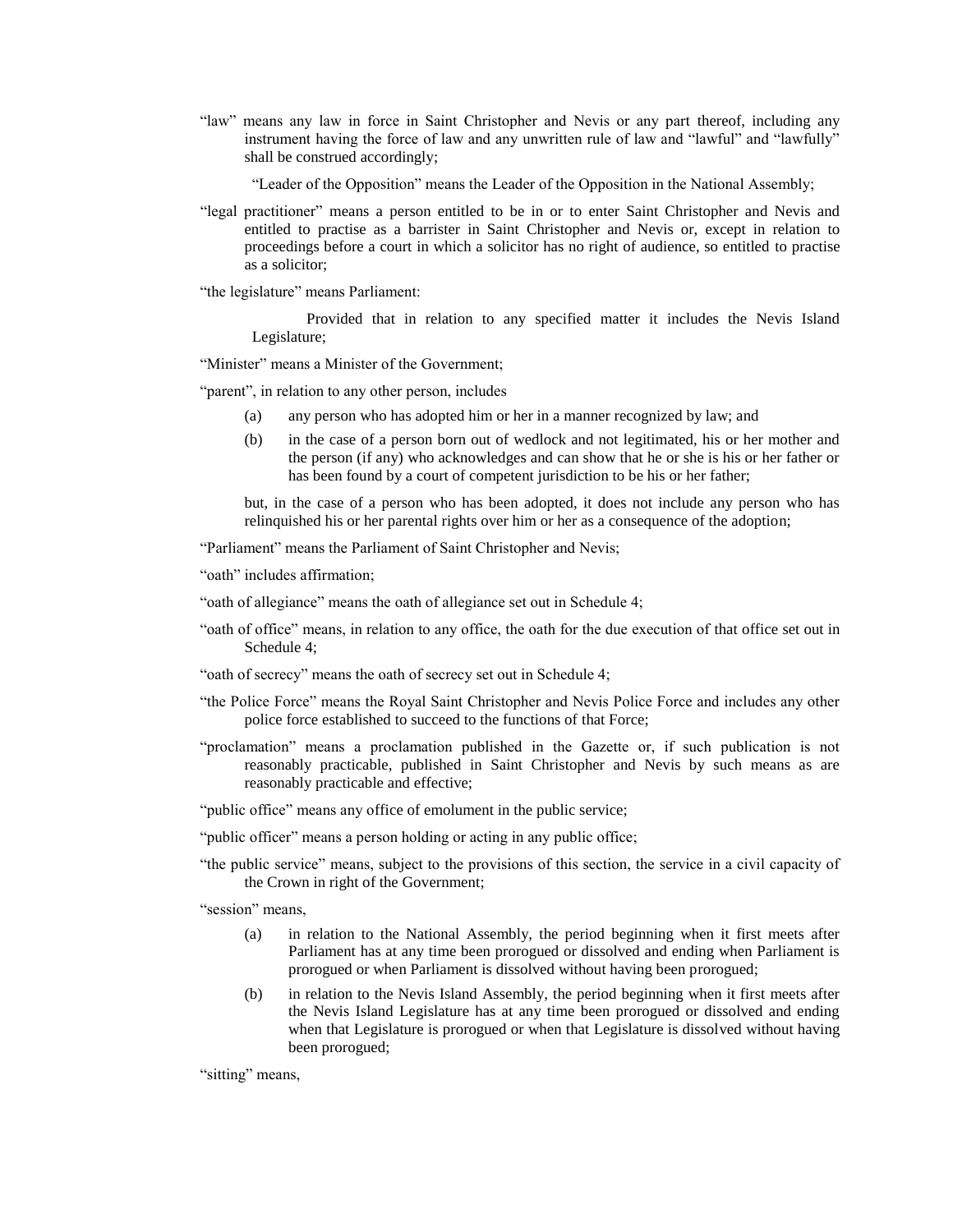- (a) in relation to the National Assembly, the period during which it is sitting continuously without adjournment and includes any period during which it is in committee;
- (b) in relation to the Nevis Island Assembly, the period during which it is sitting continuously without adjournment and includes any period during which it is in committee;
- "Speaker" and "Deputy Speaker" means the respective persons holding office as Speaker and Deputy Speaker of the National Assembly;
- "specified matter" means, in relation to the government of the island of Nevis, a matter specified in Schedule 5 to this Constitution.
- (2) In this Constitution references to an office in the public service shall not be construed as including
	- (a) references to the office of the Speaker or Deputy Speaker, the Prime Minister or any other Minister, a Parliamentary Secretary or a member of the National Assembly;
	- (b) references to the office of the president of the Nevis Island Assembly, the Premier or any other member of the Nevis Island Administration or a member of the Nevis Island Assembly;
	- (c) references to the office of a member of any Commission established by this Constitution or a member of the Advisory Committee on the Prerogative of Mercy or a member of the Public Service Board of Appeal;
	- (d) references to the office of judge or officer of the Supreme Court: or
	- (e) save in so far as may be provided by Parliament, references to the office of a member of any other council, board, panel, committee or other similar body (whether incorporated or not) established by or under any law.
- (3) In this Constitution,
	- (a) references to this Constitution, the Supreme Court Order, the British Nationality Act 1948 or the British Nationality Act 1981, or any provision thereof, include, unless otherwise provided, references to any law altering this Constitution or that Order, Act or provision, as the case may be;
	- (b) references to the Supreme Court, the Court of Appeal, the High Court and the Judicial and Legal Services Commission are references to the Supreme Court, the Court of Appeal, the High Court and the Judicial and Legal Services Commission established by the Supreme Court Order;
	- (c) references to the Chief Justice have the same meaning as in the Supreme Court Order;
	- (d) references to a judge of the Supreme Court are references to a judge of the High Court or of the Court of Appeal and, unless the context otherwise requires, include references to a judge of the former Supreme Court of the Windward Islands and Leeward Islands; and
	- (e) references to officers of the Supreme Court are references to the Chief Registrar and other officers of the Supreme Court appointed under the Supreme Court Order.

(4) In this Constitution, "the specified qualifications" means the professional qualifications specified by or under any law, one of which must be held by any person before he or she may apply under that law to be admitted to practice as a barrister or a solicitor in Saint Christopher and Nevis.

For the purposes of this Constitution, a person shall not be regarded as holding an office by reason only of the fact that he or she is in receipt of a pension or other like allowance.

(6) In this Constitution, unless the context otherwise requires, a reference to the holder of an office by the term designating his or her office shall be construed as including, to the extent of his or her authority, a reference to any person for the time being authorised to exercise the functions of that office.

(7) Except in the case where this Constitution provides for the holder of any office thereunder to be such person holding or acting in any other office as may for the time being be designated in that behalf by some other specified person or authority, no person may, without his or her consent, be nominated for election to any such office or be appointed to or to act therein or otherwise be selected therefor.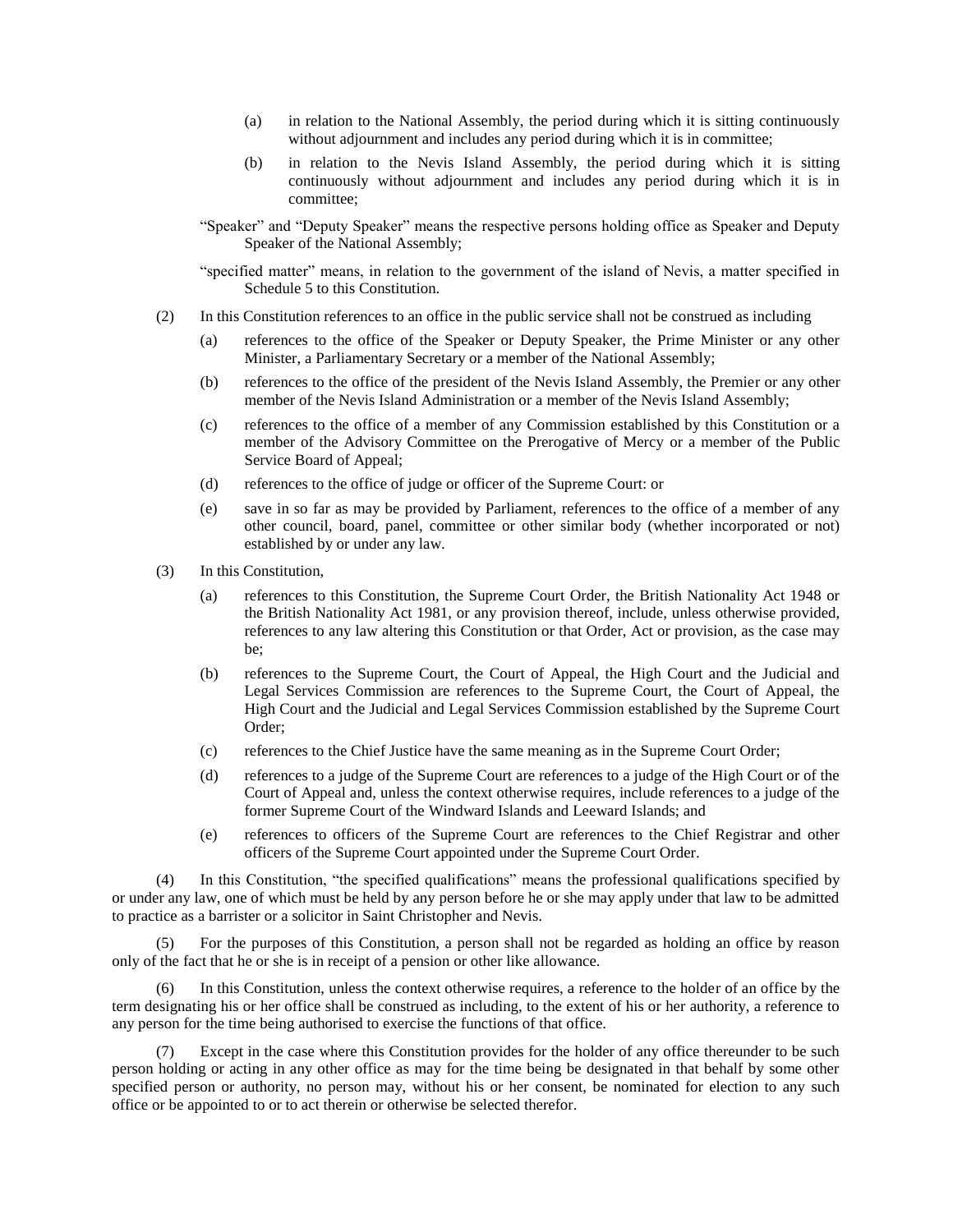(8) References in this Constitution to the power to remove a public officer from his or her office shall be construed as including references to any power conferred by any law to require or permit that officer to retire from the public service:

Provided that

- (a) nothing in this subsection shall be construed as conferring on any person or authority the power to require the Director of Public Prosecutions or the Director of Audit to retire from the public service; and
- (b) any power conferred by any law to permit a person to retire from the public service shall, in the case of any public officer who may be removed from office by some person or authority other than a Commission established by this Constitution, vest in the Public Service Commission.

(9) Any provision in this Constitution that vests in any person or authority the power to remove any public officer from his or her office shall be without prejudice to the power of any person or authority to abolish any office or to any law providing for the compulsory retirement of public officers generally or any class of public officer on attaining an age specified by or under that law.

(10) Where this Constitution vests in any person or authority the power to appoint any person to act in, or to exercise the functions of, any office if the holder thereof is himself or herself unable to exercise those functions, no such appointment shall be called in question on the grounds that the holder of the office was not unable to exercise those functions.

(11) No provision of this Constitution that any person or authority shall not be subject to the direction or control of any other person or authority in the exercise of any functions under this Constitution shall be construed as precluding a court of law from exercising jurisdiction in relation to any question whether that person or authority has exercised those functions in accordance with this Constitution or any other law.

(12) Without prejudice to section 14 of the Interpretation Act 1978<sup> $\omega$ </sup> (as applied by subsection (17) of this section), where any power is conferred by this Constitution to make any proclamation, regulation or rule or give any direction or make any designation, the power shall be construed as including the power, exercisable in like manner and subject to the like conditions, if any, to amend or revoke any such proclamation, regulation, rule, direction or designation.

(13) Subject to subsection (3)(a), any reference in this Constitution to a law made before 19th September 1983 shall, unless the context otherwise requires, be construed as a reference to that law as it had effect immediately before that date.

(14) In this Constitution, references to altering this Constitution or any other law, or any provision thereof, include references

- (a) to revoking it with or without re-enactment thereof or the making of different provision in lieu thereof;
- (b) to modifying it whether by omitting or amending any of its provisions or inserting additional provisions in it or otherwise; and
- (c) to suspending its operation for any period or terminating any such suspension.

(15) In this Constitution any reference to a time when Her Majesty is at war shall be construed as a reference to a time when Saint Christopher and Nevis is engaged in hostilities with another country.

(16) In this Constitution any reference to land or buildings vested in the Crown includes a reference to any land or buildings vested in any person or authority in trust for, or otherwise on behalf of, the Crown.

(17) The Interpretation Act 1978 shall apply, with the necessary adaptations, for the purpose of interpreting this Constitution and otherwise in relation thereto as it applies for the purpose of interpreting and in relation to Acts of the Parliament of the United Kingdom.

 $\overline{a}$ 

 $(a)$  1978 c. 30.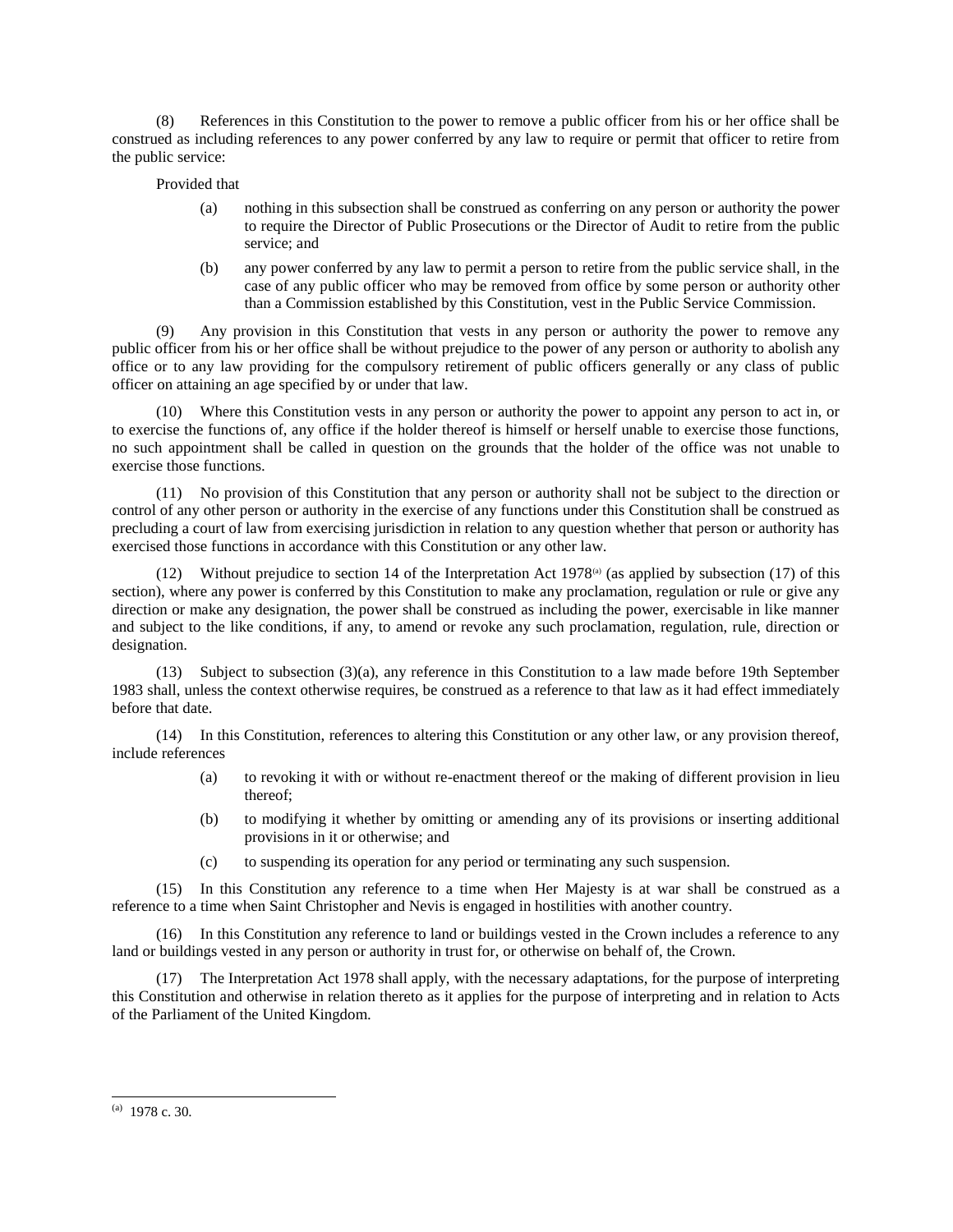### 120. **Text of modified provisions.**

(1) The provisions of this Constitution that are applied with modifications in relation to the Nevis Island Assembly or the Nevis Island Administration by section 104 or 108 are reproduced with those modifications in schedule 6.

(2) If any of the provisions applied with modifications by section 104 or 108 are altered, the Governor-General may, by Order, make corresponding alterations to Schedule 6.

Where any provision of this Constitution is applied with modifications by section 104 or 108 references to that provision in other provisions of this Constitution, when so applied, are references to that provision as so applied.

## **SCHEDULE 1 TO THE CONSTITUTION**

(Section 38.(3))

## PROVISIONS REFERRED TO IN SECTION 38(3)

PART 1 – PROVISIONS OF THE CONSTITUTION

- (i) Chapter I;
- (ii) Chapter II;
- (iii) sections 21, 22, 51 and 56;
- (iv) sections 25, 26, 29, 30, 33, 34, 36, 37, 42, 46, 47, 48, 49 and 50;
- (v) section 65;
- (vi) Chapter VI;
- (vii) Chapter VII (except sections 86 and 87);
- (viii) Chapter IX;
- (ix) Chapter X (except sections  $104$  and  $108(2)$ );
- (x) schedules 2 and 5;
- (xi) sections 104, 108(2) and 119 in their application to any of the provisions mentioned in the foregoing items of this Part.

PART 2 – PROVISIONS OF THE SUPREME COURT ORDER

(Sections 4, 5, 6, 8, 11, 18 and 19)

## **SCHEDULE 2 TO THE CONSTITUTION**

 $(Section 50(1))$ 

### RULES FOR DELIMITATION OF CONSTITUENCIES

1. There shall be not less than eight constituencies in the island of Saint Christopher and not less than three constituencies in the island of Nevis and if the number of constituencies is increased beyond eleven, not less than one-third of their number shall be in the island of Nevis.

2. All constituencies shall contain as nearly equal numbers of inhabitants as appears to the Constituency Boundaries Commission to be reasonably practicable but the Commission may depart from this rule to such extent as it considers expedient to take account of the following factors, that is to say,

- (a) the requirements of rule 1 and the differences in the density of the populations in the respective islands of Saint Christopher and Nevis;
- (b) the need to ensure adequate representation of sparsely populated rural areas;
- (c) the means of communication;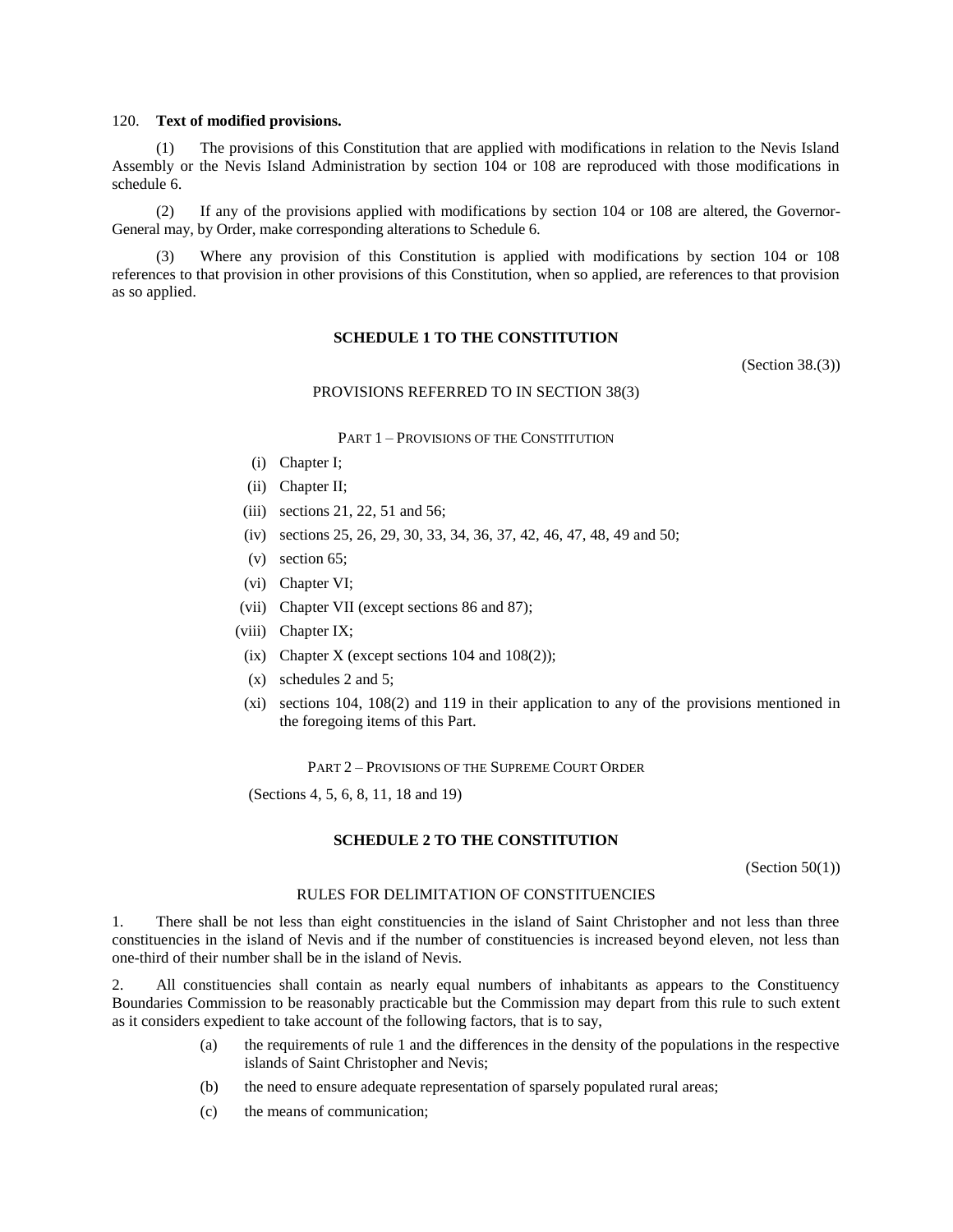- (d) geographical features; and
- (e) existing administrative boundaries.

## **SCHEDULE 3 TO THE CONSTITUTION**

(Section 115)

#### ALTERATIONS IF NEVIS SECEDES

1. Section 1 is revoked and the following section is substituted:

## "1. **The State and its territory.**

(1) The island of Saint Christopher (which is otherwise known as Saint Kitts) shall be a sovereign democratic state which may be styled Saint Christopher or Saint Kitts.

The territory of Saint Christopher shall comprise all areas that were comprised in the associated state of Saint Christopher and Nevis immediately before 19th September 1983 except the island of Nevis, together with such other areas as may be declared by Parliament to form part of the territory of Saint Christopher."

2. Sections 8(8), 19(4), 23(2), 37(2) to (7), 38(5), 51(4), the proviso to section 77(1), sections 98(1)(c) and 99(1)(d), Chapter X, section 120 and schedules 5 and 6 are revoked.

- 3. Subject to paragraphs 1 and 2, the Constitution shall have effect
	- (a) as if the words "and Nevis" immediately following the words "Saint Christopher" wherever they occur were deleted; and
	- (b) as if any provisions, to the extent that they refer to the island of Nevis, the specified matters, the Nevis Island Legislature, the Nevis Island Administration or the Premier, were revoked.

4. The constituencies in the island of Nevis shall cease to be included among the number of constituencies and the Representatives elected in the island of Nevis and any Senator who is ordinarily resident in the island of Nevis shall vacate their seats in the National Assembly.

5. The National Assembly shall, unless Parliament stands dissolved, meet within thirty days.

6. Parliament shall have power to make provision for depriving persons who are citizens of their citizenship if they acquire, or are entitled to acquire, some other citizenship by virtue of their connection with the island of Nevis and do not possess such qualifications for retaining their citizenship as Parliament may prescribe.

## **SCHEDULE 4 TO THE CONSTITUTION**

(Section 119(1))

#### FORMS OF OATH

### PART 1

#### Oath (or affirmation) of allegiance

I, ................................................................................................., do swear (*or* solemnly affirm) that I will faithfully bear true allegiance to Her Majesty Queen Elizabeth the Second, Her Heirs and Successors, according to law.

So help me God. (*To be omitted in affirmation*).

#### PART 2

#### Oath (*or* affirmation) of office

I, ................................................................................................................................... do swear (*or* solemnly affirm) that I will honour, uphold and preserve the Constitution of Saint Christopher and Nevis and the law, that I will conscientiously, impartially and to the best of my ability discharge my duties as ........................................... and do right to all manner of people without fear or favour,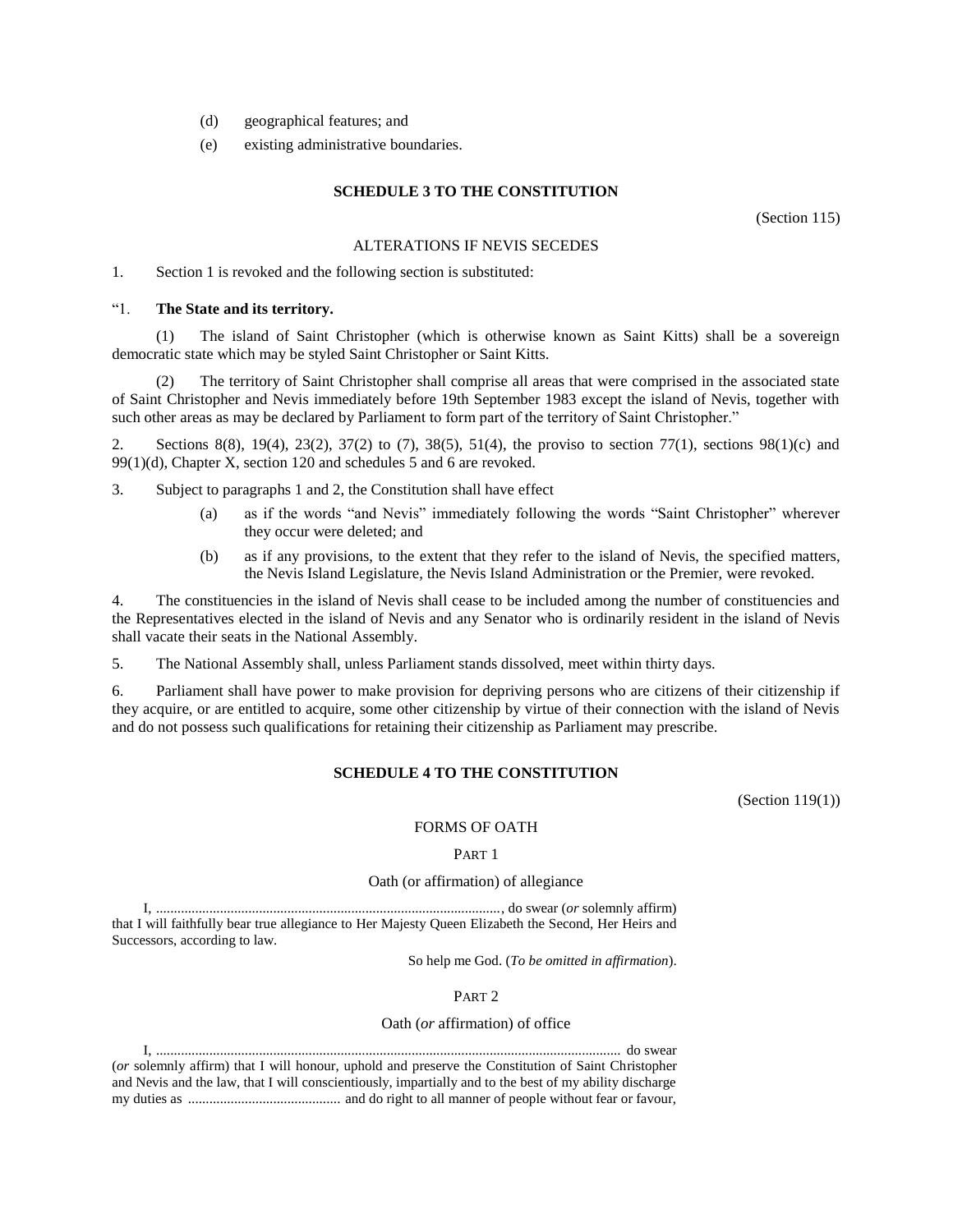affection or ill-will.

#### So help me God. (*To be omitted in affirmation*).

#### PART 3

### Oath (*or* affirmation) of secrecy

I, ............................................................................................................., do swear (*or* solemnly affirm) that I will not on any account, at any time whatsoever, disclose any counsel, advice, opinion or vote given by any Minister as a member of the Cabinet and that I will not, except with the authority of the Cabinet and to such extent as may be required for the proper conduct of the government of Saint Christopher and Nevis, directly or indirectly reveal the business or proceedings of the Cabinet or any matter coming to my knowledge as a member of (*or* Secretary to) the Cabinet.

So help me God. (*To be omitted in affirmation*).

# **SCHEDULE 5 TO THE CONSTITUTION**

(Section 119(1))

#### LEGISLATIVE POWERS

## PART 1 – MATTERS WITH RESPECT TO WHICH THE NEVIS ISLAND LEGISLATURE HAS EXCLUSIVE POWER TO MAKE LAWS

- (1) Agriculture.
- (2) Amenities for tourists.
- (3) Animals.
- (4) Archaeological or historical sites and monuments.

(5) Borrowing of moneys, or obtaining grants of moneys, for the purposes of the Nevis Island Administration and the making of grants and loans for those purposes.

- (6) Cemeteries.
- (7) Cinemas.
- (8) Conservation and supply of water.
- (9) Dangerous or inflammable substances.
- (10) Economic planning and development other than national planning and development.
- (11) Employment of persons who are not citizens.
- (12) Hotels, restaurants, bars, casinos and other similar establishments.
- (13) Housing.
- (14) Industries, trades and businesses.

(15) Land and buildings other than land and buildings vested in the Crown and specifically appropriated to the use of the Government, including holding of land by persons who are not citizens.

- (16) Manufacture and supply of electricity.
- (17) Parks and other places for public recreation.
- (18) Prevention and control of fires.
- (19) Roads and highways.
- (20) Sport and cultural activities.

(21) The matters with respect to which the Nevis Island Legislature is empowered to make laws by sections 47,70,71,72 and 73, as applied with modifications by section 104, and by sections 102(1) and 113.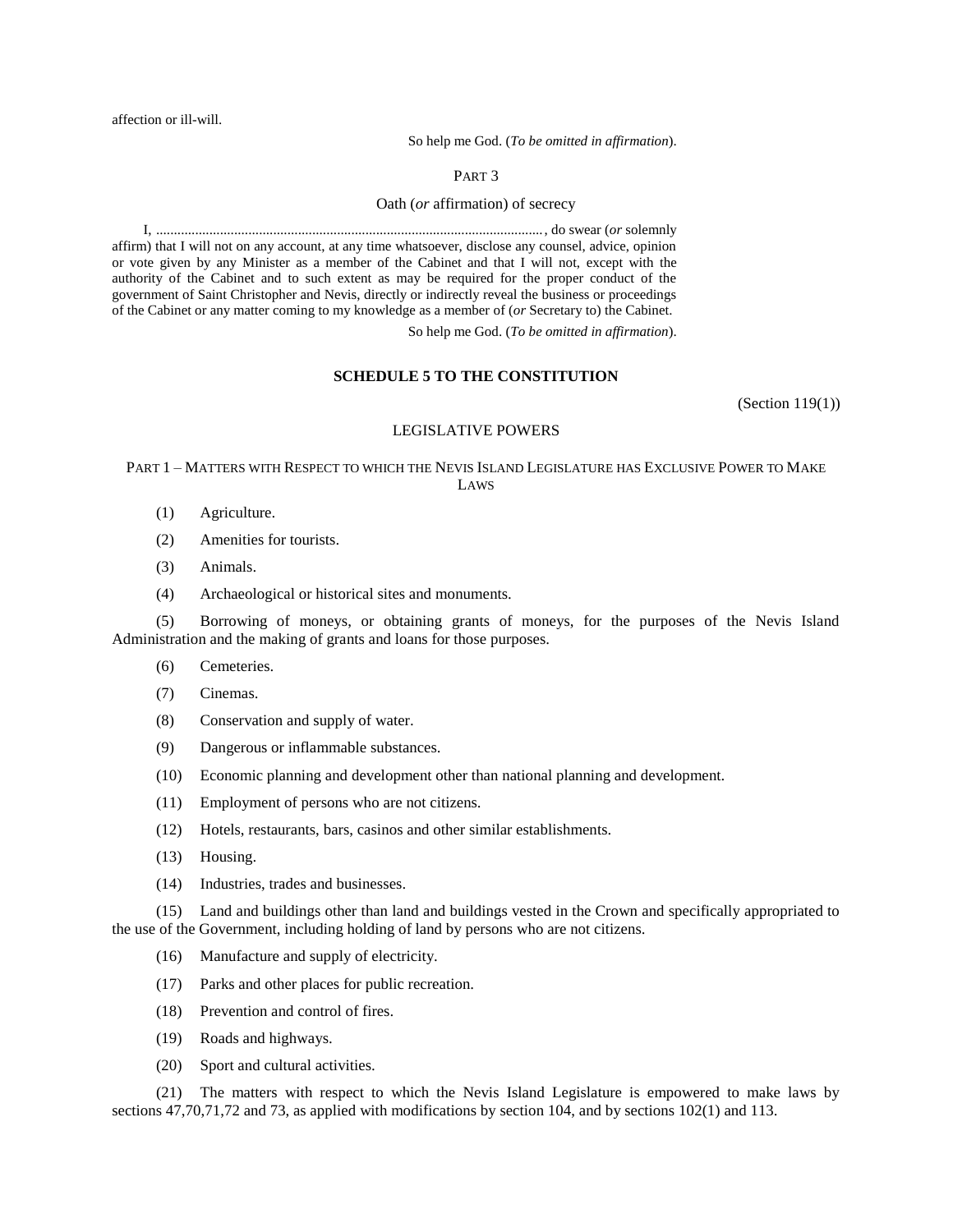- (22) Any matter added by Parliament under section 37(6).
- (23) Any matter that is incidental or supplementary to any matter referred to in this list.

### PART 2 – INTERPRETATION

1. In this schedule, references to incidental and supplementary matters include, without prejudice to their generality,

- (a) offences;
- (b) the jurisdiction, powers, practice and procedure of courts of law;
- (c) the compulsory acquisition and tenure of land;
- (d) the establishment and regulation of tribunals of enquiry;
- (e) fees and charges in respect of services provided;
- (f) rates and taxes on buildings and land other than buildings and land vested in the Crown and specifically appropriated for the use of the Government;
- (g) fees and charges in respect of administrative costs relating to carrying out inspections, tests and examinations and the issue of licences, permits and certificates;
- (h) taxes in respect of the use of premises as hotels, restaurants, bars, casinos or other similar establishments;
- (i) taxes in respect of the use of premises for the manufacture of aerated water for use as a beverage;
- (j) taxes in respect of the use of premises for the sale of alcoholic beverages or tobacco to the public; and
- (k) taxes on itinerant traders or mobile establishments for the sale of refreshments to the public.

2. Nothing in this schedule shall be construed as including the imposition of any fee, charge, rate or tax that is not expressly mentioned in paragraph (1) nor the imposition of any rate or tax levied

- (a) on rents, profits or other income or on gains on capital transactions;
- (b) on the import into, or export out of, Saint Christopher and Nevis or the island of Nevis of any article or commodity;
- (c) on succession to or transfer of property; or
- (d) on land or other property used for the purposes of the extraction or processing of minerals otherwise than by reference to its unimproved value.

3. Nothing in this schedule shall be construed as including legal proceedings by or against the Crown other than the conduct of proceedings under section 112 (which relates to disputes between the Nevis Island Administration and the Government).

4. The reference in this schedule to roads and highways does not include a reference to offences relating to vehicular traffic.

# **SCHEDULE 6 TO THE CONSTITUTION**

(Section 120)

## TEXT OF PROVISIONS APPLIED WITH MODIFICATIONS

Arrangement of provisions

PART 1 – PROVISIONS APPLIED BY SECTION 104(1)

### CHAPTER IV – THE LEGISLATURE

PART  $1$  – COMPOSITION OF THE LEGISLATURE

27. Qualifications for elected and nominated members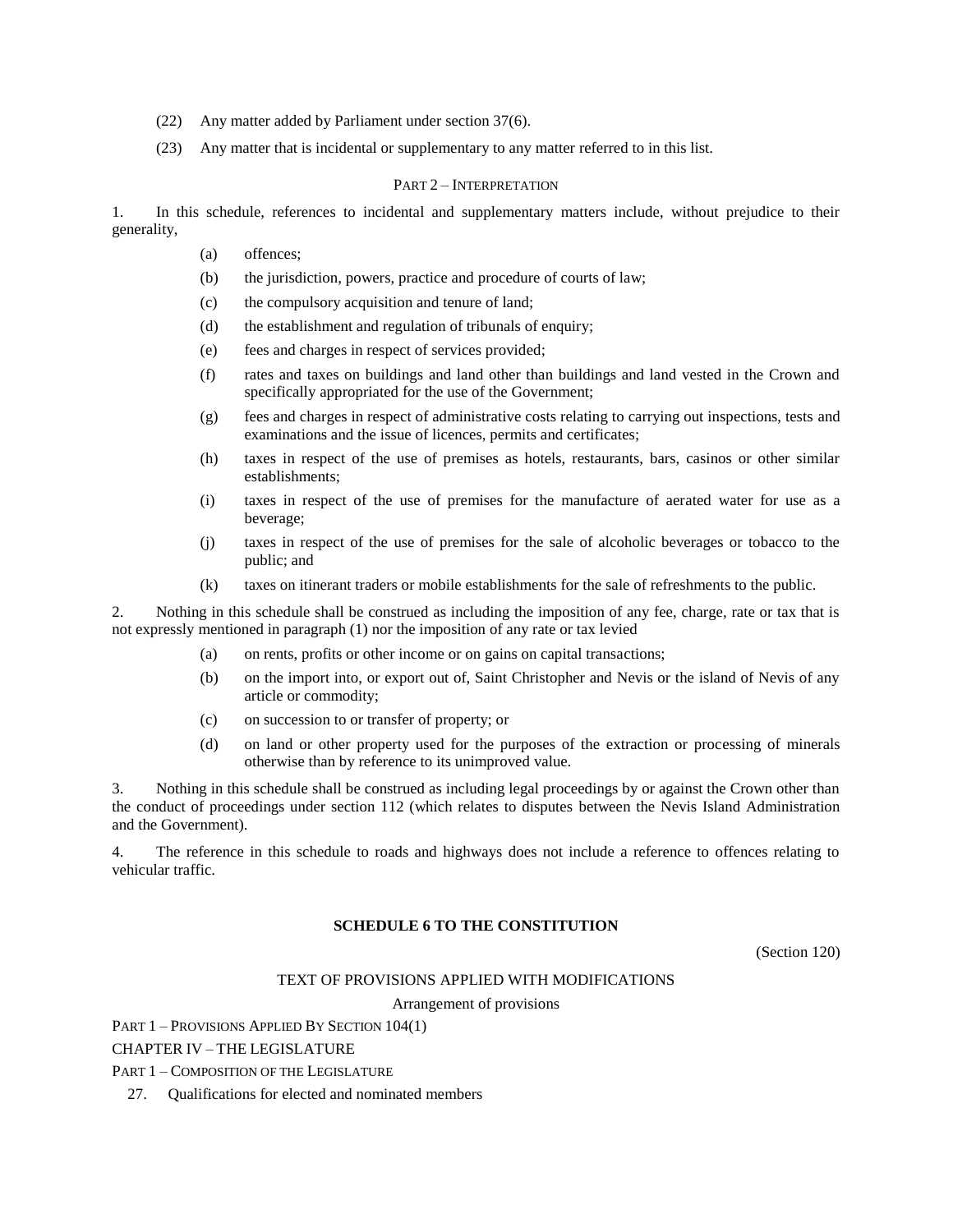- 28. Disqualifications for elected and nominated members
- 32. President
- 34. Supervision of elections
- 35. Clerk of Assembly and his staff
- 36. Determination of questions of membership
- PART 2 PROCEDURE IN THE LEGISLATURE
	- 39. Oath
	- 40. Presiding
	- 41. Voting
	- 42. Mode of exercise of legislative power
	- 43. Restrictions with regard to certain financial measures
	- 44. Regulation of procedure in Assembly
	- 45. Freedom of speech
- PART 3 SUMMONING, PROROGATION AND DISSOLUTION
	- 46. Sessions
	- 47. Prorogation and dissolution
	- 48. Holding of elections
- PART 4 DELIMITATION OF ELECTORAL DISTRICTS
	- 49. Boundaries Commission
	- 50. Review of boundaries of electoral districts
- CHAPTER V THE EXECUTIVE
	- 56. Exercise of Governor-General's functions
	- 58. Leader of the Opposition
- CHAPTER VII THE PUBLIC SERVICE
- PART 1 THE PUBLIC SERVICE COMMISSION
	- 78. Appointment etc. of public officers
- PART 5 PENSIONS
	- 88. Pensions laws and protection of pensions rights
- CHAPTER XI MISCELLANEOUS
	- 117. Resignations
		- SCHEDULE 2

# RULES FOR DELIMITATION OF ELECTORAL DISTRICTS

# PART 2 – PROVISIONS APPLIED BY SECTION 104(4)

# CHAPTER V – THE EXECUTIVE

- 52. Members of the Administration
- 54. Allocation of portfolios
- 55. Absence or illness of Premier
- 57. Governor-General to be kept informed
- 60. Oaths
- 61. Permanent secretaries
- 62. Secretary to Administration
- PART 3 PROVISIONS APPLIED BY SECTION 108(2)

# CHAPTER VI – FINANCE

70. Withdrawals from Consolidated Fund or other public funds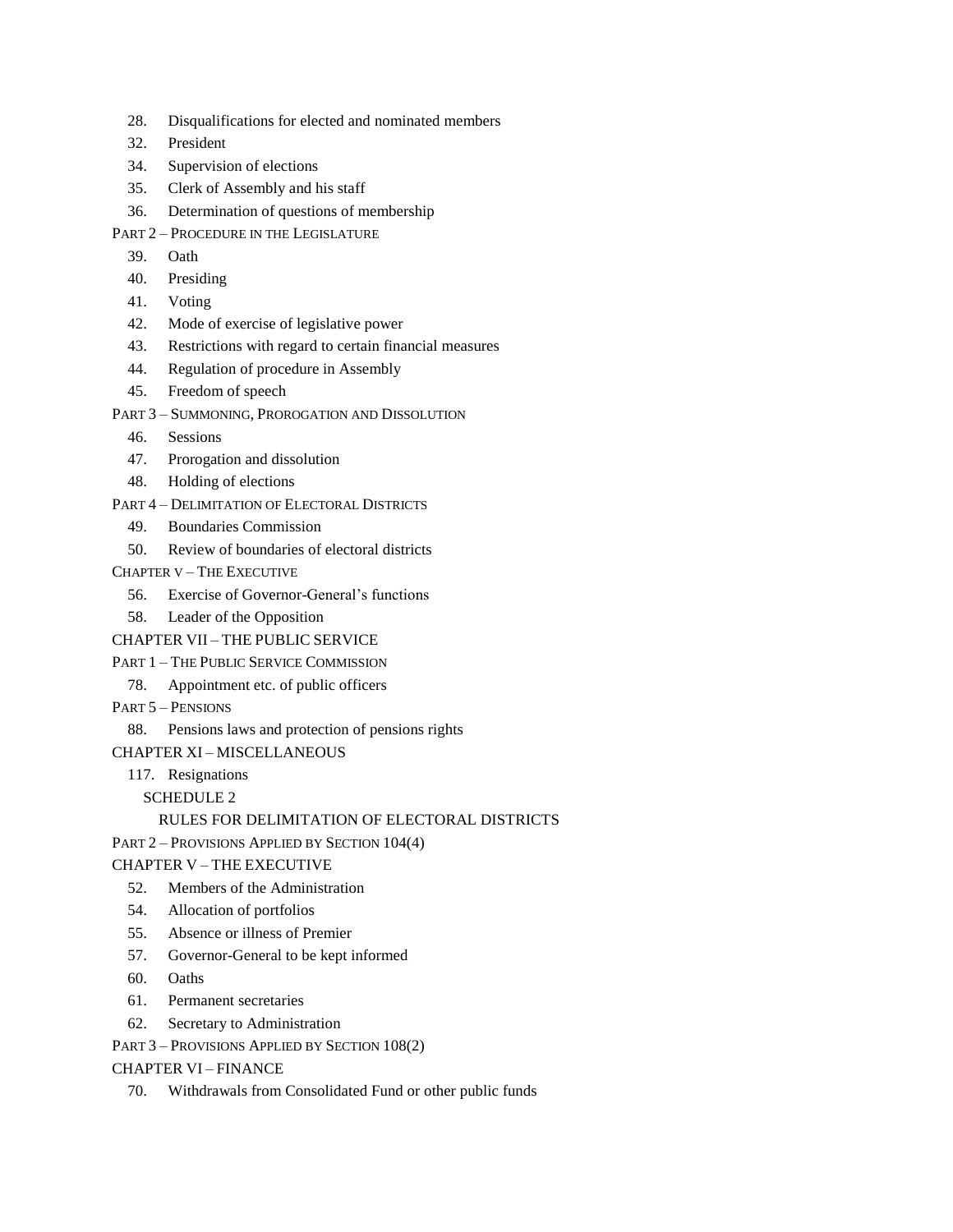- 71. Authorisation of expenditure from Consolidated Fund by the appropriation law
- 72. Authorisation of expenditure in advance of appropriation
- 73. Warrants for unforeseen expenditure
- 75. Public debt
- 76. Audit of public accounts etc

PART 4 – INTERPRETATION

## TEXT OF PROVISIONS APPLIED WITH MODIFICATIONS

PART 1 – PROVISIONS APPLIED BY SECTION 104(1)

## *CHAPTER IV – THE LEGISLATURE*

## **PART 1 – COMPOSITION OF THE LEGISLATURE**

### 27. **Qualifications for elected and nominated members.**

Subject to section 28, a person shall be qualified to be elected or appointed as a member of the Assembly if, and shall not be so qualified unless, he or she is a citizen of the age of twenty-one years or upwards and he or she or one of his or her parents was born in Saint Christopher and Nevis and he or she is domiciled there at the date of his or her nomination for election or his or her appointment, as the case may be.

### 28. **Disqualifications for elected and nominated members.**

- (1) A person shall not be qualified to be elected or appointed as a member if he or she
	- (a) is, by virtue of his or her own act, under any acknowledgment of allegiance, obedience or adherence to a foreign power or state;
	- (b) is a minister of religion;
	- (c) is an undischarged bankrupt, having been adjudged or otherwise declared bankrupt under any law;
	- (d) is a person certified to be insane or otherwise adjudged to be of unsound mind under any law; or
	- (e) is under sentence of death imposed on him or her by a court of law in any part of the Commonwealth or is serving a sentence of imprisonment (by whatever name called) exceeding twelve months imposed on him or her by such a court or substituted by a competent authority for some other sentence imposed on him or her by such a court, or is under such a sentence of imprisonment the execution of which has been suspended.

(2) If it is so provided by Parliament, a person shall not be qualified to be elected or appointed as a member if he or she holds or is acting in any office that is specified by Parliament and the functions of which involve responsibility for, or in connection with, the conduct of any election of Representatives or members or the compilation of any register of voters for the purpose of electing Representatives or members.

If it is so provided by Parliament, a person who is convicted by any court of law of any criminal offence that is prescribed by Parliament and that is connected with the election of Representatives or members or is reported guilty of such an offence by the court trying an election petition shall not be qualified, for such a period (not exceeding five years) following his or her conviction or, as the case may be, following the report of the court as may be so prescribed, to be elected or appointed as a member.

(4) A person shall not be qualified to be elected as a member who is a nominated member; and a person shall not be qualified to be appointed as a nominated member who is, or is nominated for election as, an elected member or who has at any time since the Legislature was last dissolved stood as a candidate for election as a member without being so elected.

If it is so provided by Parliament, and subject to such exceptions and limitations (if any) as Parliament may prescribe, a person shall not be qualified to be elected or appointed as a member if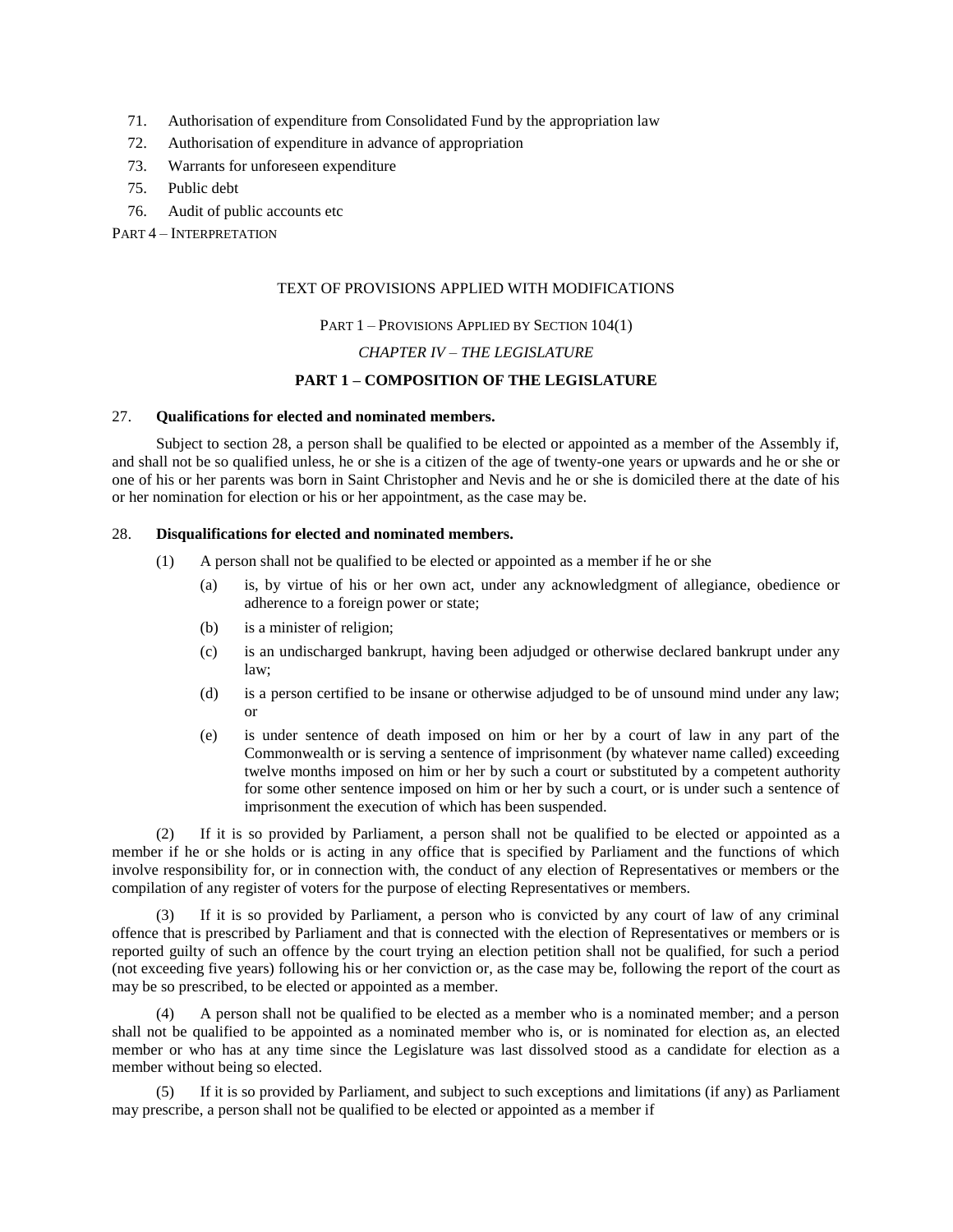- (a) he or she holds or is acting in any office or appointment (whether specified individually or by reference to a class of office or appointment) other than the office of Representative, Senator, Minister or Parliamentary Secretary;
- (b) he or she belongs to any defence force or to any class of person that is comprised in any such force;
- (c) he or she belongs to any police force or to any class of person that is comprised in any such force; or
- (d) subject to any exceptions or limitations prescribed by Parliament, he or she has any such interest in any such government contract as may be so prescribed.
- (6) In this section,

"government contract: means any contract made with the Administration or with a department of the Administration or with an officer of the Administration contracting as such;

"member" means member of the Assembly;

"minister of religion" means any person in holy orders and any other person the principal functions of whose occupation include teaching or preaching in any congregation for religious worship.

- (7) For the purposes of paragraph (e) of subsection (1),
	- (a) two or more sentences of imprisonment that are required to be served consecutively shall be regarded as separate sentences if none of those sentences exceeds twelve months, but if any one of such sentences exceeds that term they shall be regarded as one sentence; and
	- (b) no account shall be taken of a sentence of imprisonment imposed as an alternative to or in default of the payment of a fine.

# 29. **Election of members.**

(1) Each of the electoral districts established in accordance with the provisions of section 50 shall return one member to the Assembly who shall be directly elected in such manner as may, subject to the provisions of this Constitution, be prescribed by or under any law enacted by Parliament.

(2) Every Commonwealth citizen of the age of eighteen years or upwards who possesses such qualifications relating to residence in the island of Nevis or domicile in Saint Christopher and Nevis as Parliament may prescribe shall, unless he or she is disqualified by Parliament from registration as such, be entitled to be registered as a voter for the purpose of electing members of the Assembly in one (but not more than one) electoral district in accordance with the provisions of any law in that behalf and no other person may be registered as such.

Every person who is registered under subsection (2) in any electoral district shall, unless he or she is disqualified by Parliament from voting in any election of Representatives or of members of the Assembly, be entitled to vote in that electoral district in accordance with the provisions of any law in that behalf and no other person may so vote.

(4) In any election of members of the Assembly, the votes shall be given by ballot in such manner as not to disclose how any particular person votes.

### 31. **Tenure of office of elected and nominated members.**

(1) An elected or appointed member shall vacate his or her seat in the Assembly at the next dissolution of the Legislature after his or her election or appointment.

(2) A member appointed in accordance with the provisions of subsection  $(2)(a)$  of section 101 shall vacate his or her seat in the Assembly if his or her appointment is revoked by the Governor-General, acting in accordance with the advice of the Leader of the Opposition, and a member appointed in accordance with the provisions of subsection (2)(b) of that section shall vacate his or her seat in the Assembly if his or her appointment is revoked by the Governor-General, acting in accordance with the advice of the Premier.

- (3) An elected or appointed member shall also vacate his or her seat in the Assembly
	- (a) if he or she is absent from the sittings of the Assembly for such period and in such circumstances as may be prescribed in the rules of procedure of the Assembly;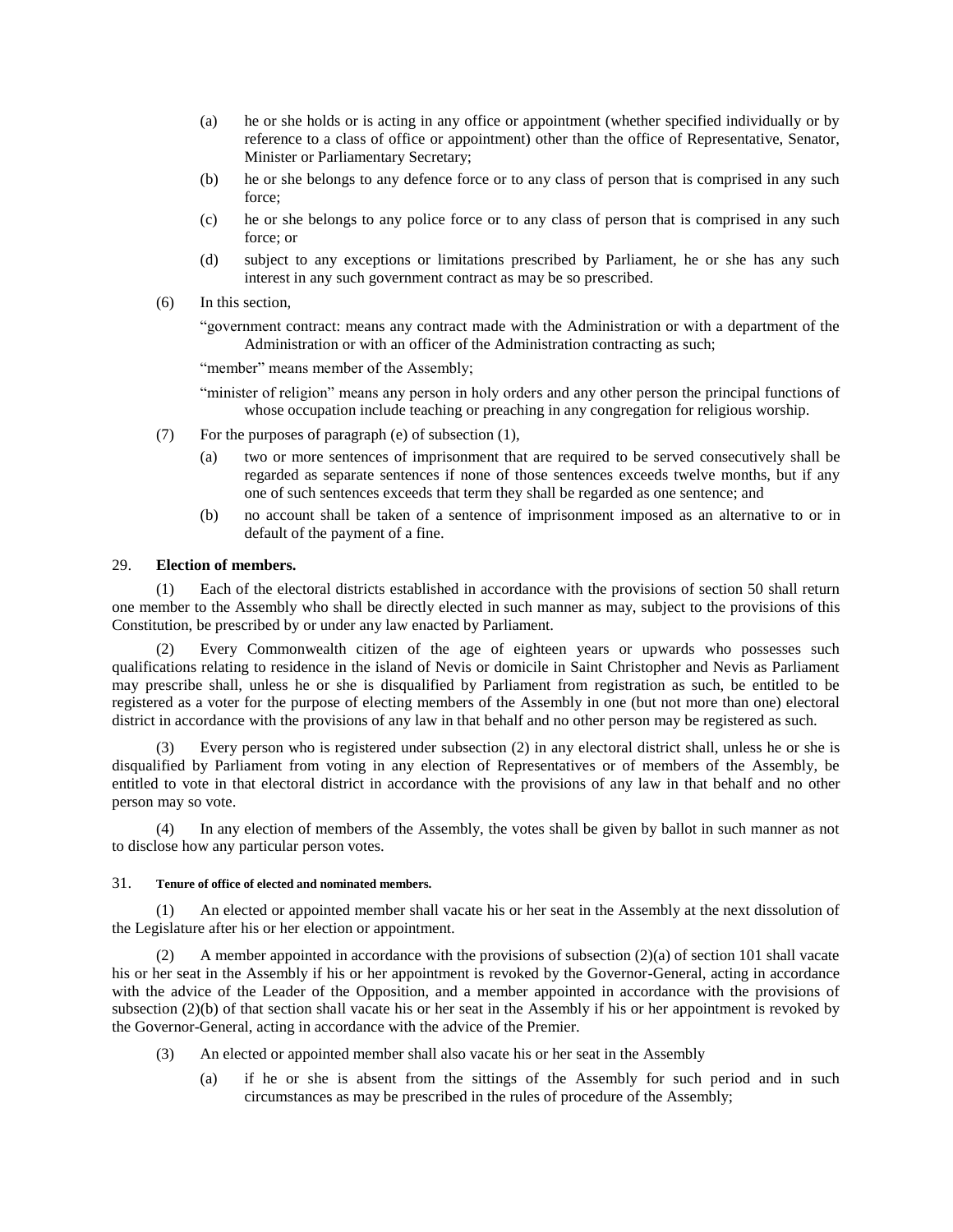- (b) if he or she ceases to be a citizen; or
- (c) subject to subsection (4), if any other circumstances arise that, if he or she were not a member, would cause him or her to be disqualified to be elected or appointed as such by virtue of subsection (1) of section 28 or of any law enacted in pursuance of subsection (2), (3) or (5) of that section.
- (4) (a) If any such circumstances as are referred to in paragraph (c) of subsection (3) arise because any elected or appointed member is under sentence of death or imprisonment, adjudged to be of unsound mind, declared bankrupt or convicted or reported guilty of an offence relating to elections and if it is open to the member to appeal against the decision (either with the leave of a court of law or other authority or without such leave) he or she shall forthwith cease to perform his or her functions as a member but, subject to the provisions of this section, he or she shall not vacate his or her seat until the expiration of a period of thirty days thereafter:

Provided that the president of the Assembly may, at the request of the member, from time to time extend that period for further periods of thirty days to enable the member to pursue an appeal against the decision, so, however, that extensions of time exceeding in the aggregate one hundred and fifty days shall not be given without the approval, signified by resolution, of the Assembly.

- (b) If, on the determination of any appeal, such circumstances continue to exist and no further appeal is open to the member or if, by reason of the expiration of any period for entering an appeal or notice thereof or the refusal of leave to appeal or for any other reason, it ceases to be open to the member to appeal, he or she shall forthwith vacate his or her seat.
- (c) If at any time before the member vacates his or her seat such circumstances cease to exist, his or her seat shall not become vacant on the expiration of the period referred to in paragraph (a) and he or she may resume the performance of his or her functions as a member.
- (5) In this section, "member" means member of the Assembly.

## 32. **President.**

(1) When the Assembly first meets after any general election and before it proceeds to the despatch of any other business, it shall elect a person to be the President of the Assembly; and if the office of President falls vacant at any time before the next dissolution of the Legislature the Assembly shall, as soon as practicable, elect another person to that office.

The President of the Assembly may be elected from among the members of the Assembly who are not members of the Administration or from among persons who are not members of the Assembly but who are qualified for election as an elected member, or appointment as a nominated member, of the Assembly.

(3) No business shall be transacted in the Assembly (other than the election of a President) at any time when the office of President of the Assembly is vacant.

- (4) A person shall vacate the office of President of the Assembly,
	- (a) in the case of a president elected from among the members of the Assembly,
		- (i) if he or she ceases to be a member of the Assembly:

Provided that he or she shall not vacate his or her office by reason only that he or she has ceased to be a member of the Assembly on a dissolution of the Legislature until the Assembly first meets after dissolution; or

- (ii) if he or she becomes a member of the Administration.
- (b) in the case of a President elected from among persons who are not members of the Assembly,
	- (i) when the Assembly first meets after any dissolution of the Legislature;
	- (ii) if he or she ceases to be a citizen; or
	- (iii) if any circumstances arise that would cause him or her to be disqualified for election as an elected member, or appointment as a nominated member, of the Assembly.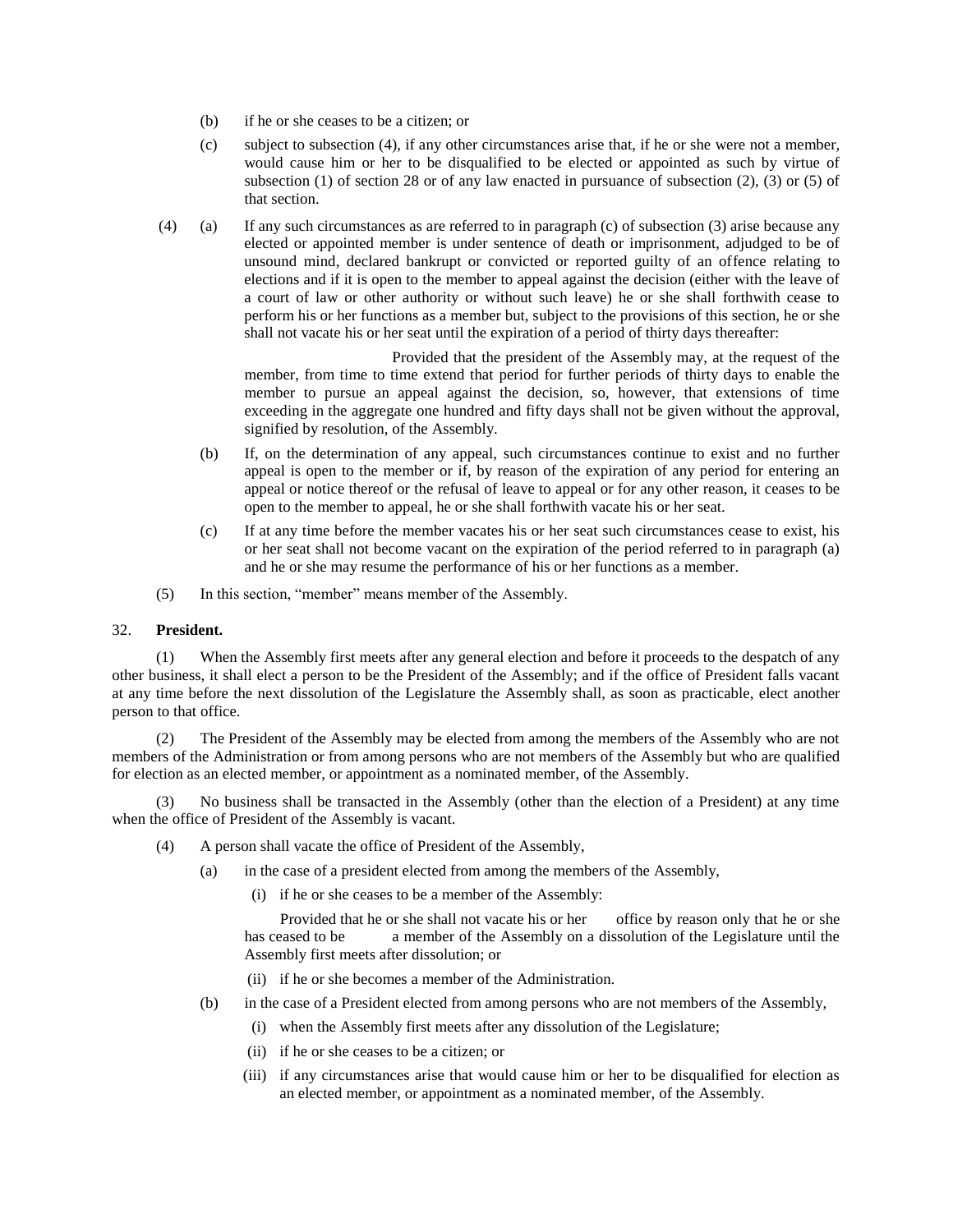- (6) (a) If, by virtue of section 31(4), the president of the Assembly is required to cease to perform his or her functions as a member of the Assembly he or she shall also cease to perform his or her functions as president and those functions shall, until he or she vacates his or her seat in the Assembly or resumes the performance of the functions of his or her office, be performed by such member of the Assembly (not being a member of the Administration) as the Assembly may elect for the purpose.
	- (b) If the president resumes the performance of his or her functions as a member of the Assembly, he or she shall also resume the performance of his or her functions as president.

## 34. **Supervision of elections.**

(1) The Supervisor of Elections shall exercise general supervision over the registration of voters in elections of members of the Assembly and over the conduct of such elections.

For the purposes of the exercise of his or her functions under subsection (1), the Supervisor of Elections may give such directions as he or she considers necessary or expedient to any registering officer, presiding officer or returning officer relating to the exercise by that officer of his or her functions under any law regulating the registration of voters or the conduct of elections, and any officer to whom any such directions are given shall comply with those directions.

(5) The Supervisor of Elections may, whenever he or she considers it necessary or expedient to do so, and shall, whenever so required by the Commission, report to the Electoral Commission on the exercise of his or her functions under subsection (1); he or she shall also submit every such report to the Minister for the time being responsible for matters relating to the election of members of the National Assembly; and that Minister shall, not later than seven days after the National Assembly first meets after he or she has received the report, lay it before that Assembly together with such comments thereon as he or she may have received from the Commission.

(7) In the exercise of his or her functions under subsection (1), the Supervisor of Elections shall act in accordance with such directions as he or she may from time to time be given by the Electoral Commission but shall not be subject to the direction or control of any other person or authority.

### 35. **Clerk of Assembly and his or her staff.**

(1) There shall be a Clerk of the Nevis Island Assembly.

(2) The office of the Clerk of the Nevis Island Assembly and the offices of the members of his or her staff shall be public offices.

### 36. **Determination of questions of membership.**

- (1) The High Court shall have jurisdiction to hear and determine any question whether
	- (a) any person has been validly elected as a member of the Assembly;
	- (b) any person has been validly appointed as a member of the Assembly;
	- (c) any person who has been elected as president of the Assembly from among persons who were not members of the Assembly was qualified to be so elected or has vacated the office of president; or
	- (d) any member of the Assembly has vacated his or her seat or is required, by virtue of section 31(4), to cease to perform his or her functions as a member of the Assembly.

(2) An application to the High Court for the determination of any question under subsection  $(1)(a)$  may be made by any person entitled to vote in the election to which the application relates or by any person who was, or who alleges that he or she was, a candidate at that election or by the Attorney-General and, if it is made by a person other than the Attorney-General, the Attorney-General may intervene and may then appear or be represented in the proceedings.

(3) An application to the High Court for the determination of any question under subsection (1)(b) or subsection (1)(c) may be made by any elected member of the Assembly or by the Attorney-General and, if it is made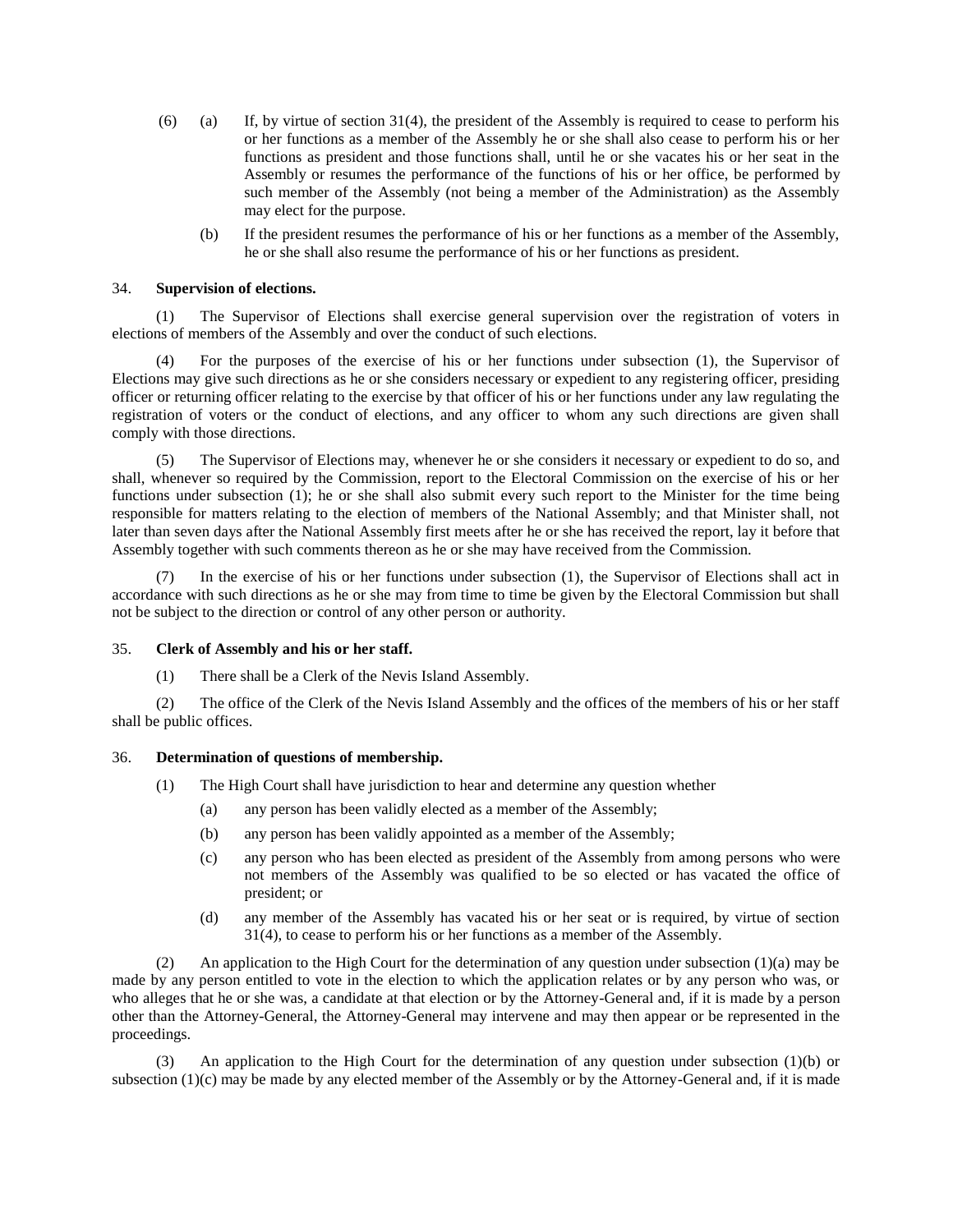by a person other than the Attorney-General, the Attorney-General may intervene and may then appear or be represented in the proceedings.

(4) An application to the High Court for the determination of any question under subsection (1)(d) may be made

- (a) by any elected member of the Assembly or by the Attorney-General; or
- (b) in the case of the seat of an elected member of the Assembly, by any person registered in some electoral district as a voter in elections of members of the Assembly

and, if it is made by a person other than the Attorney-General, the Attorney-General may intervene and may then appear to be represented in the proceedings.

- (5) There shall be such provision as may be made by Parliament with respect to
	- (a) the circumstances and manner in which and the imposition of conditions upon which any application may be made to the High Court for the determination of any question under this section; and
	- (b) the powers, practice and procedure of the High Court in relation to any such application.

(6) An appeal shall lie as of right to the Court of Appeal from any final decision of the High Court determining any such question as is referred to in subsection (1).

(7) No appeal shall lie from any decision of the Court of Appeal in exercise of the jurisdiction conferred by subsection (6) and no appeal shall lie from any decision of the High Court in proceedings under this section other than a final decision determining any such question as is referred to in subsection (1).

In the exercise of his or her functions under this section, the Attorney-General shall not be subject to the direction or control of any other person or authority.

### PART 2 – PROCEDURE IN THE LEGISLATURE

#### 39. **Oath.**

(1) Every member of the Assembly shall, before taking his or her seat in the Assembly, take and subscribe before the Assembly the oath of allegiance but a member may before taking that oath take part in the election of the president of the Assembly.

Any person elected to the office of president of the Assembly shall, if he or she has not already taken and subscribed the oath of allegiance under subsection (1), take and subscribe that oath before the Assembly before entering upon the duties of his or her office.

## 40. **Presiding.**

There shall preside at any sitting of the Assembly

- (a) the president of the Assembly; or
- (b) in the absence of the president, such member of the Assembly (not being a member of the Administration) as the Assembly may elect for that purpose.

## 41. **Voting.**

(1) Save as otherwise provided in section 113(2), any question proposed for decision in the Assembly shall be determined by a majority of the votes of the members present and voting:

Provided that questions of no confidence in the Administration shall be determined by a majority of the votes of all the elected members of the Assembly.

Except in the case of a question of no confidence in the Administration, a question shall not be regarded as having been validly determined by a vote in the Assembly on occasions when the numbers of members voting are recorded unless not less than three-fifths of all the members, or such greater number of members as the Legislature may prescribe, take part in the voting.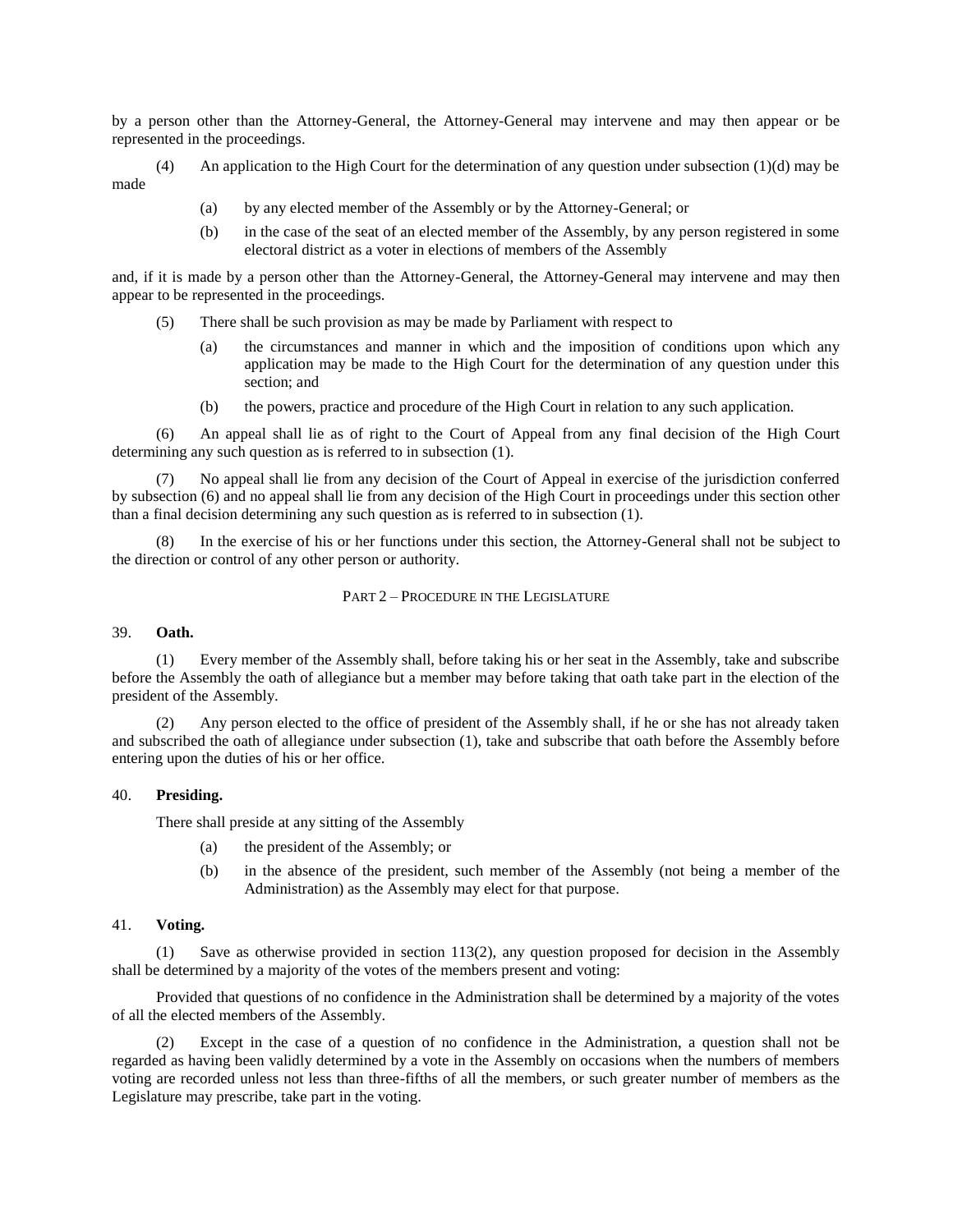(3) Subject to subsection (4), a person presiding in the Assembly shall not vote unless on any question the votes of the members are equally divided, in which case he or she shall have and exercise a casting vote:

Provided that in the case of the question of the final reading of any such bill as is referred to in section 113(2) he or she shall, if he or she is an elected member of the Assembly, have an original vote but no casting vote.

(4) A president of the Assembly who was elected from among persons who were not members of the Assembly shall have neither an original nor a casting vote and if, upon any question before the Assembly when such a president is presiding, the votes of the members are equally divided, the motion shall be lost.

#### 42. **Mode of exercise of legislative power.**

(1) The power of the Legislature to make laws shall be exercised by bills passed by the Assembly and assented to by the Governor-General.

(2) When a bill is submitted to the Governor-General for assent in accordance with the provisions of this Constitution he or she shall signify that he or she assents or that he or she withholds assent.

When the Governor-General assents to a bill that has been submitted to him or her in accordance with the provisions of this Constitution the bill shall become law and the Governor-General shall thereupon cause it to be published in the Gazette as law.

(4) No law made by the Legislature shall come into operation until it has been published in the Gazette but the Legislature may postpone the coming into operation of any such law and may make laws with retrospective effect.

### 43. **Restrictions with regard to certain financial measures.**

Except on the recommendation of the Governor-General signified by the Premier, the Assembly shall not

- (a) proceed upon any bill (including any amendment to a bill) that, in the opinion of the person presiding, makes provision for any of the following purposes:
	- (i) for the imposition of taxation or the alteration of taxation otherwise than by reduction;
	- (ii) for the imposition of any charge upon the Consolidated Fund or any other public fund of the Administration or the alteration of any such charge otherwise than by reduction;
	- (iii) for the payment, issue or withdrawal from the Consolidated Fund or any other public fund of the Administration of any moneys not charged thereon or any increase in the amount of such payment, issue or withdrawal; or
	- (iv) for the composition or remission of any debt due to the Crown in right of the Administration; or
- (b) proceed upon any motion (including any amendment to a motion) the effect of which, in the opinion of the person presiding, would be to make provision for any of those purposes.

#### 44. **Regulation of procedure in Assembly.**

(1) Subject to the provisions of this Constitution, the Assembly may regulate its own procedure and may in particular make rules for the orderly conduct of its own proceedings.

The Assembly may act notwithstanding any vacancy in its membership (including any vacancy not filled when the Assembly first meets after any general election) and the presence or participation of any person not entitled to be present at or to participate in the proceedings of the Assembly shall not invalidate those proceedings.

#### 45. **Freedom of speech.**

Without prejudice to any provision made by Parliament relating to the powers, privileges and immunities of the Assembly and its committees, or the privileges and immunities of the members and officers of the Assembly and of other persons concerned in the business of the Assembly or its committees, no civil or criminal proceedings may be instituted against any member of the Assembly for words spoken before, or written in a report to, the Assembly or a committee thereof or by reason of any matter or thing brought by him or her therein by petition, bill, resolution, motion or otherwise.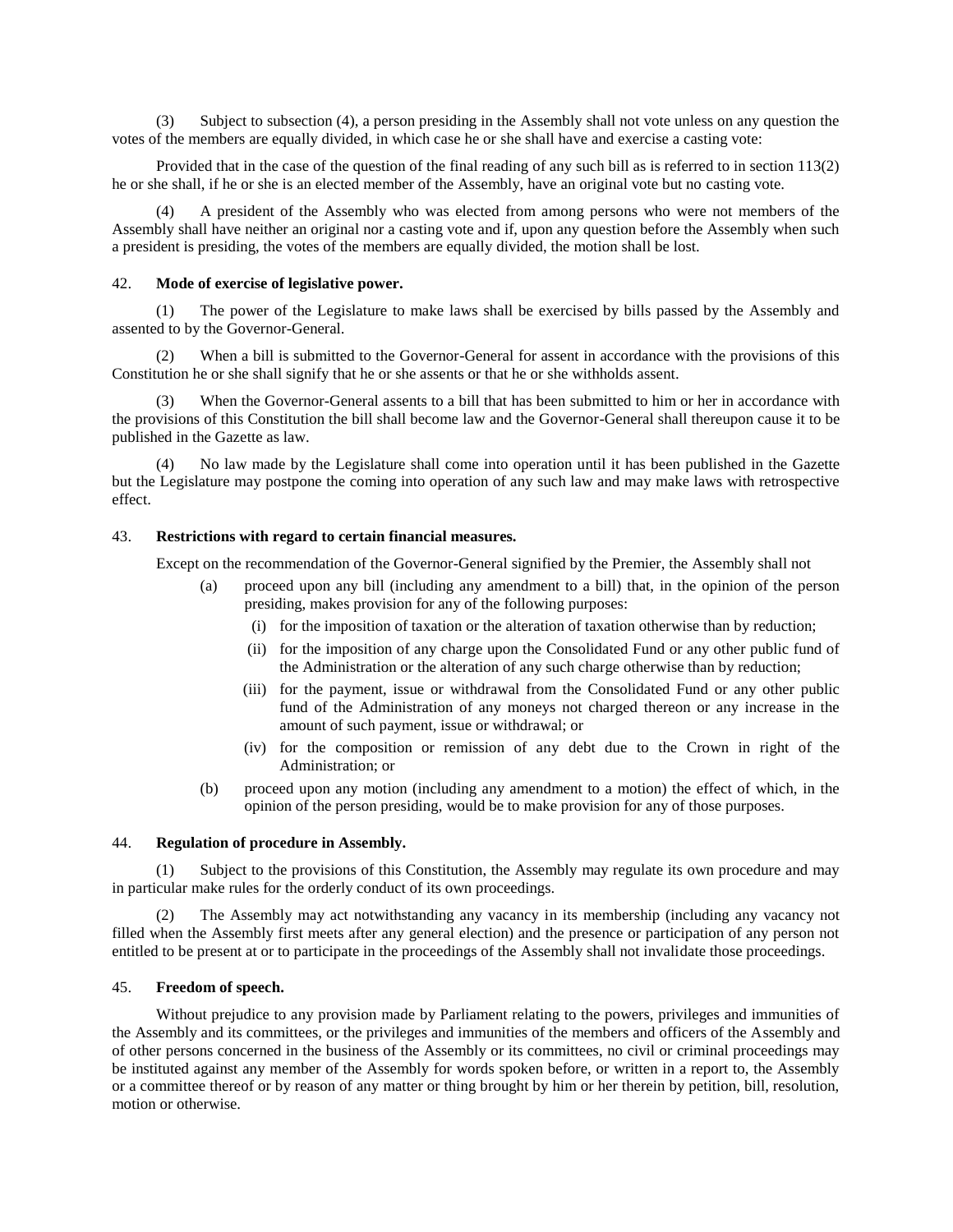### PART 3 – SUMMONING, PROROGATION AND DISSOLUTION

#### 46. **Sessions.**

(1) Each session of the Legislature shall be held at such place within the island of Nevis, and shall begin at such time, not being later than one hundred and eighty days from the end of the preceding session if the Legislature has been prorogued or ninety days from the holding of a general election of members of the Assembly if the Legislature has been dissolved, as the Governor-General shall appoint by proclamation.

Subject to subsection (1), the sittings of the Assembly shall be held at such time and place as the Assembly may, by its rules of procedure or otherwise, determine.

## 47. **Prorogation and dissolution.**

(1) The Governor-General may at any time prorogue or dissolve the Legislature.

(2) Subject to subsection (3), the Legislature, unless sooner dissolved, shall continue for five years from the date of the first sitting of the Assembly after any dissolution and shall then stand dissolved.

At any time when Her Majesty is at war, the Legislature may extend the period of five years specified in subsection (2) for not more than twelve months at a time:

Provided that the life of the Legislature shall not be extended under this subsection for more than five years.

In the exercise of his or her powers to dissolve the Legislature the Governor-General shall act in accordance with the advice of the Premier but before any such advice is given the Premier shall consult the Prime Minister:

Provided that if the office of the Premier is vacant and the Governor-General, acting in his or her own deliberate judgment, considers that there is no prospect of his or her being able within a reasonable time to appoint to that office a person who can command the support of the majority of the elected members of the Assembly, the Governor-General shall dissolve the Legislature.

(5) If, after a dissolution of the Legislature and before the holding of the general election of members of the Assembly, the Premier advises the Governor-General that, because of some matter of urgent national importance, it is necessary to recall the Legislature the Governor-General shall summon the Legislature that has been dissolved to meet, but the general election of members of the Assembly shall proceed and the Legislature that has been recalled shall, if not sooner dissolved, again stand dissolved on the date appointed for the nomination of candidates in that general election.

## 48. **Holding of elections.**

A general election of members of the Assembly shall be held at such time within ninety days after any dissolution of the Legislature as the Governor-General may appoint.

(2) Where the seat of a member of the Assembly falls vacant otherwise than by reason of a dissolution of the Legislature,

- (a) if the vacant seat is that of an elected member, a by-election shall be held; or
- (b) if the vacant seat is that of a nominated member, an appointment shall be made,

to fill the vacancy within ninety days of the occurrence of the vacancy unless the Legislature is sooner dissolved.

## PART 4 – DELIMITATION OF ELECTORAL DISTRICTS

## 49. **Boundaries Commission.**

(1) There shall be for the island of Nevis an Electoral Districts Boundaries Commission (hereinafter in this section referred to as the Commission) which shall consist of:

> (a) a chairperson appointed by the Governor-General, acting in accordance with the advice of the Premier given after the Governor-General has consulted the Leader of the Opposition and such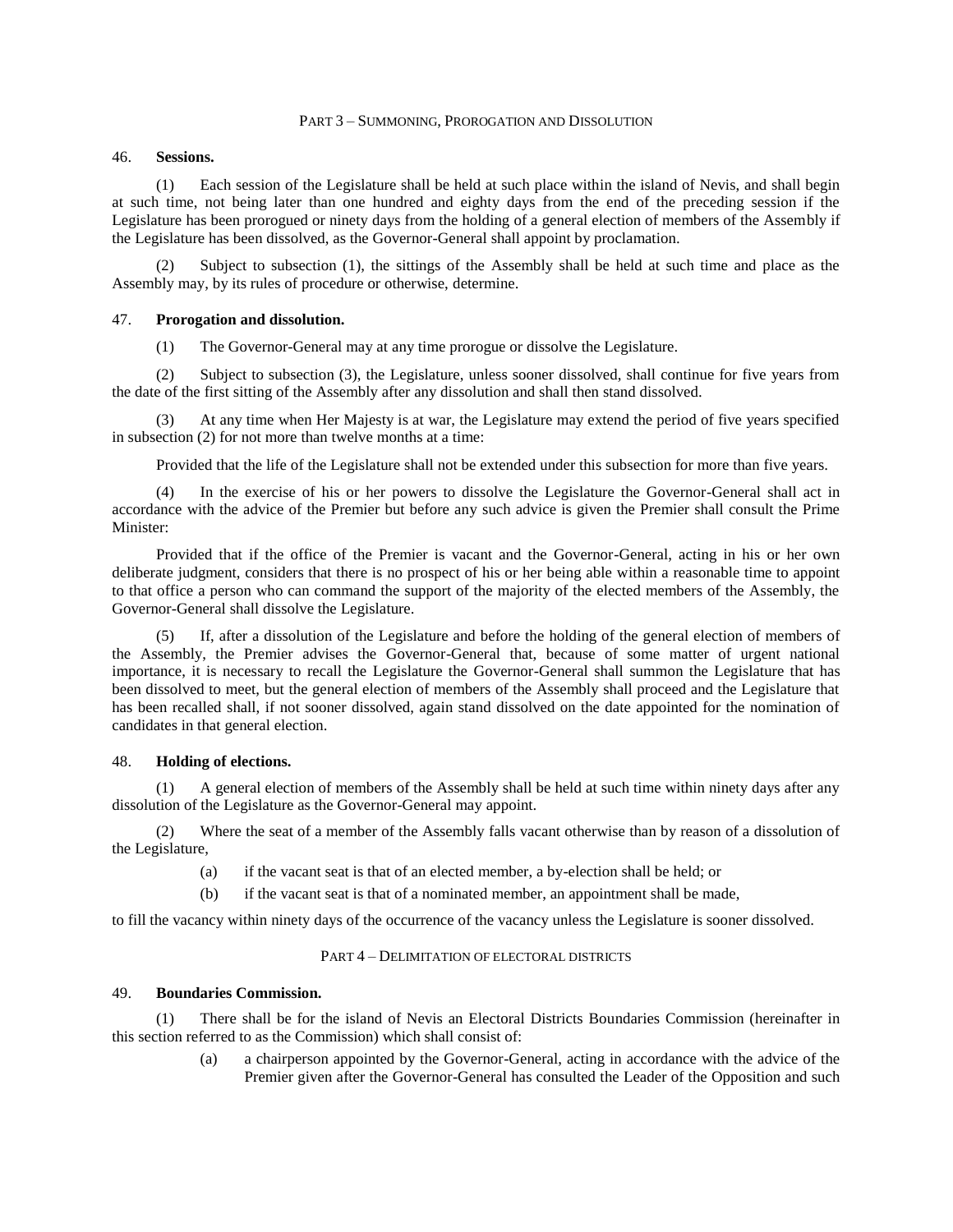other persons as the Governor-General, acting in his or her own deliberate judgment, has seen fit to consult:

- (b) two members of the Assembly appointed by the Governor-General, acting in accordance with the advice of the Premier; and
- (c) two members of the Assembly appointed by the Governor-General, acting in accordance with the advice of the Leader of the Opposition:

Provided that the chairperson shall not be a member of the Assembly or of the National Assembly.

- (2) A member of the Commission shall vacate his or her office
	- (a) at the next dissolution of the Legislature after his or her appointment;
	- (b) in the case of the chairperson, if any circumstances arise that, if he or she were not a member of the Commission, would cause him or her to be disqualified for appointment as such;
	- (c) in the case of a member other than the chairperson, if he or she ceases to be a member of the Assembly otherwise than by reason of the dissolution of the Legislature; or
	- (d) if the Governor-General, acting in accordance with the advice of the Premier given after the Governor-General has consulted the Leader of the Opposition in the case of the chairperson, in accordance with the advice of the Premier in the case of a member appointed under subsection (1)(b) or in accordance with the advice of the Leader of the Opposition in the case of a member appointed under subsection (1)(c), so directs.

(3) The Commission may regulate its own procedure and, with the consent of the Premier, may confer powers and impose duties on any public officer or on any authority of the Government for the purpose of the discharge of its functions.

The Commission may, subject to its rules of procedure, act notwithstanding any vacancy in its membership and its proceedings shall not be invalidated by the presence or participation of any person not entitled to be present at or to participate in those proceedings:

Provided that any decision of the Commission shall require the concurrence of a majority of all its members.

#### 50. **Review of boundaries of electoral districts.**

(1) The Electoral Districts Boundaries Commission (hereinafter in this section referred to as the Commission) shall, in accordance with the provisions of this section, review the number and boundaries of the electoral districts into which the island of Nevis is divided and submit to the Governor-General reports either

- (a) showing the electoral districts into which it recommends that the island of Nevis should be divided in order to give effect to the rules set out in schedule 2; or
- (b) stating that, in its opinion, no alteration is required to the existing number or boundaries of electoral districts in order to give effect to those rules.

(2) Reports under subsection (1) shall be submitted by the Commission at intervals of not less than two nor more than five years.

(3) As soon as may be after the Commission has submitted a report under subsection (1)(a), the Premier shall lay before the Assembly for its approval the draft of a proclamation by the Governor-General for giving effect, whether with or without modifications, to the recommendations contained in the report, and that draft proclamation may make provision for any matters that appear to the Premier to be incidental to or consequential upon the other provisions of the draft.

Where any draft proclamation laid before the Assembly gives effect to any recommendations of the Commission with modifications, the Premier shall lay before the Assembly together with the draft a statement of the reasons for the modifications.

If the motion for the approval of any draft proclamation laid before the Assembly under this section is rejected by the Assembly, or is withdrawn by leave of the Assembly, the Premier shall amend the draft and lay the amended draft before the Assembly.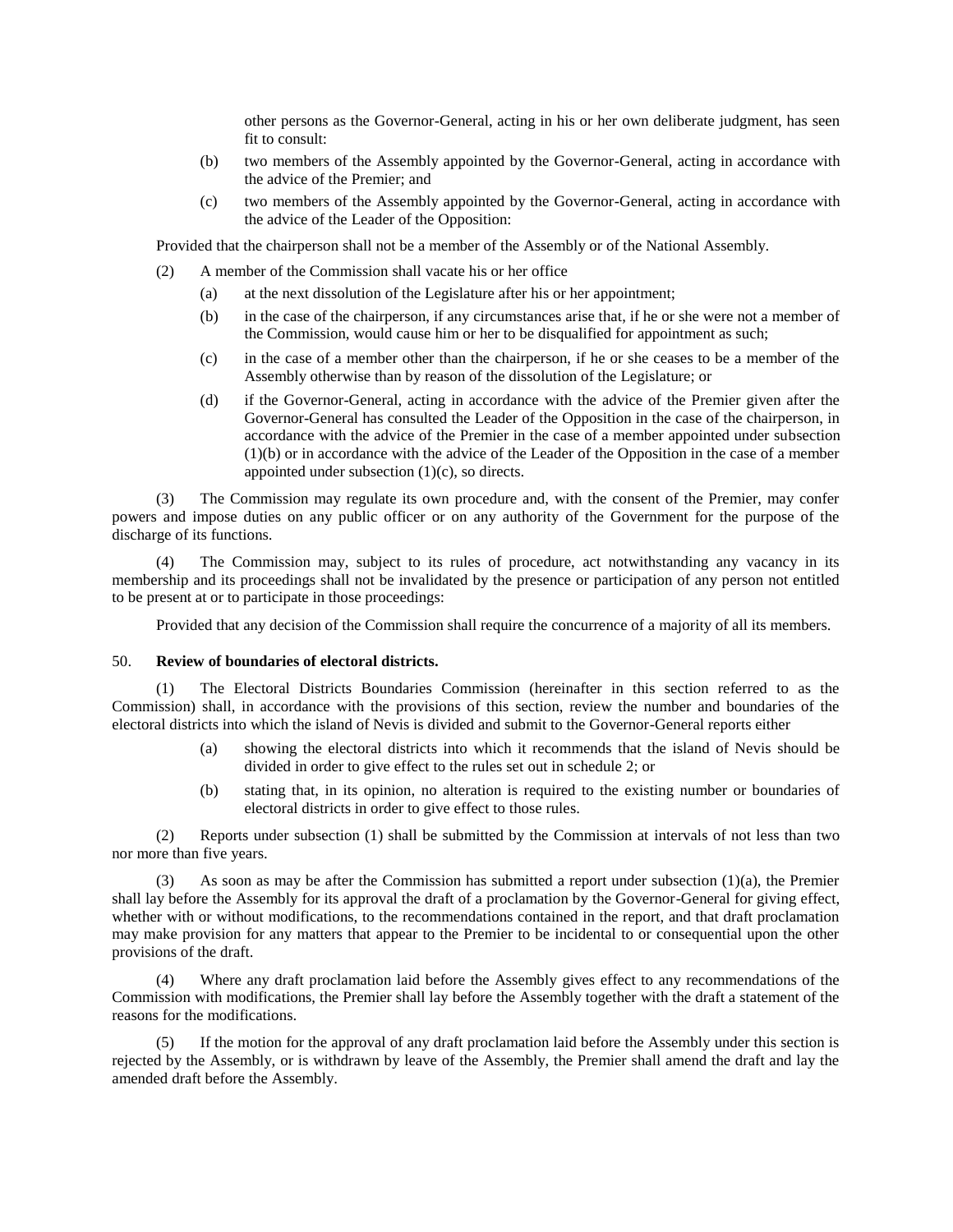(6) If any draft proclamation laid before the Assembly under this section is approved by resolution of the Assembly, the Premier shall submit it to the Governor-General who shall make a proclamation in terms of the draft; and that proclamation shall come into force upon the next dissolution of the Legislature after it is made.

The question of the validity of any proclamation by the Governor-General purporting to be made under this section and reciting that a draft thereof has been approved by resolution of the Assembly shall not be enquired into in any court of law except upon the ground that the proclamation does not give effect to rule 1 in schedule 2.

## *CHAPTER V – THE EXECUTIVE*

## 56. **Exercise of Governor-General's functions.**

(3) During any period in which there is a vacancy in the office of Leader of the Opposition by reason of the fact that no person is both qualified for appointment to that office in accordance with section 58 and willing to accept appointment or if the Governor-General, acting in his or her own deliberate judgment, considers that it is not practicable for him or her to obtain the advice of, or to consult, the Leader of the Opposition within the time within which it may be necessary for him or her to act, he or she may act without that advice and in his or her own deliberate judgment or, as the case may be, without such consultation, in the exercise of any power conferred upon him by this Constitution in respect of which it is provided that he or she shall act on the advice of, or after consultation with, the Leader of the Opposition.

## 58. **Leader of the Opposition.**

(1) There shall (except at times when no elected member of the Assembly is eligible for appointment) be a Leader of the Opposition in the Assembly who shall be appointed by the Governor-General.

Whenever there is occasion for the appointment of a Leader of the Opposition the Governor-General shall appoint the elected member of the Assembly who appears to him or her most likely to command the support of a majority of the elected members of the Assembly who do not support the Administration or, if no elected member appears to him or her to command such support, the elected member who appears to him or her to command the support of the largest single group of elected members of the Assembly who do not support the Administration:

Provided that no elected member shall be eligible for appointment unless it appears to the Governor-General that the elected member commands the support of at least one other elected member.

(3) If occasion arises to appoint a Leader of the Opposition during the period between a dissolution of the Legislature and the day on which the ensuing election of members of the Assembly is held, an appointment may be made as if the Legislature had not been dissolved.

- (4) The office of Leader of the Opposition shall become vacant
	- (a) if he or she ceases to be a member of the Assembly otherwise than by reason of a dissolution of the Legislature;
	- (b) if, when the Assembly first meets after a dissolution of the Legislature, he or she is not then an elected member of the Assembly;
	- (c) if, by virtue of section  $31(4)$ , he or she is required to cease to perform his or her functions as a member of the Assembly; or
	- (d) if he or she is removed from office by the Governor-General under the provisions of subsection (5).

(5) If it appears to the Governor-General that the Leader of the Opposition is no longer able to command the support of a majority of the elected members of the Assembly who do not support the Administration or (if no elected member appears to him or her to be able to command such support) the support of the largest single group of elected members of the Assembly who do not support the Administration, he or she shall remove the Leader of the Opposition from office.

(6) The powers of the Governor-General under this section shall be exercised by him or her in his or her own deliberate judgment.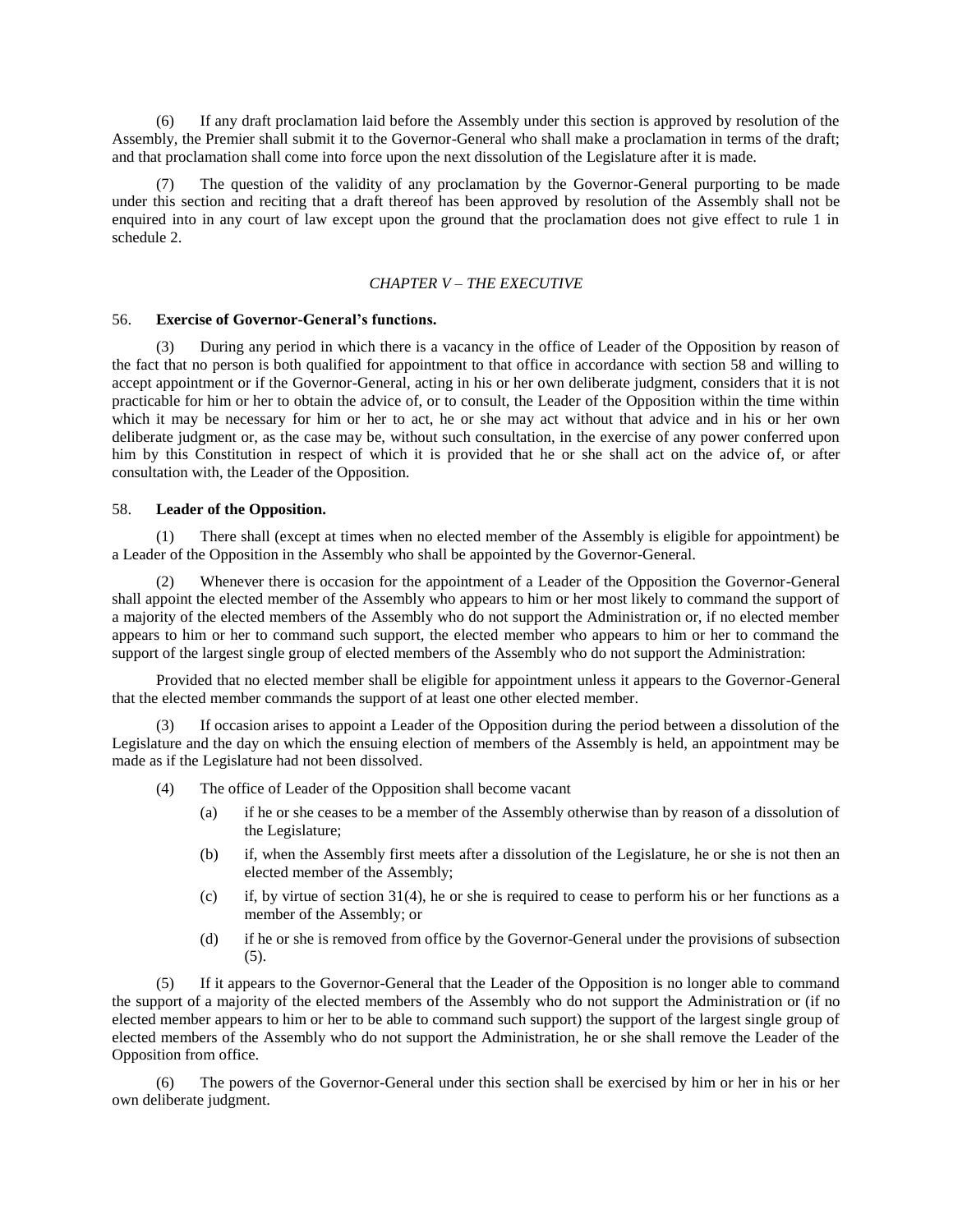## *CHAPTER VII – THE PUBLIC SERVICE*

### PART 1 – THE PUBLIC SERVICE COMMISSION

### 78. **Appointment etc. of public officers.**

(5) Before the Public Service Commission makes any recommendation in relation to the Clerk of the Nevis Island Assembly or a member of his or her staff for the purposes of subsection (1) or (2) and before any other person or authority exercises in relation to the Clerk of the Nevis Island Assembly or a member of his or her staff any power delegated to him or her under subsection (2), the Commission or that person or authority shall consult the president of the Assembly.

## PART 5 – PENSIONS

## 88. **Pensions laws and protection of pensions rights.**

(5) In this section "pensions benefits" means any pensions, compensation, gratuities or other like allowances for persons in respect of their service as members of the Assembly or for the widows, children, dependants or personal representatives in respect of such service.

## *CHAPTER XI – MISCELLANEOUS*

#### 117. **Resignations.**

(1) A member of the Assembly may resign his or her seat by writing under his or her hand addressed to the president of the Assembly and the resignation shall take effect, and the seat shall accordingly become vacant, when the writing is received, as the case may be, by

- (a) the president; or
- (b) if the office of president is vacant or the president is for any reason unable to perform the functions of his or her office and no other person is performing them, the Clerk of the Nevis Island Assembly.

(2) The president of the Assembly may resign his or her office by writing under his or her hand addressed to the Assembly and the resignation shall take effect, and the office shall accordingly become vacant, when the writing is received by the Clerk of the Nevis Island Assembly.

## **SCHEDULE 2**

(Section 50.(1))

## RULES FOR DELIMITATION OF ELECTORAL DISTRICTS

1. There shall be not less than five electoral districts in the island of Nevis.

2. All electoral districts shall contain as nearly equal numbers of inhabitants as appears to the Electoral Districts Boundaries Commission to be reasonably practicable but the Commission may depart from this rule to such extent as it considers expedient to take account of the following factors, that is to say,

- (b) the need to ensure adequate representation of sparsely populated rural areas;
- (c) the means of communication;
- (d) geographical features; and
- (e) existing administrative boundaries.

PART 2 – PROVISIONS APPLIED BY SECTION 104(4)

*CHAPTER V – THE EXECUTIVE*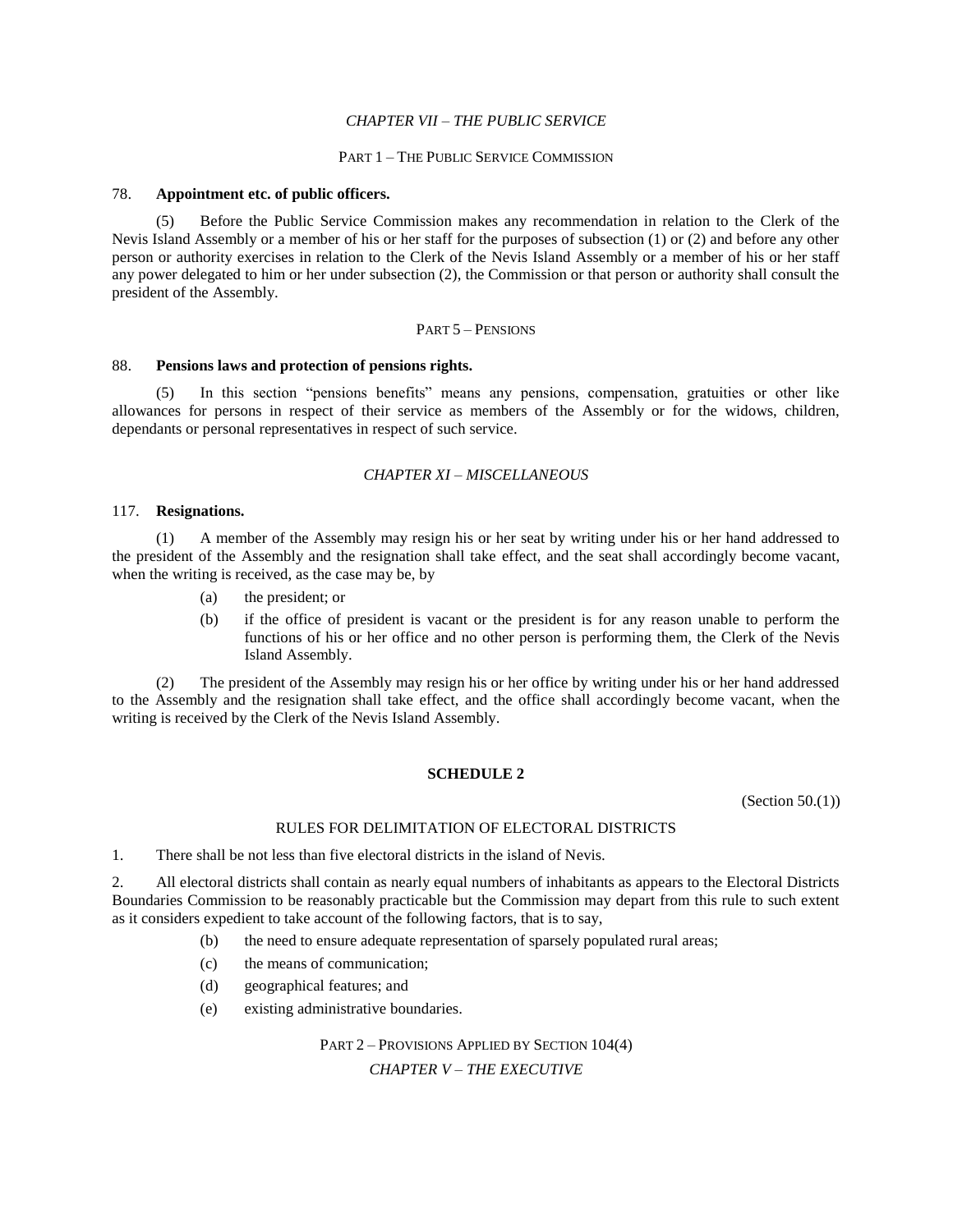## 52. **Members of the Administration.**

(5) If occasion arises for making an appointment to the office of Premier or any other member of the Administration while the Legislature is dissolved, then, notwithstanding the provisions of subsections (2) and (4), a person who was an elected member of the Assembly immediately before the dissolution may be appointed as Premier and a person who was an elected or nominated member of the Assembly immediately before the dissolution may be appointed as a member of the Administration other than the Premier.

The Governor-General shall remove the Premier from office if a resolution of no confidence in the Administration is passed by the Assembly and the Premier does not within three days either resign from his or her office or advise the Governor-General to dissolve the Legislature.

If, at any time between the holding of a general election of members of the Assembly and the first meeting of the Assembly thereafter, the Governor-General considers that in consequence of changes in the membership of the Assembly resulting from that election the Premier will not be able to command the support of the majority of the elected members of the Assembly, the Governor-General may remove the Premier from office.

- (8) The office of any Minister shall become vacant
	- (a) if the holder of the office ceases to be a member of the Assembly otherwise than by reason of the dissolution of the Legislature;
	- (b) in the case of the Premier, if, when the Assembly first meets after any dissolution of the Legislature, he or she is not then an elected member of the Assembly;
	- (c) in the case of any other member of the Administration, if, when the Assembly first meets after any dissolution of the Legislature, he or she is not then an elected or nominated member of the Assembly; or
	- (d) if, by virtue of section 31(4) of this Constitution, he or she is required to cease to perform his or her functions as a member of the Assembly.
- (9) The office of a member of the Administration other than the Premier shall become vacant
	- (a) if the Governor-General, acting in accordance with the advice of the Premier, so directs;
	- (b) if the Premier resigns from office within three days after a resolution of no confidence in the Administration has been passed by the Assembly or is removed from office under subsection (6) or (7); or
	- (c) on the appointment of any person to the office of Premier.

#### 54. **Allocation of portfolios.**

The Governor-General, acting in accordance with the advice of the Premier, may, by directions in writing, assign to the Premier or any other member of the Administration, responsibility for any business of the Administration, including the administration of any department of the Administration.

## 55. **Absence or illness of Premier.**

(1) Whenever the Premier is absent from Saint Christopher and Nevis or by reason of illness is unable to perform the functions conferred upon him or her by this Constitution, the Governor-General may authorise some other member of the Administration to perform those functions (other than the functions conferred by this section) and that member may perform those functions until his or her authority is revoked by the Governor-General.

(2) The powers of the Governor-General under this section shall be exercised by him or her in accordance with the advice of the Premier:

Provided that if the Governor-General, acting in his or her own deliberate judgment, considers that it is impracticable to obtain the advice of the Premier owing to his or her absence or illness he may exercise those powers without that advice and in his or her own deliberate judgment.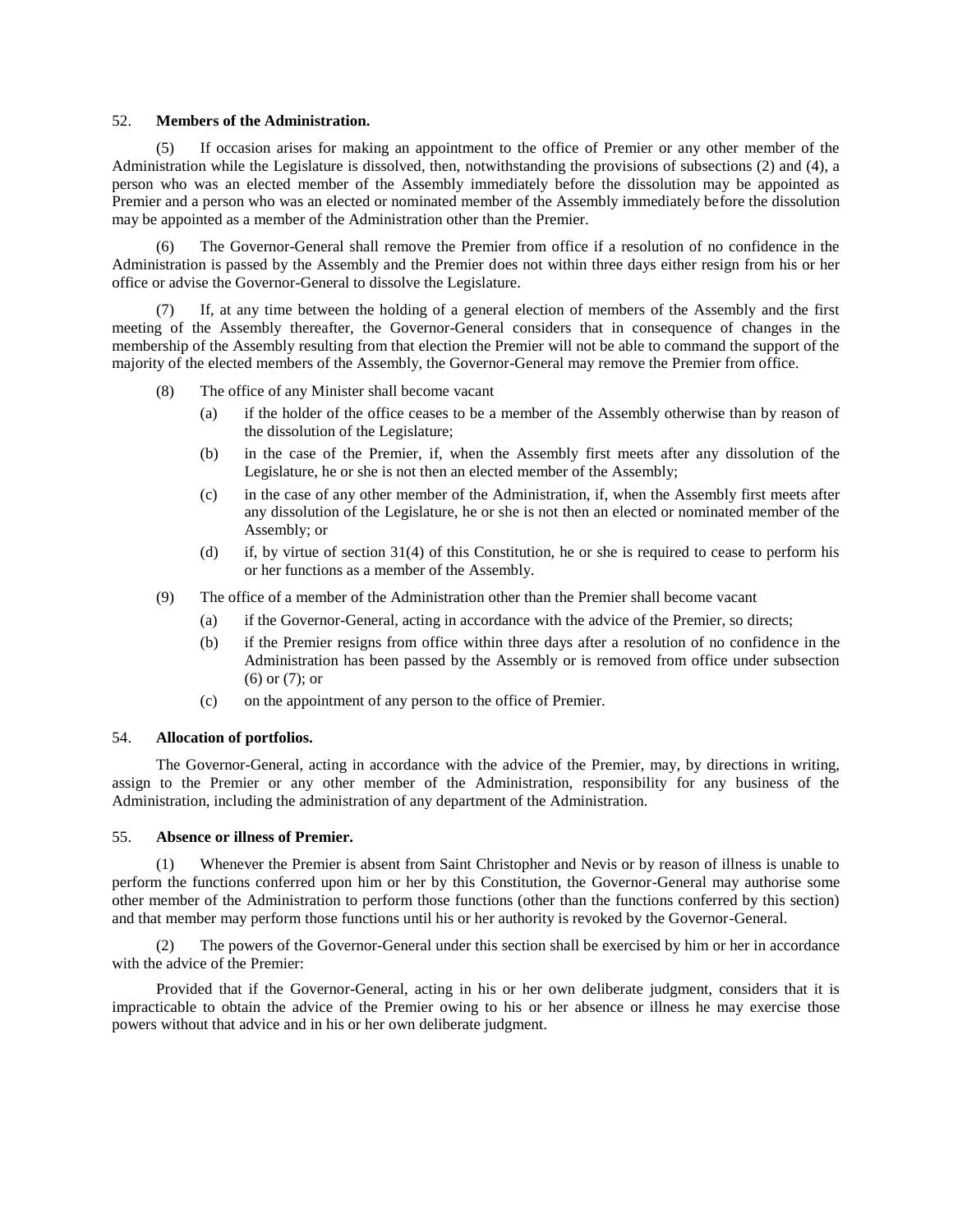## 57. **Governor-General to be kept informed.**

The Premier shall keep the Governor-General fully informed concerning the general conduct of the Administration and shall furnish the Governor-General with such information as he or she may request with respect to any particular matter for which the Administration is responsible.

## 60. **Oaths.**

A member of the Administration shall not enter upon the duties of his or her office unless he or she has taken and subscribed the oath of allegiance, the oath of office and the oath of secrecy.

### 61. **Permanent secretaries.**

Where any member of the Administration has been charged with responsibility for any department of the Administration, he or she shall exercise general direction and control over that department; and, subject to such direction and control, every department of the Administration shall be under the supervision of a permanent secretary whose office shall be a public office:

Provided that two or more departments may be placed under the supervision of one permanent secretary.

### 62. **Secretary to Administration.**

(1) There shall be a Secretary to the Administration whose office shall be a public office.

(2) The Secretary to the Administration, who shall have charge of the Administration Office, shall be responsible, in accordance with such instructions as may be given to him or her by the Premier, for arranging the business for, and keeping the minutes of, the Administration and for conveying the decisions of the Administration to the appropriate person or authority and shall have such other functions as the Premier may direct.

## PART 3 – PROVISIONS APPLIED BY SECTION 108(2)

## *CHAPTER VI – FINANCE*

## 70. **Withdrawals from Consolidated Fund or other public funds.**

- (1) No moneys shall be withdrawn from the Consolidated Fund except
	- (a) to meet expenditure that is charged upon the Fund by any law enacted by the Legislature; or
	- (b) where the issue of those moneys has been authorised by an appropriation law or by a law made in pursuance of section 72.

(2) Where any moneys are charged by any law enacted by the Legislature upon the Consolidated Fund or any other public fund of the Administration, they shall be paid out of that fund by the Administration to the person or authority to whom payment is due.

(3) No moneys shall be withdrawn from any public fund other than the Consolidated Fund unless the issue of those moneys has been authorised by or under any law.

There shall be such provision as may be made by the Legislature prescribing the manner in which withdrawals may be made from the Consolidated Fund or any other public fund of the Administration.

The investment of moneys forming part of the Consolidated Fund shall be made in such manner as may be prescribed by or under a law enacted by the Legislature.

(6) Notwithstanding subsection (1), provision may be made by or under a law enacted by the Legislature authorising withdrawals to be made from the Consolidated Fund, in such circumstances and to such extent as may be prescribed by or under a law enacted by the Legislature, for the purpose of making repayable advances.

## 71. **Authorisation of expenditure from Consolidated Fund by the appropriation law.**

(1) The member of the Administration for the time being responsible for finance shall cause to be prepared and laid before the Assembly before, or not later than sixty days after, the commencement of each financial year estimates of the revenues and expenditure of the Administration for that financial year.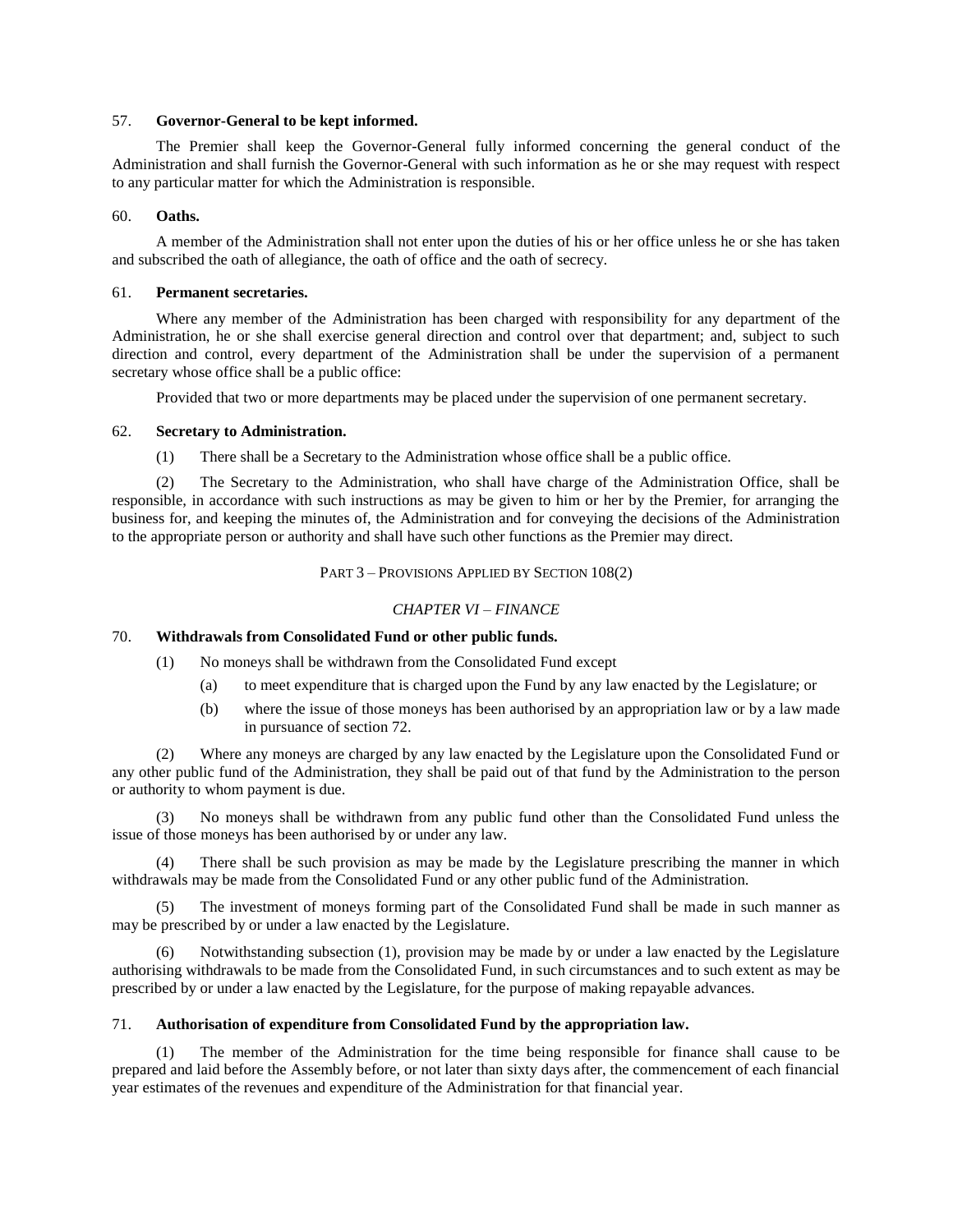(2) When the estimates of expenditure (other than expenditure charged upon the Consolidated Fund by any law enacted by the Legislature) have been approved by the Assembly, a bill, known as an appropriation bill, shall be introduced in the Assembly providing for the issue from the Consolidated Fund of the sums necessary to meet that expenditure and the appropriation of those sums, under separate votes for the several services required, to the purposes specified therein.

- (3) If in respect of any financial year it is found
	- (a) that the amount appropriated by the appropriation law to any purpose is insufficient or that a need has arisen for expenditure for a purpose to which no amount has been appropriated by that law; or
	- (b) that any moneys have been expended for any purpose in excess of the amount appropriated to that purpose by the appropriation law or for a purpose to which no amount has been appropriated by that law;

a supplementary estimate showing the sums required or spent shall be laid before the Assembly and, when the supplementary estimate has been approved by the Assembly, a supplementary appropriation bill shall be introduced in the Assembly providing for the issue of such sums from the Consolidated Fund and appropriating them to the purposes specified therein.

## 72. **Authorisation of expenditure in advance of appropriation.**

There shall be such provision as may be made by the Legislature under which, if the appropriation law in respect of any financial year has not come into operation by the beginning of that financial year, the member of the Administration for the time being responsible for finance may authorise the withdrawal of moneys from the Consolidated Fund for the purpose of meeting expenditure necessary to carry on the services of the Administration until the expiration of four months from the beginning of that financial year or the coming into operation of the law, whichever is the earlier.

## 73. **Warrants for unforeseen expenditure.**

- (1) If it appears to the member of the Administration for the time being responsible for finance that
	- (a) there is an urgent need to incur expenditure;
	- (b) no provision exists for that expenditure in any appropriation law or other law; and
	- (c) it would not be in the public interest to delay the authorisation of that expenditure until such time as a supplementary estimate can be laid before the Assembly;

the member may, by special warrant, authorise the issue from the Consolidated Fund of the moneys required to meet that expenditure:

Provided that the total sum for the time being authorised to be issued under this subsection, for which no provision has been made by an appropriation law, shall not exceed such amount as may be prescribed by the Legislature.

(2) Where in any financial year any expenditure has been authorised by special warrant under subsection (1) the member of the Administration for the time being responsible for finance shall cause a supplementary estimate relating to that expenditure to be laid before the Assembly at the first sitting of the Assembly occurring after the expiration of the fourteen days from the date of the warrant and a supplementary appropriation bill shall be introduced in the Assembly providing for the issue of the sums authorised to be spent and appropriating them to the purposes specified therein.

# 75. **Public debt.**

(1) All debt charges for which the Administration is liable shall be a charge on the Consolidated Fund.

(2) For the purposes of this section debt charges include interest, sinking fund charges, the repayment or amortization of debt and all expenditure in connection with the raising of loans on the security of the Consolidated Fund and the service and redemption of the debt created thereby.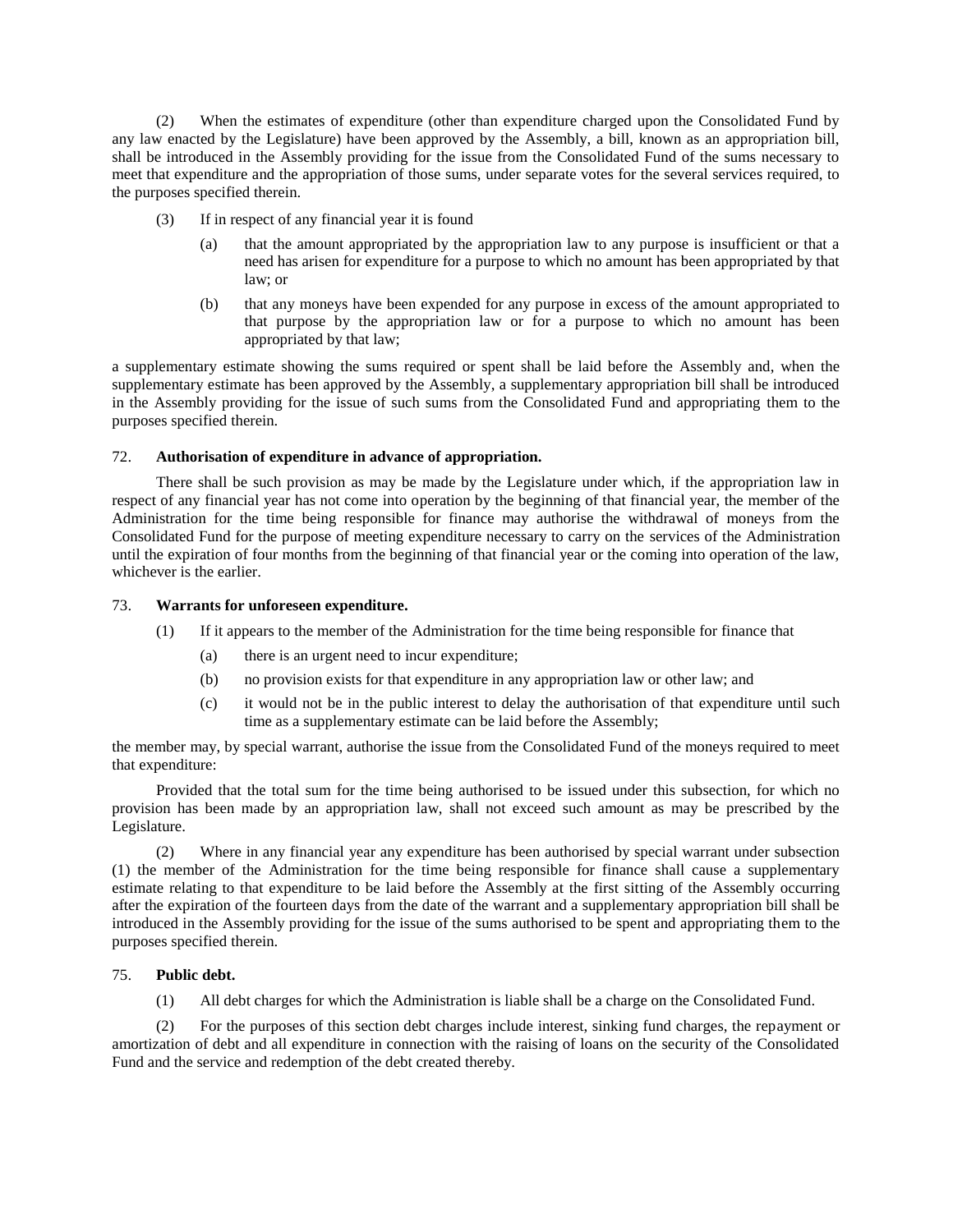## 76. **Audit of public accounts etc.**

- (2) The Director of Audit shall
	- (a) satisfy himself or herself that all moneys that have been appropriated by the Legislature and disbursed have been applied to the purposes to which they were so appropriated and that the expenditure conforms to the authority that governs it; and
	- (b) at least once in every year audit and report on the public accounts of the Administration, the accounts of all officers and authorities of the Administration and the accounts of the Clerk of the Assembly.

(3) The Director of Audit and any officer authorised by him or her shall have access to all books, records, returns, reports and other documents that in his or her opinion relate to any of the accounts referred to in subsection (2).

(4) The Director of Audit shall submit every report made by him or her in pursuance of subsection (2) to the member of the Administration for the time being responsible for finance who shall, not later than seven days after the Assembly first meets after he or she has received the report, lay it before the Assembly.

(5) If the member of the Administration fails to lay a report before the Assembly in accordance with subsection (4) the Director of Audit shall transmit copies of that report to the president of the Assembly who shall, as soon as practicable, present them to the Assembly.

(6) The Director of Audit shall exercise such other functions in relation to the accounts of the Administration or the accounts of other authorities or bodies established by law for public purposes as may be prescribed by or under any law enacted by the Legislature.

In the exercise of his or her functions under subsections  $(2)$ ,  $(3)$ ,  $(4)$  and  $(5)$ , the Director of Audit shall not be subject to the direction or control of any other person or authority.

## PART 4 – INTERPRETATION

In this schedule, unless the context otherwise requires,

"the Administration" means the Nevis Island Administration;

"the Assembly" means the Nevis Island Assembly;

"the Consolidated Fund" means the Nevis Island Consolidated Fund;

"Leader of the Opposition" means the Leader of the Opposition in the Assembly;

"the Legislature" means the Nevis Island Legislature;

## **SCHEDULE 7 TO THE CONSTITUTION**

#### SAINT CHRISTOPHER AND NEVIS CONSTITUENCY BOUNDARIES ORDER

(SRO 25 of 1983, 21 of 1988)

## 1. **Citation.**

This Order may be cited as the Saint Christopher and Nevis Constituency Boundaries Order.

## 2. **Number of Constituencies and Boundaries.**

There shall be eight (8) constituencies in the Island of Saint Christopher and three (3) constituencies in the Island of Nevis and their respective boundaries shall be as contained in the Schedule hereto.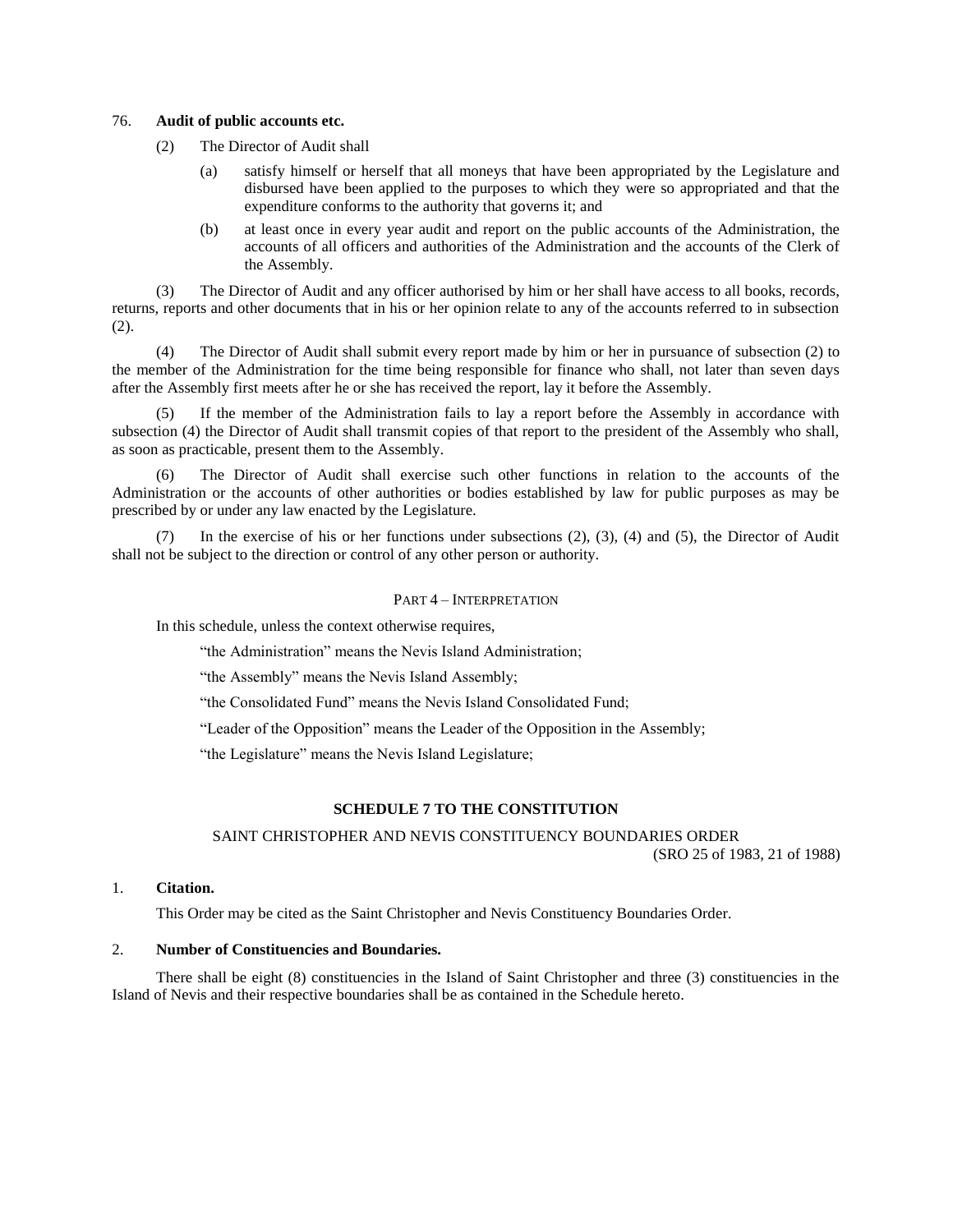### **SCHEDULE**

#### 1. **Electoral District of Saint Christopher (1).**

All that portion of the Parish of Saint George, Basseterre, including the town of Basseterre, to the east of a line running from the sea northwards through the centre of Fort Street, Victoria Road and its continuation to the Parish Boundary.

## 2. **Electoral District of Saint Christopher (2).**

All that central portion of the Parish of Saint George, Basseterre including the town of Basseterre, between a line running from the sea northwards through the centre of Fort Street, Victoria Road and its continuation to the Parish Boundary and a line running from the sea northwards through the centre of Wigley Avenue and its continuation to the Parish Boundary.

## 3. **Electoral District of Saint Christopher (3).**

All that portion of the Parish of Saint George, Basseterre, including the town of Basseterre, to the west of a line running from the sea northwards through the centre of Wigley Avenue and its continuation to the Parish Boundary, to Willits Ghaut in the Parish of Trinity Palmetto Point and its continuation to the Parish Boundary between the Parish of Trinity Palmetto Point and the Parish of Christ Church, Nichola Town.

## 4. **Electoral District of Saint Christopher (4).**

All that portion of the Parish of Trinity, Palmetto Point west of Willits Ghaut and the Parish of Saint Thomas, Middle Island.

## 5. **Electoral District of Saint Christopher (5).**

The Parish of Saint Anne, Sandy Point.

# 6. **Electoral District of Saint Christopher (6).**

The Parish of Saint Paul, Capisterre and all that portion of the Parish of Saint John, Capisterre northwest of Harris Ghaut and its continuation to the Parish Boundary between the Parish of Saint John, Capisterre and the Parish of Saint Thomas, Middle Island.

## 7. **Electoral District of Saint Christopher (7).**

All that portion of the Parish of Saint John, Capisterre, southeast of Harris Ghaut and its continuation to the Parish Boundary between the Parish of Saint John, Capisterre and the Parish of St. Thomas, Middle Island to the Parish of Christ Church Nichola Town and all that portion of the Parish of Saint Mary, Cayon West of Ottleys Ghaut from the sea to the Island Main Road and west of the road leading to Ottleys Estate from that point and the continuation of that road and the track to the Parish Boundary between the Parish of Saint Mary, Cayon and the Parish of Trinity, Palmetto Point.

*(Substituted by SRO 21/1988)*

# 8. **Electoral District of Saint Christopher (8).**

All that portion of the Parish of Saint Mary, Cayon, east of Ottleys Ghaut from the sea to the Island Main Road and east of the road leading to Ottleys Estate from that point and the continuation of that road and the track to the Parish Boundary between the Parish of Saint Mary, Cayon and the Parish of Trinity, Palmetto Point and the Parish of Saint Peter, Basseterre.

*(Substituted by SRO 21/1988)*

## 9. **Electoral District of Nevis (9).**

The Parishes of Saint John, Fig Tree and Saint Paul, Charlestown.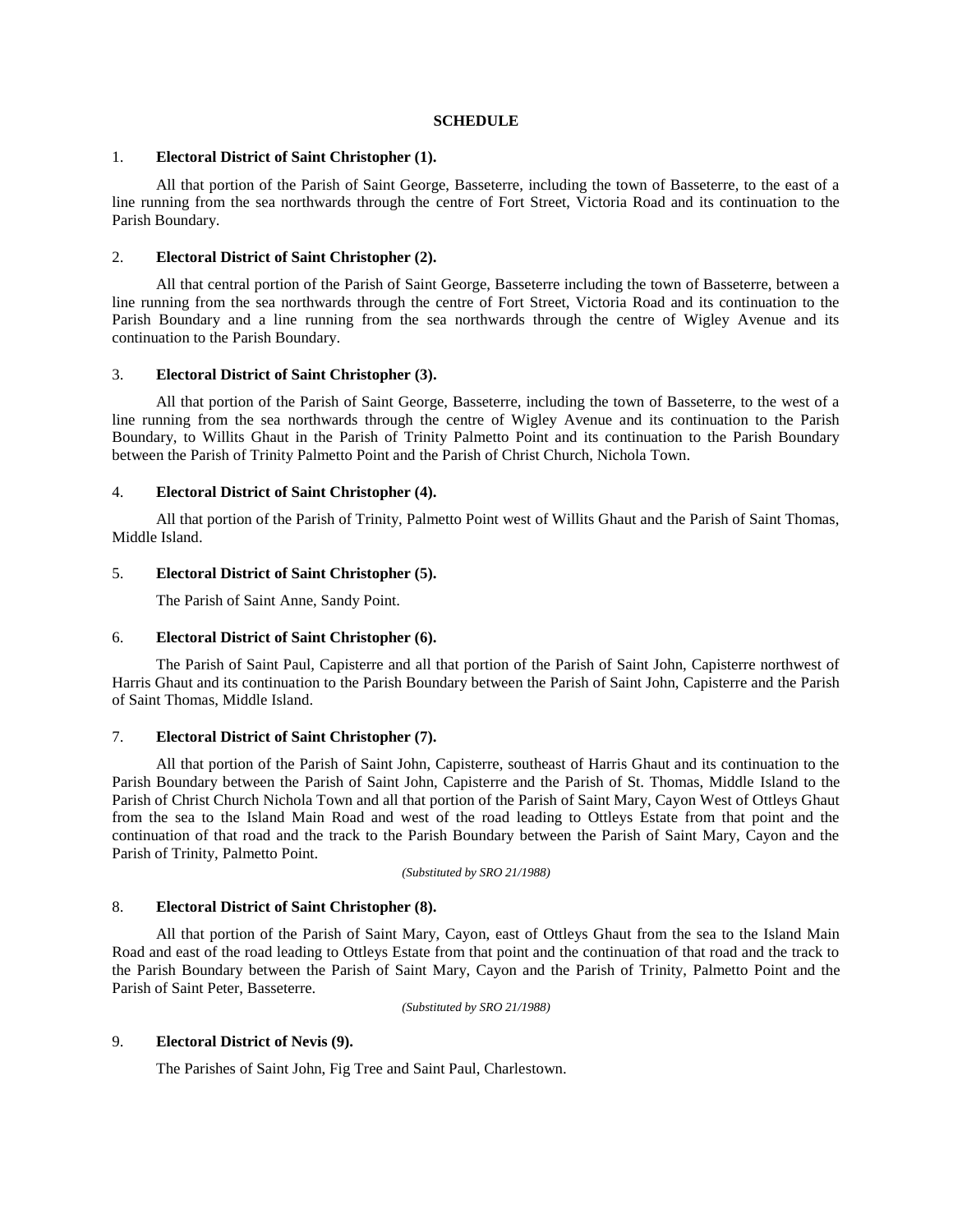## 10. **Electoral District of Nevis (10).**

The Parish of Saint George, Gingerland.

### 11. **Electoral District of Nevis (11).**

The Parishes of Saint James, Windward and Saint Thomas, Lowland.

## **SCHEDULE 8 TO THE CONSTITUTION**

(Section 77(12))

### PUBLIC SERVICE COMMISSION REGULATIONS

## 1. **Short title.**

These Regulations may be cited as the Public Service Commission Regulations.

#### 2. **Interpretation.**

In these regulations, unless the context otherwise requires,

- (a) "acting appointment" means the temporary appointment of a person or officer whether on promotion or otherwise to an office whether that office is vacant or not;
- (b) "appointment" means the placing of a person in an office in the public service including appointments on contract;
- (c) "the Commission" means the Public Service Commission instituted by section 77 of the Constitution;
- (d) "Constitution" means the Saint Christopher and Nevis Constitution Order 1983;
- (e) "member" means a member of the Commission and includes the Chairman;
- (f) "public office" means any office of emolument in the public service;
- (g) "public officer" means the holder of any public office and includes any person appointed to act in any such office;
- (h) "the public service" means the service of the Crown in a civil capacity in respect of the Government of Saint Christopher and Nevis subject to the provisions of section 119 of the Constitution;
- (i) "regulation" means one of these regulations.

#### 3. **Oath of office.**

A member of the Commission shall, upon appointment and before entering upon the duties of his or her office, take and subscribe the oath of allegiance and the oath of office in the form set out in Schedule 4 of the Constitution.

## 4. **Oath of officer of the Commission.**

The Secretary to the Commission and every other person appointed to the staff of the Commission shall, before entering upon the duties of his or her office, take and subscribe the oath set out in the Schedule to these regulations.

### 5. **Procedure and meetings.**

(1) The Commission shall meet as often as may be necessary for the purpose of performing its functions, and meetings shall be held at such times and places as the Commission shall determine.

- (2) The proceedings of the Commission shall be held in private.
- (3) Three members shall constitute a quorum.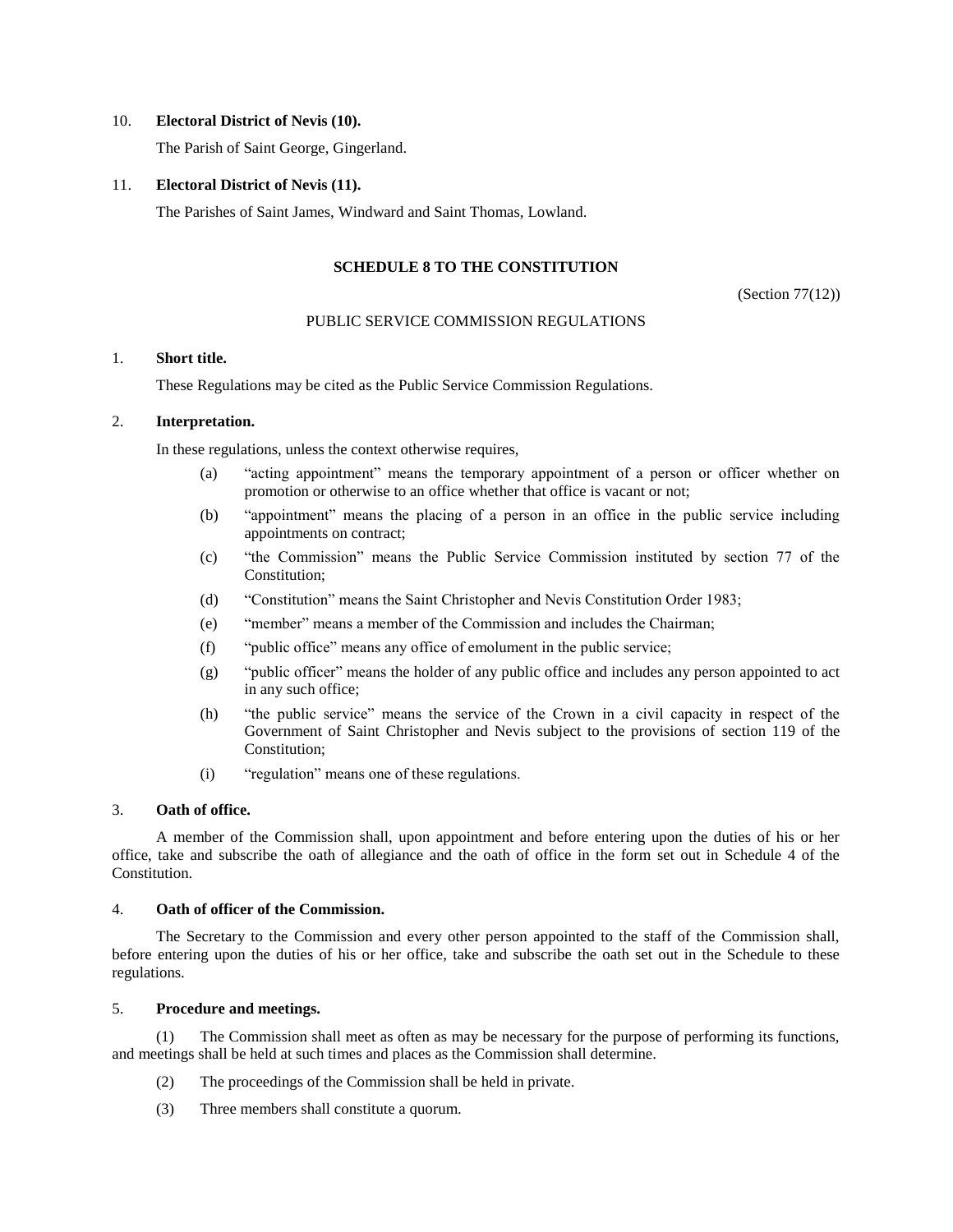(4) All decisions at a meeting of the Commission shall be by a majority of the votes of the members present and voting provided that any decision of the Commission shall require the concurrence of a majority of all its members.

(5) The Chairperson at any meeting of the Commission shall have an original vote and in the event of an equality of votes he or she shall have as well a casting vote.

## 6. **Decisions other than at a meeting.**

(1) Notwithstanding the provisions of regulation 5, decisions may also be made by the Commission without a meeting upon circulation of the relevant papers among the members or by informal discussion between any of them including the Chairperson.

Members may notify their opinions on the matter or question in writing or by telephone or word of mouth, and if in any such case a difference of opinion arises among the members or any member so requires, the matter or question shall be reserved for discussion at a meeting.

(3) Decisions made under this Regulation shall be brought up for noting at the next meeting of the Commission.

## 7. **Record of meetings and decisions.**

(1) Minutes shall be taken of all decisions arrived at a meeting or noted under regulation 6 and shall be duly confirmed at a subsequent meeting.

Any member who dissents from a decision may require that his or her dissent and reasons for dissenting be recorded in the minutes.

(3) The Commission shall furnish the Governor-General with copies of the Minutes of their meetings.

## 8. **Consultation with other persons.**

The Commission in considering any matter or question may consult with any such public officer or other person as the Commission may consider it proper and desirable so to do and may request any public officer to produce any official documents relating to that matter or question, to provide relevant information or to attend and give evidence on oath or otherwise before it.

### 9. **Principles of selection for appointments.**

(1) For the purpose of exercising its functions in relation to appointments whether substantive or acting, the Commission shall (without prejudice to its right subject to section 78 of the Constitution to consider the application of every person whether or not in the public service) consider the claims of all public officers eligible for appointment or promotion and those of suitably qualified local candidates.

(2) The Commission may interview candidates or set up Selection Boards subject to the approval of the Prime Minister in accordance with section 77.(12) of the Constitution to advise on the acceptability of candidates or may receive reports from recognised Selection Boards on potential candidates for the public service, but the Commission shall not be bound to act in accordance with any advice or recommendation contained in the Reports submitted by these Boards.

(3) The Commission shall, in respect of each candidate for first appointment, consider amongst others, the following matters:

- (a) age
- (b) character
- (c) general fitness
- (d) nationality
- (e) qualifications
- (f) any previous employment of the candidate in the public service or elsewhere.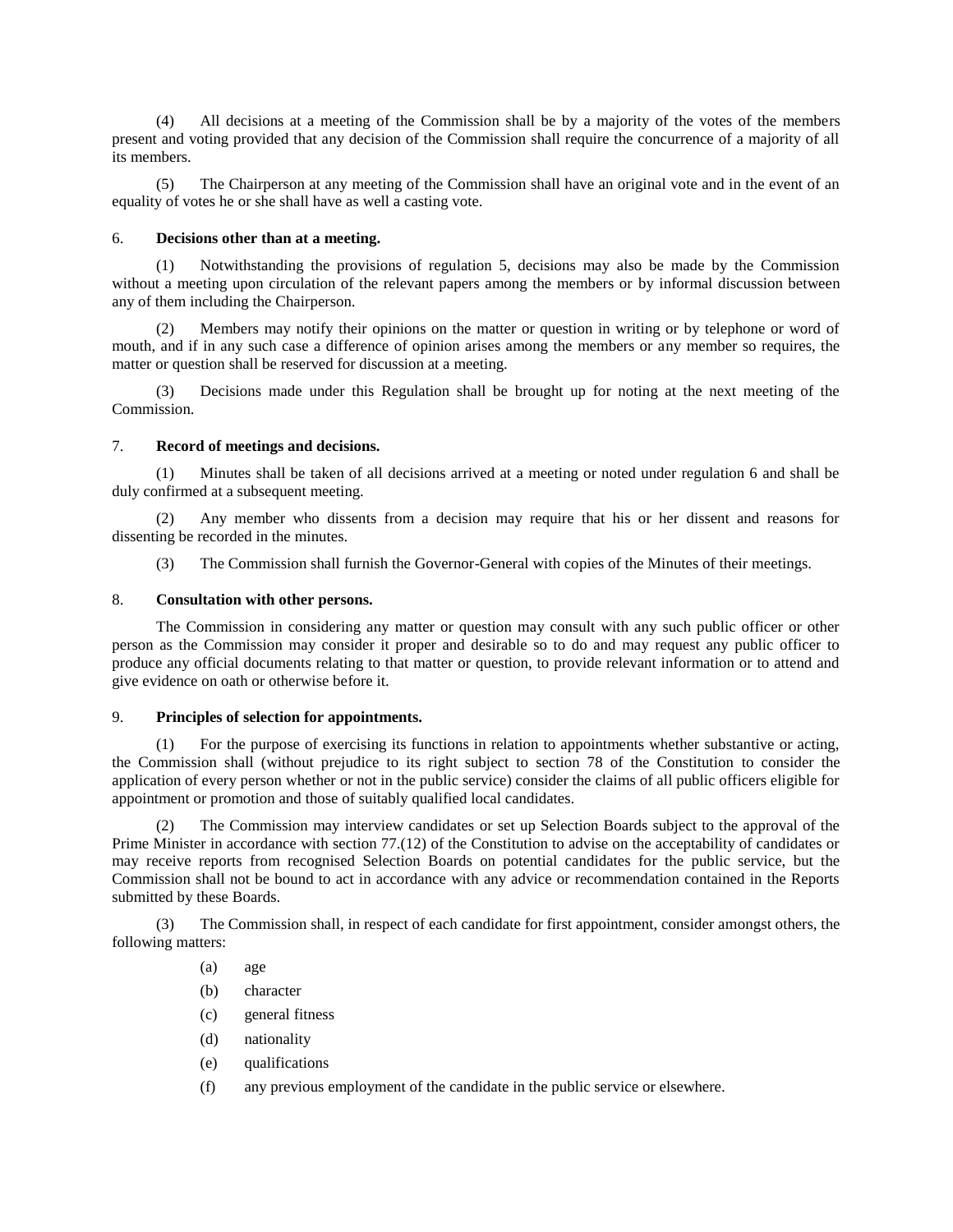## PART II – APPOINTMENTS

### 10. **Appointments on contract.**

(1) Where it becomes necessary to recruit a candidate from a territory other than St. Kitts and Nevis or where it is desirable to fill a vacancy for a limited period, the Commission may recommend that the appointment be made on contract for a specified time.

(2) Every candidate whom it is proposed to appoint on contract will be required to enter into an appropriate agreement if called upon to do so and to satisfy the Commission that he or she is likely to give regular and effective service for the period of years concerned.

### 11. **Temporary appointments.**

Without prejudice to the provisions of Regulations 9 and 12, the Commission may recommend that a temporary appointment be made whenever it is satisfied that, by reason of a shortage of qualified candidates, the admission of a candidate in a temporary capacity is justified by the needs of the public service and the candidate undertakes to do all he or she can to become qualified within a reasonable time.

### 12. **Acting appointments.**

(1) When an acting appointment falls to be made otherwise than as a prelude to a substantive appointment, the Commission may, as a general rule, recommend the senior officer in the Ministry or Department eligible for that acting appointment but whoever is recommended will be required to assume and discharge the duties and responsibilities of the post to which he or she is appointed to act.

Where an acting appointment falls to be made as a prelude to a substantive appointment the Commission shall, as a general rule, follow the same principles and procedure applicable to selection for promotion as stated in Regulation 13.

## PART III – PROMOTION

## 13. **Consideration for promotion by the Commission.**

(1) In considering the eligibility of officers for promotion, the Commission shall take into account the seniority, experience, educational qualifications, merit and ability, together with the relative efficiency of the officers concerned, and, in the event of parity of assessments shall give consideration to their relative seniority in making the final recommendation for promotion to the vacancy.

- (2) The Commission shall attach greater weight to
	- (a) seniority when it reflects experience of value for the higher post and where promotion is to an office that involves work of a routine nature;
	- (b) merit, ability and performance on the job where promotion is to an office that involves work of a progressively greater and higher responsibility and initiative than is required for an office specified in sub-paragraph (a).

(3) In the exercise of its functions under sub-regulations (1) and (2) the Commission shall take into account, with respect to each officer,

- (a) his or her general fitness;
- (b) the position of his or her name on the seniority list;
- (c) any special qualifications;
- (d) any special courses of training that he or she may have successfully completed (whether at the expense of Government or otherwise);
- (e) a description of the work he or she has done and an assessment of his or her performance in carrying it out;
- (f) any letters of commendation or special reports in respect of any special work done by the officer;
- (g) the duties of the office for which he or she is a candidate;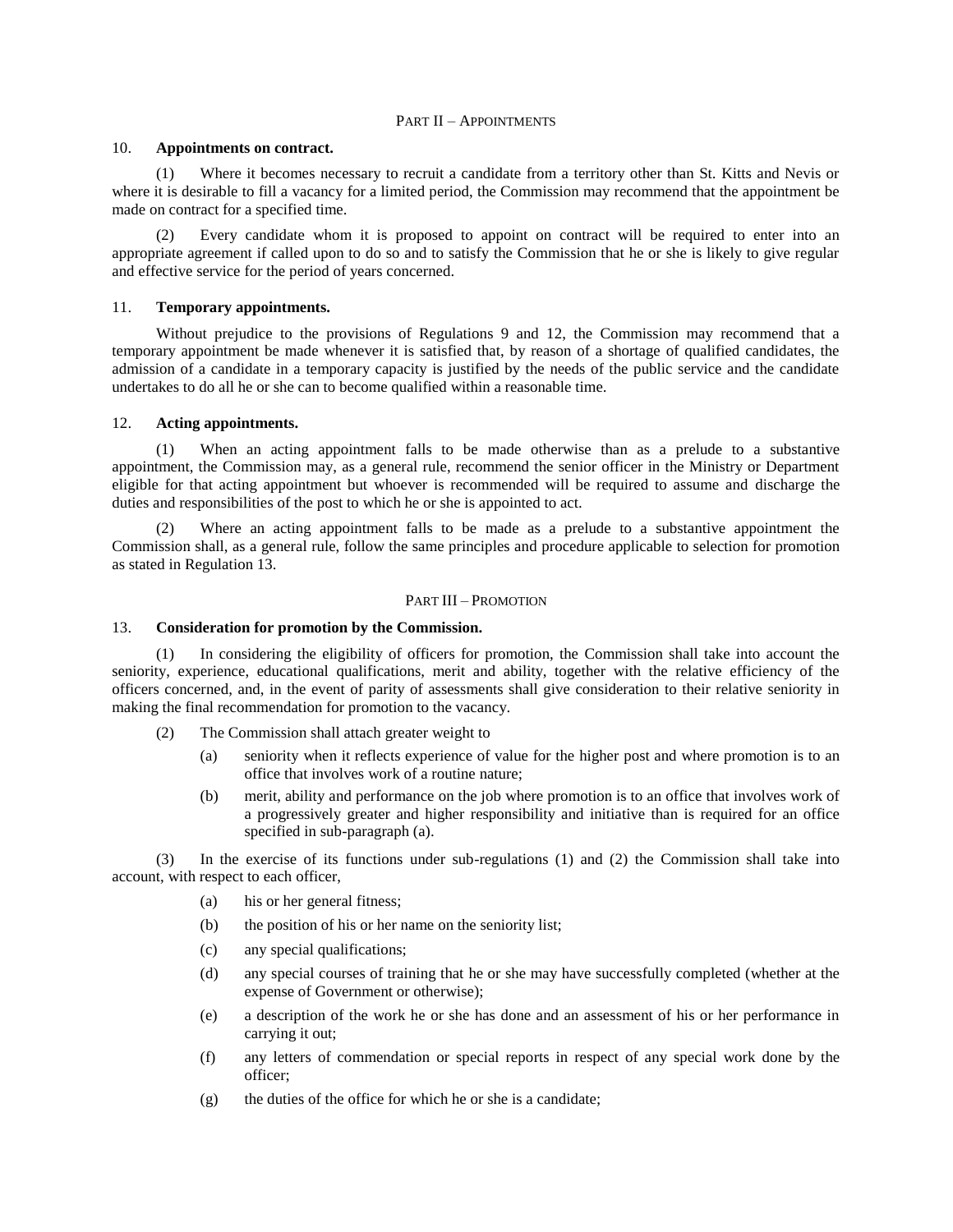- (h) his or her annual confidential reports and any other documents for which the Commission may call;
- (i) his or her devotion to duty;
- (j) any specific recommendation of the Permanent Secretary for filling the particular office.

(4) In addition to the requirements prescribed in sub-regulations (1), (2) and (3), the Commission will consider any specifications that may be required for appointment to the particular office.

The Commission may, at its discretion, summon for interview any of the candidates short-listed for promotion or alternatively the Commission may set up a promotion board subject to the approval of the Prime Minister in accordance with section 77(12) of the Constitution for the purpose but the Commission shall not be bound to act in accordance with any advice or recommendation contained in their report.

(6) A candidate's performance before the Commission or before a promotion board, as the case may be, shall not be the decisive factor in determining fitness for promotion, and the primary purpose of the interview shall be to produce a fair and uniform judgement of each candidate's promise and potentiality primarily based on their superior officers' assessments of their performance in their respective jobs.

(7) No appointment on promotion may be made before the Commission has determined the suitability of the candidates concerned.

## 14. **Transfers.**

(1) The Commission shall recommend the transfer of a public officer whenever it is in the best interest of the public service to do so and under the procedure for promotion where an increase in emoluments is involved and under the procedure for appointments where there is no immediate increase in emoluments.

(2) The underlying principle will be the effective deployment of staff to meet the needs of the Service and their unimpeded movement from one kind of work to another.

## 15. **Meaning of promotion.**

For purposes of this Part, promotion includes

- (a) a conferment upon a person in the public service of a public office to which is attached a higher salary;
- (b) a higher salary scale than that attached to the public office to which he or she was last substantively appointed;

## PART IV – PROBATIONARY SERVICE, RESIGNATIONS, RETIREMENTS AND TERMINATION OF APPOINTMENTS

## 16. **Probationary service.**

(1) On first appointment to the public service or on promotion in the service from a non-pensionable to a pensionable office, an officer shall normally be required to serve a probationary period of two years without prejudice to the rights of the Commission to determine the period of probation to be served.

(2) When the Commission is satisfied that the work and conduct of a public officer on probation have been of a standard to justify confirmation in a pensionable office, the Commission, at the expiration of that public officer's probationary appointment, shall recommend the confirmation of his or her appointment with effect from the date of his or her entering upon the duties of his or her post.

If the Commission is not satisfied that the work and conduct of an officer on probation have been satisfactory, the Commission may extend the period of probation for a further term.

(4) Notwithstanding the provisions of these Regulations, the Commission may at any time before the appointment is confirmed and without any reason being given recommend that an appointment on probation be terminated.

(5) The Commission shall recommend in each case where the probationary appointment of an officer is terminated whether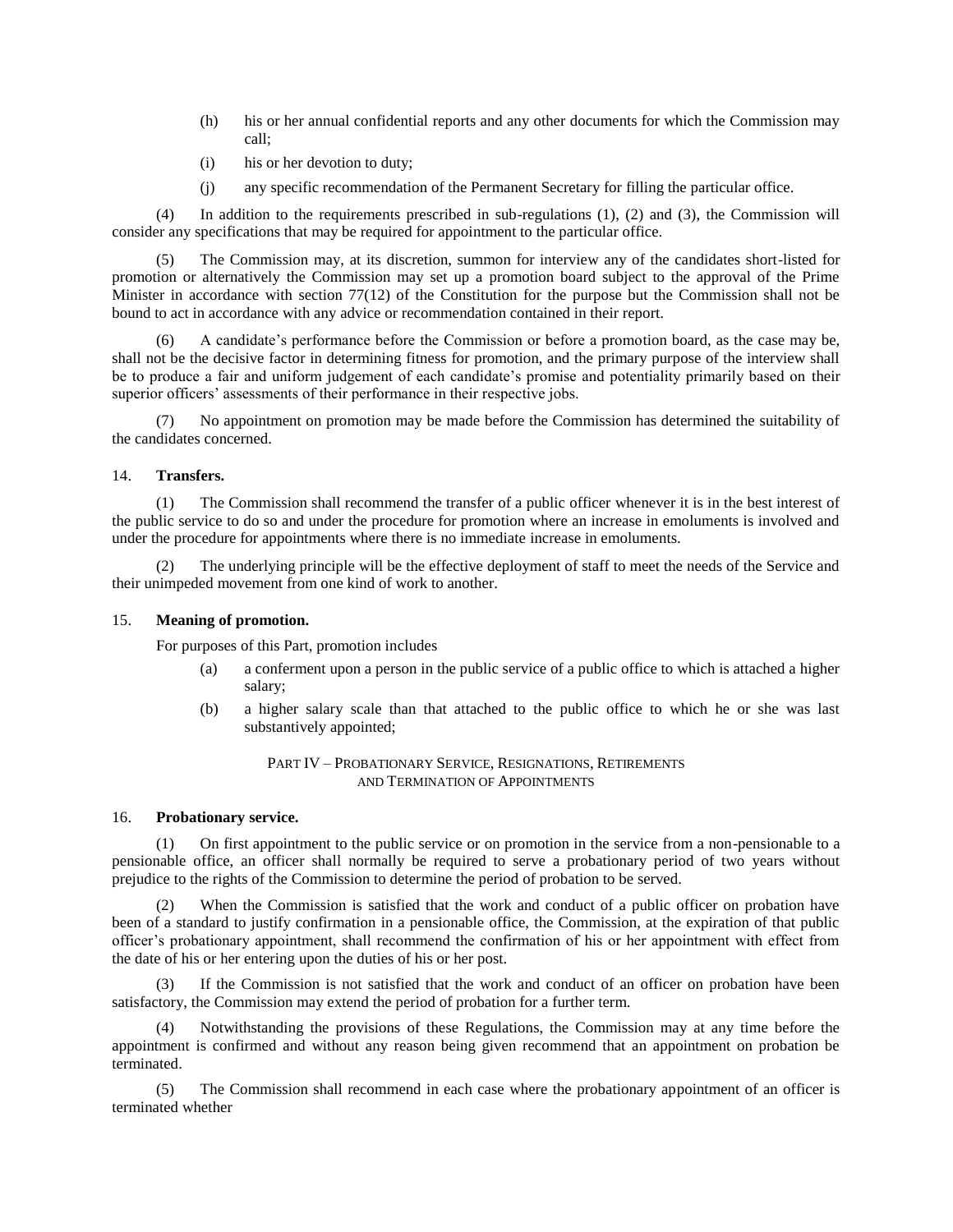- (a) due notice shall be given;
- (b) termination should be immediately effective with one month's salary paid in lieu of notice; or
- (c) termination should be immediately effective and without payment of salary in lieu of notice.

## 17. **Non-infringement of powers of the Commission.**

The Permanent Secretary or Head of Departments shall ensure that no payment shall be made out of public funds in respect of any matter requiring the approval of the Governor-General acting in accordance with the recommendation of the Commission.

### 18. **Resignations.**

(1) An officer who wishes to resign shall give the Commission notice in writing of his or her intention at least one month before the date on which he or she wishes to relinquish his or her appointment but the Commission may waive the requirement of notice in whole or in part if it thinks fit.

Notwithstanding any regulation relating to the non-forfeiture of leave, an officer who fails, without reasonable cause, to comply with sub-regulation (1) may forfeit all leave and the benefits and privileges accruing to him or her in respect of leave.

An officer is not entitled to withdraw his or her notice of resignation before the resignation becomes effective, but the Commission may accept the withdrawal of the resignation if requested in writing at any time before the effective date of the resignation.

### 19. **Abandonment.**

An officer who is absent from duty without leave for a period of seven days may be deemed by the Commission to have abandoned his or her office and thereupon the office becomes vacant and the officer ceases to be an officer.

## 20. **Reasons for termination of appointments.**

(1) The services of an officer may be terminated for the reasons stated in sub-regulations (2), (3) and (4).

- (2) Where the officer holds a pensionable appointment,
	- (a) on dismissal or removal in consequence of disciplinary proceedings;
	- (b) on compulsory retirement;
	- (c) on voluntary retirement;
	- (d) on the exercise of the option by an officer to retire after 25 years pensionable service (this is a two-way option);
	- (e) on retirement for medical reasons;
	- (f) on retirement in the public interest;
	- (g) on resignation without benefits payable under any enactment providing for the grant of pensions, gratuities, or compensation;
	- (h) on marriage in the case of a female officer (this is a two-way option);
	- (i) on the abolition of office;
	- (j) on redundancy;
	- (k) for irregularity of attendance.
- (3) Where the officer holds a temporary appointment,
	- (a) on the expiry or other termination of an appointment made for a specified period;
	- (b) where the office itself is of a temporary nature and is no longer necessary;
	- (c) on the termination of appointment in the case of an officer on probation;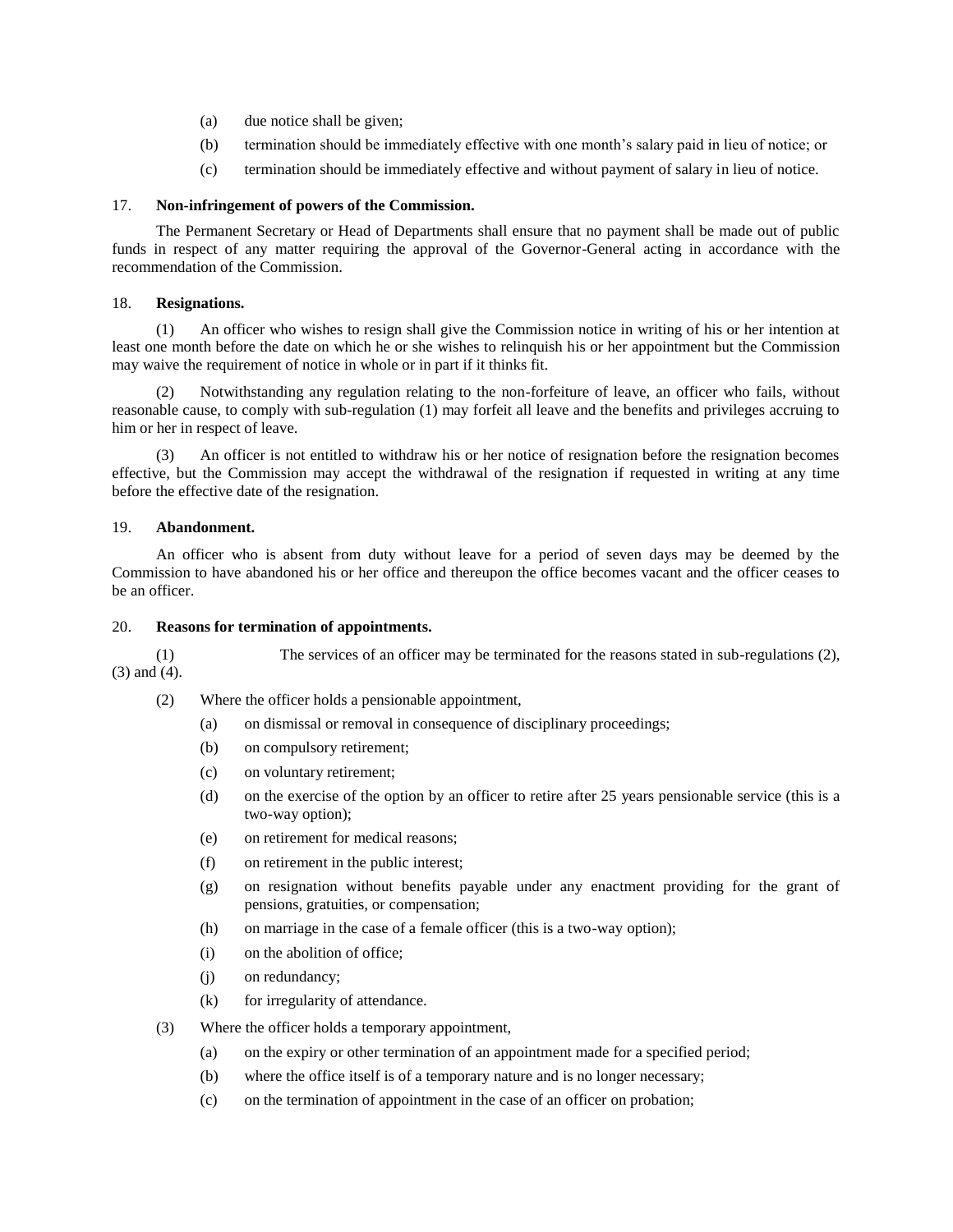- (d) on the termination of an appointment in the case of an officer holding a non-pensionable office with no service in a pensionable office;
- (e) on dismissal on removal in consequence of disciplinary proceedings;
- (f) ill-health.

(4) Where the officer is on contract, his or her services shall be terminated in accordance with the terms of the contract.

## 21. **Rules of natural justice to guide Commission.**

In exercising its functions under Regulation 20, the Commission shall be guided by the rules of natural justice and its recommendations will depend on the circumstances of each particular case.

(2) Any officer whose performance is falling below the standard which is required of his or her grade should be properly informed of his or her weakness in writing or otherwise and should be given time, opportunity and encouragement to put matters right, and, if his or her work remains below acceptable standards, a more formal warning should be given to the effect that the matter would be referred to the Commission, and the warning should be confirmed in writing.

(3) The Commission shall determine what procedure should be brought into operation.

(4) If the Commission recommends that the officer should be retired the Commission will consider what period of notice would be appropriate in each case and shall recommend accordingly.

Any public officer under notice of dismissal or premature retirement, may appeal if he or she considers that he or she is being unfairly treated to the Public Service Board of Appeal within 28 days of receiving notice of the decision.

## PART V – CONDUCT AND DISCIPLINE

### 22. **Disciplinary penalties.**

The Commission may recommend that one or other of the following disciplinary penalties be imposed upon a public officer in respect of charges laid against him or her for misconduct

- (a) formal reprimand;
- (b) stoppage of future increment, or forfeiture of an increment or increments already earned;
- (c) monetary payments, either by way of fine, or by way of restitution (in whole or in part) of loss or damage caused by the offender;
- (d) compulsory resignation;
- (e) disciplinary transfer to another locality, in which case the offender may be required to meet his or her own removal expenses;
- (f) suspension with loss of pay;
- (g) down-grading, including removal from a post attracting additional pay or allowances;
- (h) dismissal without pension or gratuity.

## 23. **Serious disciplinary cases.**

(1) Subject to the rights and powers of the Director of Public Prosecutions where charges are preferred against a public officer which although so serious that they may lead to the dismissal of the offender but are not of a criminal nature, the charges will be dealt with on a disciplinary basis.

(2) In these cases the Commission shall set up a Committee of Inquiry whose functions will be, amongst others, to ascertain the facts, sift the evidence and report its conclusions to the Commission, but the appropriate penalty will rest with the Commission.

(3) In exercising its functions the Committee of Inquiry will be, guided by the rules of natural justice.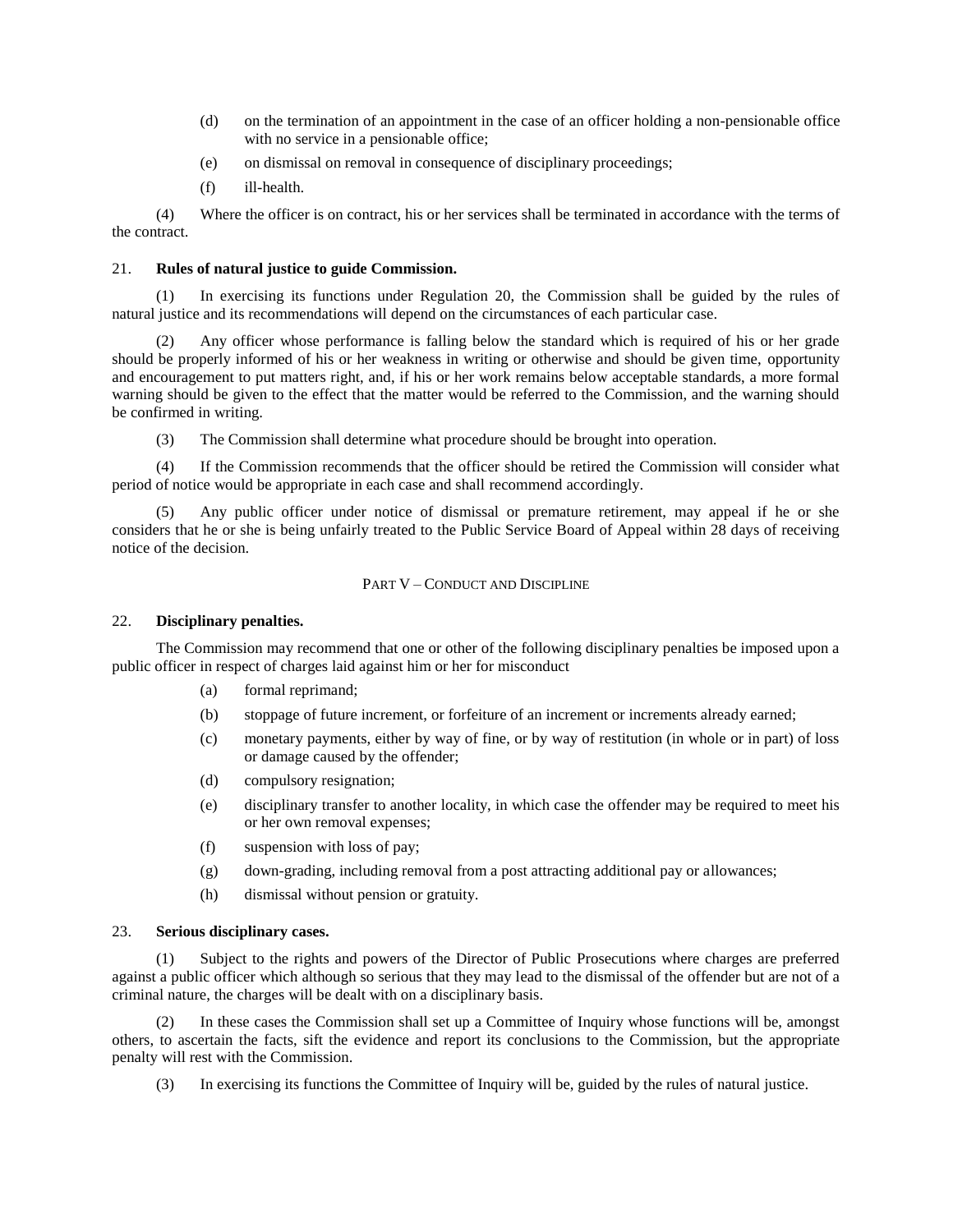(4) Where the Commission is satisfied that the officer concerned has been guilty of misconduct which is not sufficiently serious to warrant dismissal, the Commission may nonetheless refer the case to a Committee of Inquiry for investigation as in sub-regulations (1), (2) and (3) above, but the Commission will dispense with this procedure wherever it decides in its discretion to recommend a penalty no more severe than stoppage of increment.

- (5) The Commission shall recommend in each case of dismissal whether
	- (a) due notice should be given;
	- (b) dismissal should be immediately effective with salary paid in lieu of notice; or
	- (c) dismissal should be immediately effective without payment of salary in lieu of notice.
- (6) For the purposes of this Part, 'misconduct' includes any conduct when an officer
	- (a) is persistently unpunctual;
	- (b) wilfully disobeys or disregards any lawful order made or given by any person having authority to make or give the order;
	- (c) is drunk on duty;
	- (d) is inefficient or incompetent through causes which appear to be within his or her own control;
	- (e) is found guilty of any immoral or obscene or disorderly conduct in office;
	- (f) performs his or her duties in negligent manner; or
	- (g) having made or subscribed an oath or affirmation for the purposes of his or her office does or says anything in violation of that oath or affirmation;
	- (h) uses, without the consent given personally, of the Permanent Secretary or Head of Department, any property or facilities provided for the purposes of the service of which he or she is a member for some purpose not connected with his or her official duties;
	- (i) engages in any gainful occupation outside the service of which he or she is a member without the consent of the Commission;
	- (j) is convicted of any criminal charge involving dishonesty, fraud, moral turpitude or is convicted of a criminal charge and sentenced to imprisonment without the option of a fine;
	- (k) writes letters to the press, publishes books or articles or circulates leaflets setting forth his or her views on matters of national or local party political controversy;
	- (l) speaks in public on matters of party political controversy or speaks at political meetings or heckles at such meetings;
	- (m) participates in the meetings of any party political organisation while on duty, while on official business or while wearing official uniforms.

(7) An officer found guilty of misconduct shall be liable to such punishment as is prescribed by regulation 21 or by any other regulation.

### 24. **Suspension from duty.**

(1) Aside from suspension as a disciplinary penalty as listed in regulation 21 an officer may be interdicted or suspended from duty as a necessary precaution while inquiries are being made into an offence or while a prosecution is pending, and suspension will normally be imposed only where a serious charge is supported by strong "*prima facie*" evidence.

(2) Notwithstanding the provisions of sub-regulation (1), an officer may at any time be suspended from duty if, in the opinion of the Commission, that course is desirable in the public interest in consequence of the officer being arrested or having civil or criminal proceedings or charges of irregularity or misconduct brought or made against him or her.

Where an officer is suspended his or her remuneration in respect of any period of suspension may, if the Commission shall so decide, be withheld wholly or in part so long as such suspension continues.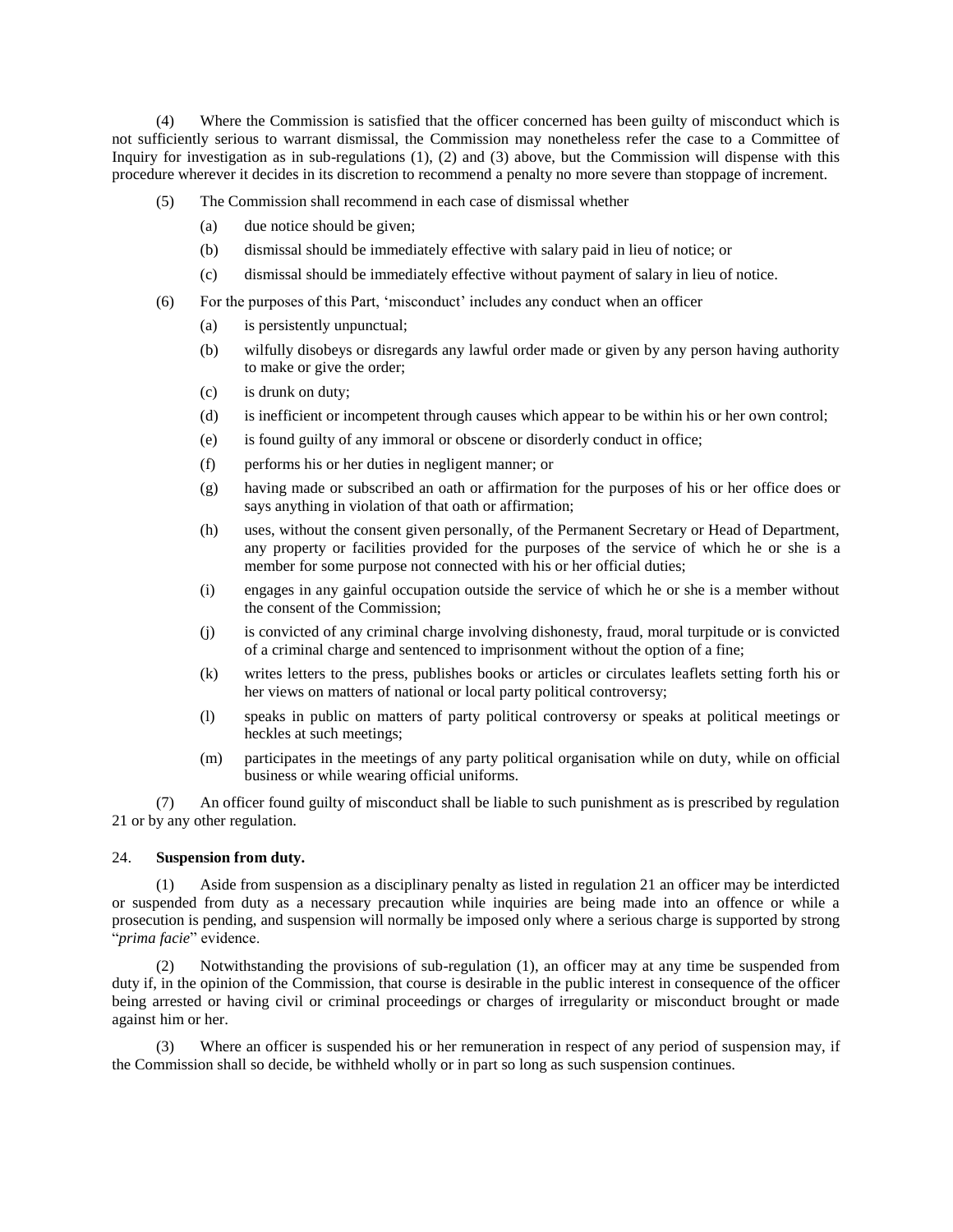(4) On the termination of the period of suspension, whether by dismissal or reinstatement of the officer, his or her remuneration in respect of the period may, if the Commission shall so determine after consideration of the whole of the circumstances of the case, be forfeited wholly or in part.

#### PART VI – MISCELLANEOUS

#### 25. **Re-employment of Public Officers.**

(1) Where, in the public interest, it is proposed to retain beyond the age of 55 an officer serving in an office to which promotions are made, the Commission may extend the service of the officer, subject to medical fitness, from year to year up to the maximum of sixty years.

Subject to the provisions of sub-regulation  $(1)$ , the Commission shall not recommend an officer who retires on pension from an office to which promotions are made for re-employment to the same office or grade unless the Commission is satisfied that there is a severe dearth of suitable persons to fill the vacancy.

#### 26. **Discretionary powers of the Commission.**

Nothing in these regulations or recommendations contained therein shall have the effect of curtailing the discretionary powers conferred upon the Commission by section 77.(12) of the Constitution.

# **SCHEDULE TO THE REGULATIONS**

(Regulation 4)

#### **FORM 1**

## OATH OR AFFIRMATION OF SECRETARY AND OTHER OFFICERS OF THE COMMISSION

I ............................................................................ do swear (or solemnly affirm) that I will not directly reveal to any unauthorised person or persons or otherwise than in the course of duty any information in connection with the business of the Commission which may come to my knowledge in the course of my duties as ...................................................../ ........................................................ / ............................................................. to the Commission.

So help me God! SWORN/DECLARED before me this ………………… day of ……………………, 20 ………

## **SCHEDULE 9 TO THE CONSTITUTION**

(Section 87(5))

#### PUBLIC SERVICE BOARD OF APPEAL REGULATIONS

## 1. **Citation.**

These Regulations may be cited as the Public Service Board of Appeal Regulations,

#### 2. **Interpretation.**

In these Regulations,

- "appellant" means the person bringing an appeal under subsection (2) of section 87 of the Constitution;
- "Board" means the Public Service Board of Appeal established under subsection (1) of section 86 of the Constitution;

"respondent" means, as the case may be,

(a) the Public Service Commission established under subsection (1) of section 77 of the Constitution; or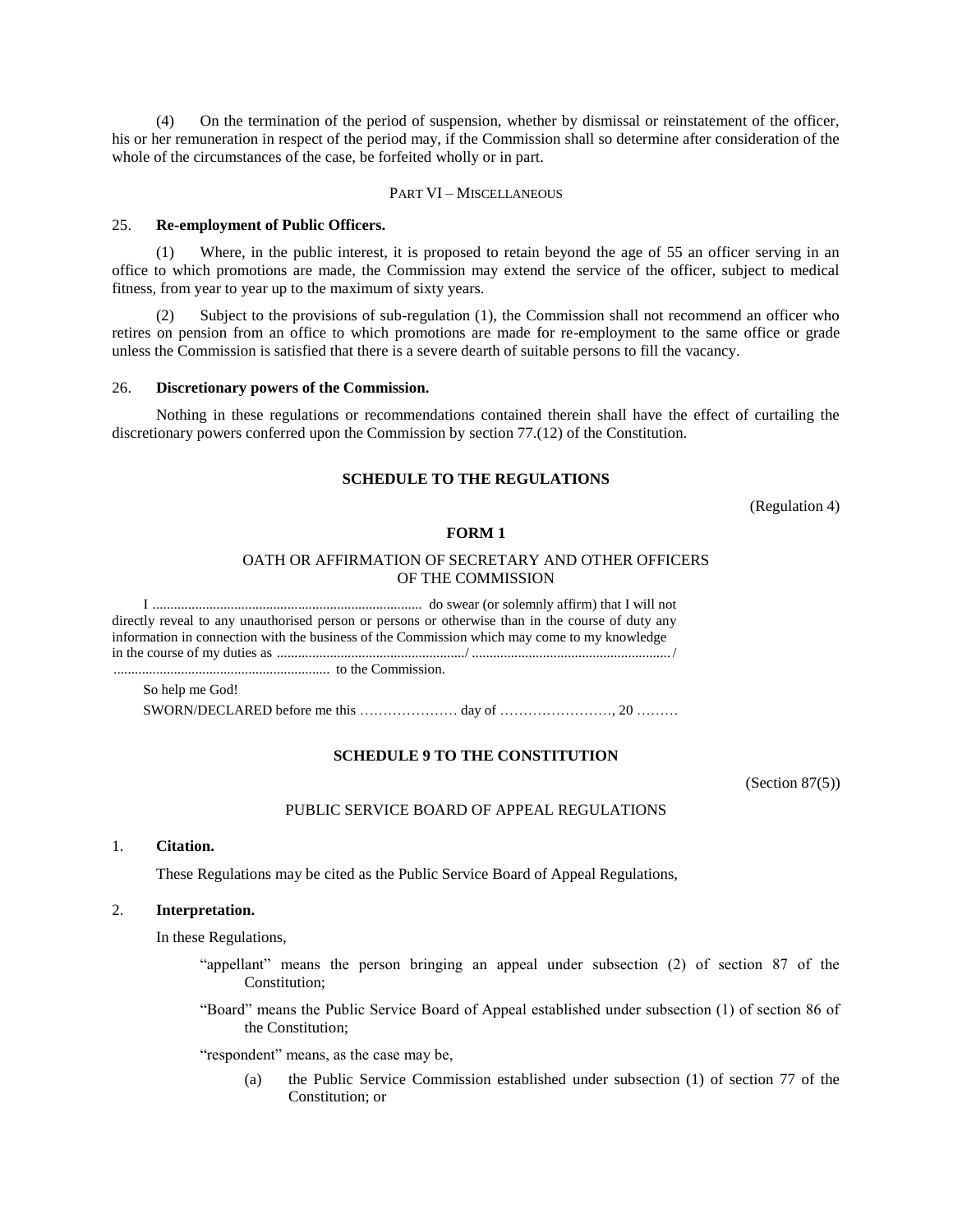(b) the Police Service Commission established under subsection (1) of section 84 of the Constitution,

and includes any person to whom their respective powers have been delegated;

"secretary" means the secretary to the Board.

## 3. **Meetings and procedure of Board.**

- (1) The Board shall meet whenever it may be necessary for the performance of its functions.
- (2) A meeting shall be held on such day and at such time and place as the Chairperson may determine.
- (3) The Chairperson shall preside at a meeting of the Board.

#### 4. **Secretary.**

- (1) The Board shall appoint a secretary.
- (2) The secretary shall keep proper records of all proceedings before the Board.

(3) The secretary shall, not less than seven days before the date fixed for a meeting of the Board, inform the appellant and the respondent in writing.

### 5. **Notice of appeal.**

(1) Every appeal to the Board shall be brought by a notice signed by the appellant in the form set out in the Schedule to these Regulations.

- (2) A notice under paragraph (1) shall
	- (a) set out the grounds of appeal concisely and under distinct heads and without any argument or narrative;
	- (b) state whether the appeal is against the whole or part only of the decision of the respondent and where it is against part only, specify which part; and
	- (c) state the nature of the relief sought.
- (3) Particulars of any misdirection or error in law alleged in the grounds of appeal shall be clearly stated.

(4) A ground which is vague or general in terms or which discloses no reasonable grounds of appeal shall not be permitted, save the general ground that the decision was against the weight of the evidence.

## 6. **Time for appeal.**

A notice of appeal shall be filed with the secretary within fourteen days of the date when the decision of the respondent was communicated in writing to the appellant, or within such further time as the Board shall allow on application by the appellant within one month of such date.

#### 7. **Service for notice of appeal.**

A copy of the notice of appeal shall be served upon the respondent by the secretary within seven days after it has been filed.

### 8. **Record to be filed with Secretary.**

Within three weeks of the service under regulation 7 of a copy of the notice of appeal by the appellant, the respondent shall file with the secretary three copies of the record of the disciplinary proceedings brought against the appellant and shall send one copy thereof to the appellant.

#### 9. **Procedure on withdrawing appeal.**

An appellant who desires to withdraw his or her appeal shall serve on the secretary and the respondent a notice of withdrawal.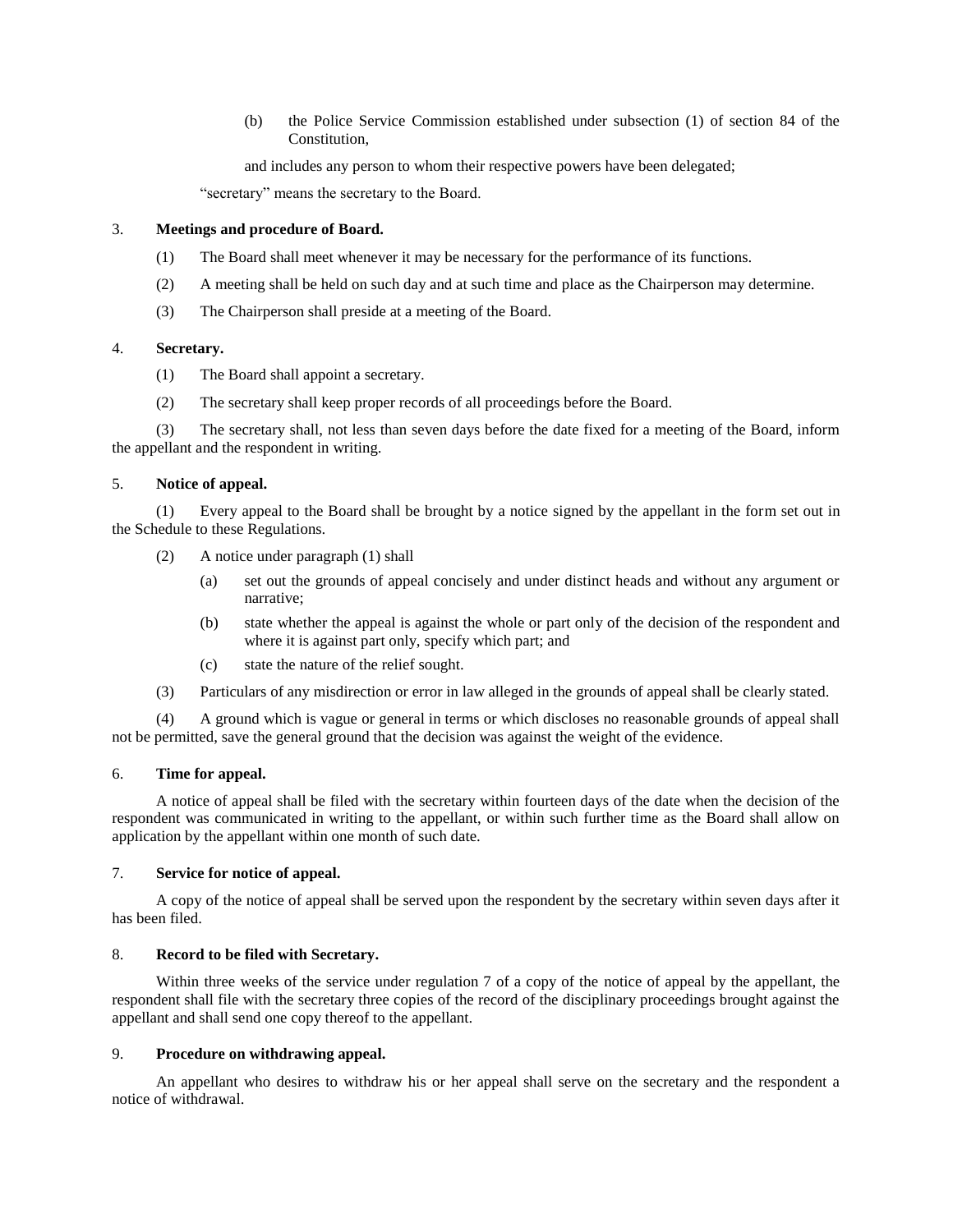## 10. **Entitlement to be represented.**

An appellant shall, with the approval of the Board, be entitled on an appeal to be represented by

- (a) a legal representative;
- (b) an officer of the service of which he or she is a member; or
- (c) a member of his or her staff association,

of his or her own choice.

#### 11. **Hearing.**

(1) A ground of appeal not permitted under paragraph (4) of regulation 5 may be struck out by the Board at the hearing either on its own motion or on application by the respondent.

An appellant shall not, without the leave of the Board, be heard at the hearing in support of any ground of appeal not included in the notice of appeal, but the Board may allow an appellant to amend his or her grounds of appeal upon such conditions as it considers the justice of the case demands.

(3) Notwithstanding the provisions of paragraph (2), the Board in deciding the appeal shall not be confined to the grounds of appeal:

Provided that it shall not make its decision on any such other ground without giving the respondent the opportunity of being heard.

#### 12. **Board may require production of exhibit.**

The Board may at any time require the production of any document or thing which in its opinion is relevant to an appeal.

## 13. **Power of Board to dismiss an appeal.**

(1) The Board may dismiss an appeal where the appellant, having been invited to do so by the Board, fails to appear at the hearing.

(2) An appellant whose appeal is dismissed under paragraph (1) may in writing, not more than twenty-one days from the date of the dismissal of his or her appeal, apply for the restoration of his or her appeal.

Where an application is made under paragraph (2), the Board may, if it is satisfied that the justice of the case so demands, order that the appeal be restored on such terms as it thinks fit.

#### 14. **Procedure where respondent fails to appear.**

(1) Where the respondent, having been invited to do so by the Board, fails to appear at the hearing of an appeal, the Board may proceed to hear the matter in its absence.

Where an appeal is heard in its absence the respondent may, not more than twenty-one days from the date of the decision of his or her appeal, apply in writing to the Board to set aside its decision.

(3) Where an application is made under paragraph (2), the Board may, if it is satisfied that the justice of the case so demands, set aside its decision and hear the appeal de novo.

#### 15. **Procedure on termination of appeal.**

On the termination of an appeal the Board shall transmit a copy of the proceedings together with its decision to the respondent.

———————

## **SCHEDULE TO THE REGULATIONS**

(Regulation 5)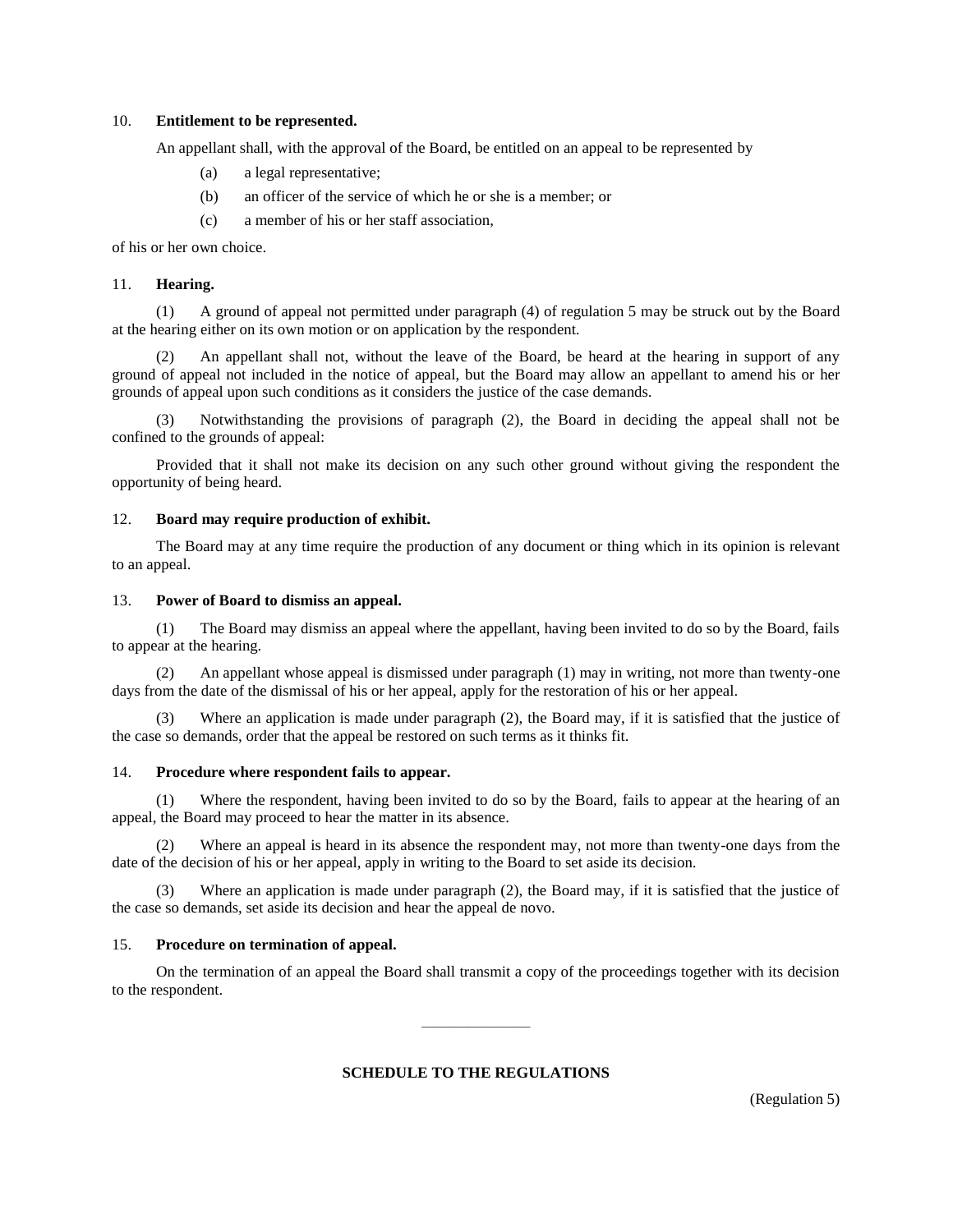# **FORM OF NOTICE OF APPEAL**

## BEFORE THE PUBLIC SERVICE BOARD OF APPEAL

|                                                                                                                                                                                                                                                                                                                                                                                                                                             | <b>NOTICE OF APPEAL</b>                                                                     |  |  |  |  |  |
|---------------------------------------------------------------------------------------------------------------------------------------------------------------------------------------------------------------------------------------------------------------------------------------------------------------------------------------------------------------------------------------------------------------------------------------------|---------------------------------------------------------------------------------------------|--|--|--|--|--|
|                                                                                                                                                                                                                                                                                                                                                                                                                                             |                                                                                             |  |  |  |  |  |
|                                                                                                                                                                                                                                                                                                                                                                                                                                             |                                                                                             |  |  |  |  |  |
|                                                                                                                                                                                                                                                                                                                                                                                                                                             |                                                                                             |  |  |  |  |  |
| 1. TAKE NOTICE that the appellant being dissatisfied with the decision or part thereof of the<br>Governor-General/person to whom powers were delegated under this Constitution given on the<br>stated in paragraph 2 hereby appeals against such decision or part thereof to the Public Service<br>Board of Appeal on the grounds set forth in paragraph 3 and will at the hearing of the appeal seek<br>the relief set out in paragraph 4. |                                                                                             |  |  |  |  |  |
|                                                                                                                                                                                                                                                                                                                                                                                                                                             |                                                                                             |  |  |  |  |  |
|                                                                                                                                                                                                                                                                                                                                                                                                                                             |                                                                                             |  |  |  |  |  |
|                                                                                                                                                                                                                                                                                                                                                                                                                                             |                                                                                             |  |  |  |  |  |
|                                                                                                                                                                                                                                                                                                                                                                                                                                             | (insert here the decision or the part thereof against which the notice of appeal is filed). |  |  |  |  |  |
| 3.                                                                                                                                                                                                                                                                                                                                                                                                                                          | My grounds of appeal are:                                                                   |  |  |  |  |  |
|                                                                                                                                                                                                                                                                                                                                                                                                                                             | (a)                                                                                         |  |  |  |  |  |
|                                                                                                                                                                                                                                                                                                                                                                                                                                             | (b)                                                                                         |  |  |  |  |  |
|                                                                                                                                                                                                                                                                                                                                                                                                                                             | (c)                                                                                         |  |  |  |  |  |
|                                                                                                                                                                                                                                                                                                                                                                                                                                             |                                                                                             |  |  |  |  |  |
|                                                                                                                                                                                                                                                                                                                                                                                                                                             |                                                                                             |  |  |  |  |  |
|                                                                                                                                                                                                                                                                                                                                                                                                                                             |                                                                                             |  |  |  |  |  |
|                                                                                                                                                                                                                                                                                                                                                                                                                                             | (insert here the relief sought from the Public Service Board of Appeal).                    |  |  |  |  |  |
|                                                                                                                                                                                                                                                                                                                                                                                                                                             |                                                                                             |  |  |  |  |  |
|                                                                                                                                                                                                                                                                                                                                                                                                                                             |                                                                                             |  |  |  |  |  |
|                                                                                                                                                                                                                                                                                                                                                                                                                                             | Appellant                                                                                   |  |  |  |  |  |
|                                                                                                                                                                                                                                                                                                                                                                                                                                             |                                                                                             |  |  |  |  |  |

*Chairperson, Public Service Board of Appeal*

# **SCHEDULE 10 TO THE CONSTITUTION**

(Section 110(3))

## SAINT CHRISTOPHER AND NEVIS (REVENUE ALLOCATION) RULES

## 1. **Short title.**

These Rules may be cited as the Saint Christopher and Nevis (Revenue Allocation) Rules

# 2. **Allocation of Revenue.**

The proceeds of all taxes collected in Saint Christopher and Nevis under any law shall be shared between the Government of Saint Christopher and Nevis and the Administration of Nevis in the manner appearing hereunder and the following provisions shall apply in respect of common services and debt servicing.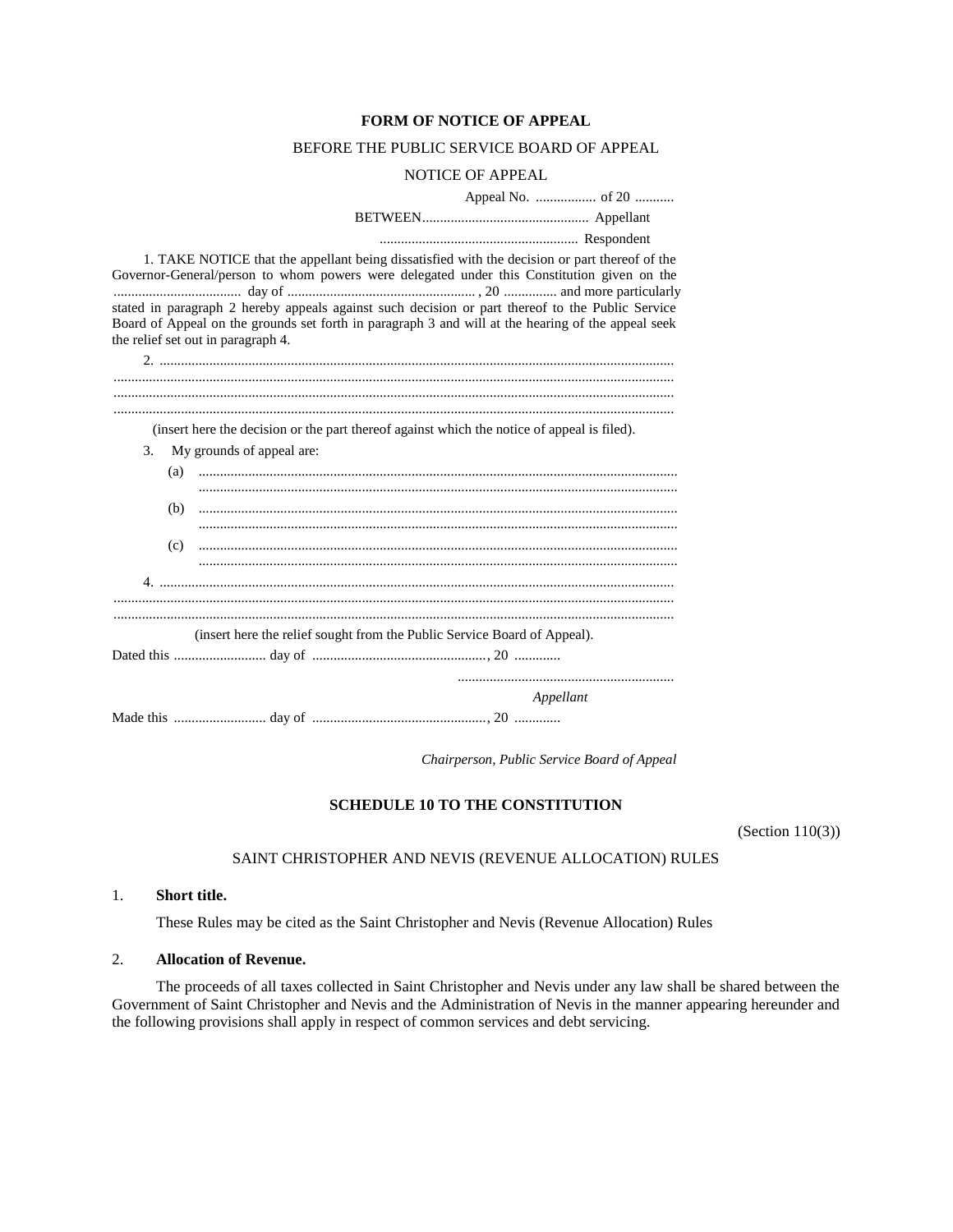## ANNUAL CALCULATION OF DISTRIBUTION OF REVENUE BETWEEN THE CENTRAL GOVERNMENT AND THE NEVIS ISLAND ADMINISTRATION

| (a) | Gross Revenue collected in St. Kitts                                                             | \$ |    |
|-----|--------------------------------------------------------------------------------------------------|----|----|
| (b) | Less Philatelic Bureau                                                                           | \$ |    |
|     |                                                                                                  |    |    |
| (c) | Gross Revenue collected in Nevis                                                                 | \$ |    |
| (d) | Less Philatelic Bureau                                                                           | \$ |    |
|     |                                                                                                  |    |    |
| (e) | <b>Total Gross Revenue</b>                                                                       |    |    |
| (f) | Gross Portion to Nevis Island<br>Administration (Proportion of<br>population percentage) of (f)  |    | \$ |
| (g) | Less Common Services payments on<br>behalf of Nevis (Schedule I)                                 | \$ |    |
| (h) | Less Debt service payments on behalf<br>of Nevis (Schedule II) \$                                | \$ |    |
| (i) | Net portion to Nevis Island<br>Administration                                                    |    | S  |
| (i) | Amount actually payable to Nevis<br>Island Administration by Central<br>Government = $(k) - (c)$ |    | \$ |

**Note:** if (c) is more than (k) then the Nevis Island Administration will pay the Central Government the difference.

# **SCHEDULE I TO THE RULES**

## COST OF COMMON SERVICES FOR NEVIS ISLAND ADMINISTRATION

| <b>ITEM</b>                                 | <b>PERCENTAGE</b>        |  |  |
|---------------------------------------------|--------------------------|--|--|
| Governor-General                            | 10                       |  |  |
| <b>Parliament</b>                           | Proportion of population |  |  |
| <b>Defence</b>                              | Proportion of population |  |  |
| <b>Foreign Affairs</b>                      | Proportion of population |  |  |
| <b>Regional &amp; Foreign Contributions</b> | Proportion of population |  |  |
| <b>Telephone</b>                            | Proportion of population |  |  |
| Radio and T.V.                              | Proportion of population |  |  |
| <b>Government Printery</b>                  | Proportion of population |  |  |
| <b>Passenger Vessel</b>                     | Proportion of population |  |  |
| <b>Technical College</b>                    | 10                       |  |  |
| <b>Teachers College</b>                     | 30                       |  |  |
| Total                                       |                          |  |  |

# **SCHEDULE II TO THE RULES**

COST OF SERVICING LOANS

outstanding at 19th September, 1983 by Nevis Island Administration

| <b>NAME OF LOAN</b>                      | PERCENTAGE |
|------------------------------------------|------------|
| <b>J. N. France Hospital</b>             |            |
| <b>Miscellaneous Development Project</b> |            |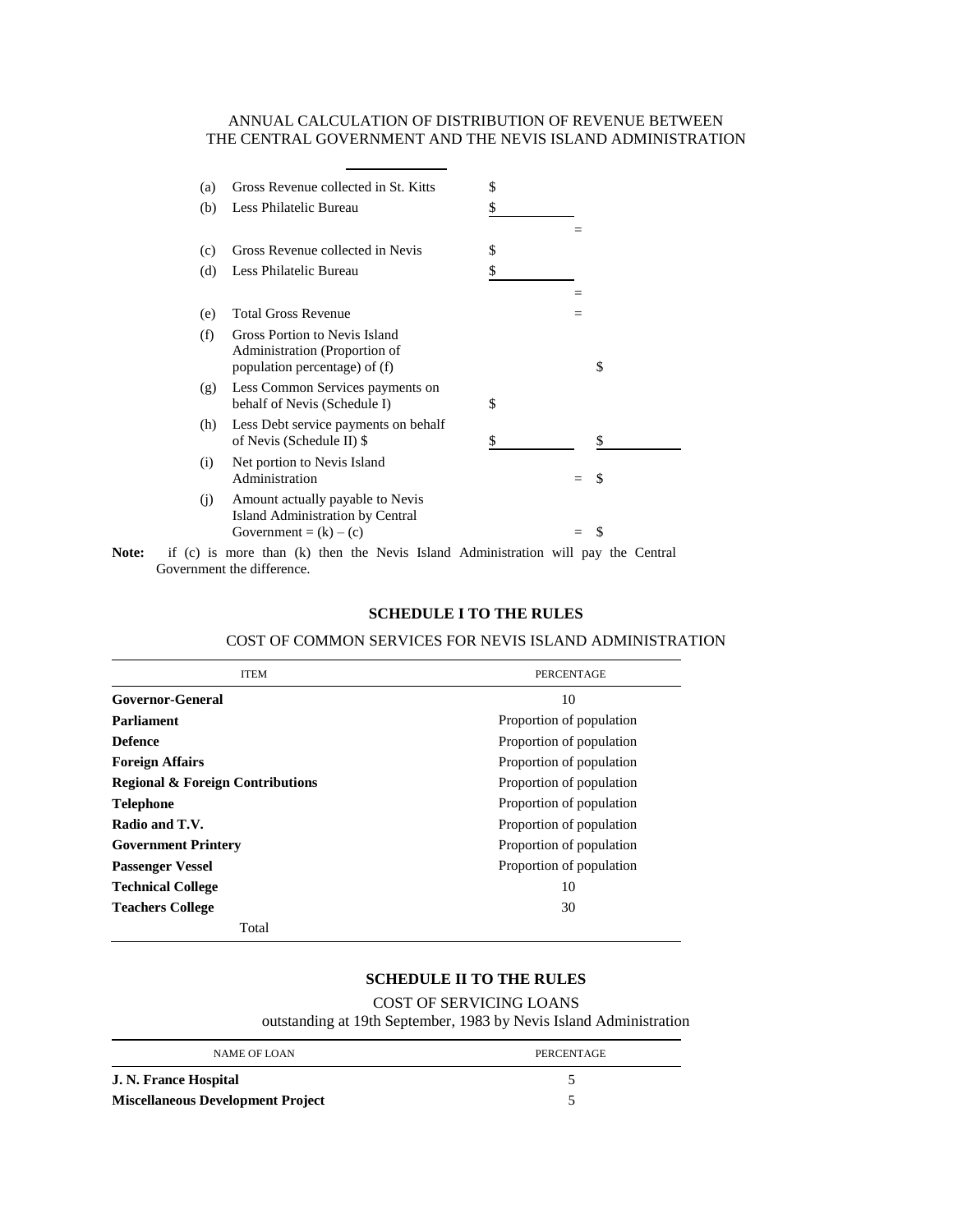| <b>Telephone Department</b>     | Proportion of population |
|---------------------------------|--------------------------|
| 20m Special Development 1990/95 | Proportion of population |
| <b>Golden Rock Airport</b>      |                          |
| <b>Deep Water Port</b>          |                          |

**Note:** All other loans will be serviced according to where (that is on which island) the loan funds were or are spent.

### **SCHEDULE 2 TO THE CONSTITUTION ORDER**

### TRANSITIONAL PROVISIONS

#### 1. **Discharge of Governor-General's functions.**

Until such time as a person has assumed office as Governor-General having been appointed as such in accordance with section 21 of the Constitution, the person who immediately before 19th September 1983 held office as Governor of Saint Christopher and Nevis (or, if there is no such person, the person who was then acting as Governor) shall discharge the functions of the office of Governor-General.

### 2. **Existing laws.**

(1) The existing laws shall, as from 19th September 1983, be construed with such modifications, adaptations, qualifications and exceptions as may be necessary to bring them into conformity with the Constitution and the Supreme Court Order.

(2) Any existing law enacted by any legislature with power to make laws at any time before 19th September 1983 shall have effect as from that date as if it were a law enacted by Parliament:

Provided that any such law, to the extent that it relates to a specified matter, shall have effect in the island of Nevis as from that date as if it were a law enacted by the Nevis Island Legislature.

Any existing law made by the Council for Nevis shall have effect in the island of Nevis as from 19th September 1983 as if it were a law enacted by the Nevis Island Legislature.

Where any matter that falls to be prescribed or otherwise provided for under the Constitution by the legislature or by any other authority or person is prescribed or provided for by or under an existing law (including any amendment to any such law made under this paragraph), that prescription or provision shall, as from 19th September 1983, have effect (with such modifications, adaptations, qualifications and exceptions as may be necessary to bring it into conformity with the Constitution and the Supreme Court Order) as if it has been made under the Constitution by the legislature or, as the case may require, by the other authority or person.

(5) The Governor-General may by order made at any time before 19th September 1984 make such alterations to any existing law as may appear to him or her to be necessary or expedient for bringing that law into conformity with the provisions of the Constitution and the Supreme Court Order or otherwise for giving effect or enabling effect to be given to those provisions.

The provisions of this paragraph shall be without prejudice to any powers conferred by the Constitution or by any other law upon any person or authority to make provision for any matter, including the alteration of any existing law.

(7) For the purposes of this paragraph the expression "existing law" means any Act, Ordinance, rule, regulation, order or other instrument made in pursuance of or continued in force by or under the former Constitution and having effect as law immediately before 19th September 1983 and includes any Act of the Parliament of the United Kingdom or Order in Council or other instrument made under any such Act (except this Order and the Supreme Court Order) and any order made under section 4(2) of this Order to the extent that it so had effect on that date.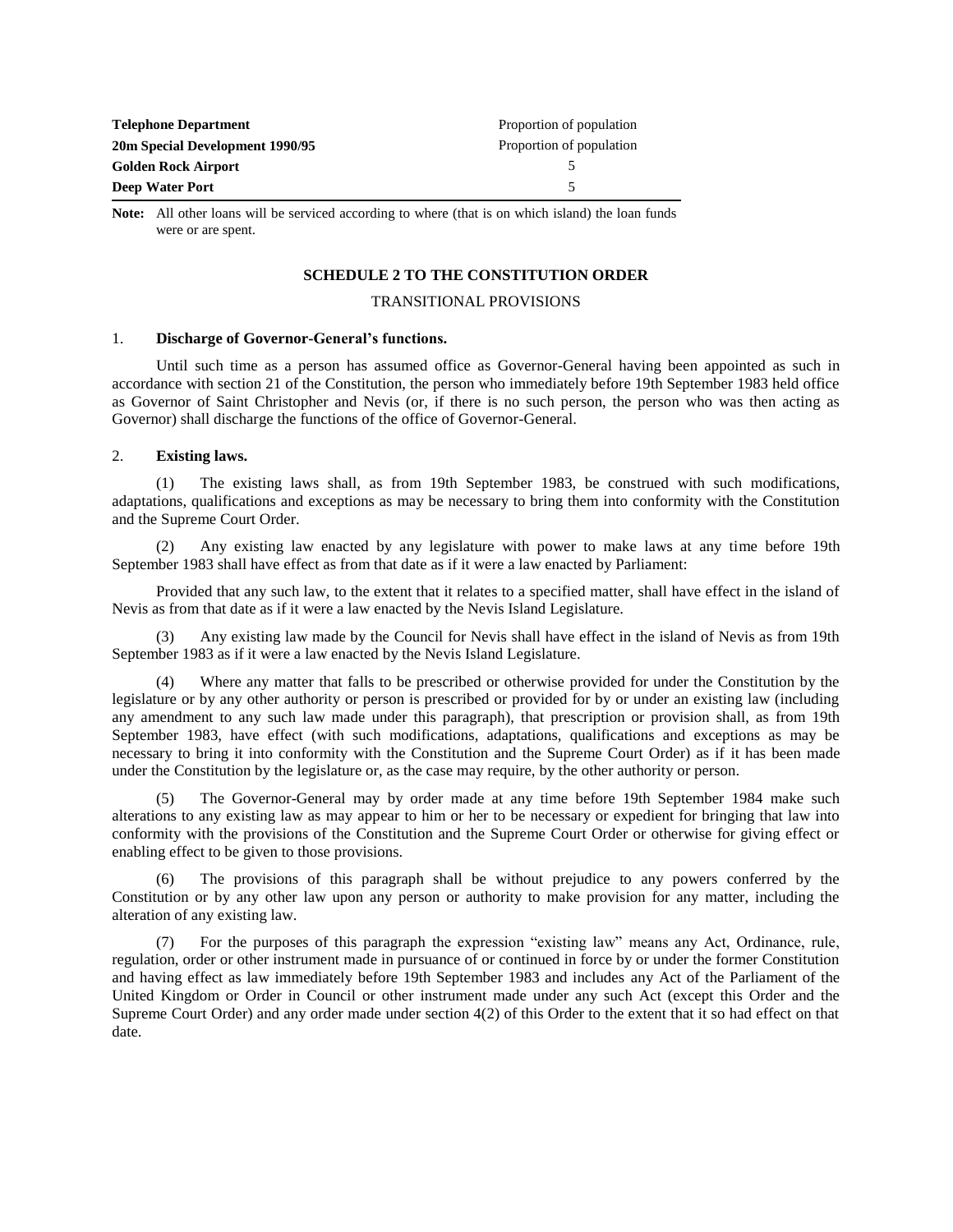## 3. **Parliament.**

(1) Until the next dissolution of Parliament, the number of constituencies into which Saint Christopher and Nevis is divided, and their respective boundaries, shall, for the purpose of the election of Representatives, be the same as those of the constituencies into which Saint Christopher and Nevis was divided immediately before 19th September 1983 for the purpose of the election of members of the House of Assembly under the former Constitution; and that number and those boundaries shall be deemed to have been established under section 50 of the Constitution.

(2) The persons who immediately before 19th September 1983 were elected members of the House of Assembly under the former Constitution shall, as from that date, be deemed to have been elected as Representatives in pursuance of the provisions of section 29 of the Constitution in the respective constituencies corresponding to the constituencies by which they were returned to the House of Assembly and shall hold their seats in the National Assembly in accordance with the provisions of the Constitution.

(3) The persons who, immediately before 19th September 1983, were nominated members of the House of Assembly under the former Constitution, shall, as from that date, be deemed to have been appointed Senators in pursuance of section 30 of the Constitution and shall hold their seats in the National Assembly in accordance with the provisions of the Constitution.

(4) The persons who, immediately before 19th September 1983, were respectively the Speaker and Deputy Speaker of the House of Assembly shall as from that date, be deemed to have been elected as Speaker and Deputy in accordance with the provisions of the Constitution and shall hold office in accordance with those provisions.

(5) Until Parliament otherwise provides, any person who holds or acts in any office the holding of which would, immediately before 19th September 1983 have disqualified him or her for membership of the House of Assembly under the former Constitution shall be disqualified to be elected as a Representative or appointed as a Senator as though provision in that behalf had been made in pursuance of section 28 of the Constitution.

The rules of procedure of the House of Assembly as in force immediately before 19th September 1983 under the former Constitution shall, until it is otherwise provided under section 44(1) of the Constitution, be the rules of procedure of the National Assembly, but they shall be construed with such modifications, adaptations, qualifications and exceptions as may be necessary to bring them into conformity with the Constitution.

(7) For the purposes of section 47 of the Constitution, the first sitting of Parliament shall be deemed to have taken place (after a dissolution) on 19th March 1980 (that is to say, the date on which the Legislature established by the former Constitution first sat after its most recent dissolution).

Any person who, by virtue of this paragraph, is deemed as from 19th September 1983 to hold any seat or office in the National Assembly shall be deemed to have taken and subscribed any necessary oath under the Constitution.

(9) For the purposes of section 50 of the Constitution, the Constituencies Boundaries Commission shall be deemed to have carried out a review of the number and boundaries of the constituencies and to have submitted the relevant report thereon on 9th May 1979.

(10) For the purposes of section 27 of the Constitution (which prescribes the qualifications for Representatives and Senators) a person who was born in Anguilla before 19th December 1980 shall be regarded as having been born in Saint Christopher and Nevis.

## 4. **Ministers and Parliamentary Secretaries.**

The person who immediately before 19th September 1983 held the office of Premier under the former Constitution shall, as from that date, hold office as Prime Minister as if he or she had been appointed thereto under section 52 of the Constitution.

(2) The persons who immediately before 19th September 1983 held office as Ministers (other than the Premier) or as Parliamentary Secretaries under the former Constitution shall, as from that date, hold the like offices as if they had been appointed thereto under section 52 or, as the case may be, section 59 of the Constitution.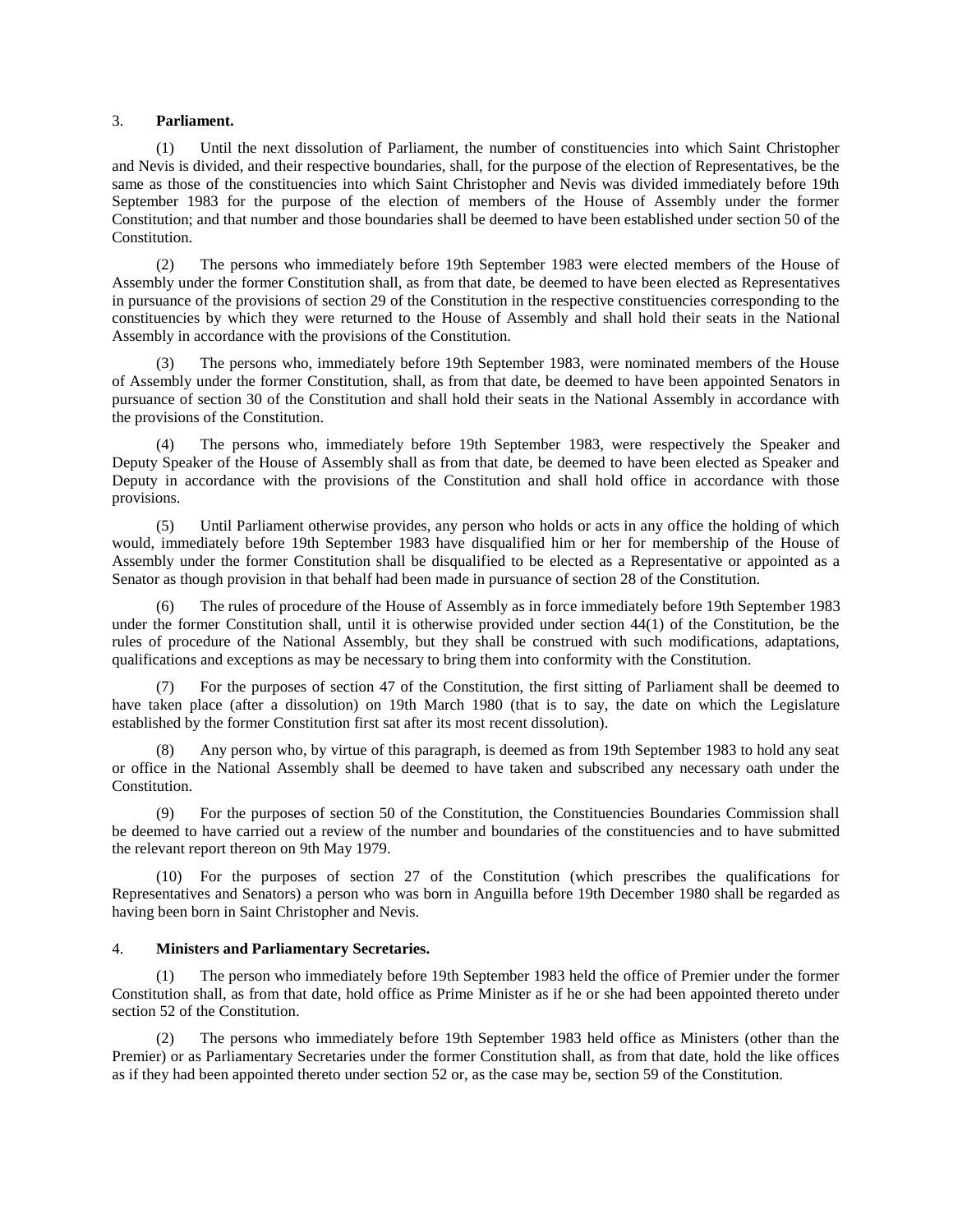(3) Any person holding the office of Prime Minister or other Minister by virtue of the provisions of subparagraphs (1) and (2) who immediately before 19th September 1983 was charged under the former Constitution with responsibility for any matter or any department of the Government, shall, as from that date, be deemed to have been assigned responsibility for that matter or department under section 54 of the Constitution.

## 5. **Office of Attorney-General.**

Until Parliament or, subject to the provisions of any law enacted by Parliament, the Governor-General, acting in accordance with the advice of the Prime Minister, otherwise provides, the office of Attorney-General shall be a public office.

## 6. **Existing public officers.**

Subject to the provisions of the Constitution, every person who immediately before 19th September 1983 held or was acting in a public office under the former Constitution shall, as from that date, continue to hold or act in that office or the corresponding office established by the Constitution as if he or she had been appointed thereto in accordance with the provisions of the Constitution:

Provided that any person who under the former Constitution or any other law in force on that date would have been required to vacate his or her office at the expiration of any period shall vacate his or her office at the expiration of that period.

## 7. **Supreme Court Order.**

(1) The West Indies Associated States Supreme Court Order  $1967^{\omega}$ , so far as it has effect as a law, may be cited as the Supreme Court Order and for the purposes of the Order or any other law

- (a) the Supreme Court established by the Order shall, unless Parliament otherwise provides, be styled the Eastern Caribbean Supreme Court;
- (b) references in the Order to the Premier of Saint Christopher and Nevis or to the Premier of any other State shall be construed as references to the Prime Minister of Saint Christopher and Nevis or, as the case may be, to the Prime Minister of that other State; and
- (c) the Order shall have effect as if
	- (i) in sections 2(1) and 18(2) references to Antigua were references to Antigua and Barbuda, references to Grenada were deleted, references to Saint Christopher, Nevis and Anguilla were references to Saint Christopher and Nevis and references to Saint Vincent were references to Saint Vincent and the Grenadines; and
	- (ii) in sections 10 and 15 the word "Anguilla," were inserted before the word "Montserrat" wherever it occurs.

(2) The powers conferred on the Governor-General by paragraph 2(5) shall include power to make alterations to the Supreme Court Order in order to give effect to any such agreement as is referred to in section 38(4)(b) of the Constitution.

# 8. **Appeals Order.**

The West Indies Associated States (Appeals to Privy Council) Order  $1967^{\circ}$  may, in its application to Saint Christopher and Nevis, be cited as the Saint Christopher and Nevis Appeals to Privy Council Order and shall, to the extent that it has effect as a law, have effect as if the expression "Courts Order" included any law altering the Supreme Court Order and as if section 3 were revoked.

## 9. **Protection from inhuman treatment.**

Nothing contained in or done under the authority of any law shall be held to be inconsistent with or in contravention of section 7 of the Constitution to the extent that the law in question authorises the infliction of any

 $\overline{a}$ 

 $^{(a)}$  S.I. 1967/223.

<sup>(</sup>b) S.I. 1967/224.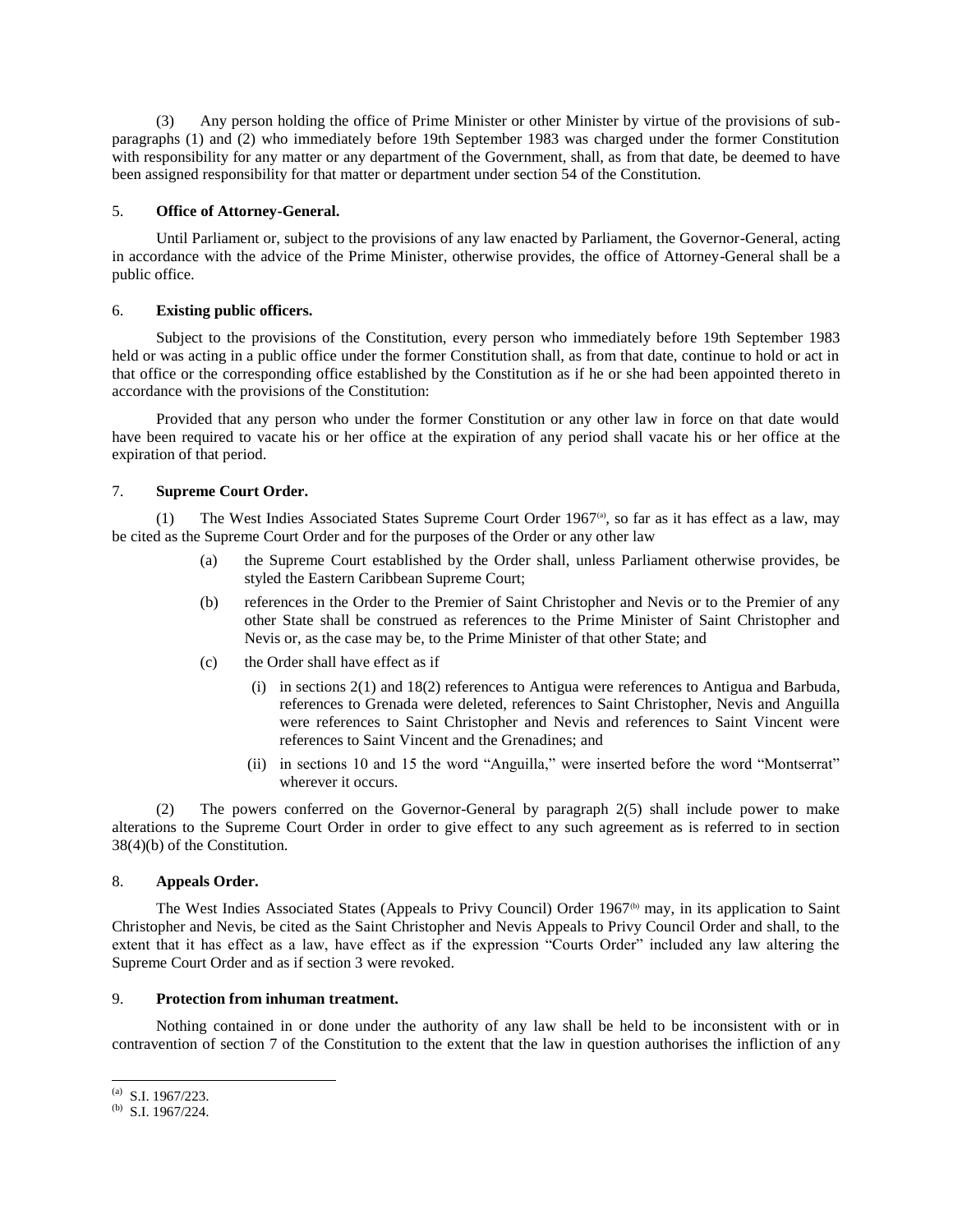description of punishment that was lawful immediately before 27th February 1967 (being the date on which Saint Christopher, Nevis and Anguilla became an associated state).

## 10. **Protection from deprivation of property.**

(1) Nothing in section 8 of the Constitution (which deals with protection from deprivation of property) shall affect the operation of any property law that was in force immediately before 27th February 1967 or any law made on or after that date that alters a law that was in force immediately before that date and does not

- (a) add to the kinds of property that may be taken possession of or the rights over and interests in property that may be acquired;
- (b) make the conditions governing entitlement to compensation or the amount thereof less favourable to any person owning or having an interest in the property; or
- (c) deprive any person of such right as is mentioned in subsection (2) of that section.

(2) In section 8(6) of the Constitution the reference to moneys provided by Parliament includes a reference to moneys provided by any legislature having power to make laws at any time before 19th September 1983.

(3) Nothing in section 8 of the Constitution shall be deemed to apply in relation to anything done, or in relation to any compensation payable in respect of anything done, while section 6 of the former Constitution was in force, or to affect any right or liability that accrued to any person by virtue of section 6 of the former Constitution or any such law as is referred to in that section.

## 11. **Commonwealth citizen.**

Until such time as Parliament otherwise prescribes, the expression "Commonwealth citizen" shall have the meaning assigned to it by the British Nationality Act 1981.

## 12. **Nevis Island Assembly and Administration.**

(1) For the purposes of section  $101(1)$  of the Constitution the island of Nevis shall initially be divided into five electoral districts, sections 49 and 50 of the Constitution shall apply in relation to the first delimitation of the boundaries of those electoral districts as they apply in relation to the alteration of the boundaries of electoral districts by virtue of subsection (1) of section 104 of the Constitution but without the modifications specified in paragraphs (a) and (d) of that subsection and the proclamation made for the purposes of the first delimitation of those boundaries shall come into force as soon as it is published.

(2) No person shall be disqualified for election as an elected member, or appointment as a nominated member, of the Nevis Island Assembly by reason only that he or she is a member of the Nevis Island Council at the date of his or her election or appointment.

(3) The first meeting of the Nevis Island Assembly shall be deemed, for the purposes of section 45, as applied with modifications by section 104, of the Constitution, to be its first meeting after a dissolution.

(4) The Council for Nevis shall continue in being until the Nevis Island Assembly first meets and shall then stand dissolved, whereupon all rights and liabilities of the Council shall vest in the Crown in right of the Nevis Island Administration.

Such of the rights and liabilities of the Crown relating to the public debt of Saint Christopher and Nevis immediately before 19th September 1983 as may be prescribed by the Governor-General shall vest in the Crown in right of the Nevis Island Administration.

(6) Subject to paragraph (5), all rights and liabilities of the Crown in right of the Government of Saint Christopher and Nevis immediately before 19th September 1983 under the former Constitution relating to the specified matters shall vest in the Crown in right of the Nevis Island Administration; and any question whether any such right or liability has so vested may be determined by the Governor-General.

The rules of procedure of the House of Assembly as in force immediately before 19th September 1983 under the former Constitution shall, until it is otherwise provided under section 44(1), as applied with modifications by section 104, of the Constitution, be the rules of procedure of the Nevis Island Assembly, but they shall be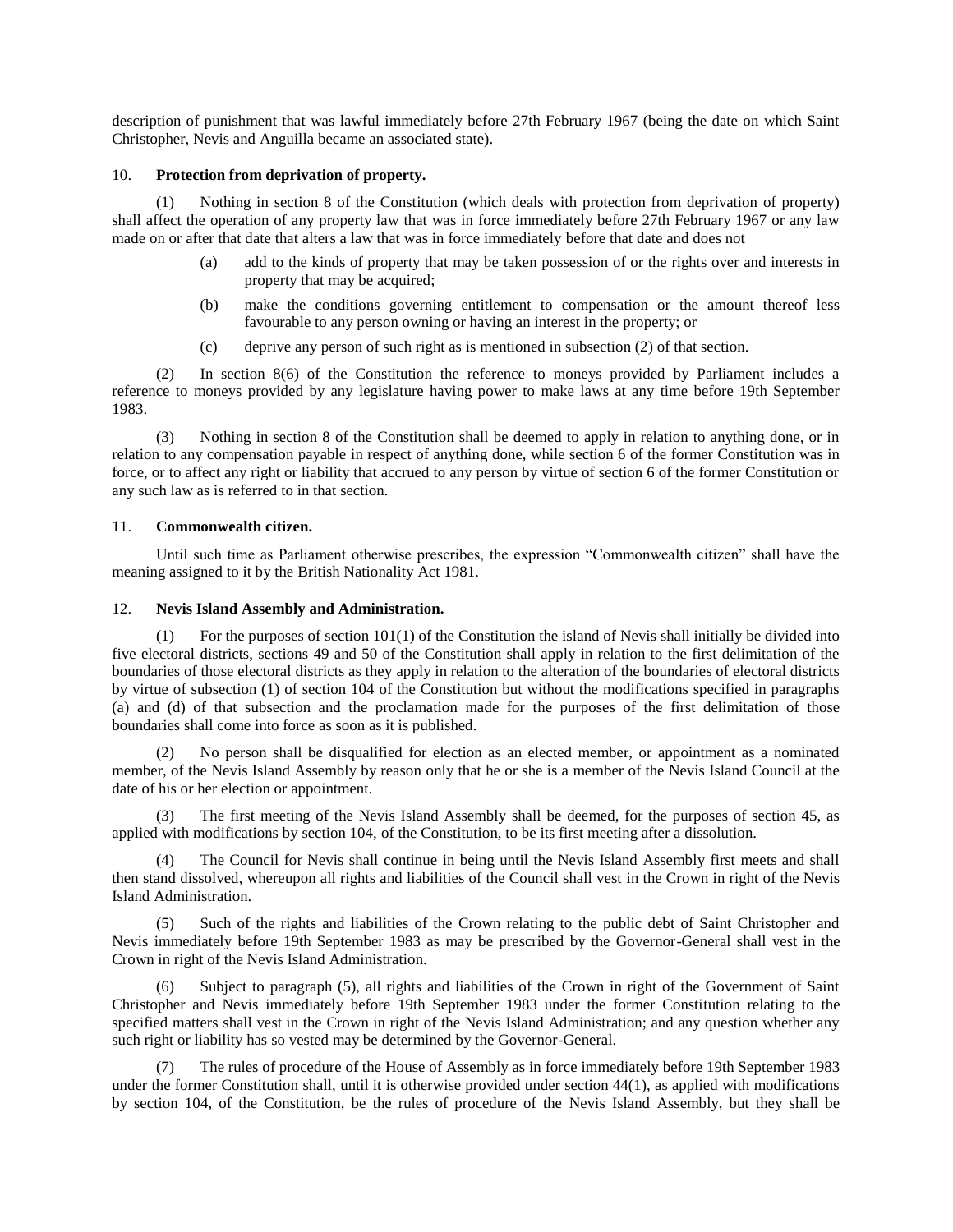construed with such modifications, adaptations, qualifications and exceptions as may be necessary to bring them into conformity with the Constitution.

(8) The powers of the Governor-General under this paragraph shall be exercised by him or her on the advice of the Prime Minister but no such advice shall be given without the concurrence of the Premier.

#### 13. **Interpretation.**

(1) In this schedule,

"the Constitution" means the Constitution set out in schedule 1 to this Order;

- "the Council for Nevis" means the Council established for the island of Nevis by section 109(1) of the former Constitution;
- "the former Constitution" means the Constitution of Saint Christopher and Nevis as in force immediately before 19th September, 1983.

(2) The provisions of section 119 of the Constitution shall apply for the purposes of interpreting this schedule and otherwise in relation thereto as they apply for the purposes of interpreting and in relation to the Constitution.

## **FIFTH SCHEDULE TO THE ACT**

(Section 6)

### **SUPREME COURT ORDER**

*Arrangement of Sections*

- 1. Citation
- 2. Interpretation
- 3. Application to Saint Vincent
- 4. Establishment of Supreme Court
- 5. Appointment of judges
- 6. Acting judges
- 7. Oaths
- 8. Tenure of office of judges
- 9. Jurisdiction in the States
- 10. Jurisdiction in other territories
- 11. Remuneration, etc. of judges
- 12. Chief Registrar and other officers
- 13. Pensions of judges, Chief Registrar and other officers
- 14. Resignations
- 15. Expenses of the Court
- 16. Posting of Judges
- 17. Rules of Court
- 18. Establishment of Commission
- 19. Functions and procedure of Commission
- 20. Staff
- 21. Expenses
- 22. Pending proceedings
- 23. Existing laws, etc
- 24. Interim Commission
- 25. Terms of service of judges
	- SCHEDULE 1
	- SCHEDULE 2
	- SCHEDULE 3
	- SCHEDULE 4
	- SCHEDULE 5